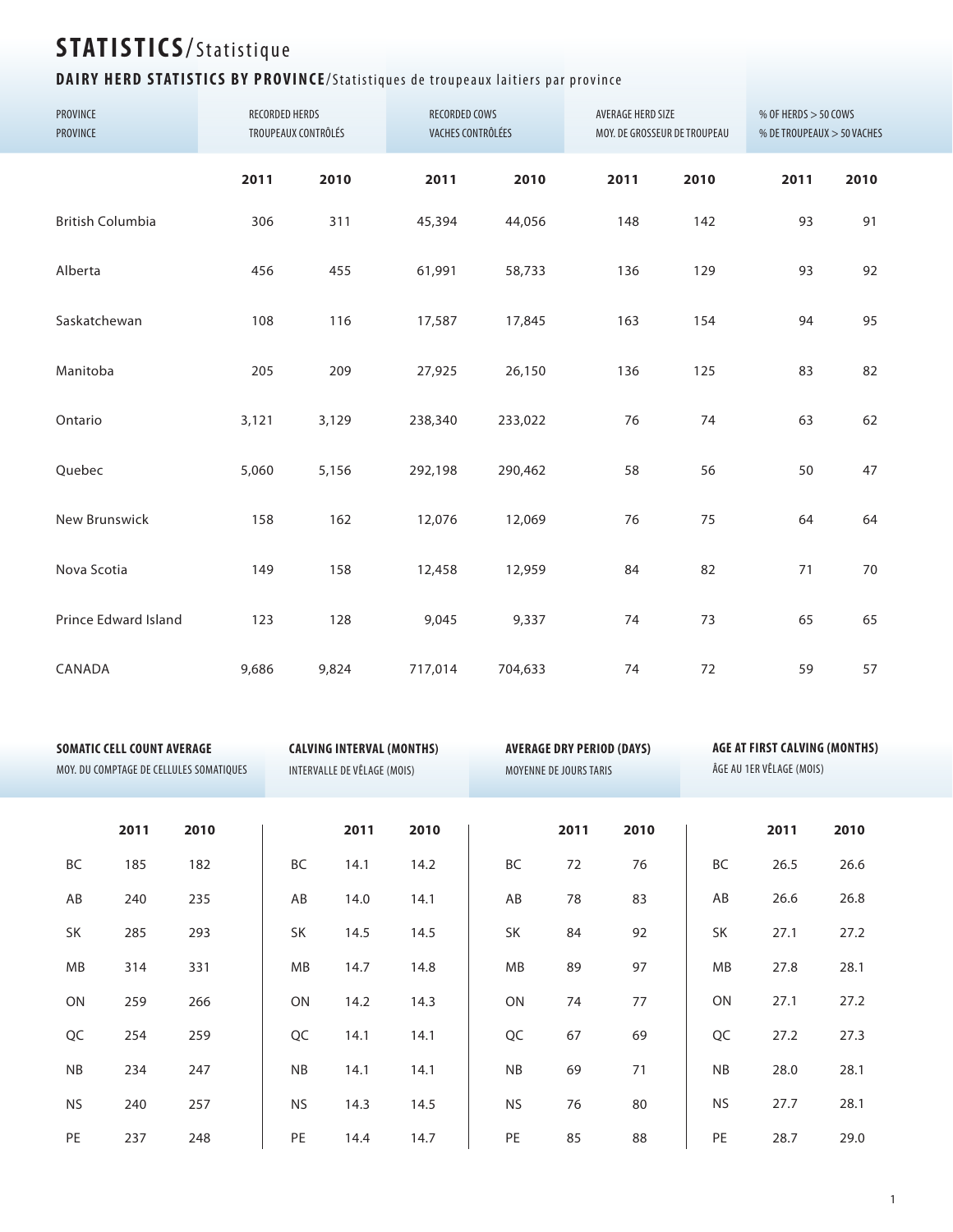#### STATISTICS/Statistique **HISTORICAL AVERAGE PRODUCTION PER COW/Moyenne de production historique par vache**

|                            |                                           |                                  | 305 DAYS LACTATION / LACTATION 305 JOURS |                                 |                     | <b>BCA/MCR</b> |                           |                                  | COMPLETE LACTATION / LACTATION COMPLÈTE |                                 |                                         |  |
|----------------------------|-------------------------------------------|----------------------------------|------------------------------------------|---------------------------------|---------------------|----------------|---------------------------|----------------------------------|-----------------------------------------|---------------------------------|-----------------------------------------|--|
| <b>YEAR</b><br><b>YEAR</b> | <b>SERVICE LEVEL</b><br>NIVEAU DE SERVICE | <b>MILK KG</b><br><b>LAIT KG</b> | <b>FAT KG</b><br><b>GRASKG</b>           | <b>PROTEIN KG</b><br>PROTÉIN KG | <b>MILK</b><br>LAIT | FAT<br>GRAS    | <b>PROTEIN</b><br>PROTÉIN | <b>MILK KG</b><br><b>LAIT KG</b> | <b>FAT KG</b><br><b>GRASKG</b>          | <b>PROTEIN KG</b><br>PROTÉIN KG | AVG DIM<br><b>JOURS EN</b><br>LAIT MOY. |  |
| 2011                       | All                                       | 9,050                            | 346                                      | 288                             | 202                 | 205            | 201                       | 9,521                            | 368                                     | 308                             | 321                                     |  |
|                            | Publishable                               | 9,372                            | 358                                      | 299                             | 210                 | 212            | 209                       | 9,815                            | 379                                     | 318                             | 321                                     |  |
|                            | Management                                | 8,453                            | 324                                      | 268                             | 188                 | 192            | 186                       | 9,031                            | 349                                     | 292                             | 322                                     |  |
| 2010                       | All                                       | 9,028                            | 341                                      | 286                             | 201                 | 201            | 199                       | 9,385                            | 359                                     | 302                             | 317                                     |  |
|                            | Publishable                               | 9,341                            | 352                                      | 297                             | 209                 | 208            | 207                       | 9,657                            | 369                                     | 311                             | 316                                     |  |
|                            | Management                                | 8,437                            | 321                                      | 266                             | 186                 | 189            | 184                       | 8,934                            | 343                                     | 287                             | 318                                     |  |
| 2009                       | All                                       | 8,865                            | 338                                      | 283                             | 197                 | 199            | 196                       | 9,483                            | 365                                     | 308                             | 327                                     |  |
|                            | Publishable                               | 9,183                            | 349                                      | 293                             | 205                 | 205            | 204                       | 9,771                            | 376                                     | 317                             | 327                                     |  |
|                            | Management                                | 8,269                            | 316                                      | 262                             | 182                 | 186            | 181                       | 9,001                            | 347                                     | 292                             | 327                                     |  |
| 2008                       | All                                       | 8,969                            | 338                                      | 286                             | 200                 | 200            | 199                       | 9,407                            | 359                                     | 305                             | 322                                     |  |
|                            | Publishable                               | 9,294                            | 350                                      | 297                             | 208                 | 207            | 207                       | 9,734                            | 371                                     | 316                             | 324                                     |  |
|                            | Management                                | 8,383                            | 317                                      | 266                             | 186                 | 187            | 184                       | 8,888                            | 340                                     | 288                             | 320                                     |  |

#### **HERD STATISTICS/Tendances**

|      | DFO HERDS<br>TROUPEAUX DE DFO |              | DHI     |              |              | <b>PUBLISHABLE SERVICE</b><br><b>TROUPEAUX PUBLIABLES</b> |                          | MANAGEMENT SERVICE<br>TROUPEAUX DE SERVICE DE GESTION |                          |                          |
|------|-------------------------------|--------------|---------|--------------|--------------|-----------------------------------------------------------|--------------------------|-------------------------------------------------------|--------------------------|--------------------------|
|      |                               | <b>HERDS</b> | COWS    | AVERAGE SIZE | <b>HERDS</b> | COWS                                                      | AVERAGE SIZE             | <b>HERDS</b>                                          | COWS                     | AVERAGE SIZE             |
| 2011 | 4,107                         | 3,121        | 238,340 | 76           | 2,044        | 156,939                                                   | 77                       | 1,077                                                 | 81,401                   | 76                       |
| 2010 | 4,168                         | 3,129        | 233,272 | 74           | 2,050        | 154,101                                                   | 75                       | 1,079                                                 | 78,877                   | 73                       |
| 2009 | 4,213                         | 3,159        | 235,513 | 75           | 2,072        | 156,645                                                   | 76                       | 1,087                                                 | 78,868                   | 73                       |
| 2008 | 4,361                         | 3,214        | 231,541 | 72           | 2,093        | $\overline{\phantom{a}}$                                  | $\overline{\phantom{a}}$ | 1,121                                                 | $\overline{\phantom{a}}$ | $\overline{\phantom{a}}$ |
| 2007 | 4,482                         | 3,299        | 236,766 | 72           | 2,123        | $\qquad \qquad -$                                         | $\overline{\phantom{a}}$ | 1,176                                                 | $\overline{\phantom{a}}$ | $\overline{\phantom{a}}$ |
| 2006 | 4,666                         | 3,392        | 227,473 | 67           | 2,148        | $\overline{\phantom{0}}$                                  | $\overline{\phantom{a}}$ | 1,244                                                 | $\overline{\phantom{a}}$ | $\overline{\phantom{a}}$ |
| 2005 | 4,952                         | 3,580        | 232,647 | 65           | 2,228        | $\overline{\phantom{a}}$                                  | $\overline{\phantom{a}}$ | 1,352                                                 | $\overline{\phantom{a}}$ | $\overline{\phantom{a}}$ |

#### **DISTRIBUTION BY HERD SIZE/Distribution selon la taille du troupeau**

| COWS/VACHE HERDS/TROUPEAUX |
|----------------------------|
|                            |
|                            |
|                            |
|                            |
|                            |
|                            |

| COWS/VACHE HERDS/TROUPEAUX |
|----------------------------|
|                            |
|                            |
|                            |
|                            |
|                            |
|                            |

| OWS          | HFRDS |
|--------------|-------|
|              |       |
|              |       |
| $140-149$ 38 |       |
|              |       |
|              |       |
|              |       |

| <b>COWS</b> | <b>HFRDS</b> |
|-------------|--------------|
|             |              |
|             |              |
|             |              |
|             |              |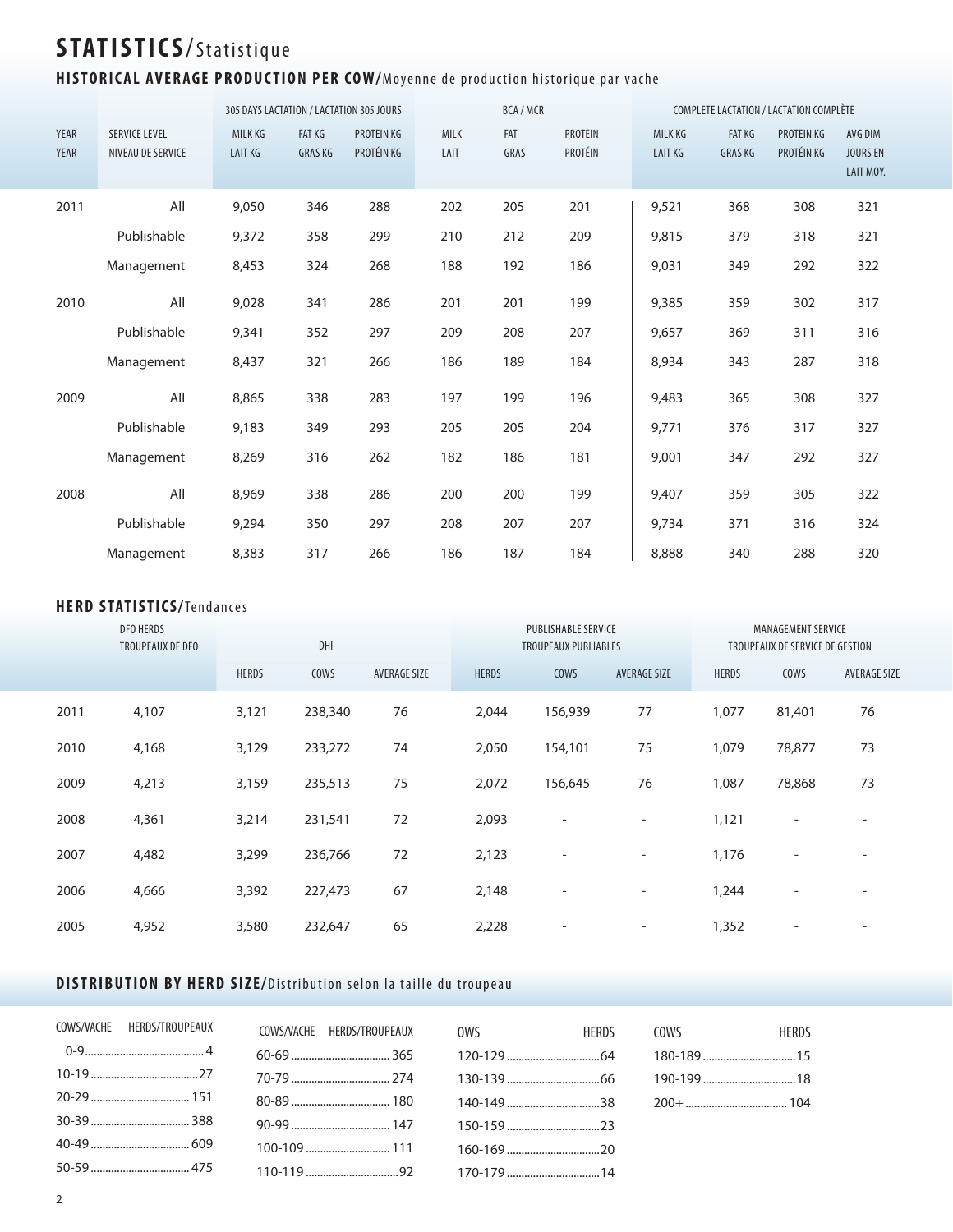#### **HERD DEMOGRAPHICS/Démographiques de troupeau**

|          |           |         |                                       |                             | HOUSING / HÉBERGEMENT<br><b>FREOUENCY / FRÉOUENCE</b> |       |        |
|----------|-----------|---------|---------------------------------------|-----------------------------|-------------------------------------------------------|-------|--------|
| $0 - 49$ | $50 - 99$ | 100-199 | $200+$                                | <b>TIE STALL</b><br>ENTRAVÉ | <b>FREE STALL</b><br>STABULATION LIBRE                | 2X    | 3X     |
| 37.0     | 45.2      | 14.5    | 3.3                                   | 70.4                        | 28.0                                                  | 96.5  | 3.5    |
| 18.9     | 41.4      | 25.2    | 14.5                                  | 53.4                        | 44.6                                                  | 90.8  | 9.2    |
| 38.2     | 68.5      | 130.0   | 332.3                                 | 56.8                        | 119.0                                                 | 70.5  | 193.2  |
| 8,617    | 9,185     | 9,559   | 9,833                                 | 8,984                       | 9,214                                                 | 8,994 | 10,569 |
| 329      | 352       | 363     | 372                                   | 344                         | 352                                                   | 344   | 399    |
| 274      | 294       | 304     | 312                                   | 286                         | 295                                                   | 287   | 330    |
| 193      | 206       | 213     | 221                                   | 201                         | 207                                                   | 201   | 240    |
| 194      | 208       | 216     | 224                                   | 202                         | 210                                                   | 203   | 241    |
| 191      | 205       | 212     | 220                                   | 199                         | 207                                                   | 200   | 234    |
|          |           |         | <b>HERD SIZE / TAILLE DU TROUPEAU</b> |                             |                                                       |       |        |

#### **DISPOSALS PER MONTH/Élimination par mois**

**DISPOSAL REASONS/Raisons pour élimination** 

| Month     | 2011  | 2010  | 2009  | <b>Reason</b>                                                          | <b>Disposals</b> |
|-----------|-------|-------|-------|------------------------------------------------------------------------|------------------|
| January   | 6,036 | 6,077 | 2,747 | Reproductive/Reproduction                                              | 16,593           |
| February  | 5,180 | 4,856 | 3,424 | Low milk production/Faible production de lait<br>$\mathbf{2}^{\prime}$ | 7,627            |
| March     | 5,450 | 5,541 | 4,285 | Mastitis and/or high SCC/Mammite/haut comptage cellulaire<br>3         | 7,613            |
| April     | 4,247 | 4,619 | 3,428 | Sickness/Maladie<br>4                                                  | 5,988            |
| May       | 2,961 | 4,096 | 3,054 | 5 Feet and leg problems/Problèmes de pieds et membres                  | 5,187            |
| June      | 3,148 | 4,165 | 3,234 | Udder breakdown/Pis descendu<br>6                                      | 3,989            |
| July      | 3,219 | 3,561 | 3,331 | Injury/Accident/Blessure/Accident                                      | 2,619            |
| August    | 4,563 | 3,503 | 3,331 | Old age/Vieillesse<br>8                                                | 1,929            |
| September | 4,801 | 4,106 | 3,975 | Exported/Exportation<br>9                                              | 725              |
| October   | 5,036 | 4,504 | 4,365 | 10 Bad temperament/Mauvais tempéramment                                | 538              |
| November  | 5,135 | 6,104 | 4,749 |                                                                        |                  |
| December  | 3,705 | 4,371 | 3,013 |                                                                        |                  |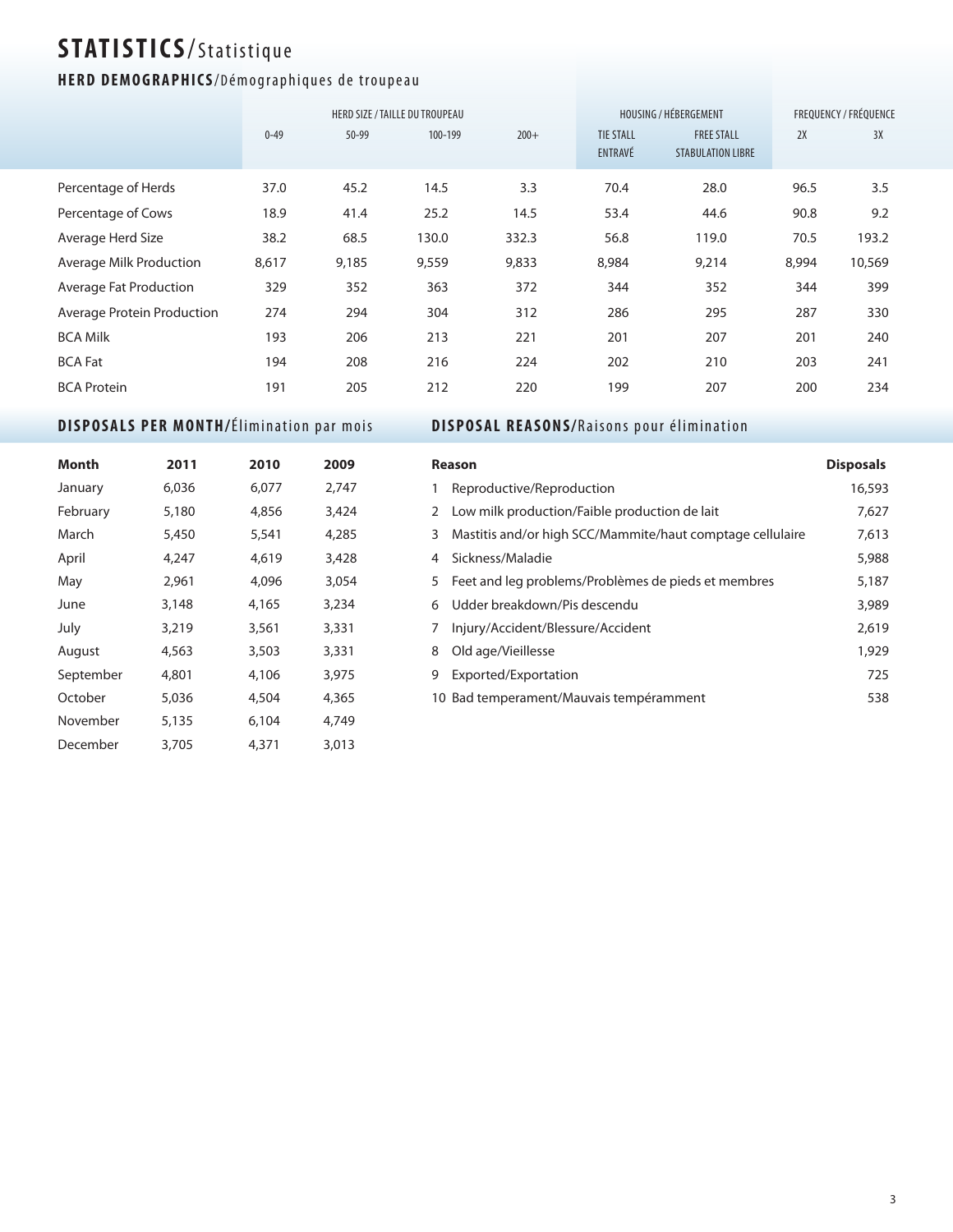#### **COUNTY AVERAGES/Les moyennes du comté**

HERD MANAGEMENT COUNTY AVERAGES ALL HERDS / MOYENNES DE GESTION DE TROUPEAU PAR COMTÉ PUBLISHABLE HERDS COUNTY AVERAGES / MOYENNES PUBLIABLES DES TROUPEAUX DE COMTÉ

| <b>COUNTY</b><br>COMTÉ  | <b>TOTAL NUMBER</b><br>OF HERDS | AVERAGE<br><b>HERD SIZE</b>               | AVERAGE<br><b>MILK VALUE</b> | AVERAGE<br>MANAGEMENT SCORE   | <b>NUMBER OF</b><br><b>PUBLISHABLE HERDS</b> | AVERAGE<br><b>MILK PRODUCTION</b> |      | AVERAGE COMPOSITE BCA<br>MOY. DE MCR COMPOSITES |      |
|-------------------------|---------------------------------|-------------------------------------------|------------------------------|-------------------------------|----------------------------------------------|-----------------------------------|------|-------------------------------------------------|------|
|                         | NOMBRE TOTAL<br>DE TROUPEAUX    | MOY. DE LA TAILLE<br><b>DES TROUPEAUX</b> | MOY. DE LA<br>VALEUR DU LAIT | MOY. DE LA COTE<br>DE GESTION | NOMBRE DE<br>TROUPEAUX PUBLIABLES            | MOY. DE LA<br>PRODUCTION LAITIÈRE | 2011 | 2010                                            | 2009 |
| Algoma                  | $\overline{4}$                  | 57                                        | 5,427                        | 460                           | $\mathbf{1}$                                 | 7,897                             | 209  | 212                                             | 195  |
| <b>Brant</b>            | 44                              | 91                                        | 5,661                        | 488                           | 31                                           | 8,911                             | 207  | 208                                             | 200  |
| <b>Bruce</b>            | 125                             | 71                                        | 6,138                        | 584                           | 77                                           | 9,331                             | 210  | 208                                             | 204  |
| Carleton                | 66                              | 89                                        | 6,344                        | 579                           | 45                                           | 9,718                             | 219  | 213                                             | 211  |
| City of Kawartha Lakes  | 38                              | 72                                        | 5,539                        | 447                           | 23                                           | 9,009                             | 203  | 202                                             | 193  |
| Cochrane                | $\overline{4}$                  | 63                                        | 6,148                        | 554                           | $\mathbf 2$                                  | 9,832                             | 217  | 201                                             | 205  |
| Dufferin                | 23                              | 67                                        | 6,421                        | 617                           | 21                                           | 9,427                             | 213  | 207                                             | 208  |
| Dundas                  | 95                              | 72                                        | 6,164                        | 543                           | 66                                           | 9,678                             | 213  | 213                                             | 208  |
| Durham                  | 93                              | 69                                        | 5,511                        | 426                           | 79                                           | 8,824                             | 194  | 191                                             | 188  |
| Elgin                   | 50                              | 115                                       | 6,019                        | 536                           | 33                                           | 9,729                             | 216  | 211                                             | 208  |
| Essex-Kent              | 17                              | 73                                        | 5,846                        | 511                           | 12                                           | 9,510                             | 213  | 212                                             | 206  |
| Frontenac               | 29                              | 53                                        | 5,448                        | 406                           | 14                                           | 9,224                             | 200  | 210                                             | 199  |
| Glengarry               | 95                              | 79                                        | 5,988                        | 509                           | 60                                           | 9,304                             | 210  | 209                                             | 206  |
| Grenville               | 29                              | 88                                        | 6,228                        | 571                           | 22                                           | 9,627                             | 209  | 211                                             | 207  |
| Grey                    | 112                             | 56                                        | 5,711                        | 503                           | 53                                           | 9,035                             | 199  | 195                                             | 192  |
| Haldimand               | 40                              | 80                                        | 5,865                        | 512                           | 29                                           | 9,244                             | 206  | 206                                             | 209  |
| Halton                  | 8                               | 49                                        | 6,044                        | 509                           | 7                                            | 9,473                             | 203  | 203                                             | 192  |
| Hastings                | 40                              | 77                                        | 5,941                        | 508                           | 28                                           | 9,342                             | 214  | 212                                             | 207  |
| Huron                   | 127                             | 84                                        | 6,125                        | 580                           | 77                                           | 9,134                             | 212  | 209                                             | 206  |
| Kenora-Rainy River      | 5                               | 61                                        | 6,088                        | 534                           | $\overline{2}$                               | 8,249                             | 188  | 203                                             | 200  |
| Lambton                 | 33                              | 102                                       | 5,593                        | 477                           | 24                                           | 8,629                             | 195  | 193                                             | 193  |
| Lanark                  | 31                              | 50                                        | 5,867                        | 489                           | 22                                           | 9,288                             | 197  | 197                                             | 187  |
| Leeds                   | 70                              | 72                                        | 5,649                        | 464                           | 40                                           | 9,076                             | 203  | 203                                             | 198  |
| Lennox-Addington        | 24                              | 67                                        | 6,092                        | 512                           | 21                                           | 9,734                             | 213  | 206                                             | 204  |
| Manitoulin-Sudbury West | 6                               | 62                                        | 6,348                        | 644                           | $\overline{2}$                               | 8,659                             | 220  | 221                                             | 209  |
| Middlesex               | 92                              | 97                                        | 5,969                        | 542                           | 57                                           | 9,328                             | 209  | 206                                             | 202  |
| Niagara                 | 42                              | 58                                        | 5,964                        | 537                           | 35                                           | 9,375                             | 208  | 207                                             | 204  |
| Nipissing-Parry Sound   | 20                              | 49                                        | 6,305                        | 600                           | 14                                           | 9,242                             | 212  | 203                                             | 197  |
| Norfolk                 | 16                              | 58                                        | 5,844                        | 535                           | 8                                            | 9,547                             | 222  | 219                                             | 219  |
| Northumberland          | 59                              | 68                                        | 5,843                        | 485                           | 52                                           | 9,193                             | 202  | 200                                             | 199  |
| Oxford                  | 257                             | 97                                        | 6,408                        | 629                           | 173                                          | 9,693                             | 222  | 221                                             | 218  |
| Peel                    | 25                              | 87                                        | 5,945                        | 521                           | 23                                           | 9,141                             | 207  | 205                                             | 200  |
| Perth                   | 263                             | 75                                        | 6,259                        | 587                           | 152                                          | 9,630                             | 215  | 213                                             | 209  |
| Peterborough            | 41                              | 59                                        | 5,776                        | 464                           | 34                                           | 9,332                             | 204  | 195                                             | 194  |
| Prescott                | 109                             | 83                                        | 6,193                        | 547                           | 56                                           | 9,662                             | 217  | 212                                             | 213  |
| Prince Edward           | 32                              | 61                                        | 6,073                        | 551                           | 21                                           | 9,958                             | 217  | 209                                             | 211  |
| Renfrew                 | 54                              | 69                                        | 5,968                        | 514                           | 34                                           | 9,509                             | 211  | 208                                             | 205  |
| Russell                 | 88                              | 87                                        | 6,768                        | 642                           | 53                                           | 10,210                            | 230  | 227                                             | 224  |
| Simcoe                  | 83                              | 60                                        | 5,956                        | 517                           | 66                                           | 9,297                             | 212  | 210                                             | 205  |
| Stormont                | 76                              | 68                                        | 6,231                        | 555                           | 39                                           | 9,359                             | 211  | 209                                             | 208  |
| Thunder Bay             | 24                              | 86                                        | 6,083                        | 558                           | 17                                           | 9,609                             | 211  | 208                                             | 203  |
| Timiskaming             | 28                              | 85                                        | 5,848                        | 506                           | 18                                           | 8,654                             | 194  | 192                                             | 184  |
| Waterloo                | 215                             | 58                                        | 6,336                        | 601                           | 138                                          | 9,504                             | 214  | 212                                             | 209  |
| Wellington              | 288                             | 66                                        | 6,416                        | 616                           | 181                                          | 9,557                             | 214  | 210                                             | 207  |
| Wentworth               | 23                              | 88                                        | 5,845                        | 520                           | 17                                           | 9,013                             | 203  | 199                                             | 194  |
| York                    | 25                              | 60                                        | 5,453                        | 458                           | 19                                           | 8,367                             | 199  | 193                                             | 190  |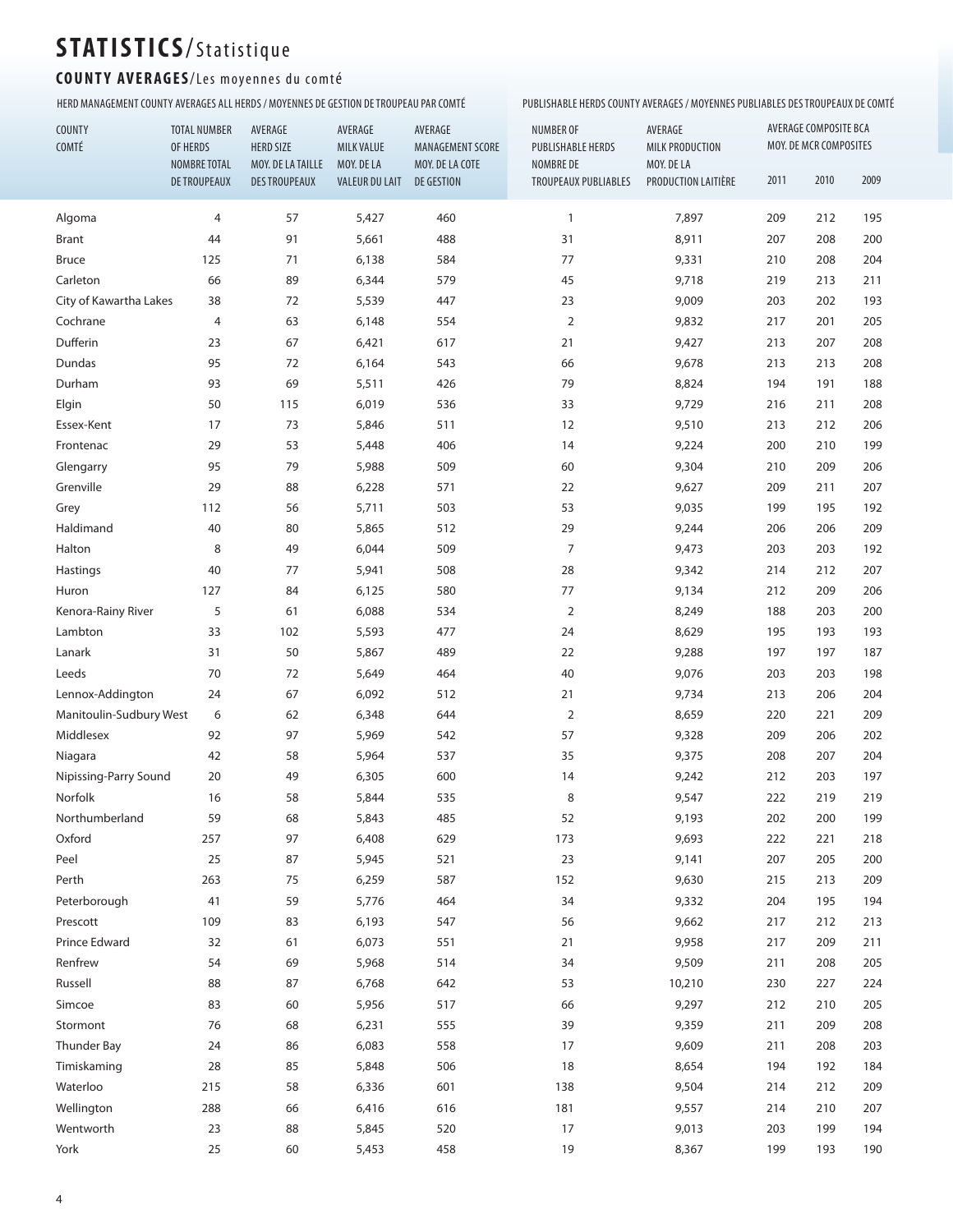#### TOP HERDS FOR MANAGEMENT SCORE/Meilleures troupeaux selon la cote de gestion

|              | <b>PROV. RANK / FARM NAME</b><br><b>CLASS PROV. / NOM DU TROUPEAU</b> | <b>HERD OWNER</b><br>NOM DE PROPRIÉTAIRE | <b>CITY</b><br>VILLE | <b>TOTAL SCORE</b><br><b>COTE TOTALE</b> | <b>RECORDS</b><br>RELEVÉS | <b>BREED</b><br>RACE | COUNTY<br>COMTÉ      |
|--------------|-----------------------------------------------------------------------|------------------------------------------|----------------------|------------------------------------------|---------------------------|----------------------|----------------------|
|              |                                                                       |                                          |                      |                                          |                           |                      |                      |
| $\mathbf{1}$ | Summitholm Holsteins                                                  | Joe Loewith & Sons                       | Lynden               | 994                                      | 378                       | HO                   | Wentworth            |
| 2            | Alexerin                                                              | Ron & Todd Nixon                         | Manotick             | 977                                      | 139                       | HO                   | Carleton             |
| 3            | <b>Brakke Farm</b>                                                    | Jacob Brakke                             | <b>Grand Valley</b>  | 972                                      | 83                        | HO                   | Dufferin             |
| 4            | Armstrong Manor                                                       |                                          | Caledon              | 971                                      | 290                       | HO                   | Peel                 |
| 5            | Hammondview                                                           |                                          | Ingersoll            | 966                                      | 124                       | HO                   | Oxford               |
| 6            | <b>Marbank Farms Ltd</b>                                              | Jack & Ankje Bootsma                     | Port Dover           | 966                                      | 113                       | HO                   | Norfolk              |
| 7            | Ferme Mirella Inc                                                     | Guy & Carol Levac                        | St Bernardin         | 962                                      | 115                       | HO                   | Prescott             |
| 8            | Opsterlawn                                                            | Andy & Marten Bylsma                     | Alma                 | 961                                      | 290                       | HO                   | Wellington           |
| 9            | Silverridge Farms                                                     | Charlie Dykxhoorn                        | Springfield          | 958                                      | 117                       | HO                   | Elgin                |
| 10           | Albadon Farms Ltd                                                     | Mark & Josh Ireland                      | Teeswater            | 955                                      | 193                       | HO                   | <b>Bruce</b>         |
| 11           | <b>Cnossen Holsteins</b>                                              |                                          | Elora                | 954                                      | 124                       | HO                   | Wellington           |
| 12           | Prinzhaven Farms                                                      | Philip Prinzen                           | Bloomfield           | 950                                      | 84                        | HO                   | <b>Prince Edward</b> |
| 13           | Vrederijk Dairy                                                       | Dirk Jan Griffioen                       | Tavistock            | 947                                      | 115                       | HO                   | Oxford               |
| 14           | Ferme A & L Desnoyers                                                 |                                          | <b>St Albert</b>     | 947                                      | 99                        | HO                   | Russell              |
| 15           | Heerdink                                                              | Albert Borgijink                         | <b>St Marys</b>      | 942                                      | 258                       | HO                   | Perth                |
| 16           | Hans Pfister                                                          |                                          | Mitchell             | 942                                      | 77                        | HO                   | Perth                |
| 17           | Paradigm Holsteins                                                    | Steve Vandendool                         | Woodstock            | 942                                      | 71                        | HO                   | Oxford               |
| 18           | <b>Plover Haven Farms</b>                                             | W & C Van Den Oetelaar                   | Ilderton             | 934                                      | 89                        | HO                   | Middlesex            |
| 19           | Sigel Farm                                                            | Michael Inauen                           | Ripley               | 934                                      | 53                        | HO                   | <b>Bruce</b>         |
| 20           | Zethill Farms Ltd                                                     | Russell & Joyce Zettler                  | Hanover              | 934                                      | 39                        | HO                   | <b>Bruce</b>         |
| 21           | Jubilee Farm                                                          | Cecil & Nathan Siebenga                  | Atwood               | 933                                      | 85                        | HO                   | Perth                |
| 22           | <b>Willocrik Holsteins</b>                                            | Lester & Mary Metzger                    | Wallenstein          | 933                                      | 49                        | HO                   | Wellington           |
| 23           | Elarda Farms Ltd                                                      | Coen & Gerrit Van Wely                   | Embro                | 932                                      | 215                       | HO                   | Oxford               |
| 24           | Rosenhill Farm Inc                                                    | Andre Hildbrand                          | <b>St Albert</b>     | 925                                      | 105                       | HO                   | Russell              |
| 25           | <b>Marstou Farms Ltd</b>                                              | Marinus Stouwdam                         | Woodstock            | 925                                      | 99                        | HO                   | Oxford               |
| 26           | Embrdale Farm                                                         |                                          | <b>Indian River</b>  | 925                                      | 77                        | HO                   | Peterborough         |
| 27           | <b>Sandyland Holsteins</b>                                            | Merle Frey                               | <b>Mount Forest</b>  | 924                                      | 38                        | HO                   | Grey                 |
| 28           | Heiwa Farm                                                            | Walter Von Ah                            | <b>St Albert</b>     | 922                                      | 119                       | HO                   | Russell              |
| 29           | Jacob Bos                                                             |                                          | Burgessville         | 919                                      | 127                       | HO                   | Oxford               |
| 30           | Klay Knoll                                                            | Anthony & Peter Kooistra                 | Stirling             | 919                                      | 94                        | HO                   | Hastings             |
| 31           | <b>Dannroving Holsteins</b>                                           | Daryl & Catherine Dann                   | Palmerston           | 918                                      | 87                        | HO                   | Wellington           |
| 32           | Wigmana Farms                                                         | Steve & Dorothy Frankland                | Dundalk              | 918                                      | 77                        | HO                   | Grey                 |
| 33           | Ginary Farm                                                           | Rene & Angela Schuermann                 | Moose Creek          | 918                                      | 47                        | HO                   | Stormont             |
| 34           | Wilmarlea Farms                                                       | John & Willard Mackay                    | Embro                | 916                                      | 137                       | HO                   | Oxford               |
| 35           | Eldonna Farm                                                          | Murray & Sandra Sherk                    | Plattsville          | 915                                      | 105                       | HO                   | Waterloo             |
| 36           | <b>Mccutcheon Dairy Farms</b>                                         | Mitch McCutcheon                         | Thorndale            | 913                                      | 166                       | HO                   | Middlesex            |
| 37           | <b>Bloomfield Farms Ltd</b>                                           | Barry & Brian Bloomfield                 | Ilderton             | 913                                      | 74                        | HO                   | Middlesex            |
| 38           | Londedge Holsteins Inc                                                | Ted & Dave Brown                         | Ilderton             | 912                                      | 84                        | HO                   | Middlesex            |
| 39           | Marvale Farms Ltd                                                     | James Marr                               | Mossley              | 912                                      | 55                        | HO                   | Middlesex            |
| 40           | Royalmar Farms Ltd                                                    | <b>Brad Martin</b>                       | Gowanstown           | 912                                      | 52                        | HO                   | Perth                |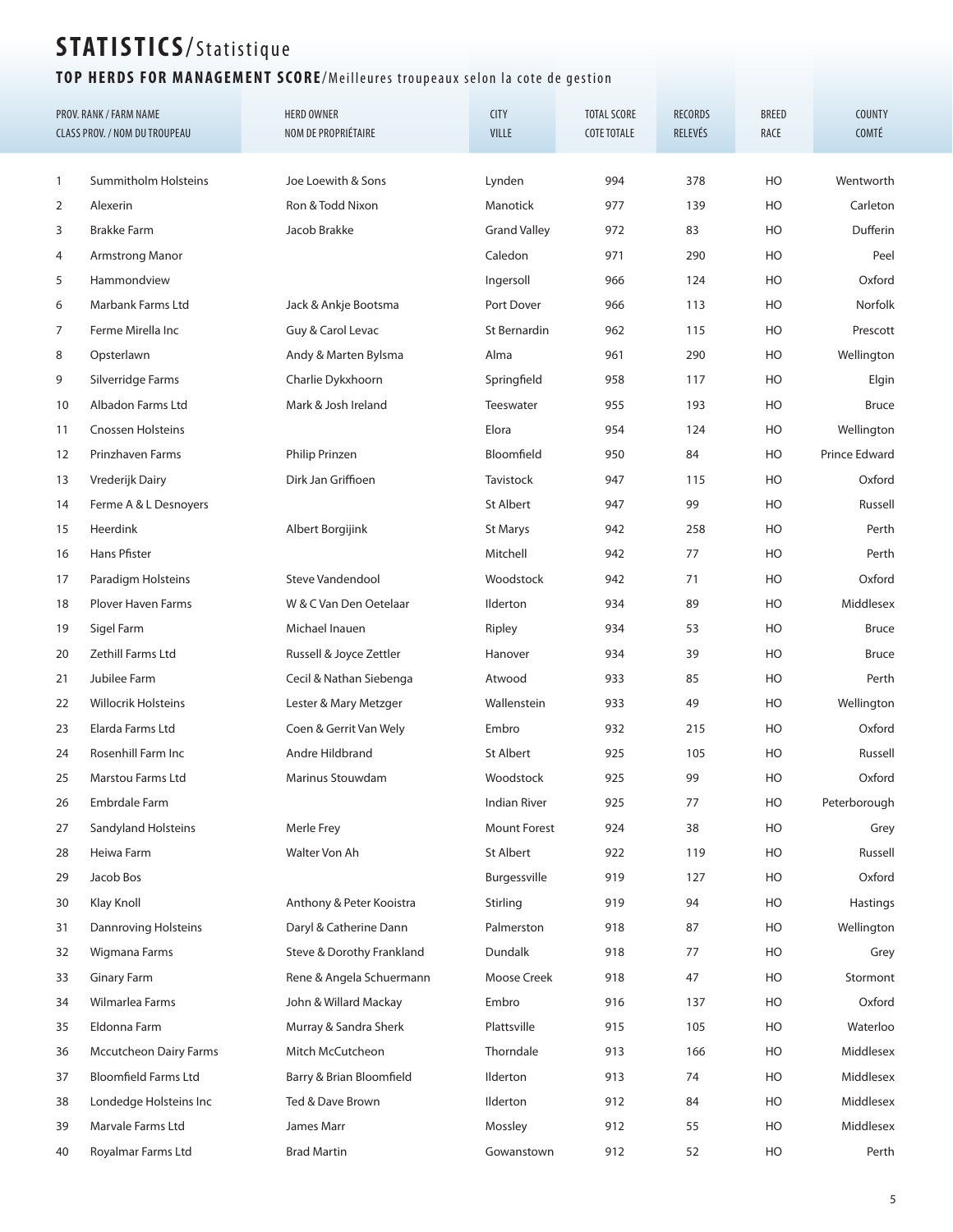#### STATISTICS/Statistique TOP PUBLISHABLE HERDS FOR AVERAGE BCA BY BREED/Troupeaux supérieurs pour MCR

| <b>BREED, FARM NAME</b><br>RACE, NOM DU TROUEAU                                                                                                                                                                                         | HERD OWNER, CITY<br>PROPRIÉTAIRE, VILLE                                                                                                                                                                                                                                            | <b>AVERAGE BCA</b><br><b>MCR MOYENNE</b>                                                        | <b>BCA MILK</b><br><b>MCR LAIT</b>                                        | <b>BCA FAT</b><br><b>MCR GRAS</b>                                         | <b>BCA PROTEIN</b><br><b>MCR PROTÉINE</b>                                 | <b>RECORDS</b><br>RELEVÉS                                         | MILK KG<br><b>LAIT KG</b>                                                                                            | <b>FAT KG</b><br><b>GRASKG</b>                                            | PROTEIN KG<br>PROTÉINE KG                                                 | <b>COUNTY</b><br><b>COMTÉ</b>                                                                                                           |
|-----------------------------------------------------------------------------------------------------------------------------------------------------------------------------------------------------------------------------------------|------------------------------------------------------------------------------------------------------------------------------------------------------------------------------------------------------------------------------------------------------------------------------------|-------------------------------------------------------------------------------------------------|---------------------------------------------------------------------------|---------------------------------------------------------------------------|---------------------------------------------------------------------------|-------------------------------------------------------------------|----------------------------------------------------------------------------------------------------------------------|---------------------------------------------------------------------------|---------------------------------------------------------------------------|-----------------------------------------------------------------------------------------------------------------------------------------|
| <b>HOLSTEIN</b><br>Ferme Serheal<br><b>City View Farms</b><br>Lillies Dale Holsteins<br>Heiwa Farm<br>Hykabode<br><b>Ginary Farm</b><br><b>Gouldhaven Farms</b><br>Paradigm Holsteins<br>Prinzhaven Farms                               | Claude & Celine Sequin, St Isidore<br>Innes Farms Inc, Woodstock<br>Leo Baumann, Lyn<br>Walter Von Ah, St Albert<br>Allan Huyck, Bath<br>Rene & Angela Schuermann, Moose Creek<br>Barry Gould, Foresters Fall<br>Steve Vandendool, Woodstock<br>Philip Prinzen, Bloomfield         | 300.3<br>298.3<br>296.7<br>293.0<br>293.0<br>292.3<br>290.0<br>289.0<br>287.0                   | 297<br>296<br>294<br>283<br>291<br>278<br>283<br>292<br>297               | 311<br>313<br>303<br>300<br>303<br>314<br>295<br>294<br>285               | 293<br>286<br>293<br>296<br>285<br>285<br>292<br>281<br>279               | 65<br>77<br>69<br>78<br>50<br>39<br>31<br>67<br>56                | 13,036<br>13,573*<br>12,896<br>12,520<br>13,229<br>12,312<br>12,961<br>13,095*<br>13,912                             | 506<br>533<br>495<br>495<br>511<br>520<br>500<br>488<br>493               | 410<br>418<br>410<br>417<br>411<br>401<br>424<br>401<br>415               | Prescott<br><b>Oxford</b><br>Leeds<br>Russell<br>Lennox-Addington<br>Stormont<br>Renfrew<br><b>Oxford</b><br><b>Prince Edward</b>       |
| Ontario Inc 1024248<br>Ferme Frederic Ltd<br><b>Armstrong Manor</b><br><b>Brabantdale Farms Ltd</b><br>Swiss Lane<br><b>Euro Flair</b><br>Ringia Farms Ltd<br><b>Fieldhouse Farms</b><br>Doanlea<br><b>Hyden Holsteins</b><br>Dirk Boer | Andy Senn, St Bernardin<br>Luc Fredette, Plantagenet<br>Caledon<br>Chris & John Nooyen, Navan<br>Albert & Thomas Rechsteiner, Listowel<br>Wayne Koggel, Dalkeith<br>Gjalt Mulder, Lakeside<br>Rick Fieldhouse, Ariss<br>Donald Doan, Norwich<br>Bryan Zehr, Milverton<br>Woodstock | 284.7<br>284.0<br>282.0<br>281.3<br>281.3<br>280.3<br>279.3<br>279.0<br>276.7<br>276.0<br>275.7 | 278<br>277<br>276<br>275<br>284<br>276<br>278<br>264<br>273<br>274<br>283 | 294<br>294<br>293<br>297<br>288<br>283<br>285<br>299<br>293<br>286<br>279 | 282<br>281<br>277<br>272<br>272<br>282<br>275<br>274<br>264<br>268<br>265 | 280<br>108<br>245<br>85<br>9<br>38<br>354<br>55<br>82<br>53<br>63 | 12,438*<br>12,675*<br>12,307*<br>$12,361*$<br>12,388<br>12,397<br>12,298*<br>12,114<br>12,478*<br>12,256*<br>12,476* | 490<br>499<br>485<br>495<br>470<br>473<br>469<br>506<br>497<br>475<br>456 | 402<br>408<br>394<br>389<br>380<br>403<br>387<br>399<br>383<br>381<br>371 | Prescott<br>Prescott<br>Peel<br>Russell<br>Huron<br>Glengarry<br><b>Oxford</b><br>Wellington<br><b>Oxford</b><br>Perth<br><b>Oxford</b> |
| <b>JERSEY</b><br>Rexlea Jerseys Inc<br>Prinzhaven Farms<br>Hollylane Jerseys                                                                                                                                                            | John Sheardown, Schomberg<br>Philip Prinzen, Bloomfield<br>Roger & Diane Jarrell Ray, Corbyville                                                                                                                                                                                   | 284.3<br>283.0<br>267.3                                                                         | 295<br>292<br>290                                                         | 256<br>263<br>242                                                         | 302<br>294<br>270                                                         | 47<br>12<br>44                                                    | 8,703<br>8,972<br>8,652                                                                                              | 407<br>437<br>391                                                         | 338<br>342<br>306                                                         | York<br><b>Prince Edward</b><br><b>Hastings</b>                                                                                         |
| <b>AYRSHIRE</b><br>Rosayre<br>Doanlea<br><b>Tile Croft Farms</b><br><b>BROWN SWISS</b><br>Spruce Avenue Farms<br>Heiwa Farm                                                                                                             | Ken & Shirley Rose, Mountain<br>Donald Doan, Norwich<br>Eleanor & Jeff Robinson, Osgoode<br>Paris<br>Walter Von Ah, St Albert                                                                                                                                                      | 307.0<br>287.3<br>255.0<br>293.7<br>287.7                                                       | 310<br>297<br>256<br>291<br>282                                           | 307<br>287<br>252<br>321<br>294                                           | 304<br>278<br>257<br>269<br>287                                           | 33<br>8<br>73<br>5<br>27                                          | 11,418<br>$10,711*$<br>$9,063$ *<br>12,189<br>10,481                                                                 | 462<br>426<br>367<br>539<br>442                                           | 367<br>330<br>299<br>394<br>373                                           | Dundas<br><b>Oxford</b><br>Carleton<br><b>Brant</b><br>Russell                                                                          |
| <b>Gubelmann Brown Swiss</b><br><b>MILKING SHORTHORN</b><br>Sugar Hill<br>Don Richardson<br>Jim & Judy Snyder                                                                                                                           | Ernst Gubelmann, Walton<br>Jonathan & Shelly Howe, Embro<br><b>St Marys</b><br>Dashwood                                                                                                                                                                                            | 285.3<br>305.3<br>251.7<br>242.0                                                                | 274<br>317<br>260<br>243                                                  | 295<br>290<br>236<br>227                                                  | 287<br>309<br>259<br>256                                                  | 58<br>5<br>24<br>36                                               | 9,896<br>8,437<br>7,046<br>6,677                                                                                     | 431<br>314<br>258<br>252                                                  | 363<br>269<br>229<br>229                                                  | Huron<br><b>Oxford</b><br><b>Oxford</b><br>Huron                                                                                        |
| <b>GUERNSEY</b><br>Maplehurst Farms<br>Eby Manor Farm Ltd<br><b>Comfort Farms</b>                                                                                                                                                       | Ken & Chris Forster, Lynden<br>Jim Eby, Waterloo<br>Craig & Bruce Comfort, St Anns                                                                                                                                                                                                 | 226.0<br>222.3<br>200.3                                                                         | 236<br>227<br>213                                                         | 219<br>217<br>187                                                         | 223<br>223<br>201                                                         | 40<br>52<br>41                                                    | 7,852<br>7,343<br>6,895                                                                                              | 366<br>352<br>302                                                         | 264<br>257<br>231                                                         | Wentworth<br>Waterloo<br>Niagara                                                                                                        |

#### *\*Greater than 2X milking/day plus de 2 traites/jour*

#### PROVINCIAL AVERAGE HERD PERFORMANCE BY BREED/Publishable Herds

#### Moyenne provinciale de la performance des troupeaux selon la race/relevés de troupeaux publiables

| <b>BREED</b><br>RACE | <b>HERDS</b><br><b>TROUPEAUX</b> | AVG BCA<br>MCR MOY. | <b>BCA MILK</b><br><b>MCR LAIT</b> | <b>BCA FAT</b><br><b>MCR GRAS</b> | <b>BCA PROTEIN</b><br><b>MCR PROTÉINE</b> | 305 MILK KG<br><b>LAIT KG</b> | 305 FAT KG<br><b>GRAS KG</b> | 305 PROTEIN KG<br>PROTÉINE KG |
|----------------------|----------------------------------|---------------------|------------------------------------|-----------------------------------|-------------------------------------------|-------------------------------|------------------------------|-------------------------------|
| Holstein             | 1.873                            | 211.3               | 211                                | 214                               | 210                                       | 9,657                         | 364                          | 305                           |
| Jersey               | 170                              | 206.7               | 214                                | 193                               | 213                                       | 6,427                         | 314                          | 243                           |
| Ayrshire             | 35                               | 213.4               | 216                                | 207                               | 217                                       | 7.554                         | 298                          | 249                           |
| <b>Brown Swiss</b>   | 28                               | 217.4               | 216                                | 222                               | 214                                       | 8,352                         | 345                          | 289                           |
| Milking Shorthorn    | 10                               | 233.4               | 241                                | 219                               | 241                                       | 6,531                         | 239                          | 213                           |
| Guernsey             |                                  | 191.6               | 199                                | 184                               | 192                                       | 6,503                         | 301                          | 223                           |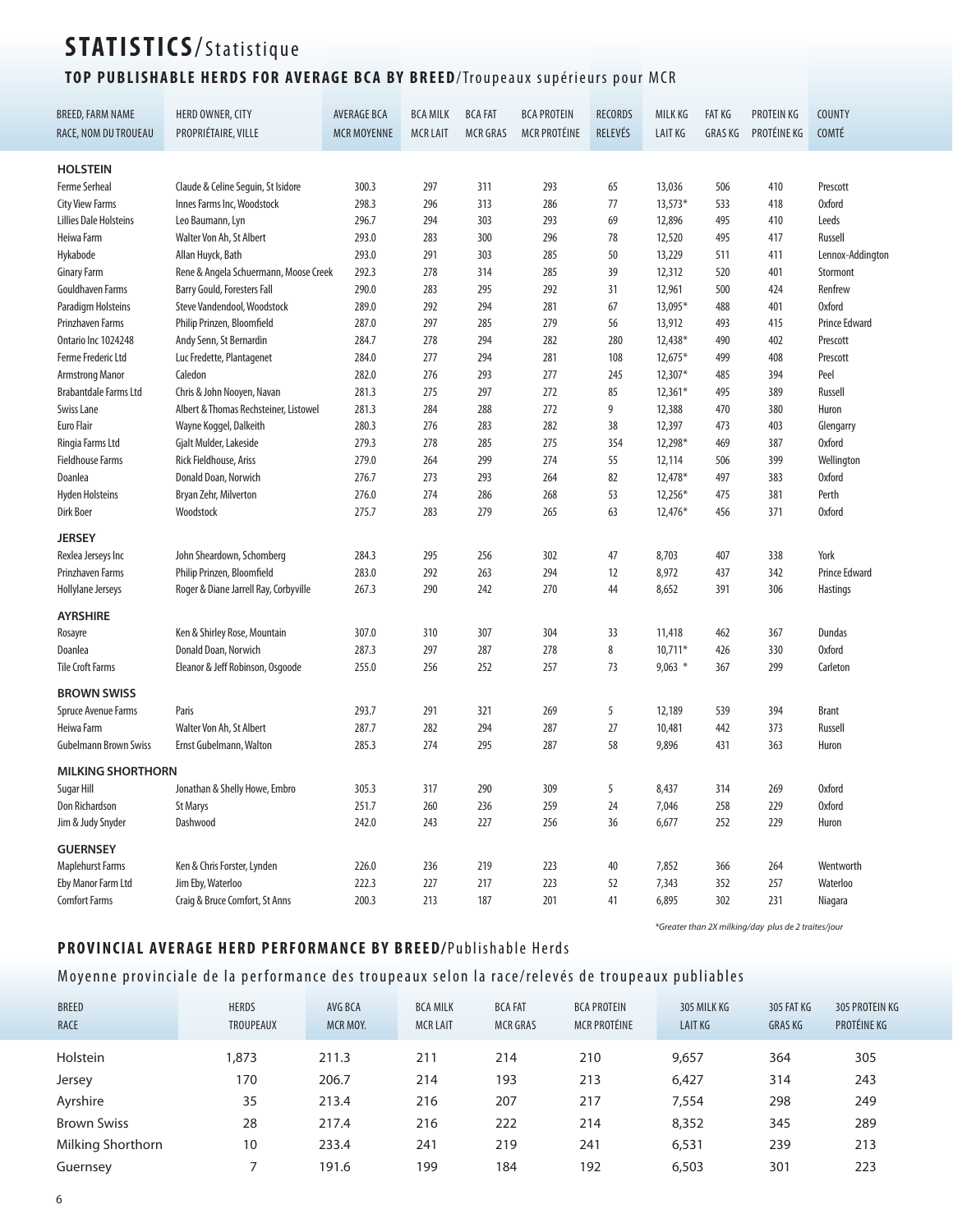#### TOP HERDS FOR MILK VALUE/Troupeaux supérieurs pour la valeur de lait

| <b>BREED</b>       | <b>FARM NAME</b>              | <b>HERD OWNER</b>        | <b>CITY</b>         | MILK VALUE / COW       | <b>RECORDS</b> | <b>COUNTY</b>        |
|--------------------|-------------------------------|--------------------------|---------------------|------------------------|----------------|----------------------|
| RACE               | NOM DE TROUPEAU               | NOM DE PROPRIÉTAIRE      | <b>VILLE</b>        | VALUER DE LAIT / VACHE | RELEVÉS        | COMTÉ                |
| <b>HOLSTEIN</b>    | <b>Ferme Serheal</b>          | Claude & Celine Seguin   | St Isidore          | 9,219                  | 81             | Prescott             |
|                    | Heiwa Farm                    | <b>Walter Von Ah</b>     | <b>St Albert</b>    | 9,079                  | 81             | Russell              |
|                    | Prinzhaven Farms              | <b>Philip Prinzen</b>    | Bloomfield          | 8,999                  | 56             | <b>Prince Edward</b> |
|                    | <b>Armstrong Manor</b>        |                          | Caledon             | 8,979                  | 290            | Peel                 |
|                    | Paradigm Holsteins            | <b>Steve Vandendool</b>  | Woodstock           | 8,941                  | 71             | <b>Oxford</b>        |
|                    | <b>Ginary Farm</b>            | Rene & Angela Schuermann | <b>Moose Creek</b>  | 8,906                  | 47             | Stormont             |
|                    | Albadon Farms Ltd             | Mark & Josh Ireland      | Teeswater           | 8,811                  | 193            | <b>Bruce</b>         |
|                    | <b>Lillies Dale Holsteins</b> | Leo Baumann              | Lyn                 | 8,759                  | 93             | Leeds                |
|                    | <b>Bekkon Corner Farm Inc</b> | <b>Steve Bekkers</b>     | Russell             | 8,743                  | 150            | Russell              |
|                    | Ferme Mirella Inc             | Guy & Carol Levac        | <b>St Bernardin</b> | 8,717                  | 115            | Prescott             |
|                    | <b>Buttermine Farms Inc</b>   | Chris Vandenberg         | Harley              | 8,710                  | 77             | <b>Brant</b>         |
|                    | Alexerin                      | Ron & Todd Nixon         | <b>Manotick</b>     | 8,696                  | 139            | Carleton             |
|                    | <b>Ferme Frederic Ltd</b>     | Luc Fredette             | Plantagenet         | 8,674                  | 124            | Prescott             |
|                    | Hermenie                      | <b>Denis Latour</b>      | <b>St Albert</b>    | 8,649                  | 89             | Russell              |
|                    | <b>Bertom Farm</b>            | Fred & Theo Vanmunsteren | Sarsfield           | 8,609                  | 92             | Russell              |
| <b>BROWN SWISS</b> | <b>Gubelmann Brown Swiss</b>  | Ernst Gubelmann          | Walton              | 8,097                  | 72             | Huron                |
| <b>JERSEY</b>      | Rexlea Jerseys Inc            | John Sheardown           | Schomberg           | 6,969                  | 56             | York                 |
| <b>AYRSHIRE</b>    | <b>Tile Croft Farms</b>       | Eleanor & Jeff Robinson  | Osgoode             | 6,213                  | 87             | Carleton             |
| <b>GUERNSEY</b>    | <b>Maplehurst Farms</b>       | Ken & Chris Forster      | Lynden              | 5,738                  | 54             | Wentworth            |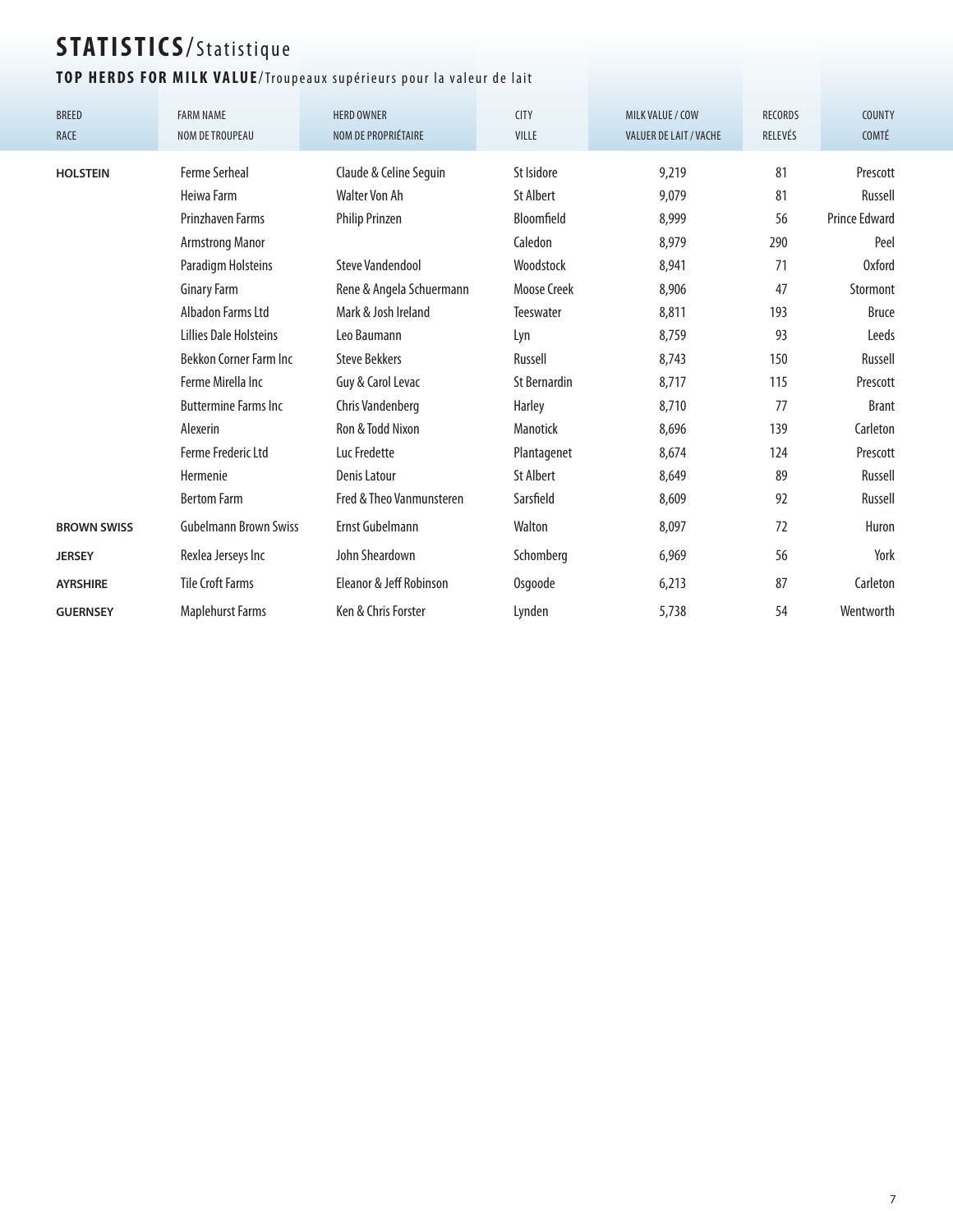#### TOP COWS BY BREED/PUBLISHABLE RECORD/Meilleures vaches selon la race/Relevés publiables

| <b>BREED</b><br><b>RACE</b> | <b>COW NAME</b><br>NOM DE LA VACHE    | AGE<br>ÂGE | AVG. BCA<br>MCR MOY. | <b>BCA MILK</b><br><b>MCRLAIT</b> | <b>BCA FAT</b><br><b>MCR GRAS</b> | <b>BCA PROTEIN</b><br><b>MCR PROTÉINE</b> | MILK KG<br><b>LAIT KG</b> | <b>FAT KG</b><br><b>GRASKG</b> | PROTEIN KG<br>PROTÉINE KG | OWNER/CITY<br>PROPRIÉTAIRE/VILLE  |
|-----------------------------|---------------------------------------|------------|----------------------|-----------------------------------|-----------------------------------|-------------------------------------------|---------------------------|--------------------------------|---------------------------|-----------------------------------|
| <b>HOLSTEIN</b>             |                                       |            |                      |                                   |                                   |                                           |                           |                                |                           |                                   |
| Yearlings                   | <b>Brabantdale Shottle Sporting</b>   | $1 - 11$   | 418.3                | 390                               | 473                               | 392                                       | 15,045                    | 676                            | 482                       | Brabantdale Farms Ltd, Navan      |
|                             | Serheal Mr Burns Dora                 | $1 - 11$   | 402.7                | 337                               | 522                               | 349                                       | 12,592                    | 725                            | 415                       | Ferme Serheal, St Isidore         |
| 2 Year Olds                 | <b>Brabantdale Bolton Igneous</b>     | $2 - 0$    | 432.0                | 446                               | 463                               | 387                                       | 17,330                    | 667                            | 480                       | Brabantdale Farms Ltd, Navan      |
|                             | R-Z Baxter Caramel-Et                 | $2 - 4$    | 431.7                | 391                               | 472                               | 432                                       | 15,696                    | 704                            | 553                       | La Ferme Gillette, Embrun         |
| 3 Year Olds                 | Brabantdale Goldwyn Spoonful          | $3-2$      | 447.7                | 401                               | 506                               | 436                                       | 17,461                    | 820                            | 615                       | Brabantdale Farms Ltd, Navan      |
|                             | Maplelawn Outside Jocelyn             | $3 - 8$    | 431.3                | 391                               | 536                               | 367                                       | 18,586                    | 938                            | 554                       | Dave McKinnell, Smithville        |
| 4 Year Olds                 | Lilliesdale Fbi Charmed               | $4 - 5$    | 506.0                | 429                               | 678                               | 411                                       | 21,498                    | 1274                           | 661                       | Lillies Dale Holsteins, Lyn       |
|                             | <b>Brabantdale Goldwyn Spaciously</b> | $4 - 10$   | 477.3                | 425                               | 555                               | 452                                       | 22,733                    | 1094                           | 760                       | Brabantdale Farms Ltd, Navan      |
| 5 Year Olds                 | S-S-Holstein Touchdown 978            | $5 - 9$    | 411.0                | 394                               | 474                               | 365                                       | 19,808                    | 892                            | 584                       | Ontario Inc 1024248, St Bernardin |
|                             | <b>Stanbro Megan</b>                  | $5 - 7$    | 394.0                | 353                               | 459                               | 370                                       | 18,355                    | 895                            | 611                       | Stanton Bros Ltd, Ilderton        |
| Mature                      | Savagedale Lheros Willie              | $6 - 2$    | 471.3                | 402                               | 557                               | 455                                       | 20,556                    | 1047                           | 728                       | Everdale Farm, Schomberg          |
|                             | <b>Rustowil Stormy Stavros</b>        | $7-0$      | 433.3                | 397                               | 491                               | 412                                       | 21,738                    | 986                            | 697                       | Rustowil Farm, Joyceville         |
| <b>JERSEY</b>               | Glen Caro Lyle                        | $11-1$     | 385.7                | 403                               | 382                               | 372                                       | 14,302                    | 703                            | 499                       | Hollylane Jerseys, Corbyville     |
|                             | Hollylane Illusion Lettie             | $6 - 5$    | 382.0                | 414                               | 343                               | 389                                       | 14,948                    | 662                            | 533                       | Hollylane Jerseys, Corbyville     |
|                             |                                       |            |                      |                                   |                                   |                                           |                           |                                |                           |                                   |
| <b>AYRSHIRE</b>             | Rosayre Heligo's Jess                 | $12 - 6$   | 460.0                | 470                               | 466                               | 444                                       | 16,958                    | 666                            | 528                       | Rosayre, Mountain                 |
|                             | Rosayre Conn's Jasper                 | $4 - 6$    | 454.7                | 439                               | 497                               | 428                                       | 16,446                    | 766                            | 527                       | Rosayre, Mountain                 |
| <b>BROWN SWISS</b>          | Eastwind Agio Joanne                  | $1 - 11$   | 378.3                | 352                               | 441                               | 342                                       | 11,470                    | 582                            | 390                       | Heiwa Farm, St Albert             |
|                             | Eastwind Zeus Swissgirl               | $3 - 10$   | 366.7                | 378                               | 328                               | 394                                       | 15,123                    | 532                            | 551                       | Heiwa Farm, St Albert             |
|                             |                                       |            |                      |                                   |                                   |                                           |                           |                                |                           |                                   |
| <b>GUERNSEY</b>             | Maplehurst Romeo's Beth               | $5 - 5$    | 380.3                | 336                               | 497                               | 308                                       | 11,494                    | 865                            | 376                       | Maplehurst Farms, Lynden          |
|                             | Eby Manor Visa Joan                   | $3 - 0$    | 295.3                | 322                               | 261                               | 303                                       | 10,134                    | 415                            | 339                       | Eby Manor Farm Ltd, Waterloo      |
| <b>M SHORTHORN</b>          | Oceanbrae Diamond Irma                | $3 - 4$    | 394.0                | 386                               | 421                               | 375                                       | 10,327                    | 455                            | 326                       | Andy Senn, St Bernardin           |
|                             | Sugar Hill Sam Lait                   | $2 - 1$    | 355.3                | 376                               | 329                               | 361                                       | 8,733                     | 313                            | 274                       | Sugar Hill, Embro                 |

#### **PROVINCIAL AVERAGE COW PERFORMANCE BY BREED/Publishable Cow Records**

#### Moyenne provinciale de la performance des vaches selon la race/relevés de vaches publiables

| <b>BREED</b><br><b>RACE</b> | <b>RECORDS</b><br>RELEVÉS | %<br>% | <b>BCA MILK</b><br><b>MCR LAIT</b> | <b>BCA FAT</b><br><b>MCR GRAS</b> | <b>BCA PROTEIN</b><br><b>MCR PROTÉINE</b> | 305 MILK KG<br><b>LAIT KG</b> | 305 FAT KG<br><b>GRASKG</b> | 305 PROTEIN KG<br>PROTÉINE KG |
|-----------------------------|---------------------------|--------|------------------------------------|-----------------------------------|-------------------------------------------|-------------------------------|-----------------------------|-------------------------------|
| Holstein                    | 108,522                   | 92.6   | 216                                | 219                               | 215                                       | 9,854                         | 371                         | 312                           |
| Jersey                      | 5,766                     | 4.9    | 218                                | 196                               | 217                                       | 6,546                         | 319                         | 248                           |
| Ayrshire                    | 1,526                     | 1.3    | 217                                | 207                               | 218                                       | 7,570                         | 297                         | 250                           |
| <b>Brown Swiss</b>          | 917                       | 0.8    | 219                                | 226                               | 218                                       | 8,408                         | 348                         | 292                           |
| Guernsey                    | 218                       | 0.2    | 209                                | 192                               | 200                                       | 6,833                         | 314                         | 233                           |
| Milking Shorthorn           | 217                       | 0.2    | 237                                | 217                               | 239                                       | 6,541                         | 241                         | 215                           |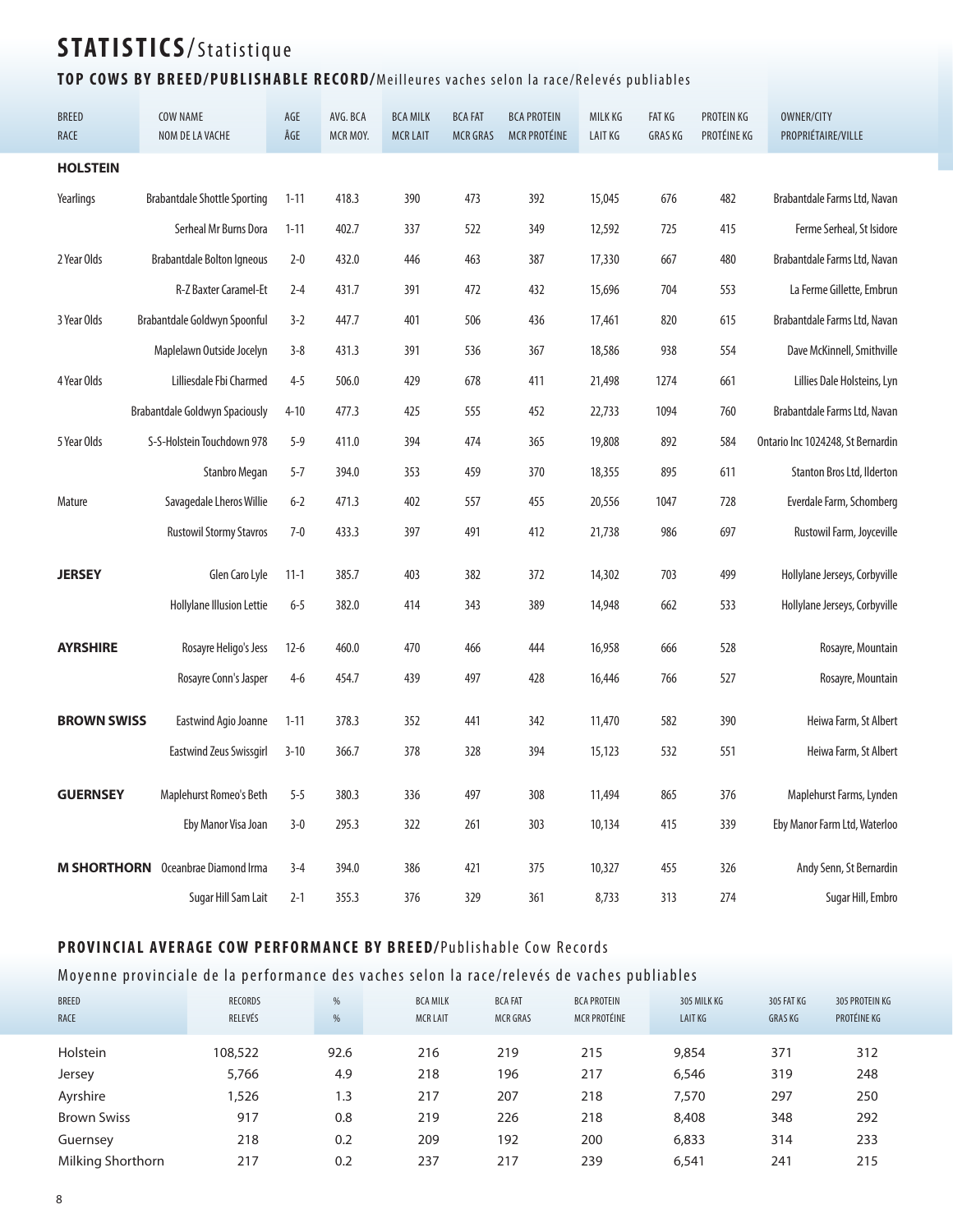#### HERD LISTING FOR MANAGEMENT SCORE/Liste de meilleures troupeaux selon les cotes de gestion

| <b>COUNTY</b>   | <b>FARM NAME</b>                  | <b>HERD OWNER</b>                     | <b>CITY</b>           | <b>TOTAL SCORE</b> | # RECORDS | <b>BREED</b>   |
|-----------------|-----------------------------------|---------------------------------------|-----------------------|--------------------|-----------|----------------|
| COMTÉ           | <b>NOM DE TROUPEAU</b>            | NOM DE PROPRIÉTAIRE                   | VILLE                 | <b>COTE TOTALE</b> | # RELEVÉS | RACE           |
| <b>BRANT</b>    | <b>TALSMA FARMS INC</b>           | <b>STEVE &amp; SHARON TALSMA</b>      | <b>HARLEY</b>         | 899                | 65        | H <sub>0</sub> |
|                 | <b>BUTTERMINE FARMS INC</b>       | <b>CHRIS VANDENBERG</b>               | HARLEY                | 851                | 77        | H <sub>0</sub> |
| <b>BRUCE</b>    | <b>ALBADON FARMS LTD</b>          | <b>MARK &amp; JOSH IRELAND</b>        | <b>TEESWATER</b>      | 955                | 193       | H <sub>0</sub> |
|                 | SIGEL FARM                        | <b>MICHAEL INAUEN</b>                 | RIPLEY                | 934                | 53        | H <sub>0</sub> |
|                 | ZETHILL FARMS LTD                 | RUSSELL & JOYCE ZETTLER               | <b>HANOVER</b>        | 934                | 39        | H <sub>0</sub> |
|                 | PREHNBROOK FARMS LTD              |                                       | RIPLEY                | 907                | 249       | H <sub>0</sub> |
|                 | <b>DALVIS FARMS LTD</b>           | <b>GERALD &amp; RITA GROEN</b>        | <b>TEESWATER</b>      | 895                | 255       | H <sub>0</sub> |
|                 | <b>LOWLACE FARMS</b>              | <b>J &amp; B WALLACE</b>              | PORT ELGIN            | 891                | 83        | H <sub>0</sub> |
|                 | <b>IKENDALE FARMS LTD</b>         | <b>IKENDALE FARMS LTD</b>             | <b>WALKERTON</b>      | 871                | 388       | H <sub>0</sub> |
|                 | <b>RUSMAR FARMS</b>               |                                       | <b>TEESWATER</b>      | 860                | 146       | H <sub>0</sub> |
|                 | RALJAY FARMS/DEEDALE              | JAYNE & RALPH DIETRICH                | MILDMAY               | 857                | 60        | H <sub>0</sub> |
|                 | <b>CARLTON BAUMAN</b>             |                                       | MILDMAY               | 852                | 29        | H <sub>0</sub> |
|                 | WILKESVIEW                        | <b>MURRAY WILKEN</b>                  | RIPLEY                | 843                | 135       | H <sub>0</sub> |
|                 | <b>F &amp; A MARIE TER WOERDS</b> |                                       | KINCARDINE            | 836                | 68        | H <sub>0</sub> |
|                 | <b>BELMORAL FARMS LTD</b>         | <b>DAVID KIEFFER</b>                  | <b>TEESWATER</b>      | 827                | 64        | H <sub>0</sub> |
| <b>CARLETON</b> | <b>ALEXERIN</b>                   | <b>RON &amp; TODD NIXON</b>           | <b>MANOTICK</b>       | 977                | 139       | HO             |
|                 | <b>HARRYDALE FARMS</b>            | <b>HARRY RYLAARSDAM</b>               | <b>WINCHESTER</b>     | 878                | 87        | H <sub>0</sub> |
|                 | <b>TOPFARM HOLSTEINS</b>          | <b>GERALD &amp; JANET VANBOKHORST</b> | 0SG00DE               | 869                | 69        | H <sub>0</sub> |
|                 | DONEVELYN FARMS LTD               |                                       | <b>METCALFE</b>       | 846                | 156       | H <sub>0</sub> |
|                 | <b>TILE CROFT FARMS</b>           | ELEANOR & JEFF ROBINSON               | 0SG00DE               | 831                | 87        | AY             |
|                 | <b>GRUEN VALLEY FARM LTD</b>      | THOM & WILMA MUELLER                  | <b>VERNON</b>         | 831                | 80        | H <sub>0</sub> |
|                 | RANGEDALE FARMS                   | MIKE & RITA HEUVING                   | 0SG00DE               | 828                | 74        | H <sub>0</sub> |
| <b>DUFFERIN</b> | <b>BRAKKE FARM</b>                | <b>JACOB BRAKKE</b>                   | <b>GRAND VALLEY</b>   | 972                | 83        | HO             |
|                 | <b>DEAKSVIEW</b>                  | RON & LISA DEAKEN                     | <b>GRAND VALLEY</b>   | 888                | 67        | H <sub>0</sub> |
|                 | <b>TRI-KAMP FARMS</b>             | <b>JAKE KAMPHUIS</b>                  | ORANGEVILLE           | 880                | 76        | H <sub>0</sub> |
|                 | MARSVILLE HOLSTEINS               | <b>MELIS BROUWER</b>                  | GRANDVALLEY           | 845                | 85        | H <sub>0</sub> |
|                 | <b>WATERDALE FARMS LTD</b>        | <b>JAN SCHEURWATER</b>                | <b>GRAND VALLEY</b>   | 826                | 42        | H <sub>0</sub> |
|                 | SWISSBELL                         | <b>WALTER &amp; MARLIE KAEHLI</b>     | <b>GRAND VALLEY</b>   | 817                | 76        | JE             |
|                 | AUKHOLME                          | ED AUKEMA                             | SHELBURNE             | 817                | 44        | H <sub>0</sub> |
| <b>DUNDAS</b>   | <b>WINTERGREEN FARMS</b>          | <b>CARL SEARS &amp; SONS</b>          | <b>SOUTH MOUNTAIN</b> | 883                | 72        | HO             |
|                 | ANNALEA                           | <b>HANS &amp; DANIEL SCHULER</b>      | <b>CHESTERVILLE</b>   | 862                | 77        | H <sub>0</sub> |
|                 | <b>GLEN HAVEN FARMS</b>           | TOM MACGREGOR                         | CRYSLER               | 849                | 58        | H <sub>0</sub> |
|                 | NICK & OLIVER THURLER             |                                       | SOUTH MOUNTAIN        | 841                | 433       | H <sub>0</sub> |
|                 | <b>CREBROEK</b>                   | ERIC VANDENBROEK                      | <b>MOUNTAIN</b>       | 841                | 54        | H <sub>0</sub> |
|                 | <b>BRETELER FARMS INC</b>         | PAUL BRETELER                         | WINCHESTER            | 828                | 93        | H <sub>0</sub> |
| <b>DURHAM</b>   | <b>MAPLEBROUGH</b>                | <b>MICHAEL RISEBROUGH</b>             | <b>UXBRIDGE</b>       | 884                | 43        | HO             |
|                 | VALCROFT                          | <b>MURRAY STONE</b>                   | SUNDERLAND            | 865                | 58        | H <sub>0</sub> |
|                 | SUNNYFIELD HOLSTEINS              | B, S, C & A SNODDON                   | SUNDERLAND            | 864                | 79        | HO             |
|                 | <b>JIM MILLER</b>                 | <b>ELMDEN FARMS</b>                   | SUNDERLAND            | 820                | 100       | H <sub>0</sub> |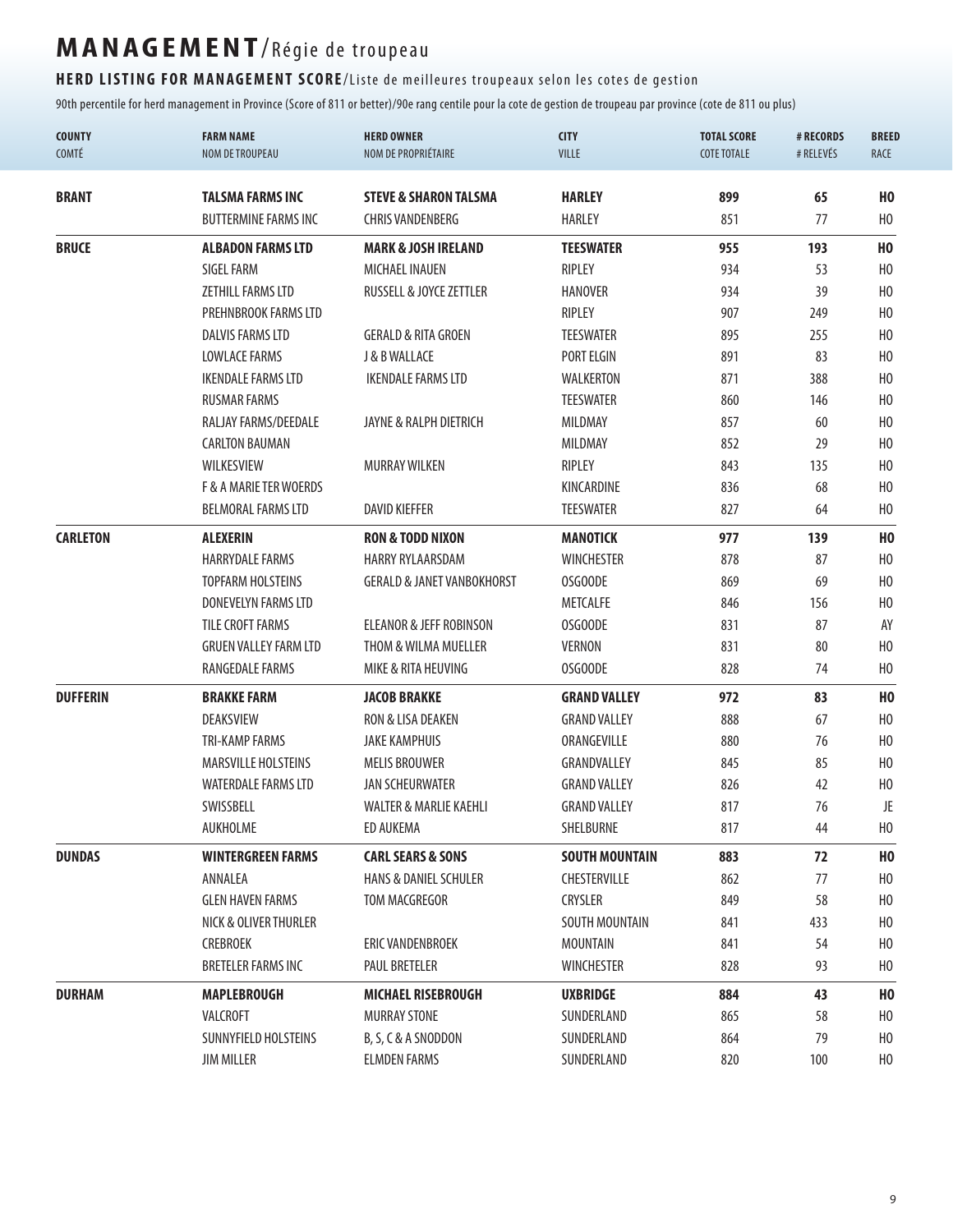#### HERD LISTING FOR MANAGEMENT SCORE/Liste de meilleures troupeaux selon les cotes de gestion

| <b>COUNTY</b><br><b>COMTÉ</b> | <b>FARM NAME</b><br><b>NOM DE TROUPEAU</b> | <b>HERD OWNER</b><br>NOM DE PROPRIÉTAIRE | <b>CITY</b><br><b>VILLE</b> | <b>TOTAL SCORE</b><br><b>COTE TOTALE</b> | # RECORDS<br># RELEVÉS | <b>BREED</b><br>RACE |
|-------------------------------|--------------------------------------------|------------------------------------------|-----------------------------|------------------------------------------|------------------------|----------------------|
|                               |                                            |                                          |                             |                                          |                        |                      |
| ELGIN                         | <b>SILVERRIDGE FARMS</b>                   | <b>CHARLIE DYKXHOORN</b>                 | <b>SPRINGFIELD</b>          | 958                                      | 117                    | H <sub>0</sub>       |
|                               | <b>VERHOEF DAIRY FARM INC</b>              | REINOUD & KLAARTJE VERHOEF               | <b>BELMONT</b>              | 861                                      | 159                    | H <sub>0</sub>       |
|                               | <b>GENTLE ACRES</b>                        | <b>JOHN GENT</b>                         | SPRINGFIELD                 | 818                                      | 49                     | H <sub>0</sub>       |
| <b>FRONTENAC</b>              | <b>GROENWAY</b>                            | <b>M &amp; D GROENEWEGEN</b>             | <b>HARROWSMITH</b>          | 835                                      | 82                     | H <sub>0</sub>       |
| <b>GLENGARRY</b>              | <b>HEIDI FARMS INC</b>                     | <b>PAUL OEGGERLI</b>                     | <b>BAINSVILLE</b>           | 864                                      | 325                    | H <sub>0</sub>       |
|                               | NEWBRABANT FARMS LTD                       |                                          | LANCASTER                   | 842                                      | 574                    | H <sub>0</sub>       |
|                               | <b>TANSYMOSS</b>                           | STANLEY, ANNE, & PAUL CHADDOCK           | LANCASTER                   | 840                                      | 104                    | H <sub>0</sub>       |
|                               | RIMANNS MAPLE BOOM FARM                    |                                          | WILLIAMSTOWN                | 822                                      | 91                     | BS                   |
| <b>GRENVILLE</b>              | <b>GERANN HOLSTEINS</b>                    | <b>JOHN &amp; DAWN WYNANDS</b>           | <b>CARDINAL</b>             | 894                                      | 187                    | H <sub>0</sub>       |
|                               | RIDEAUSIDE FARMS INC                       | <b>CHARLES &amp; JAMES BENNETT</b>       | <b>KEMPTVILLE</b>           | 873                                      | 271                    | H <sub>0</sub>       |
|                               | <b>SUNVALLEY FARM</b>                      | ROD & JEN POST                           | MERRICKVILLE                | 851                                      | 76                     | H <sub>0</sub>       |
|                               | <b>BENOAKS HOLSTEINS</b>                   | RUSSELL BENNETT                          | SPENCERVILLE                | 811                                      | 49                     | H <sub>0</sub>       |
|                               | KEMPTVILLE COLLEGE, U OF G                 | <b>KEMPTVILLE CAMPUS U OF G</b>          | <b>KEMPTVILLE</b>           | 811                                      | 40                     | H <sub>0</sub>       |
| <b>GREY</b>                   | <b>SANDYLAND HOLSTEINS</b>                 | <b>MERLE FREY</b>                        | <b>MOUNT FOREST</b>         | 924                                      | 38                     | H <sub>0</sub>       |
|                               | WIGMANA FARMS                              | STEVE & DOROTHY FRANKLAND                | DUNDALK                     | 918                                      | 77                     | H <sub>0</sub>       |
|                               | <b>GAMBLANE FARMS</b>                      | <b>IAN GAMBLE</b>                        | <b>CHATSWORTH</b>           | 901                                      | 44                     | H <sub>0</sub>       |
|                               | <b>EDGAR MARTIN</b>                        |                                          | DUNDALK                     | 860                                      | 42                     | H <sub>0</sub>       |
|                               | PAUL & KATHRYN MARTIN                      |                                          | <b>MOUNT FOREST</b>         | 846                                      | 54                     | H <sub>0</sub>       |
|                               | <b>BRILYN</b>                              | <b>BRIAN HASTIE</b>                      | <b>DURHAM</b>               | 826                                      | 33                     | H <sub>0</sub>       |
| <b>HALDIMAND</b>              | <b>DEBOER HOLST</b>                        | <b>BEN &amp; ANIETA DEBOER</b>           | <b>SELKIRK</b>              | 879                                      | 92                     | H <sub>0</sub>       |
|                               | RICHVALE HOLST                             | <b>GRANT RICHARDSON</b>                  | DUNNVILLE                   | 815                                      | 72                     | H <sub>0</sub>       |
| <b>HASTINGS</b>               | <b>KLAY KNOLL</b>                          | <b>ANTHONY &amp; PETER KOOISTRA</b>      | <b>STIRLING</b>             | 919                                      | 94                     | H <sub>0</sub>       |
|                               | LAZIERLANE                                 | <b>MIKE LAZIER</b>                       | CORBYVILLE                  | 884                                      | 32                     | H <sub>0</sub>       |
|                               | <b>CHADWICK FARMS INC</b>                  | WAYNE & BRIAN CHADWICK                   | <b>DESERONTO</b>            | 859                                      | 52                     | H <sub>0</sub>       |
|                               | <b>EGGLETON FARMS</b>                      | <b>ROBERT &amp; ANNE EGGLETON</b>        | BELLEVILLE                  | 832                                      | 49                     | H <sub>0</sub>       |
|                               | ROSSWOOD                                   | <b>ROSS &amp; HEATHER BAILEY</b>         | <b>STIRLING</b>             | 813                                      | 64                     | H <sub>0</sub>       |
| <b>HURON</b>                  | <b>VAN DIETEN FARMS INC</b>                | <b>HANK VAN DIETEN</b>                   | <b>SEAFORTH</b>             | 910                                      | 48                     | H <sub>0</sub>       |
|                               | <b>EVERGREEN HOLSTEINS</b>                 | ROBERT & ANDREA VAN NES                  | <b>ETHEL</b>                | 908                                      | 508                    | H <sub>0</sub>       |
|                               | <b>HAAG FARMS INC FARM #1</b>              |                                          | <b>BRUSSELS</b>             | 897                                      | 90                     | H <sub>0</sub>       |
|                               | <b>HEATHER HOLME FARMS</b>                 | <b>GLEN MCNEIL</b>                       | <b>GODERICH</b>             | 893                                      | 47                     | H <sub>0</sub>       |
|                               | HOMESTEADER HOLSTEINS INC                  | LEO MILTENBURG                           | LUCKNOW                     | 865                                      | 78                     | H <sub>0</sub>       |
|                               | <b>ECKERLEA ACRES</b>                      | <b>CHRISTA ECKERT</b>                    | <b>SEAFORTH</b>             | 863                                      | 233                    | H <sub>0</sub>       |
|                               | <b>KESI FARMS</b>                          | <b>KEES &amp; IVONNE VAN ESVELD</b>      | <b>CLINTON</b>              | 858                                      | 111                    | H <sub>0</sub>       |
|                               | RITZEMA DAIRY LTD                          | <b>GERHARD &amp; HEATHER RITZEMA</b>     | SEAFORTH                    | 846                                      | 334                    | H <sub>0</sub>       |
|                               | <b>KOERSEN DAIRY</b>                       | JAN & JOKE KOERSEN                       | <b>FORDWICH</b>             | 834                                      | 160                    | H <sub>0</sub>       |
|                               | JADENRICH HOLSTEINS                        | <b>DENNIS &amp; JANICE GINGRICH</b>      | <b>GORRIE</b>               | 831                                      | 57                     | H <sub>0</sub>       |
|                               | RAYLEDA HOLSTEINS                          | KENNETH & SHIRLEY WIDEMAN                | <b>FORDWICH</b>             | 829                                      | 56                     | H <sub>0</sub>       |
| <b>LAMBTON</b>                | <b>VAN ENGELEN DAIRY FARMS</b>             | <b>MIKE &amp; ED VAN ENGELEN</b>         | <b>THEDFORD</b>             | 855                                      | 358                    | H <sub>0</sub>       |
| <b>LANARK</b>                 | <b>SUNOL FARMS</b>                         | <b>AMANDA HAMMOND</b>                    | <b>CARLETON PLACE</b>       | 855                                      | 111                    | H <sub>0</sub>       |
|                               | <b>ZIEVIEW FARMS</b>                       | DARYL & SHANA ZIEBARTH                   | PAKENHAM                    | 835                                      | 56                     | H <sub>0</sub>       |
|                               | NANDALE FARMS                              | JOHN & BETH NANNE                        | PAKENHAM                    | 824                                      | 48                     | H <sub>0</sub>       |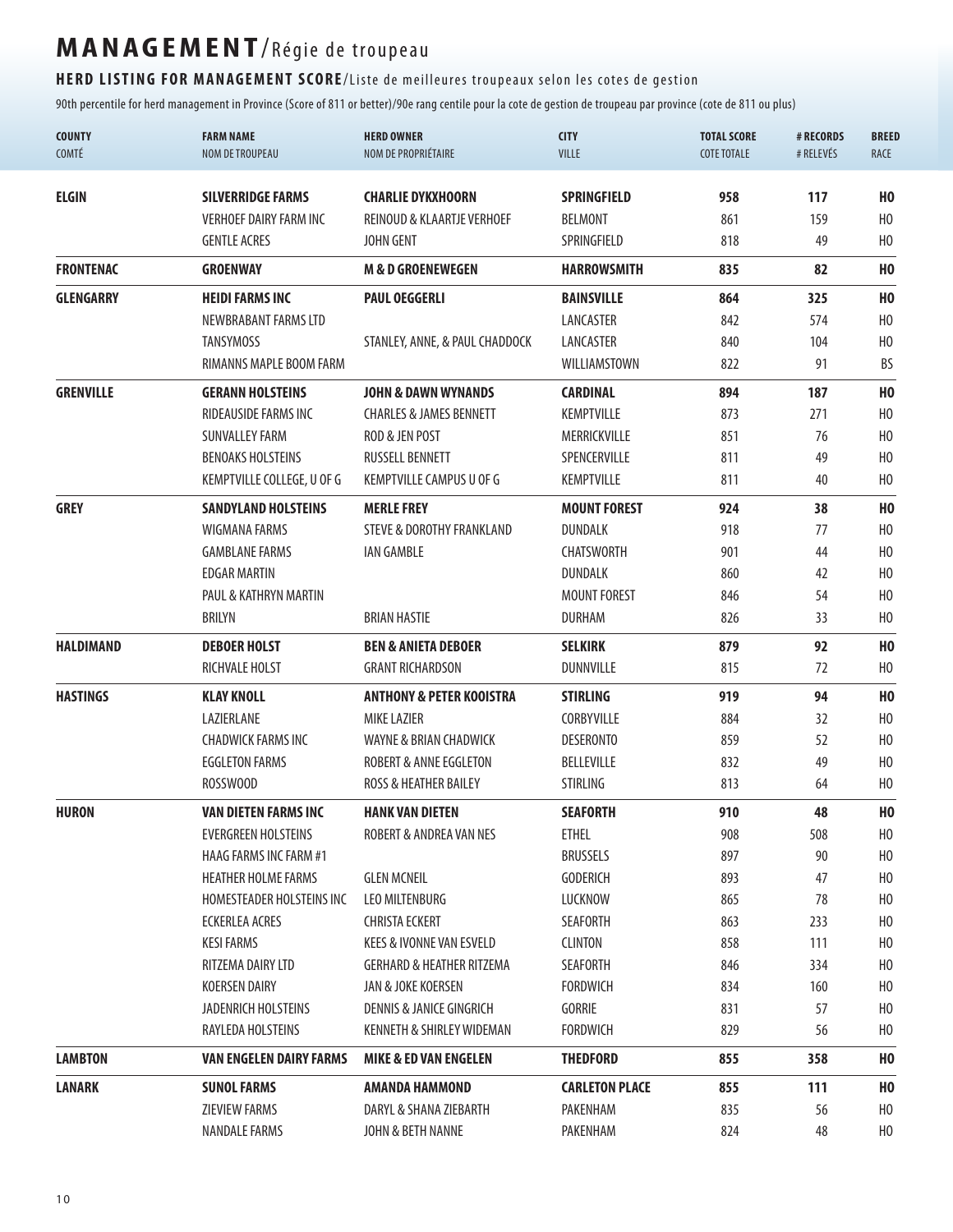#### HERD LISTING FOR MANAGEMENT SCORE/Liste de meilleures troupeaux selon les cotes de gestion

| <b>COUNTY</b>                | <b>FARM NAME</b>               | <b>HERD OWNER</b>                   | <b>CITY</b>          | <b>TOTAL SCORE</b> | # RECORDS | <b>BREED</b>   |
|------------------------------|--------------------------------|-------------------------------------|----------------------|--------------------|-----------|----------------|
| COMTÉ                        | <b>NOM DE TROUPEAU</b>         | NOM DE PROPRIÉTAIRE                 | VILLE                | <b>COTE TOTALE</b> | # RELEVÉS | RACE           |
| <b>LEEDS</b>                 | <b>COOLIGAN CREEK FARM INC</b> | <b>JOHN BONGERS &amp; FAMILY</b>    | <b>ELGIN</b>         | 882                | 64        | H <sub>0</sub> |
|                              | LILLIES DALE HOLSTEINS         | <b>LEO BAUMANN</b>                  | LYN                  | 827                | 93        | H <sub>0</sub> |
|                              | <b>GREAVESTON HOLSTEINS</b>    | <b>RON &amp; ANDREW GREAVES</b>     | <b>NORTH AUGUSTA</b> | 820                | 115       | H <sub>0</sub> |
| <b>LENNOX-ADDINGTON</b>      | <b>MACLAUGHLIN FARM INC</b>    |                                     | <b>TAMWORTH</b>      | 823                | 64        | H <sub>0</sub> |
| <b>MANITOULIN-SUDBURY W</b>  | <b>OSHADENAH HOLSTEINS</b>     | <b>RONALD &amp; JAMES ANSTICE</b>   | <b>TEHKUMMAH</b>     | 818                | 53        | H <sub>0</sub> |
| <b>MIDDLESEX</b>             | <b>PLOVER HAVEN FARMS</b>      | <b>W&amp; CVAN DEN OETELAAR</b>     | <b>ILDERTON</b>      | 934                | 89        | H <sub>0</sub> |
|                              | <b>MCCUTCHEON DAIRY FARMS</b>  | MITCH MCCUTCHEON                    | THORNDALE            | 913                | 166       | H <sub>0</sub> |
|                              | <b>BLOOMFIELD FARMS LTD</b>    | <b>BARRY &amp; BRIAN BLOOMFIELD</b> | <b>ILDERTON</b>      | 913                | 74        | H <sub>0</sub> |
|                              | LONDEDGE HOLSTEINS INC         | <b>TED &amp; DAVE BROWN</b>         | <b>ILDERTON</b>      | 912                | 84        | H <sub>0</sub> |
|                              | <b>MARVALE FARMS LTD</b>       | <b>JAMES MARR</b>                   | <b>MOSSLEY</b>       | 912                | 55        | H <sub>0</sub> |
|                              | CORNITA                        | <b>CORNE VERHEYEN</b>               | PARKHILL             | 910                | 197       | H <sub>0</sub> |
|                              | <b>UCLUTH</b>                  | <b>CHRISTINE &amp; JOHN LAMB</b>    | <b>BELMONT</b>       | 862                | 70        | H <sub>0</sub> |
|                              | <b>WHITE CROSS FARMS</b>       | <b>WILLY &amp; DORIE KROSSE</b>     | ARVA                 | 861                | 129       | H <sub>0</sub> |
|                              | <b>HENROS FARMS</b>            | <b>HENRY KEUNEN</b>                 | <b>KERWOOD</b>       | 856                | 384       | H <sub>0</sub> |
|                              | <b>ZOLA FARMS</b>              | RUDY SCHUURMAN                      | <b>MOSSLEY</b>       | 856                | 107       | H <sub>0</sub> |
|                              | <b>O'NEIL FARMS</b>            | <b>STEVE O'NEIL</b>                 | THORNDALE            | 853                | 78        | H <sub>0</sub> |
|                              | <b>BLOEMEN DAIRY FARMS</b>     |                                     | LUCAN                | 844                | 448       | H <sub>0</sub> |
|                              | <b>GREENWAY FARMS LTD</b>      | ED GROENEWEGEN                      | LUCAN                | 817                | 71        | H <sub>0</sub> |
| <b>NIAGARA</b>               | <b>SUMMERS FARM LTD</b>        |                                     | <b>FONTHILL</b>      | 846                | 95        | H <sub>0</sub> |
| <b>NIPISSING-PARRY SOUND</b> | <b>PARVIEW FARMS INC</b>       | <b>JAMES &amp; MICHELLE PARSONS</b> | <b>CACHE BAY</b>     | 888                | 65        | H <sub>0</sub> |
|                              | <b>FERME FRANCORIVE LTEE</b>   | <b>J &amp; S BEAULIEU</b>           | NOELVILLE            | 871                | 52        | H <sub>0</sub> |
|                              | FERME CASCADES SEGUIN INC      | JACQUES & ANGELE SEGUIN             | NOELVILLE            | 843                | 92        | H <sub>0</sub> |
| <b>NORFOLK</b>               | <b>MARBANK FARMS LTD</b>       | <b>JACK &amp; ANKJE BOOTSMA</b>     | <b>PORT DOVER</b>    | 966                | 113       | H <sub>0</sub> |
| <b>NORTHUMBERLAND</b>        | <b>OCONCREST</b>               | <b>PAUL O'CONNOR</b>                | <b>HASTINGS</b>      | 872                | 20        | H <sub>0</sub> |
|                              | ROLLING ACRES                  | <b>JANE &amp; HERMAN KAPTEYN</b>    | <b>COBOURG</b>       | 852                | 111       | H <sub>0</sub> |
|                              | SUNNYBROOKE                    | RONALD WATSON                       | CAMPBELLFORD         | 839                | 48        | H <sub>0</sub> |
|                              | <b>DORLAND FARMS LTD</b>       | <b>WILLIAM DORLAND</b>              | <b>BRIGHTON</b>      | 829                | 136       | H <sub>0</sub> |
| <b>OXFORD</b>                | <b>HAMMONDVIEW</b>             |                                     | <b>INGERSOLL</b>     | 966                | 124       | H <sub>0</sub> |
|                              | <b>VREDERIJK DAIRY</b>         | DIRK-JAN GRIFFIOEN                  | <b>TAVISTOCK</b>     | 947                | 115       | H <sub>0</sub> |
|                              | PARADIGM HOLSTEINS             | STEVE VANDENDOOL                    | <b>WOODSTOCK</b>     | 942                | 71        | H <sub>0</sub> |
|                              | <b>ELARDA FARMS LTD</b>        | <b>COEN &amp; GERRIT VAN WELY</b>   | <b>EMBRO</b>         | 932                | 215       | H <sub>0</sub> |
|                              | MARSTOU FARMS LTD              | MARINUS STOUWDAM                    | <b>WOODSTOCK</b>     | 925                | 99        | H <sub>0</sub> |
|                              | JACOB BOS                      |                                     | <b>BURGESSVILLE</b>  | 919                | 127       | H <sub>0</sub> |
|                              | WILMARLEA FARMS                | JOHN & WILLARD MACKAY               | <b>EMBRO</b>         | 916                | 137       | H <sub>0</sub> |
|                              | <b>GREIDEN FARMS LTD</b>       | <b>CEES HAANSTRA</b>                | <b>ST MARYS</b>      | 904                | 608       | H <sub>0</sub> |
|                              | <b>DIRK BOER</b>               |                                     | <b>WOODSTOCK</b>     | 904                | 90        | H <sub>0</sub> |
|                              | RINGIA FARMS LTD               | <b>GJALT MULDER</b>                 | LAKESIDE             | 902                | 411       | H <sub>0</sub> |
|                              | NEW MORNING HOLSTEINS          | COR & LIA NOOM                      | <b>BRIGHT</b>        | 901                | 197       | H <sub>0</sub> |
|                              | <b>BUISTLANE FARMS LTD</b>     | KLAAS & GERDA BUIST                 | <b>MOUNT ELGIN</b>   | 900                | 53        | H <sub>0</sub> |
|                              | SPERO HOLSTEINS LTD            | DAVID & JOYCE VANDERSPEK            | <b>EMBRO</b>         | 898                | 132       | H <sub>0</sub> |
|                              | WIKKERINK FARMS LTD            | ROGER WIKKERINK                     | NORWICH              | 898                | 69        | H <sub>0</sub> |
|                              | KLOEPFER HOLDINGS LTD          |                                     | INGERSOLL            | 894                | 171       | H <sub>0</sub> |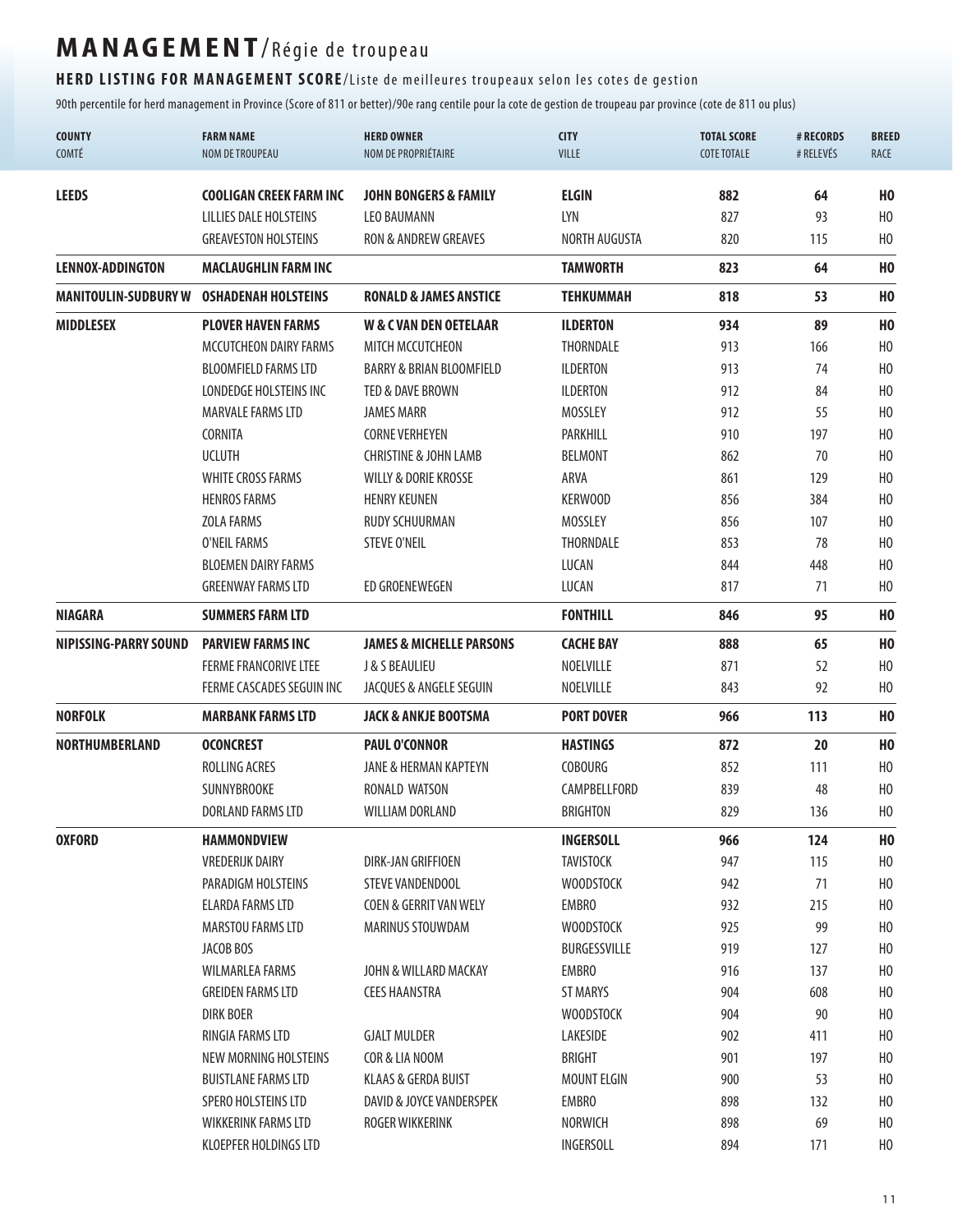#### HERD LISTING FOR MANAGEMENT SCORE/Liste de meilleures troupeaux selon les cotes de gestion

| <b>COUNTY</b><br>COMTÉ | <b>FARM NAME</b><br><b>NOM DE TROUPEAU</b> | <b>HERD OWNER</b><br>NOM DE PROPRIÉTAIRE                         | <b>CITY</b><br>VILLE      | <b>TOTAL SCORE</b><br><b>COTE TOTALE</b> | # RECORDS<br># RELEVÉS | <b>BREED</b><br>RACE             |
|------------------------|--------------------------------------------|------------------------------------------------------------------|---------------------------|------------------------------------------|------------------------|----------------------------------|
|                        | <b>OOSTVIEW FARM LTD</b>                   | HUGH & ROELAND VAN OOSTVEEN                                      | LAKESIDE                  | 891                                      | 141                    | H <sub>0</sub>                   |
|                        | <b>VIEWLAND FARM LTD</b>                   | DAVE OLDER                                                       | THAMESFORD                | 888                                      | 63                     | H <sub>0</sub>                   |
|                        | WILJAVEN                                   | WILL & JACQUELINE KOOT                                           | THAMESFORD                | 888                                      | 52                     | H <sub>0</sub>                   |
|                        | <b>HOENHORST FARMS LTD</b>                 | <b>GERRIT &amp; MARGRIET WENSINK</b>                             | <b>INNERKIP</b>           | 875                                      | 340                    | H <sub>0</sub>                   |
|                        | <b>WERKHOLM HOLSTEINS LTD</b>              | <b>FRANK &amp; KEVIN WERKEMA</b>                                 | <b>EMBRO</b>              | 875                                      | 81                     | H <sub>0</sub>                   |
|                        | <b>HILLGRAZE FARMS LTD</b>                 | <b>PETER &amp; HARRY SLAGER</b>                                  | <b>TAVISTOCK</b>          | 868                                      | 140                    | H <sub>0</sub>                   |
|                        | <b>GROBROOK FARM LTD</b>                   | NICK GROOT & JOS HEINSBROEK                                      | INGERSOLL                 | 867                                      | 76                     | JE                               |
|                        | <b>LEM-LAR FARMS LTD</b>                   | <b>DANIEL LAEMMLER</b>                                           | <b>WOODSTOCK</b>          | 866                                      | 59                     | H <sub>0</sub>                   |
|                        | <b>WARBY FARM</b>                          | <b>HENNY &amp; HENDRIKS VAN WARBY</b>                            | <b>MT ELGIN</b>           | 864                                      | 309                    | H <sub>0</sub>                   |
|                        | <b>ELMWOLD FARMS</b>                       | <b>CHRIS &amp; PAUL BUCHNER</b>                                  | <b>BROWNSVILLE</b>        | 862                                      | 203                    | H <sub>0</sub>                   |
|                        | SMITHDEN HOLSTEINS                         | <b>JAMES SMITH</b>                                               | <b>WOODSTOCK</b>          | 862                                      | 107                    | H <sub>0</sub>                   |
|                        | PIER DAIRY FARM                            | <b>GERDA &amp; BAS PIER</b>                                      | SALFORD                   | 861                                      | 125                    | H <sub>0</sub>                   |
|                        | REYNEVELD                                  | DIRK REYNEVELD                                                   | <b>TAVISTOCK</b>          | 861                                      | 66                     | H <sub>0</sub>                   |
|                        | <b>GRASSY-LEA FARMS LTD</b>                | <b>MARIUS VAN WELY</b>                                           | <b>WOODSTOCK</b>          | 860                                      | 188                    | H <sub>0</sub>                   |
|                        | <b>LARENWOOD FARMS LTD</b>                 |                                                                  | <b>DRUMBO</b>             | 859                                      | 89                     | H <sub>0</sub>                   |
|                        | <b>JASAL HOLSTEINS</b>                     | JIM & KATH & DAVID GRIEVE                                        | <b>EMBRO</b>              | 859                                      | 72                     | H <sub>0</sub>                   |
|                        | <b>DRENTINA</b>                            | KEVIN & DAWN STREUTKER & FAMILY                                  | <b>EMBRO</b>              | 854                                      | 42                     | H <sub>0</sub>                   |
|                        | <b>FARALARY HILL FARMS LTD</b>             | <b>STEVE &amp; TERESA MACKAY</b>                                 | <b>EMBRO</b>              | 850                                      | 227                    | H <sub>0</sub>                   |
|                        | <b>FRAHOLME</b>                            | <b>WAYNE FRASER</b>                                              | <b>EMBRO</b>              | 849                                      | 81                     | H <sub>0</sub>                   |
|                        | <b>JOGVIEW FARMS LTD</b>                   | JIM & NIC MUTSAERS                                               | <b>EMBRO</b>              | 849                                      | 51                     | H <sub>0</sub>                   |
|                        | <b>COMPASS DAIRY FARM</b>                  | <b>BEN DE BEER</b>                                               | MT. ELGIN                 | 837                                      | 344                    | H <sub>0</sub>                   |
|                        | <b>MARJEN FARMS</b>                        | <b>MARDINE PELDERS</b>                                           | <b>EMBRO</b>              | 836                                      | 130                    | H <sub>0</sub>                   |
|                        | <b>KELDERVIEW HOLSTEINS</b>                | <b>P &amp; B OP DEN KELDER</b>                                   | SALFORD                   | 834                                      | 139                    | H <sub>0</sub>                   |
|                        | <b>CELMAR DAIRY LTD</b>                    | <b>MARCEL &amp; ANNIKA STEEN</b>                                 | <b>NORWICH</b>            | 831                                      | 156                    | H <sub>0</sub>                   |
|                        | SHINESS HOLSTEINS LTD                      | <b>GLEN &amp; DAN MATHESON</b>                                   | <b>EMBRO</b>              | 831                                      | 119                    | H <sub>0</sub>                   |
|                        | <b>ROBERT LESLIE</b>                       |                                                                  | INGERSOLL                 | 829                                      | 43                     | H <sub>0</sub>                   |
|                        | LOCHALSH HOLSTEINS INC                     |                                                                  | <b>EMBRO</b>              | 828                                      | 164                    | H <sub>0</sub>                   |
|                        | <b>NOORLAND</b>                            | JAN NOORLAND                                                     | TILLSONBURG               | 828                                      | 85                     | H <sub>0</sub>                   |
|                        | DONKER LANE DAIRY LTD                      | <b>LEO DONKER</b>                                                | <b>EMBRO</b>              | 826                                      | 247                    | H <sub>0</sub>                   |
|                        | <b>GREENHOLM FARMS</b>                     | <b>GORDON GREEN</b>                                              | <b>EMBRO</b>              | 826                                      | 205                    | H <sub>0</sub>                   |
|                        | <b>MARKRIDGE HOLSTEINS</b>                 | <b>DARRYL &amp; GARY MARKUS</b>                                  | BEACHVILLE                | 818                                      | 35                     | H <sub>0</sub>                   |
|                        | <b>TERRA NOVA FARMS LTD</b>                | PETE OVERDEVEST                                                  | <b>BRIGHT</b>             | 817                                      | 212                    | H <sub>0</sub>                   |
|                        | <b>BRIBRAD FARM</b>                        | <b>BRAD &amp; TARA MCINTOSH</b>                                  | <b>EMBRO</b>              | 813                                      | 37                     | H <sub>0</sub>                   |
|                        | VANDER KOOI DAIRY FARMS                    |                                                                  | <b>OTTERVILLE</b>         | 812                                      | 117                    | H <sub>0</sub>                   |
| <b>PEEL</b>            | <b>ARMSTRONG MANOR</b>                     |                                                                  | <b>CALEDON</b>            | 971                                      | 290                    | H <sub>0</sub>                   |
|                        | ARMLANE                                    | TIMOTHY ARMSTRONG                                                | CALEDON                   | 861                                      | 49                     | H <sub>0</sub>                   |
|                        | <b>GLENHOLME JERSEYS</b>                   | <b>ROBERT &amp; BRUCE MELLOW</b>                                 | CALEDON                   | 814                                      | 60                     | JE                               |
| <b>PERTH</b>           | <b>HEERDINK</b>                            | <b>ALBERT BORGIJINK</b>                                          | <b>ST MARYS</b>           | 942                                      | 258                    | H <sub>0</sub>                   |
|                        |                                            |                                                                  |                           |                                          |                        |                                  |
|                        | <b>HANS PFISTER</b><br><b>JUBILEE FARM</b> | <b>CECIL &amp; NATHAN SIEBENGA</b>                               | <b>MITCHELL</b><br>ATWOOD | 942<br>933                               | 77<br>85               | H <sub>0</sub><br>H <sub>0</sub> |
|                        | ROYALMAR FARMS LTD                         | <b>BRAD MARTIN</b>                                               | GOWANSTOWN                | 912                                      | 52                     | H <sub>0</sub>                   |
|                        | <b>WALLACEVIEW HOLSTEINS</b>               |                                                                  |                           |                                          |                        |                                  |
|                        | MDF                                        | <b>JOHN &amp; GARRY KOOBS</b><br><b>HANS &amp; DANIELA MEIER</b> | PALMERSTON<br>GOWANSTOWN  | 904<br>904                               | 118<br>60              | H <sub>0</sub><br>H <sub>0</sub> |
|                        | <b>SCENIC HOLSTEINS</b>                    | HANS & JOLANDA WEBER                                             |                           |                                          |                        | H <sub>0</sub>                   |
|                        |                                            |                                                                  | <b>ST MARYS</b>           | 903                                      | 201                    |                                  |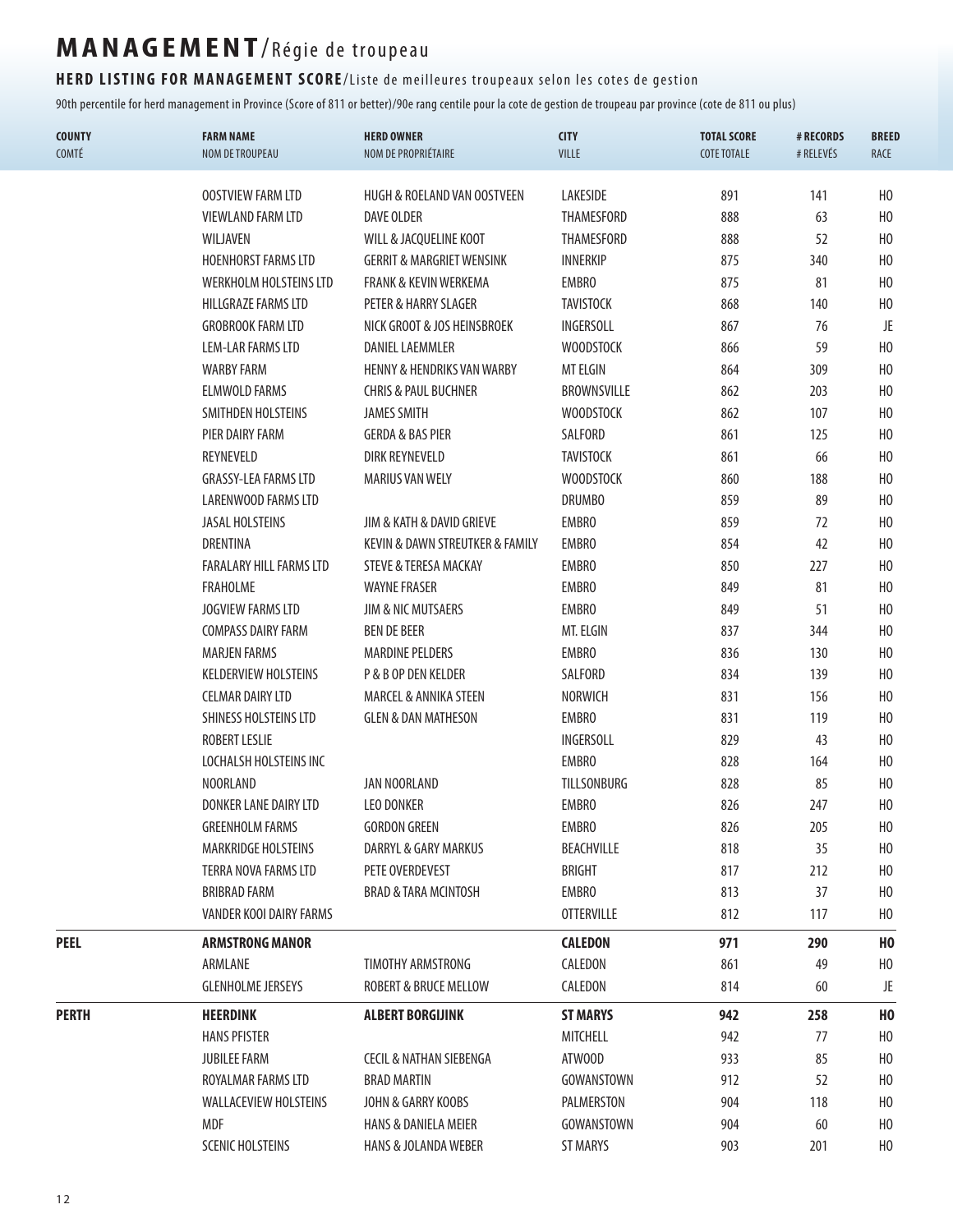#### HERD LISTING FOR MANAGEMENT SCORE/Liste de meilleures troupeaux selon les cotes de gestion

| <b>COUNTY</b><br>COMTÉ | <b>FARM NAME</b><br><b>NOM DE TROUPEAU</b> | <b>HERD OWNER</b><br><b>NOM DE PROPRIÉTAIRE</b> | <b>CITY</b><br>VILLE | <b>TOTAL SCORE</b><br><b>COTE TOTALE</b> | # RECORDS<br># RELEVÉS | <b>BREED</b><br>RACE |
|------------------------|--------------------------------------------|-------------------------------------------------|----------------------|------------------------------------------|------------------------|----------------------|
|                        | <b>REIJNEN DAIRY FARMS</b>                 | JEFFERY & MONIQUE REIJNEN                       | <b>ST MARYS</b>      | 896                                      | 161                    | H <sub>0</sub>       |
|                        | <b>SLITS DAIRY FARM</b>                    | PEDRO & JOLANDA SLITS                           | <b>BRUNNER</b>       | 891                                      | 174                    | H <sub>0</sub>       |
|                        | SMILEBROOK FARMS INC                       | <b>JOE &amp; VRENI TSCHUDI</b>                  | <b>MITCHELL</b>      | 891                                      | 126                    | H <sub>0</sub>       |
|                        | COOKHILL FARMS LTD                         | <b>IRVIN COOK</b>                               | GADSHILL             | 891                                      | 102                    | H <sub>0</sub>       |
|                        | <b>BRISBIN FARMS LTD</b>                   | DOUG & BRENDA BRISBIN                           | GOWANSTOWN           | 887                                      | 61                     | H <sub>0</sub>       |
|                        | <b>HILANT FARMS</b>                        | <b>GARRY &amp; KAREN HILL</b>                   |                      |                                          |                        |                      |
|                        | <b>CORNERVIEW FARMS INC</b>                | <b>LARRY BERTENS</b>                            | <b>ST PAULS</b>      | 879                                      | 64                     | H <sub>0</sub>       |
|                        |                                            |                                                 | <b>MITCHELL</b>      | 878                                      | 103                    | H <sub>0</sub>       |
|                        | <b>KIE FARMS LTD</b>                       | DIRK & ERICA KIESTRA                            | <b>ST MARYS</b>      | 877                                      | 437                    | H <sub>0</sub>       |
|                        | <b>JPC FARMS INC</b>                       | <b>JAMIE BEAUMONT</b>                           | <b>MITCHELL</b>      | 871                                      | 182                    | H <sub>0</sub>       |
|                        | DELFIA FARM INC                            | JOHN & MELANIE VANWINDEN                        | ATWOOD               | 871                                      | 103                    | H <sub>0</sub>       |
|                        | <b>NOORDCREEK</b>                          | MARINUS & ANJA NOORDAM                          | GOWANSTOWN           | 870                                      | 71                     | H <sub>0</sub>       |
|                        | <b>FERNCREST FARMS INC</b>                 | <b>DEAN &amp; ELLEN BAUMAN</b>                  | NEWTON               | 864                                      | 45                     | H <sub>0</sub>       |
|                        | <b>ROGER SPRIEL</b>                        |                                                 | <b>ST MARYS</b>      | 862                                      | 103                    | H <sub>0</sub>       |
|                        | JOHN ALBRECHT                              |                                                 | <b>MILVERTON</b>     | 861                                      | 22                     | H <sub>0</sub>       |
|                        | <b>HEIDEHAVEN HOLSTEINS</b>                | WILFRED & PATRICIA TEMMING                      | <b>STRATFORD</b>     | 860                                      | 47                     | H <sub>0</sub>       |
|                        | <b>HYDEN HOLSTEINS</b>                     | <b>BRYAN ZEHR</b>                               | <b>MILVERTON</b>     | 859                                      | 62                     | H <sub>0</sub>       |
|                        | <b>GOLDENLANE</b>                          | <b>LUKE HOEGGER</b>                             | <b>MITCHELL</b>      | 856                                      | 106                    | H <sub>0</sub>       |
|                        | <b>F &amp; B HILLFARM</b>                  | <b>FRED LEUTENEGGER</b>                         | GOWANSTOWN           | 856                                      | 95                     | H <sub>0</sub>       |
|                        | SQUIBBHAVEN                                | DAVID SQUIBB                                    | STAFFA               | 851                                      | 40                     | H <sub>0</sub>       |
|                        | <b>BIRCHLAWN FARMS LTD</b>                 |                                                 | ATWOOD               | 850                                      | 528                    | H <sub>0</sub>       |
|                        | <b>RALEON HOLSTEINS</b>                    | <b>CLEON &amp; VERA SAUDER</b>                  | <b>NEWTON</b>        | 847                                      | 42                     | H <sub>0</sub>       |
|                        | <b>MARELVUE FARMS</b>                      | ELI & ELIZABETH MARTIN                          | GOWANSTOWN           | 846                                      | 74                     | H <sub>0</sub>       |
|                        | <b>SLUYS DAIRY FARMS LTD</b>               | <b>MARK &amp; AMY SLUYS</b>                     | <b>LISTOWEL</b>      | 845                                      | 445                    | H <sub>0</sub>       |
|                        | <b>CNOSSOME HOLSTEINS</b>                  | SIMON & ANDREA CNOSSEN                          | <b>BRUNNER</b>       | 837                                      | 42                     | H <sub>0</sub>       |
|                        | AVONFARM                                   | <b>HENRY WYDEVEN</b>                            | <b>ST MARYS</b>      | 832                                      | 107                    | H <sub>0</sub>       |
|                        | SHYLANE HOLSTEINS                          | JOHN MCCALLUM                                   | <b>STRATFORD</b>     | 829                                      | 79                     | H <sub>0</sub>       |
|                        | STARDALE ACRES INC                         | <b>JOHN &amp; KEN STARK</b>                     | <b>LISTOWEL</b>      | 826                                      | 40                     | H <sub>0</sub>       |
|                        | <b>BAEVERDALE FARMS</b>                    | <b>LEON BAES</b>                                | <b>MITCHELL</b>      | 824                                      | 155                    | H <sub>0</sub>       |
|                        | SOUTHEAST HOLSTEINS                        | <b>HENRY &amp; KANDY JOY KLOOSTER</b>           | <b>TAVISTOCK</b>     | 820                                      | 108                    | H <sub>0</sub>       |
|                        | DAN GROENESTEGE                            |                                                 | GADSHILL             | 815                                      | 47                     | H <sub>0</sub>       |
|                        | <b>BLAUTAL FARM</b>                        | TED NEUBRAND                                    | <b>BORNHOLM</b>      | 814                                      | 39                     | HO                   |
| <b>PETERBOROUGH</b>    | <b>EMBRDALE FARM</b>                       |                                                 | <b>INDIAN RIVER</b>  | 925                                      | 77                     | H <sub>0</sub>       |
|                        | <b>CALIENTE FARM</b>                       | <b>JOHN FRENCH</b>                              | <b>MILLBROOK</b>     | 820                                      | 31                     | HO                   |
| <b>PRESCOTT</b>        | <b>FERME MIRELLA INC</b>                   | <b>GUY &amp; CAROL LEVAC</b>                    | <b>ST BERNARDIN</b>  | 962                                      | 115                    | H <sub>0</sub>       |
|                        | <b>FERME CAVALAIT</b>                      | ALAIN & CLAUDINE POIRIER                        | LEFAIVRE             | 902                                      | 51                     | JE                   |
|                        | <b>FERME LAVIGNE INC</b>                   | ALAIN & JEAN-PIERRE LAVIGNE                     | ST.ANNE-DE-PRESCOTT  | 899                                      | 124                    | H <sub>0</sub>       |
|                        | <b>FALLING STAR FARMS</b>                  | <b>JEFF MACLEOD</b>                             | <b>ST EUGENE</b>     | 897                                      | 47                     | H <sub>0</sub>       |
|                        | SONIBRAND FARM INC                         | ARNOLD & ANNA KURATLE                           | ST ISIDORE           | 867                                      | 105                    | H <sub>0</sub>       |
|                        | DUFFEYNIAL                                 | JEAN-MARIE & FELIX DUFFEY                       | <b>L'ORIGNAL</b>     | 851                                      | 96                     | HO                   |
|                        | <b>REDSTONE FARM</b>                       | STEFAN & LINDA KUNZ                             | <b>ST EUGENE</b>     | 843                                      | 111                    | H <sub>0</sub>       |
|                        | <b>WILKRIDGE FARM</b>                      | KEN & PEGGY WILKES                              | <b>FOURNIER</b>      | 839                                      | 73                     | H <sub>0</sub>       |
|                        | H U DESNOYERS                              | <b>HENRI &amp; URGEL DESNOYERS</b>              | CASSELMAN            | 839                                      | 61                     | HO                   |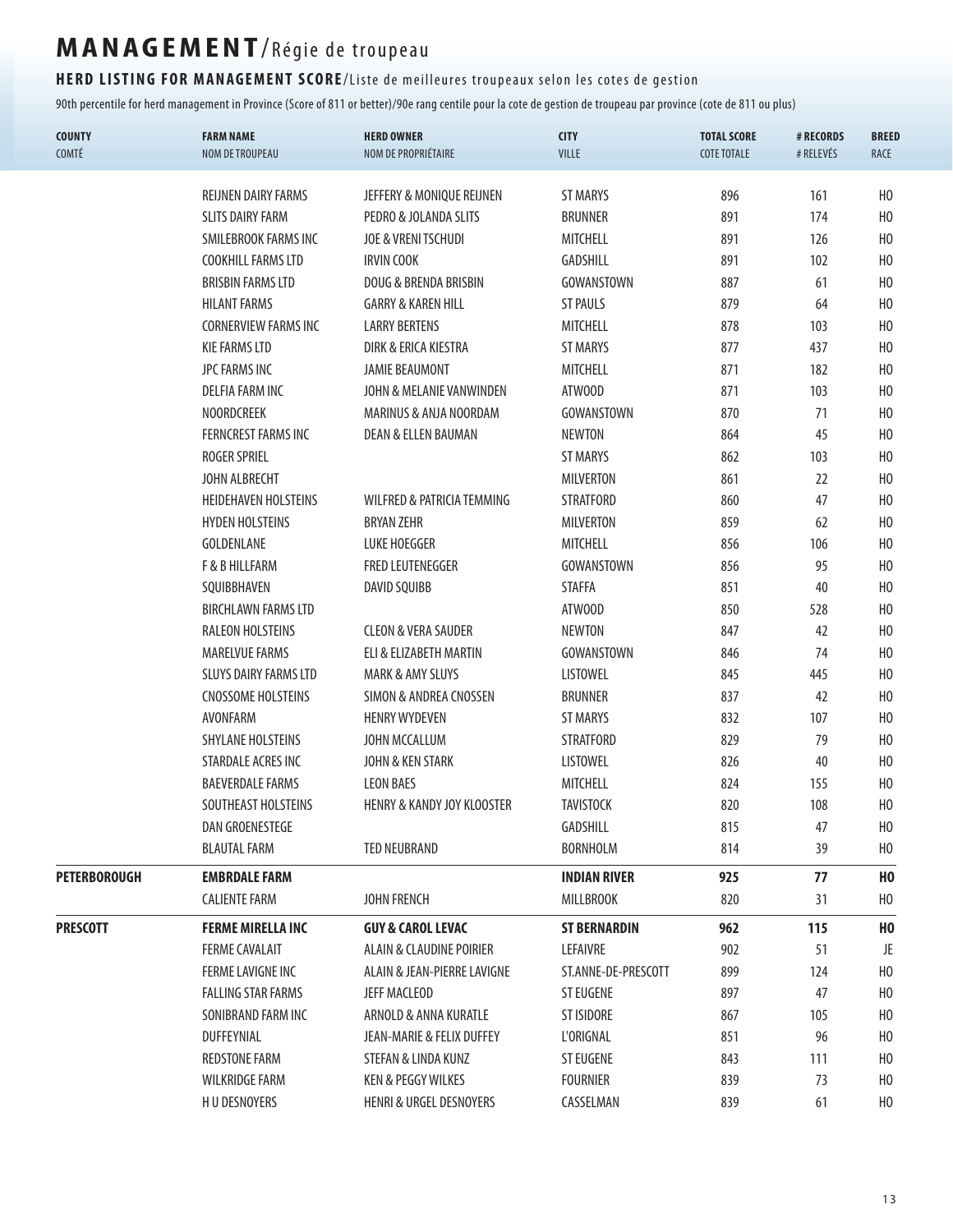#### HERD LISTING FOR MANAGEMENT SCORE/Liste de meilleures troupeaux selon les cotes de gestion

| <b>COUNTY</b><br>COMTÉ | <b>FARM NAME</b><br><b>NOM DE TROUPEAU</b> | <b>HERD OWNER</b><br>NOM DE PROPRIÉTAIRE | <b>CITY</b><br><b>VILLE</b> | <b>TOTAL SCORE</b><br><b>COTE TOTALE</b> | # RECORDS<br># RELEVÉS | <b>BREED</b><br>RACE |
|------------------------|--------------------------------------------|------------------------------------------|-----------------------------|------------------------------------------|------------------------|----------------------|
|                        | <b>OVERDALE FARM</b>                       | <b>GERRY OVERVEST</b>                    | L'ORIGNAL                   | 836                                      | 99                     | H <sub>0</sub>       |
|                        | <b>FERME SERHEAL</b>                       | <b>CLAUDE &amp; CELINE SEGUIN</b>        | ST ISIDORE                  | 833                                      | 81                     | H <sub>0</sub>       |
|                        | <b>DONSHER FARMS</b>                       | DONALD & SHERIDAN WYLIE                  | <b>VANKLEEK HILL</b>        | 830                                      | 137                    | H <sub>0</sub>       |
|                        | <b>FERME SYLVANO</b>                       | <b>SYLVAIN LEVAC</b>                     | ST BERNARDIN                | 824                                      | 74                     | H <sub>0</sub>       |
|                        | <b>ONTARIO INC</b>                         | <b>ANDY SENN</b>                         | ST BERNARDIN                | 812                                      | 395                    | H <sub>0</sub>       |
| <b>PRINCE EDWARD</b>   | <b>PRINZHAVEN FARMS</b>                    | <b>PHILIP PRINZEN</b>                    | <b>BLOOMFIELD</b>           | 950                                      | 84                     | H <sub>0</sub>       |
|                        | <b>KUIPERCREST HOLSTEINS</b>               | <b>JASEN KUIPERS</b>                     | <b>BLOOMFIELD</b>           | 842                                      | 55                     | H <sub>0</sub>       |
|                        | <b>GORELAND FARMS</b>                      |                                          | <b>CARRYING PLACE</b>       | 826                                      | 174                    | H <sub>0</sub>       |
|                        | <b>MAYPULAYN FARMS</b>                     | <b>MARTIN &amp; ANGELA MILLER</b>        | MILFORD                     | 819                                      | 68                     | H <sub>0</sub>       |
| <b>RENFREW</b>         | <b>PETERMANN HOLSTEINS</b>                 | <b>NICK &amp; STEPH PETERMANN</b>        | <b>PEMBROKE</b>             | 856                                      | 57                     | HO                   |
|                        | VAN LINDENBERG FARMS INC                   | JACOBUS VANLINDENBERG                    | <b>FORESTERS FALLS</b>      | 843                                      | 57                     | H <sub>0</sub>       |
|                        | <b>ERINDELL FARM</b>                       | <b>MIKE &amp; JERRY ENRIGHT</b>          | <b>RENFREW</b>              | 838                                      | 125                    | H <sub>0</sub>       |
| <b>RUSSELL</b>         | <b>FERME A &amp; L DESNOYERS</b>           |                                          | <b>ST ALBERT</b>            | 947                                      | 99                     | HO                   |
|                        | ROSENHILL FARM INC                         | ANDRE HILDBRAND                          | <b>ST ALBERT</b>            | 925                                      | 105                    | H <sub>0</sub>       |
|                        | <b>HEIWA FARM</b>                          | <b>WALTER VON AH</b>                     | <b>ST ALBERT</b>            | 922                                      | 119                    | H <sub>0</sub>       |
|                        | SUNRISE HOLSTEINS INC                      | EDGAR & RAMONA KAELIN                    | <b>CLARENCE CREEK</b>       | 884                                      | 56                     | H <sub>0</sub>       |
|                        | <b>FERME ST MALO</b>                       | <b>JEAN-MARIE SEGUIN</b>                 | <b>ST PASCAL</b>            | 875                                      | 80                     | H <sub>0</sub>       |
|                        | <b>FERME PROSPERE INC</b>                  | LUC & SYLVIE DUTRISAC                    | ORLEANS                     | 872                                      | 76                     | H <sub>0</sub>       |
|                        | FERME D D GASCON & FILS INC                | <b>DENIS GASCON</b>                      | SARSFIELD                   | 869                                      | 61                     | H <sub>0</sub>       |
|                        | LARCHWAY                                   | <b>SCOTT RATHWELL</b>                    | <b>NAVAN</b>                | 861                                      | 30                     | H <sub>0</sub>       |
|                        | <b>CLEARVIEW FARM</b>                      | <b>JOSEF MUELLER</b>                     | <b>CLARENCE CREEK</b>       | 851                                      | 84                     | H <sub>0</sub>       |
|                        | <b>FERME BRISSFRANCE LTD</b>               | <b>ANDRE BRISSON</b>                     | <b>EMBRUN</b>               | 849                                      | 71                     | H <sub>0</sub>       |
|                        | <b>FERME DESSAINT INC</b>                  | NICHOLAS DESSAINT                        | SARSFIELD                   | 848                                      | 66                     | H <sub>0</sub>       |
|                        | <b>BERTOM FARM</b>                         | FRED & THEO VANMUNSTEREN                 | SARSFIELD                   | 840                                      | 92                     | H <sub>0</sub>       |
|                        | <b>FERME RE MONT INC</b>                   | <b>LOUIS RAYMOND</b>                     | CUMBERLAND                  | 838                                      | 76                     | H <sub>0</sub>       |
|                        | <b>HERMENIE</b>                            | <b>DENIS LATOUR</b>                      | <b>ST ALBERT</b>            | 835                                      | 89                     | H <sub>0</sub>       |
|                        | <b>FERME TROITREFLES</b>                   | JACQUES & NOELLE PASQUIER                | <b>EMBRUN</b>               | 834                                      | 104                    | H <sub>0</sub>       |
|                        | HASLILAND                                  | THOMAS & PAULA MEYERHANS                 | CASSELMAN                   | 828                                      | 121                    | H <sub>0</sub>       |
|                        | MARVELRIDGE                                | JOHN & PAUL NYENTAP                      | RUSSELL                     | 822                                      | 96                     | HO                   |
| <b>SIMCOE</b>          | <b>BRENT MCLEAN &amp; SONS</b>             |                                          | <b>MINESING</b>             | 825                                      | 62                     | H <sub>0</sub>       |
|                        | MARADUN                                    | ALFRED RADUNER                           | <b>BRECHIN</b>              | 816                                      | 43                     | H <sub>0</sub>       |
| <b>STORMONT</b>        | <b>GINARY FARM</b>                         | <b>RENE &amp; ANGELA SCHUERMANN</b>      | <b>MOOSE CREEK</b>          | 918                                      | 47                     | HO                   |
|                        | FERME LCM QUESNEL INC                      | <b>MARC QUESNEL</b>                      | <b>MOOSE CREEK</b>          | 898                                      | 162                    | H <sub>0</sub>       |
|                        | REDLODGE FARM INC                          | ARMIN & MONICA KAGI                      | <b>FINCH</b>                | 818                                      | 57                     | H <sub>0</sub>       |
| <b>THUNDER BAY</b>     | <b>CANDYVIEW FARM</b>                      |                                          | <b>THUNDER BAY</b>          | 811                                      | 65                     | HO                   |
| <b>WATERLOO</b>        | <b>ELDONNA FARM</b>                        | <b>MURRAY &amp; SANDRA SHERK</b>         | <b>PLATTSVILLE</b>          | 915                                      | 105                    | HO                   |
|                        | <b>MELVIN &amp; ELLEN GINGRICH</b>         |                                          | ELMIRA                      | 888                                      | 42                     | H <sub>0</sub>       |
|                        | <b>HANFRE HOLSTEINS</b>                    | HANS & FREDERIKA BOKDAM                  | <b>NEW HAMBURG</b>          | 885                                      | 106                    | H <sub>0</sub>       |
|                        | <b>CALLUMLEA FARM</b>                      | <b>KEN &amp; MARIE MCNABB</b>            | <b>NEW HAMBURG</b>          | 885                                      | 49                     | H <sub>0</sub>       |
|                        | <b>SPRUCEMAR</b>                           | <b>JAMES &amp; DANIEL MARTIN</b>         | <b>WATERLOO</b>             | 885                                      | 39                     | H <sub>0</sub>       |
|                        | MILLVAN                                    | AMOS MARTIN                              | <b>WATERLOO</b>             | 875                                      | 42                     | H <sub>0</sub>       |
|                        | <b>LEWIS WEBER</b>                         |                                          | <b>ELIMRA</b>               | 869                                      | 57                     | H <sub>0</sub>       |
|                        | <b>CLEOSSY</b>                             | <b>CLEASON WIDEMAN</b>                   | ST JACOBS                   | 864                                      | 42                     | H <sub>0</sub>       |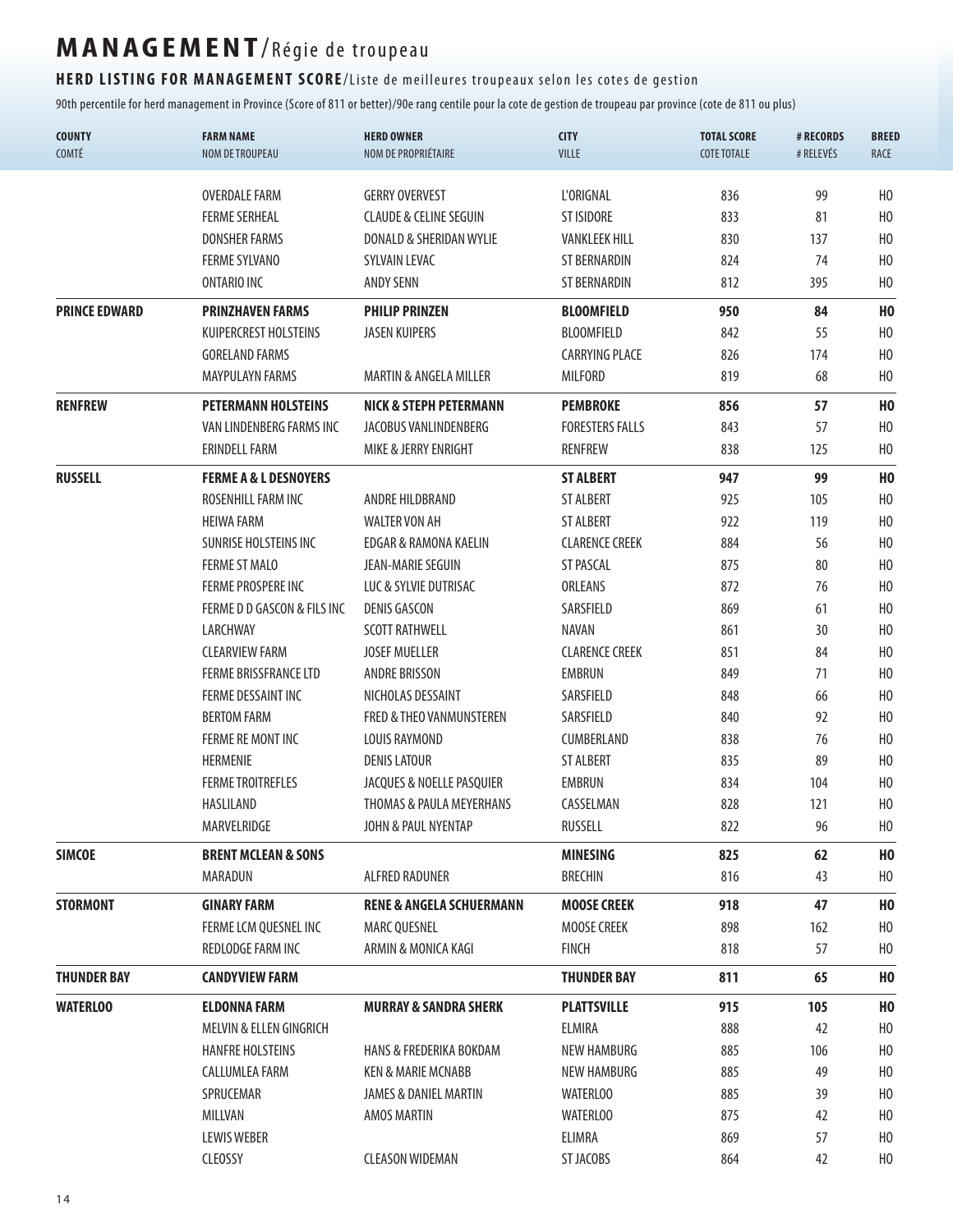#### HERD LISTING FOR MANAGEMENT SCORE/Liste de meilleures troupeaux selon les cotes de gestion

| <b>COUNTY</b><br>COMTÉ | <b>FARM NAME</b><br>NOM DE TROUPEAU | <b>HERD OWNER</b><br>NOM DE PROPRIÉTAIRE | <b>CITY</b><br>VILLE | <b>TOTAL SCORE</b><br><b>COTE TOTALE</b> | # RECORDS<br># RELEVÉS | <b>BREED</b><br>RACE |
|------------------------|-------------------------------------|------------------------------------------|----------------------|------------------------------------------|------------------------|----------------------|
|                        | <b>JALINE HOLSTEINS</b>             | <b>VERNON &amp; EMALINE JANTZI</b>       | LINWOOD              | 857                                      | 30                     | H <sub>0</sub>       |
|                        | <b>HALEY FARMS LTD</b>              |                                          | <b>BRESLAU</b>       | 855                                      | 101                    | H <sub>0</sub>       |
|                        | MINTVALLEY FARMS INC                |                                          | BRESLAU              | 854                                      | 123                    | H <sub>0</sub>       |
|                        | <b>GREEN ACRE FARMS LTD</b>         | TIM, GARY, DAVID & ANDREW WAGLER         | <b>NEW HAMBURG</b>   | 848                                      | 165                    | H <sub>0</sub>       |
|                        | <b>CEDARBROOK</b>                   | <b>CLARE MARTIN</b>                      | ELMIRA               | 848                                      | 59                     | H <sub>0</sub>       |
|                        | <b>AVELEE HOLSTEINS</b>             | <b>MAYNARD &amp; VERA SHANTZ</b>         | <b>WATERLOO</b>      | 843                                      | 45                     | H <sub>0</sub>       |
|                        | MAPLEMAR                            | <b>EDGAR MARTIN</b>                      | <b>ST CLEMENTS</b>   | 843                                      | 37                     | H <sub>0</sub>       |
|                        | <b>CLAYNOOK FARMS LTD</b>           | W, D & M WAGLER                          | <b>NEW HAMBURG</b>   | 837                                      | 182                    | H <sub>0</sub>       |
|                        | ORCHARD GROVE HOLSTEINS             | <b>DAVID SHANTZ</b>                      | <b>ST CLEMENTS</b>   | 836                                      | 40                     | H <sub>0</sub>       |
|                        | <b>LEN-ED HOLSTEINS</b>             | <b>LEONARD MARTIN</b>                    | LINWOOD              | 835                                      | 43                     | H <sub>0</sub>       |
|                        | <b>COOPON FLORA</b>                 |                                          | ELMIRA               | 829                                      | 243                    | H <sub>0</sub>       |
|                        | RIVER DALE HOLSTEINS                | <b>LLOYD MARTIN</b>                      | ST JACOBS            | 819                                      | 38                     | H <sub>0</sub>       |
|                        | <b>MATTHEW &amp; DOREE MARTIN</b>   |                                          | <b>WATERLOO</b>      | 819                                      | 35                     | H <sub>0</sub>       |
|                        | <b>QUIET OAK HOLSTEINS</b>          | JOHN & ANGELA VAN BERGEIJK               | <b>NEW HAMBURG</b>   | 818                                      | 132                    | H <sub>0</sub>       |
|                        | <b>ALLEN MARTIN</b>                 |                                          | <b>ELMIRA</b>        | 812                                      | 32                     | H <sub>0</sub>       |
|                        | <b>LAVERNE &amp; MARLENE MARTIN</b> |                                          | <b>WATERLOO</b>      | 811                                      | 29                     | H <sub>0</sub>       |
| <b>WELLINGTON</b>      | <b>OPSTERLAWN</b>                   | <b>ANDY &amp; MARTEN BYLSMA</b>          | <b>ALMA</b>          | 961                                      | 290                    | H <sub>0</sub>       |
|                        | <b>CNOSSEN HOLSTEINS</b>            |                                          | ELORA                | 954                                      | 124                    | H <sub>0</sub>       |
|                        | WILLOCRIK HOLSTEINS                 | <b>LESTER &amp; MARY METZGER</b>         | WALLENSTEIN          | 933                                      | 49                     | H <sub>0</sub>       |
|                        | DANNROVING HOLSTEINS                | DARYL & CATHERINE DANN                   | PALMERSTON           | 918                                      | 87                     | H <sub>0</sub>       |
|                        | <b>MAY HAVEN</b>                    | PAUL MAY                                 | ROCKWOOD             | 912                                      | 48                     | H <sub>0</sub>       |
|                        | JOYVIN/RALBEA                       | <b>KEVIN &amp; RALPH MARTIN</b>          | <b>DRAYTON</b>       | 909                                      | 67                     | H <sub>0</sub>       |
|                        | WEBLEA                              | <b>DUANE WEBER</b>                       | ALMA                 | 897                                      | 45                     | H <sub>0</sub>       |
|                        | <b>ELGIN CRAIG</b>                  |                                          | ARTHUR               | 895                                      | 59                     | H <sub>0</sub>       |
|                        | <b>CREEKSIDE HOLSTEINS</b>          | <b>JOEL FREY</b>                         | <b>ELORA</b>         | 892                                      | 49                     | H <sub>0</sub>       |
|                        | NEW OBELINK FARMS LTD               | <b>BART &amp; EVERT ROSEGAAR</b>         | ARTHUR               | 890                                      | 279                    | H <sub>0</sub>       |
|                        | <b>KRUL HOLSTEINS LTD</b>           | JEFF & JOHN KRUL                         | ARTHUR               | 888                                      | 93                     | H <sub>0</sub>       |
|                        | ANDY & RITA MACIUKIEWICZ            | ANDY MACIUKIEWICZ                        | BELWOOD              | 883                                      | 51                     | H <sub>0</sub>       |
|                        | KOOI PLEATS DAIRY INC               | WILLEM & MARTINE VAN DER KOOI            | MOOREFIELD           | 881                                      | 99                     | H <sub>0</sub>       |
|                        | FARFIELD FARM INC                   | MURRAY & TODD SCHNARR                    | ELORA                | 880                                      | 117                    | H <sub>0</sub>       |
|                        | <b>JAMES MARTIN</b>                 |                                          | KENILWORTH           | 879                                      | 33                     | H <sub>0</sub>       |
|                        | <b>MARBRUCK HOLSTEINS</b>           | <b>GARY &amp; CAROLYN MARTIN</b>         | <b>DRAYTON</b>       | 875                                      | 62                     | H <sub>0</sub>       |
|                        | WIEBE HUIZINGA                      |                                          | BELWOOD              | 872                                      | 43                     | H <sub>0</sub>       |
|                        | <b>MAPLE LEAF FARM</b>              |                                          | <b>GRAND VALLEY</b>  | 869                                      | 40                     | H <sub>0</sub>       |
|                        | ALEX & MARGRIET ZIELEMAN            |                                          | BELWOOD              | 868                                      | 74                     | H <sub>0</sub>       |
|                        | PAULROE                             | PAUL & ROSE MARTIN                       | ARTHUR               | 868                                      | 64                     | H <sub>0</sub>       |
|                        | <b>ELVERNE WIDEMAN</b>              |                                          | <b>MOUNT FOREST</b>  | 868                                      | 61                     | H <sub>0</sub>       |
|                        | PORSIUS FARM                        | <b>HENK PORSIUS</b>                      | ALMA                 | 868                                      | 54                     | H <sub>0</sub>       |
|                        | AVELINE HOLSTEINS                   | TONY & CHARLENE MARTIN                   | <b>DRAYTON</b>       | 864                                      | 81                     | H <sub>0</sub>       |
|                        | HILLMEADOWS FARMS INC               | DOUG & SANDY SIKKEMA                     | MOOREFIELD           | 864                                      | 71                     | H <sub>0</sub>       |
|                        | <b>WILLOW RILL FARMS</b>            | <b>PAUL MARTIN</b>                       | <b>CLIFFORD</b>      | 857                                      | 41                     | HO                   |
|                        | BELLWIN                             | <b>BELLWIN FARMS INC</b>                 | ELORA                | 856                                      | 75                     | H <sub>0</sub>       |
|                        | <b>CLERA FARMS #2</b>               | <b>CLEON &amp; VERA MARTIN</b>           | ALMA                 | 855                                      | 41                     | H <sub>0</sub>       |
|                        | ONE OAK FARMS INC                   | <b>BILL &amp; MARTHA HIEMSTRA</b>        | <b>LISTOWEL</b>      | 850                                      | 116                    | H <sub>0</sub>       |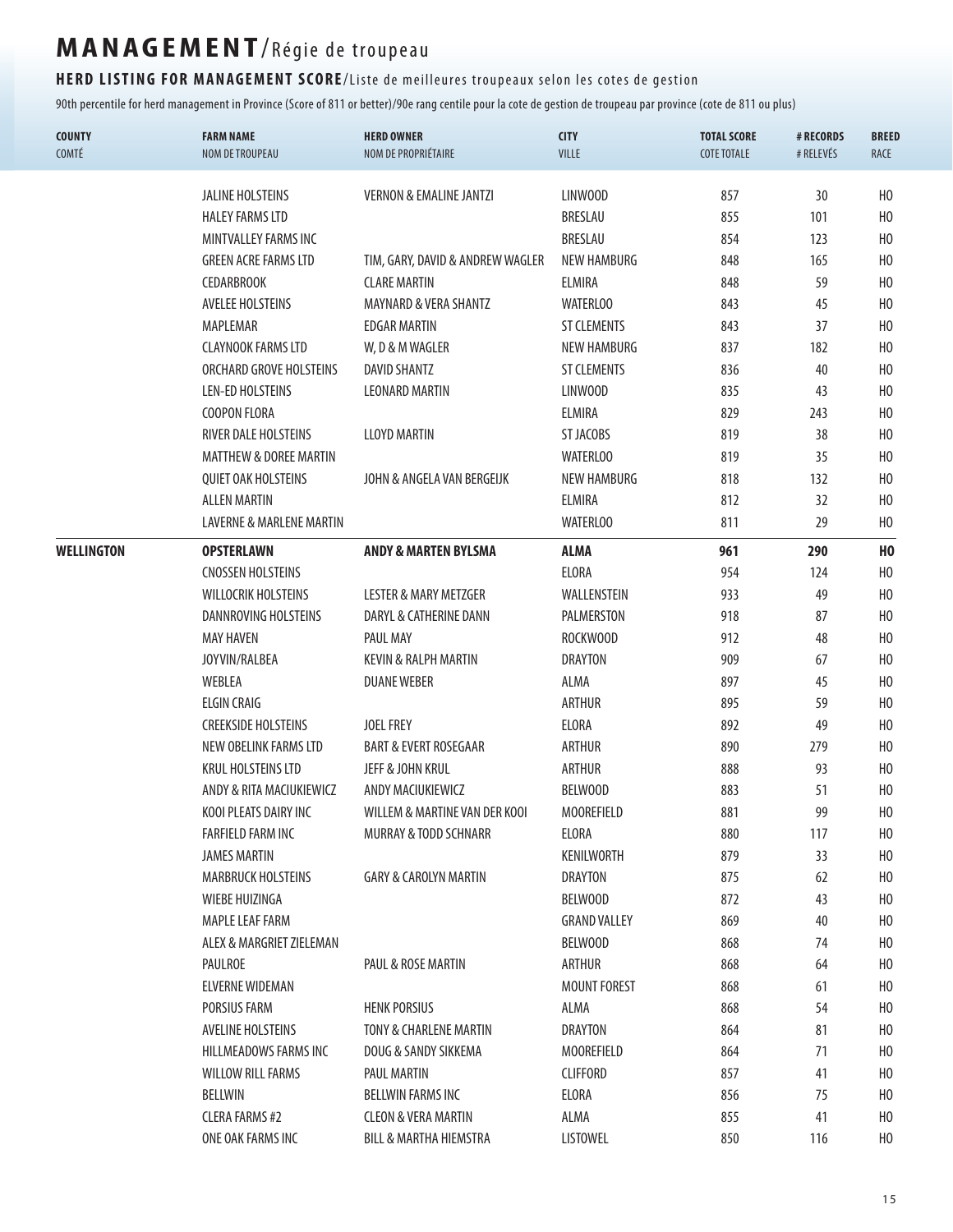#### HERD LISTING FOR MANAGEMENT SCORE/Liste de meilleures troupeaux selon les cotes de gestion

| <b>COUNTY</b>    | <b>FARM NAME</b>            | <b>HERD OWNER</b>                  | <b>CITY</b>         | <b>TOTAL SCORE</b> | # RECORDS | <b>BREED</b>   |
|------------------|-----------------------------|------------------------------------|---------------------|--------------------|-----------|----------------|
| <b>COMTÉ</b>     | <b>NOM DE TROUPEAU</b>      | NOM DE PROPRIÉTAIRE                | <b>VILLE</b>        | <b>COTE TOTALE</b> | # RELEVÉS | RACE           |
|                  |                             |                                    |                     |                    |           |                |
|                  | <b>BARCLIFF FARM LTD</b>    | PHIL VANDENBERG                    | <b>MOOREFIELD</b>   | 841                | 93        | H <sub>0</sub> |
|                  | SIGVIEW FARMS               | SIMON & KRISTINA SIGNER            | <b>MOOREFIELD</b>   | 837                | 53        | <b>BS</b>      |
|                  | <b>SHADY MAR HOLSTEINS</b>  | FRED & MURREL MARTIN               | <b>DRAYTON</b>      | 833                | 60        | H <sub>0</sub> |
|                  | <b>WEBTON FARMS</b>         | <b>RAY &amp; SARA WEBER</b>        | ALMA                | 831                | 70        | H <sub>0</sub> |
|                  | SHELTERHILL DAIRY           | SIETSE & JITSKE PRINS              | ALMA                | 828                | 77        | H <sub>0</sub> |
|                  | KOSTERVIEW FARMS            | JOHN KOSTER                        | <b>HARRISTON</b>    | 827                | 52        | H <sub>0</sub> |
|                  | STIRTOGA FARM LTD           | TOM & JAKE DEVRIES                 | <b>DRAYTON</b>      | 822                | 115       | H <sub>0</sub> |
|                  | ANDREW MARTIN               |                                    | ALMA                | 819                | 48        | H <sub>0</sub> |
|                  | <b>MAR-CREST HOLSTEINS</b>  | <b>GAVIN &amp; DELPHINE MARTIN</b> | ALMA                | 817                | 56        | H <sub>0</sub> |
|                  | <b>BIRDOLM</b>              | DAVID BIRD                         | ROCKWOOD            | 815                | 54        | H <sub>0</sub> |
|                  | <b>BROOKSIDE</b>            | LUKE & VERA MARTIN                 | <b>MOUNT FOREST</b> | 815                | 48        | H <sub>0</sub> |
|                  | DEKKERDAIRY                 | <b>HANS DEKKER</b>                 | PALMERSTON          | 814                | 194       | H <sub>0</sub> |
|                  | <b>WINDY PINE HOLSTEINS</b> | DOUGLAS & CAR WEBER                | <b>DRAYTON</b>      | 813                | 63        | H <sub>0</sub> |
| <b>WENTWORTH</b> | <b>SUMMITHOLM HOLSTEINS</b> | <b>JOE LOEWITH &amp; SONS</b>      | <b>LYNDEN</b>       | 994                | 378       | H <sub>0</sub> |
|                  | <b>SPRUCE HAVEN FARM</b>    | KEITH & KEN MCKNIGHT               | <b>TROY</b>         | 828                | 40        | H <sub>0</sub> |
| <b>YORK</b>      | <b>REXLEA JERSEYS INC</b>   | JOHN SHEARDOWN                     | <b>SCHOMBERG</b>    | 823                | 56        | JE             |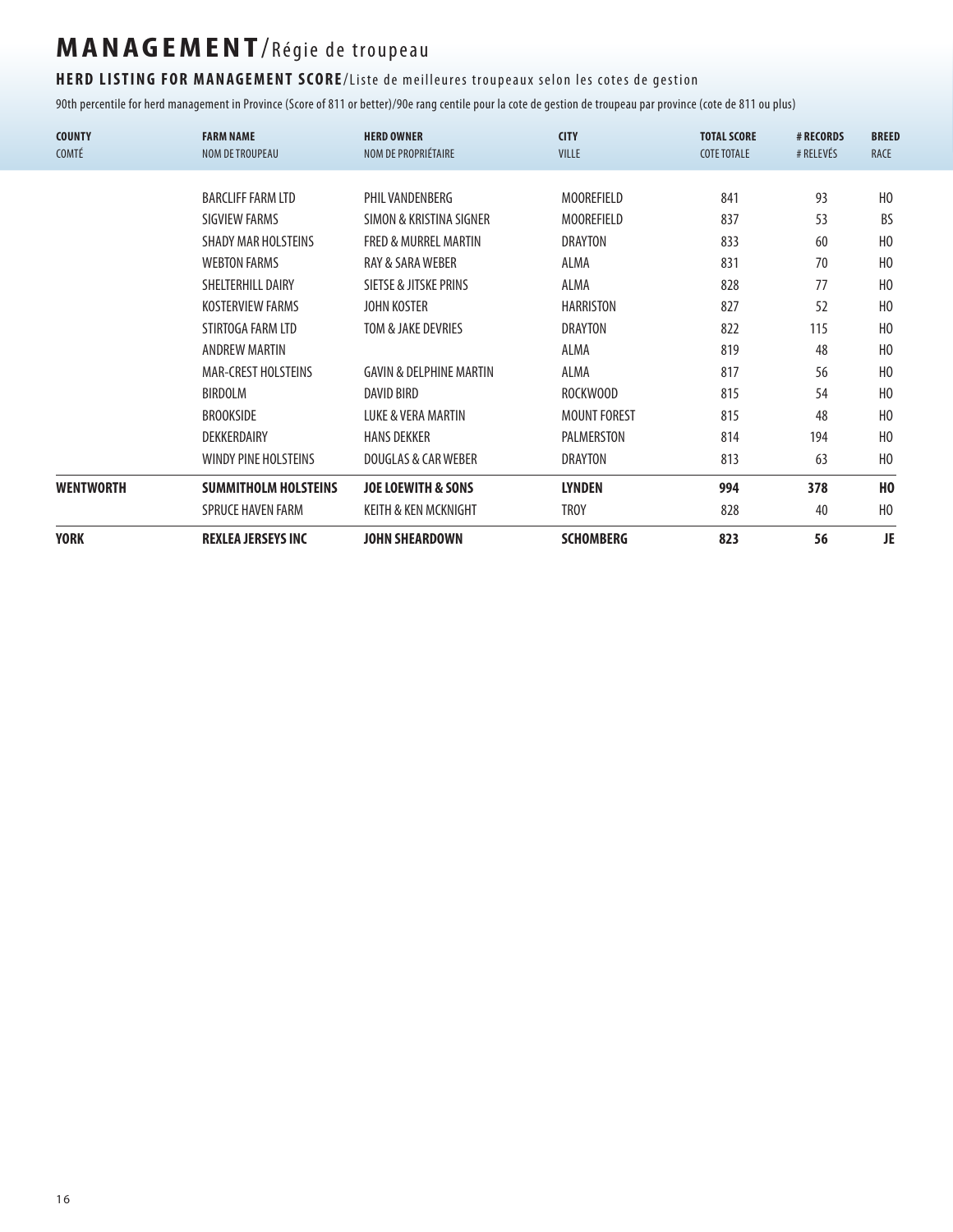Herds equal to or greater than county average composite BCA

| <b>FARM / OWNER</b><br><b>FERME / PROPRIÉTAIRE</b> | <b>OWNER</b><br>PROPRIÉTAIRE          | <b>CITY</b><br><b>VILLE</b> | MCR MOYENNE<br><b>BCA AVERAGE</b> | <b>MILK</b><br><b>BCA MILK</b><br>MCR LAIT | BCA FAT<br>MCR GRAS | <b>MCR PROTÉINE</b><br><b>BCA PROTEIN</b> | RECORDS<br>RELEVÉS | MILK KG<br>LAIT KG | FATKG<br>GRAS KG | FAT %<br>GRAS | PROTEIN KG<br>PROTÉINE KG | PROTEIN %<br>PROTÉINE | <b>BREED/RACE</b> |
|----------------------------------------------------|---------------------------------------|-----------------------------|-----------------------------------|--------------------------------------------|---------------------|-------------------------------------------|--------------------|--------------------|------------------|---------------|---------------------------|-----------------------|-------------------|
| ALGOMA (Average 209)                               |                                       |                             |                                   |                                            |                     |                                           |                    |                    |                  |               |                           |                       |                   |
| ONAKNOLL                                           | <b>GLENNA PALMER</b>                  | <b>BRUCE MINES</b>          | 209.0                             | 216                                        | 203                 | 208                                       | 23                 | 7,897              | 291              | 3.7%          | 244                       | 3.1%                  | H,M               |
| <b>BRANT (Average 207)</b>                         |                                       |                             |                                   |                                            |                     |                                           |                    |                    |                  |               |                           |                       |                   |
| <b>BUTTERMINE FARMS INC</b>                        | <b>CHRIS VANDENBERG</b>               | HARLEY                      | 265.3                             | 252                                        | 280                 | 264                                       | 62                 | 11,925             | 493              | 4.1%          | 397                       | 3.3%                  | H                 |
| <b>BRIDON FARMS INC</b>                            | <b>BRIAN SAYLES</b>                   | <b>PARIS</b>                | 254.7                             | 268                                        | 239                 | 257                                       | 87                 | 8,380              | 380              | 4.5%          | 295                       | 3.5%                  | J,H               |
| <b>SPRUCE AVENUE FARMS</b>                         |                                       | <b>PARIS</b>                | 253.3                             | 262                                        | 249                 | 249                                       | 76                 | 8,630              | 407              | 4.7%          | 298                       | 3.5%                  | J,H,B             |
| ROVELON HOLSTEINS                                  | <b>GARY CAIN</b>                      | <b>PARIS</b>                | 249.0                             | 250                                        | 240                 | 257                                       | 32                 | $11,240$ *         | 403              | 3.6%          | 368                       | 3.3%                  | H,J               |
| BROWNDALE                                          | ROBERT BROWN                          | <b>PARIS</b>                | 246.0                             | 240                                        | 265                 | 233                                       | 69                 | 11,262             | 461              | 4.1%          | 346                       | 3.1%                  | H                 |
| TALSMA FARMS INC                                   | <b>STEVE &amp; SHARON TALSMA</b>      | HARLEY                      | 241.7                             | 240                                        | 243                 | 242                                       | 46                 | 10,805             | 404              | 3.7%          | 345                       | 3.2%                  | H                 |
| LOLA MAY FARMS LTD                                 | JOE & WANDA KLOEPFER                  | HARLEY                      | 239.7                             | 248                                        | 234                 | 237                                       | 60                 | $11,506$ *         | 402              | 3.5%          | 349                       | 3.0%                  | H                 |
| <b>BRENBE FARMS</b>                                |                                       | AYR                         | 222.7                             | 224                                        | 219                 | 225                                       | 62                 | 7,393              | 364              | 4.9%          | 272                       | 3.7%                  | J,H               |
| <b>EMCREST FARM</b>                                | WILLIAM & JEAN EMMOTT                 | BRANTFORD                   | 222.3                             | 217                                        | 229                 | 221                                       | 48                 | 9,695              | 380              | 3.9%          | 314                       | 3.2%                  | H                 |
| DONKERDALE FARMS INC                               | DOUG & JOHN DONKERS                   | <b>BRANCHTON</b>            | 214.3                             | 215                                        | 218                 | 210                                       | 100                | 10,068             | 379              | 3.8%          | 312                       | 3.1%                  | H                 |
| NUTRECO CANADA AGRESEARCH                          | <b>MICHELLE CARSON</b>                | <b>BURFORD</b>              | 214.0                             | 224                                        | 202                 | 216                                       | 102                | 9,953              | 335              | 3.4%          | 305                       | 3.1%                  | H                 |
| <b>ELM BEND FARMS</b>                              | <b>TERRY CHARLTON</b>                 | BRANTFORD                   | 210.3                             | 210                                        | 211                 | 210                                       | 43                 | 9,602              | 357              | 3.7%          | 305                       | 3.2%                  | H                 |
| <b>DONALYN HOLSTEINS</b>                           | <b>ERNEST PEPPER</b>                  | <b>BURFORD</b>              | 207.0                             | 210                                        | 204                 | 207                                       | 48                 | 9,269              | 334              | 3.6%          | 291                       | 3.1%                  | H                 |
| <b>BRUCE (Average 210.1)</b>                       |                                       |                             |                                   |                                            |                     |                                           |                    |                    |                  |               |                           |                       |                   |
| <b>ALBADON FARMS LTD</b>                           | MARK & JOSH IRELAND                   | <b>TEESWATER</b>            | 270.3                             | 264                                        | 289                 | 258                                       | 175                | 11,891 *           | 483              | 4.1%          | 371                       | 3.1%                  | H                 |
| PREHNBROOK FARMS LTD                               |                                       | RIPLEY                      | 251.0                             | 250                                        | 259                 | 244                                       | 206                | $11,133$ *         | 429              | 3.9%          | 347                       | 3.1%                  | H                 |
| <b>BELMORAL FARMS LTD</b>                          | <b>DAVID KIEFFER</b>                  | <b>TEESWATER</b>            | 248.3                             | 234                                        | 275                 | 236                                       | 47                 | 11,031             | 482              | 4.4%          | 353                       | 3.2%                  | H                 |
| <b>MARTROCK HOLSTEINS</b>                          | RICHARD MARTIN                        | <b>TEESWATER</b>            | 244.0                             | 239                                        | 257                 | 236                                       | 31                 | 11,103             | 443              | 4.0%          | 349                       | 3.1%                  | H                 |
| RALJAY FARMS/DEEDALE                               | JAYNE & RALPH DIETRICH                | MILDMAY                     | 243.3                             | 239                                        | 256                 | 235                                       | 48                 | 10,868             | 430              | 4.0%          | 338                       | 3.1%                  | H                 |
| <b>CHAKELBURG FARMS INC</b>                        | <b>CHANCY BURGESS</b>                 | MILDMAY                     | 240.3                             | 236                                        | 243                 | 242                                       | 51                 | 10,901             | 416              | 3.8%          | 355                       | 3.3%                  | H                 |
| <b>FRANK &amp; ANNE MARIE TER WOERDS</b>           |                                       | KINCARDINE                  | 238.3                             | 233                                        | 248                 | 234                                       | 64                 | 10,140             | 398              | 3.9%          | 324                       | 3.2%                  | H                 |
| ZETHILL FARMS LTD                                  | RUSSELL & JOYCE ZETTLER               | <b>HANOVER</b>              | 237.7                             | 237                                        | 242                 | 234                                       | 36                 | 10,947             | 417              | 3.8%          | 344                       | 3.1%                  | H                 |
| ZETTLERDALE FARMS                                  | <b>HOWARD &amp; GLEN ZETTLER</b>      | <b>CHEPSTOW</b>             | 236.7                             | 235                                        | 246                 | 229                                       | 71                 | 10,849             | 420              | 3.9%          | 335                       | 3.1%                  | H                 |
| <b>STARBRITE HOLSTEIN</b>                          | <b>CHARLES ALBRECHT</b>               | MILDMAY                     | 235.7                             | 225                                        | 254                 | 228                                       | 44                 | 10,422             | 438              | 4.2%          | 336                       | 3.2%                  | H                 |
| <b>IKENDALE FARMS LTD</b>                          | <b>IKENDALE FARMS LTD</b>             | WALKERTON                   | 235.0                             | 238                                        | 235                 | 232                                       | 327                | $10,546$ *         | 387              | 3.7%          | 327                       | 3.1%                  | H                 |
| RANDY & ROD WEBER                                  |                                       | ALLENFORD                   | 231.7                             | 231                                        | 240                 | 224                                       | 78                 | 10,626             | 410              | 3.9%          | 327                       | 3.1%                  | H                 |
| <b>HOLMDALE FARMS</b>                              |                                       | ELMWOOD                     | 231.3                             | 236                                        | 230                 | 228                                       | 117                | 10,090             | 366              | 3.6%          | 311                       | 3.1%                  | H                 |
| JOHN CATION                                        |                                       | PORT ELGIN                  | 230.7                             | 231                                        | 238                 | 223                                       | 89                 | 10,892             | 415              | 3.8%          | 333                       | 3.1%                  | H                 |
| WILKESVIEW                                         | <b>MURRAY WILKEN</b>                  | RIPLEY                      | 229.7                             | 228                                        | 237                 | 224                                       | 120                | 10,216             | 396              | 3.9%          | 319                       | 3.1%                  | H,A               |
| R & G FARMS LTD                                    | <b>GEOFF FARRELL</b>                  | KINCARDINE                  | 229.7                             | 232                                        | 230                 | 227                                       | 50                 | 9,686              | 377              | 3.9%          | 308                       | 3.2%                  | H,J               |
| <b>FLORBIL FARMS LTD</b>                           | JEFF & DAN BROSS                      | MILDMAY                     | 229.3                             | 218                                        | 247                 | 223                                       | 51                 | 10,155             | 427              | 4.2%          | 330                       | 3.2%                  | H                 |
| <b>CEDAR PATCH</b>                                 | <b>GLEN BURGESS</b>                   | MILDMAY                     | 228.7                             | 229                                        | 227                 | 230                                       | 43                 | 9,030              | 389              | 4.3%          | 309                       | 3.4%                  | H,J,B             |
| NEIL ZEVENBERGEN                                   |                                       | <b>HEPWORTH</b>             | 227.3                             | 218                                        | 239                 | 225                                       | 54                 | 10,620             | 433              | 4.1%          | 347                       | 3.3%                  | H                 |
| <b>CARLTON BAUMAN</b>                              |                                       | MILDMAY                     | 225.7                             | 222                                        | 232                 | 223                                       | 24                 | 10,365             | 402              | 3.9%          | 331                       | 3.2%                  | H                 |
| <b>LOWLACE FARMS</b>                               | J & B WALLACE                         | PORT ELGIN                  | 224.7                             | 225                                        | 223                 | 226                                       | 71                 | 10,031             | 368              | 3.7%          | 321                       | 3.2%                  | H                 |
| TRIMAC                                             | LYLE & LEIGH MCINTOSH                 | <b>CLIFFORD</b>             | 224.7                             | 225                                        | 229                 | 220                                       | 23                 | 9,773              | 369              | 3.8%          | 306                       | 3.1%                  | $\mathsf H$       |
| PATIENCE HOLSTEINS LTD                             |                                       | MILDMAY                     | 224.3                             | 214                                        | 241                 | 218                                       | 73                 | 9,898              | 416              | 4.2%          | 320                       | 3.2%                  | H,J               |
| MOORWYK DAIRY FARMS LTD                            |                                       | TEESWATER                   | 223.3                             | 221                                        | 220                 | 229                                       | 76                 | 9,693              | 360              | 3.7%          | 321                       | 3.3%                  | H                 |
| DORAL FARMS INC                                    |                                       | TEESWATER                   | 223.0                             | 217                                        | 239                 | 213                                       | 52                 | 10,192             | 418              | 4.1%          | 317                       | 3.1%                  | H                 |
| <b>BORTHVIEW FARMS</b>                             | JEFF & LESLEY BORTH                   | MILDMAY                     | 222.7                             | 217                                        | 238                 | 213                                       | 40                 | 10,311             | 419              | 4.1%          | 321                       | 3.1%                  | H                 |
| MDG HOLSTEINS                                      | <b>DENNIS GRUBB</b>                   | MILDMAY                     | 222.0                             | 211                                        | 245                 | 210                                       | 22                 | 9,835              | 421              | 4.3%          | 309                       | 3.1%                  | H                 |
| REDFARM HOLSTEINS                                  | <b>JEROEN TE VAARWERK</b>             | <b>TIVERTON</b>             | 221.7                             | 223                                        | 220                 | 222                                       | 89                 | 10,093             | 372              | 3.7%          | 320                       | 3.2%                  | $\mathsf H$       |
| MILLBROOK FARMS                                    | <b>BARRY, DIANE &amp; KEVIN RIBEY</b> | PAISLEY                     | 221.7                             | 221                                        | 223                 | 221                                       | 44                 | 10,267             | 384              | 3.7%          | 327                       | 3.2%                  | $\mathsf H$       |
| <b>SIGEL FARM</b>                                  | MICHAEL INAUEN                        | RIPLEY                      | 220.3                             | 217                                        | 224                 | 220                                       | 42                 | 9,129              | 362              | 4.0%          | 307                       | 3.4%                  | H, B              |
| <b>TRINAL FARM</b>                                 | MURRAY & EMMA HORST                   | TEESWATER                   | 220.0                             | 218                                        | 231                 | 211                                       | 57                 | 10,119             | 398              | 3.9%          | 311                       | 3.1%                  | Η                 |

Herds in italics are below the county average but above the provincial BCA average of 211.3 for Publishable Herds (Calculated on a herd basis) \*Greater than 2X tests (all or part) In order for a herd to be included in the listing, 50% or more of the total records contributing to the herd's average must be Publishable.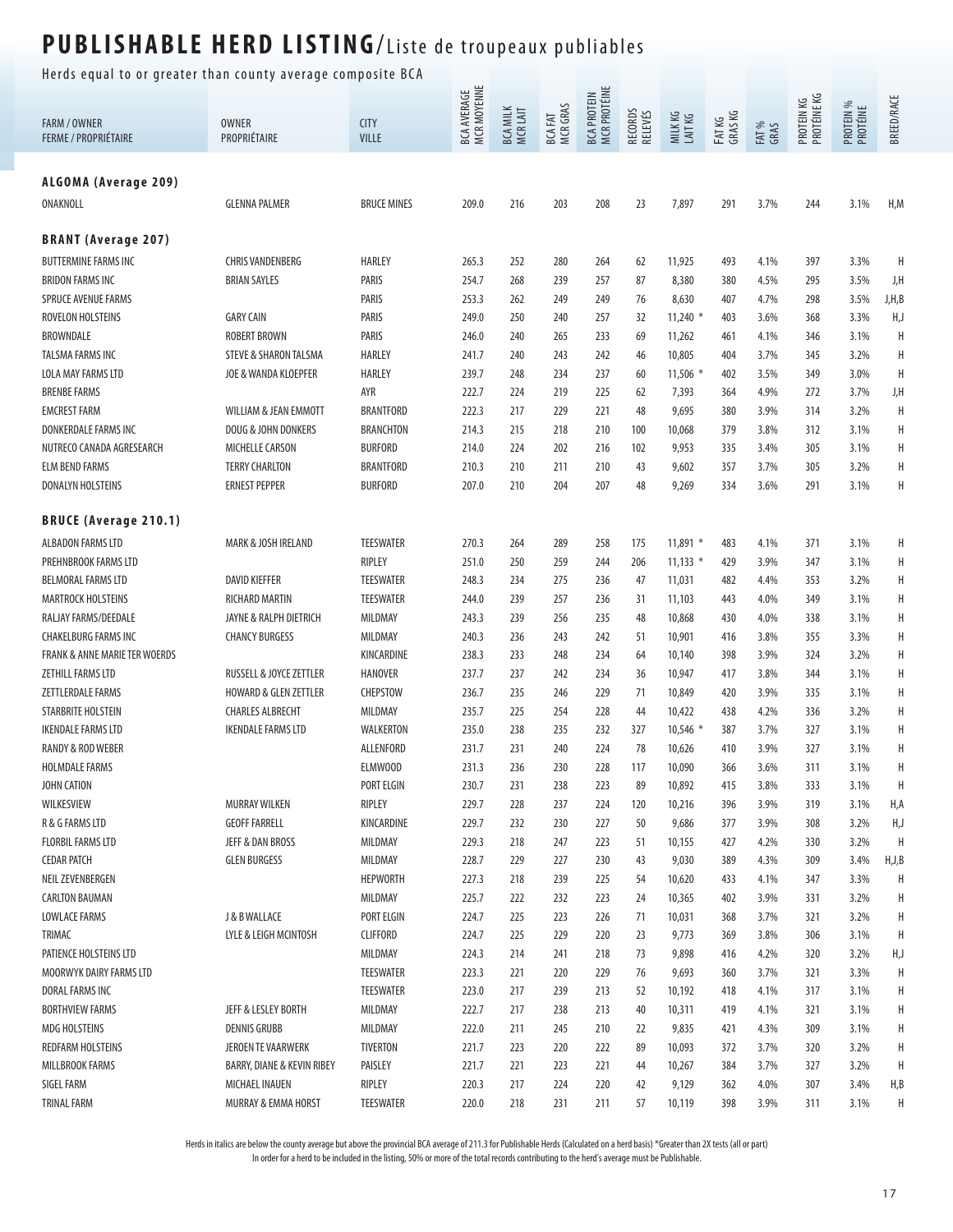Herds equal to or greater than county average composite BCA

| <b>FARM / OWNER</b><br><b>FERME / PROPRIÉTAIRE</b> | <b>OWNER</b><br>PROPRIÉTAIRE          | <b>CITY</b><br><b>VILLE</b> | BCA AVERAGE<br>MCR MOYENNE | <b>BCA MILK</b><br>MCR LAIT | BCA FAT<br>MCR GRAS | <b>MCR PROTÉINE</b><br><b>BCA PROTEIN</b> | RECORDS<br>RELEVÉS | MILK KG<br>LAIT KG | FATKG<br>GRAS KG | FAT %<br>GRAS | PROTEIN KG<br>PROTÉINE KG | PROTEIN %<br>PROTÉINE | <b>BREED/RACE</b> |
|----------------------------------------------------|---------------------------------------|-----------------------------|----------------------------|-----------------------------|---------------------|-------------------------------------------|--------------------|--------------------|------------------|---------------|---------------------------|-----------------------|-------------------|
|                                                    |                                       |                             |                            |                             |                     |                                           |                    |                    |                  |               |                           |                       |                   |
| <b>ELANDEE HOLSTEINS</b>                           | <b>BEVAN &amp; HEATHER WEBER</b>      | MILDMAY                     | 219.0                      | 225                         | 216                 | 216                                       | 31                 | 10,562             | 378              | 3.6%          | 322                       | 3.0%                  | Н                 |
| <b>DON BAKS</b>                                    |                                       | <b>TEESWATER</b>            | 217.7                      | 216                         | 222                 | 215                                       | 50                 | 10,033             | 382              | 3.8%          | 316                       | 3.1%                  | Н                 |
| <b>GRAYCLAY JERSEYS</b>                            | JOHN & RHONDA VANDERWIELEN            | ELMW00D                     | 217.0                      | 221                         | 200                 | 230                                       | 24                 | 6,471              | 318              | 4.9%          | 256                       | 4.0%                  | J                 |
| <b>HELLS LEA FARMS LTD</b>                         | MIKE HAELZLE                          | MILDMAY                     | 216.7                      | 208                         | 237                 | 205                                       | 29                 | 10,123             | 428              | 4.2%          | 315                       | 3.1%                  | Н                 |
| <b>SLOPEYSIDE FARM</b>                             | ALLAN & TERESA DETZLER                | <b>TEESWATER</b>            | 216.7                      | 213                         | 228                 | 209                                       | 23                 | 10,086             | 400              | 4.0%          | 315                       | 3.1%                  | Н                 |
| <b>ANNBARLEE FARMS</b>                             | <b>BART &amp; ANNE DIRVEN</b>         | <b>HANOVER</b>              | 215.3                      | 215                         | 218                 | 213                                       | 57                 | 10,091             | 379              | 3.8%          | 318                       | 3.2%                  | Н                 |
| A TO Z FARM                                        | <b>AARON RUETZ</b>                    | MILDMAY                     | 213.0                      | 203                         | 227                 | 209                                       | 59                 | 9,203              | 380              | 4.1%          | 300                       | 3.3%                  | Н                 |
| <b>HARMONY HOLSTEINS</b>                           | <b>MARK &amp; MATT HAMEL</b>          | <b>ELMWOOD</b>              | 212.7                      | 214                         | 213                 | 211                                       | 106                | 9,793              | 363              | 3.7%          | 306                       | 3.1%                  | Н                 |
| NORVAL MCCONNELL                                   |                                       | KINCARDINE                  | 212.3                      | 209                         | 221                 | 207                                       | 32                 | 8,172              | 347              | 4.2%          | 282                       | 3.5%                  | B                 |
| JOEL ARMSTRONG                                     |                                       | KINCARDINE                  | 212.0                      | 213                         | 215                 | 208                                       | 31                 | 9,522              | 357              | 3.7%          | 297                       | 3.1%                  | Н                 |
| <b>CARLETON (Average 219.4)</b>                    |                                       |                             |                            |                             |                     |                                           |                    |                    |                  |               |                           |                       |                   |
| MARVELLANE                                         | THEO & MARIA NYENTAP                  | RUSSELL                     | 270.3                      | 276                         | 266                 | 269                                       | 110                | $12,292$ *         | 441              | 3.6%          | 383                       | 3.1%                  | Н                 |
| <b>ALEXERIN</b>                                    | RON & TODD NIXON                      | MANOTICK                    | 270.0                      | 272                         | 274                 | 264                                       | 115                | $12,430$ *         | 466              | 3.7%          | 383                       | 3.1%                  | Н                 |
| <b>TOPFARM HOLSTEINS</b>                           | <b>GERALD &amp; JANET VANBOKHORST</b> | 0SG00DE                     | 268.7                      | 264                         | 273                 | 269                                       | 55                 | 11,659             | 448              | 3.8%          | 379                       | 3.3%                  | Η                 |
| <b>OAKSTONE FARM</b>                               | TODD & CAROLYN STYLES                 | KINBURN                     | 259.7                      | 259                         | 271                 | 249                                       | 59                 | $11,475$ *         | 446              | 3.9%          | 351                       | 3.1%                  | H,B               |
| <b>BLACKRAPIDS FARMS</b>                           | PETER & ROSEMARY RUITER               | NEPEAN                      | 257.7                      | 253                         | 268                 | 252                                       | 32                 | 11,459             | 451              | 3.9%          | 364                       | 3.2%                  | Н                 |
| <b>TILE CROFT FARMS</b>                            | ELEANOR & JEFF ROBINSON               | 0SG00DE                     | 255.0                      | 256                         | 252                 | 257                                       | 73                 | $9,063$ *          | 367              | 4.0%          | 299                       | 3.3%                  | А                 |
| <b>GLENNHOLME HOLST</b>                            | <b>BRIAN &amp; JILL RIVINGTON</b>     | CARP                        | 250.0                      | 241                         | 268                 | 241                                       | 46                 | 11,524             | 478              | 4.1%          | 366                       | 3.2%                  | H,J               |
| RIVERDOWN HOLSTEINS                                |                                       | METCALFE                    | 247.3                      | 240                         | 261                 | 241                                       | 78                 | 11,006             | 442              | 4.0%          | 351                       | 3.2%                  | Н                 |
| <b>GRUEN VALLEY FARM LTD</b>                       | THOM & WILMA MUELLER                  | <b>VERNON</b>               | 243.3                      | 244                         | 244                 | 242                                       | 70                 | 11,049             | 410              | 3.7%          | 349                       | 3.2%                  | Н                 |
| <b>VELTHUIS FARMS LTD</b>                          |                                       | OSGOODE                     | 242.7                      | 243                         | 250                 | 235                                       | 116                | 11,024             | 420              | 3.8%          | 339                       | 3.1%                  | Н                 |
| MIDLEE HOLSTEINS                                   | <b>J &amp; C MCDIARMID &amp; SONS</b> | OSGOODE                     | 239.3                      | 246                         | 240                 | 232                                       | 85                 | 11,098             | 402              | 3.6%          | 334                       | 3.0%                  | Н                 |
| <b>CORNERVIEW FARM</b>                             | <b>CHRIS SCHOUTEN</b>                 | RICHMOND                    | 234.0                      | 237                         | 241                 | 224                                       | 440                | $10,408$ *         | 393              | 3.8%          | 313                       | 3.0%                  | Н                 |
| CAVANHILL                                          | MEL & ANDY CAVANAGH                   | KINBURN                     | 233.3                      | 224                         | 245                 | 231                                       | 67                 | 10,619             | 432              | 4.1%          | 346                       | 3.3%                  | Н                 |
| RANGEDALE FARMS                                    | MIKE & RITA HEUVING                   | 0SG00DE                     | 233.0                      | 231                         | 242                 | 226                                       | 59                 | 10,698             | 415              | 3.9%          | 333                       | 3.1%                  | Н                 |
| HILLISLE                                           | <b>BRUCE &amp; CHERYL HILL</b>        | NEPEAN                      | 232.3                      | 230                         | 231                 | 236                                       | 49                 | 10,211             | 380              | 3.7%          | 333                       | 3.3%                  | Η                 |
| <b>HILLTONE FARMS</b>                              | <b>BRUCE &amp; HARVEY HILL</b>        | KINBURN                     | 229.3                      | 224                         | 239                 | 225                                       | 37                 | 10,471             | 416              | 4.0%          | 335                       | 3.2%                  | H, B              |
| <b>FRED &amp; SHARON STUYT</b>                     |                                       | RICHMOND                    | 226.7                      | 224                         | 230                 | 226                                       | 42                 | 10,502             | 401              | 3.8%          | 337                       | 3.2%                  | Н                 |
| VERNLEA                                            | <b>DAVE ANDERSON</b>                  | <b>WINCHESTER</b>           | 226.0                      | 227                         | 223                 | 228                                       | 72                 | 10,286             | 374              | 3.6%          | 328                       | 3.2%                  | Н                 |
| <b>BREEZEHILL HOLSTEINS</b>                        |                                       | <b>WINCHESTER</b>           | 225.0                      | 223                         | 227                 | 225                                       | 66                 | 10,901             | 410              | 3.8%          | 346                       | 3.2%                  | Η                 |
| WILLIAM DEAN & SONS                                | <b>GLEN DEAN</b>                      | ARNPRIOR                    | 223.7                      | 221                         | 229                 | 221                                       | 20                 | 10,277             | 399              | 3.9%          | 329                       | 3.2%                  | H,B               |
| WEEBERLAC                                          | TIM & DIANE GRONIGER                  | CARLSBAD SPRING             | 223.0                      | 216                         | 229                 | 224                                       | 26                 | 9,754              | 387              | 4.0%          | 322                       | 3.3%                  | H,J               |
| <b>IVANDALE FARM</b>                               | <b>BARRY &amp; SHELLEY WADDELL</b>    | <b>EDWARDS</b>              | 222.0                      | 225                         | 222                 | 219                                       | 58                 | 10,306             | 375              | 3.6%          | 318                       | 3.1%                  | Н                 |
| BAKKERCREST                                        | STEVE & SHELLEY BAKKER                | METCALFE                    | 219.7                      | 221                         | 217                 | 221                                       | 57                 | 10,169             | 371              | 3.6%          | 323                       | 3.2%                  | Н                 |
| <b>ACREDALE FARM</b>                               | <b>JANET ACRES</b>                    | KARS                        | 218.0                      | 220                         | 220                 | 214                                       | 69                 | 10,097             | 376              | 3.7%          | 313                       | 3.1%                  | Н                 |
| <b>DALMENY HOLSTEINS</b>                           | DAN & NANCY MCDIARMID                 | <i><b>OSGOODE</b></i>       | 211.7                      | 212                         | 216                 | 207                                       | 55                 | 9,722              | 368              | 3.8%          | 302                       | 3.1%                  | Н                 |
| <b>CITY OF KAWARTHA LAKES (Average 203.3)</b>      |                                       |                             |                            |                             |                     |                                           |                    |                    |                  |               |                           |                       |                   |
| KAWARTHA HOLSTEINS                                 | DAVE & MELISSA MCMORROW               | LINDSAY                     | 252.0                      | 245                         | 268                 | 243                                       | 22                 | 11,355             | 462              | 4.1%          | 358                       | 3.2%                  | Н                 |
| <b>HELLING HOLSTEINS</b>                           | <b>KURTIS PEETERS</b>                 | OMEMEE                      | 235.3                      | 229                         | 241                 | 236                                       | 18                 | 10,562             | 413              | 3.9%          | 346                       | 3.3%                  | H                 |
| VALE O SKENE                                       | <b>BILL TROUP</b>                     | <b>LITTLE BRITTAIN</b>      | 232.0                      | 233                         | 229                 | 234                                       | 32                 | 10,662             | 394              | 3.7%          | 342                       | 3.2%                  | H,J               |
| <b>MILLEN FARMS</b>                                | RONALD H MILLEN                       | OMEMEE                      | 229.3                      | 232                         | 227                 | 229                                       | 114                | 10,641             | 388              | 3.6%          | 334                       | 3.1%                  | Н                 |
| MISTY SPRINGS/PIEPERS HOLSTEINS                    | MERMINOD & KROEKENSTOEL               | <b>LITTLE BRITAIN</b>       | 222.0                      | 217                         | 223                 | 226                                       | 65                 | 9,806              | 373              | 3.8%          | 324                       | 3.3%                  | Н                 |
| <b>TOMALYNN FARMS</b>                              | TOM & BRAD HAWMAN                     | OMEMEE                      | 220.3                      | 215                         | 229                 | 217                                       | 42                 | 10,182             | 402              | 3.9%          | 325                       | 3.2%                  | Н                 |
| SCHAHILL                                           | <b>HENRY VAN SCHAIK</b>               | <b>OAKWOOD</b>              | 215.7                      | 214                         | 220                 | 213                                       | 35                 | 9,839              | 373              | 3.8%          | 311                       | 3.2%                  | Н                 |
| <b>SCHAICREST</b>                                  | <b>BOB VAN SCHAIK</b>                 | <b>WOODVILLE</b>            | 213.3                      | 218                         | 216                 | 206                                       | 62                 | 10,476             | 385              | 3.7%          | 314                       | 3.0%                  | Н                 |
| <b>CALEDON JERSEYS</b>                             | <b>BRUCE MCKEOWN</b>                  | <b>WOODVILLE</b>            | 210.0                      | 221                         | 193                 | 216                                       | 35                 | 6,695              | 317              | 4.7%          | 248                       | 3.7%                  | J                 |
| <b>ENGLIDALE FARM</b>                              | STEVE & JIM ENGLISH                   | LINDSAY                     | 208.7                      | 209                         | 211                 | 206                                       | 64                 | 9,581              | 359              | 3.7%          | 299                       | 3.1%                  | Н                 |
| THURSTHILL FARMS                                   | <b>KEITH THURSTON</b>                 | LINDSAY                     | 208.3                      | 210                         | 205                 | 210                                       | 83                 | 9,833              | 356              | 3.6%          | 312                       | 3.2%                  | Н                 |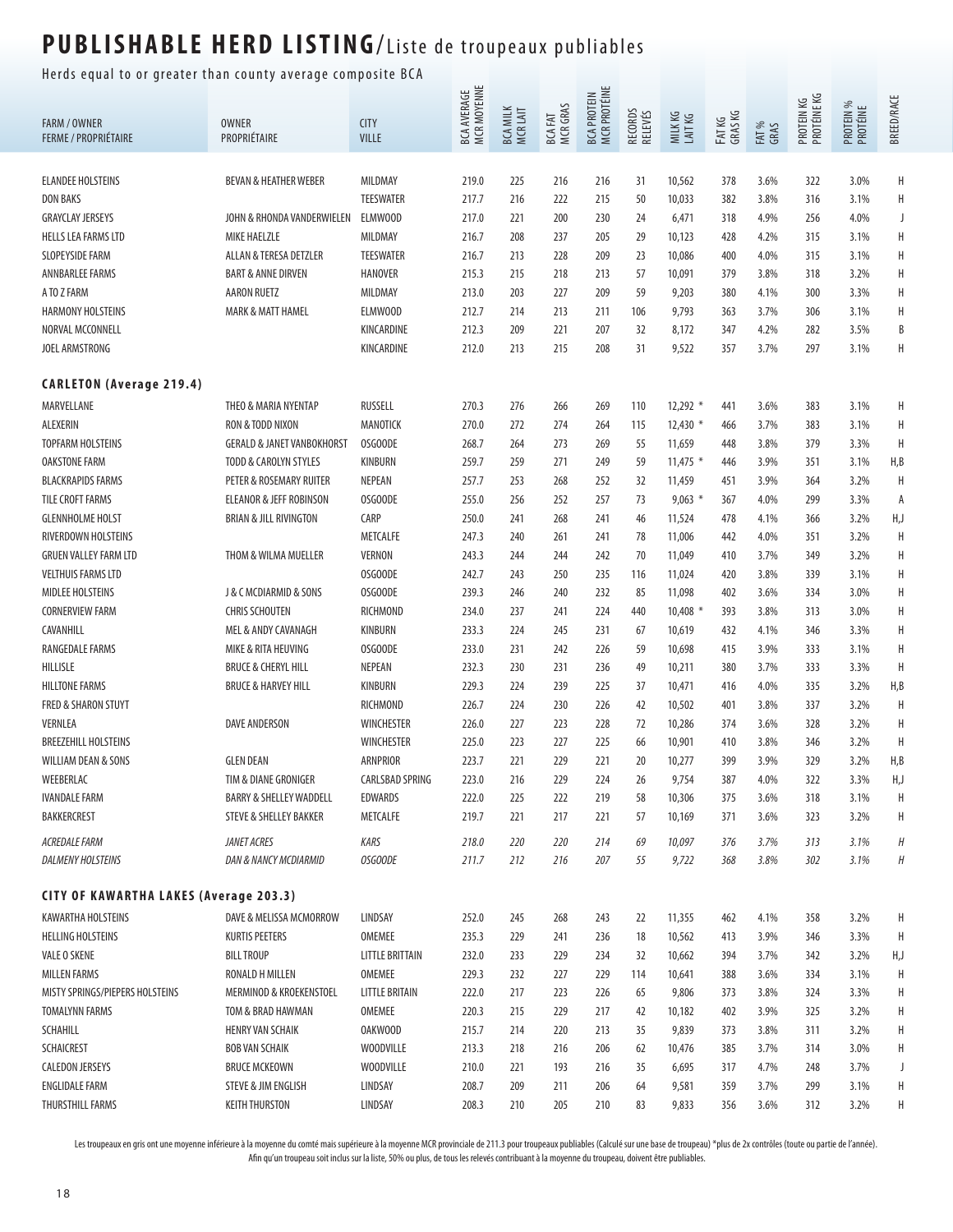Herds equal to or greater than county average composite BCA

| <b>FARM / OWNER</b><br><b>FERME / PROPRIÉTAIRE</b> | <b>OWNER</b><br>PROPRIÉTAIRE               | <b>CITY</b><br><b>VILLE</b> | MCR MOYENNE<br><b>BCA AVERAGE</b> | <b>BCA MILK</b><br>MCR LAIT | <b>MCRGRAS</b><br><b>BCAFAT</b> | BCA PROTEIN<br>MCR PROTÉINE | RECORDS<br>RELEVÉS | MILK KG<br>LAIT KG | FATKG<br>GRAS KG | FAT %<br>GRAS | PROTEIN KG<br>PROTÉINE KG | PROTEIN %<br>PROTÉINE | <b>BREED/RACE</b> |
|----------------------------------------------------|--------------------------------------------|-----------------------------|-----------------------------------|-----------------------------|---------------------------------|-----------------------------|--------------------|--------------------|------------------|---------------|---------------------------|-----------------------|-------------------|
| <b>SALEM HOLSTEINS</b><br><b>EDENCROFT FARM</b>    | <b>JOHN BUCKLEY</b><br><b>SCOTT TAMLIN</b> | LINDSAY<br><b>WOODVILLE</b> | 206.0<br>203.7                    | 199<br>207                  | 212<br>205                      | 207<br>199                  | 21<br>29           | 9,340<br>9,479     | 371<br>348       | 4.0%<br>3.7%  | 309<br>290                | 3.3%<br>3.1%          | H,J<br>H          |
| <b>COCHRANE</b> (Average 217.3)                    |                                            |                             |                                   |                             |                                 |                             |                    |                    |                  |               |                           |                       |                   |
| HAASEN FARMS LIMITED                               | <b>HAASEN FARMS LTD</b>                    | <b>TIMMINS</b>              | 218.3                             | 212                         | 227                             | 216                         | 60                 | 9,631              | 382              | 4.0%          | 314                       | 3.3%                  | H,B               |
| <b>SHADYLANE FARMS</b>                             |                                            | <b>MATHESON</b>             | 216.3                             | 217                         | 212                             | 220                         | 57                 | 10,032             | 362              | 3.6%          | 324                       | 3.2%                  | $\boldsymbol{H}$  |
| <b>DUFFERIN (Average 213.3)</b>                    |                                            |                             |                                   |                             |                                 |                             |                    |                    |                  |               |                           |                       |                   |
| DEAKSVIEW                                          | RON & LISA DEAKEN                          | <b>GRAND VALLEY</b>         | 252.3                             | 244                         | 267                             | 246                         | 57                 | 11,276             | 458              | 4.1%          | 362                       | 3.2%                  | H                 |
| SWISSBELL                                          | <b>WALTER &amp; MARLIE KAEHLI</b>          | <b>GRAND VALLEY</b>         | 248.3                             | 261                         | 235                             | 249                         | 62                 | 7,509              | 365              | 4.9%          | 271                       | 3.6%                  | J                 |
| <b>TRI-KAMP FARMS</b>                              | <b>JAKE KAMPHUIS</b>                       | ORANGEVILLE                 | 237.7                             | 227                         | 249                             | 237                         | 59                 | 9,808              | 401              | 4.1%          | 327                       | 3.3%                  | H                 |
| <b>KENTVILLE HOLSTEINS</b>                         | <b>KEVIN MCGRISKEN</b>                     | SHELBURNE                   | 231.7                             | 234                         | 231                             | 230                         | 24                 | 10,483             | 393              | 3.7%          | 331                       | 3.2%                  | H,J               |
| MARSVILLE HOLSTEINS                                | <b>MELIS BROUWER</b>                       | GRANDVALLEY                 | 231.3                             | 230                         | 240                             | 224                         | 66                 | 10,066             | 390              | 3.9%          | 312                       | 3.1%                  | $\mathsf H$       |
| AUKHOLME                                           | ED AUKEMA                                  | SHELBURNE                   | 226.7                             | 227                         | 224                             | 229                         | 40                 | 10,684             | 391              | 3.7%          | 342                       | 3.2%                  | H                 |
| <b>COLMONT</b>                                     | JOE OOSTERHOF                              | <b>GRAND VALLEY</b>         | 226.0                             | 231                         | 220                             | 227                         | 45                 | 10,697             | 377              | 3.5%          | 333                       | 3.1%                  | H                 |
| <b>BRANKE HOLSTEINS</b>                            | <b>BRUCE HORSLEY</b>                       | SHELBURNE                   | 226.0                             | 229                         | 221                             | 228                         | 35                 | 10,216             | 380              | 3.7%          | 329                       | 3.2%                  | H,J               |
| <b>FALCONCREST</b>                                 | <b>WERNER MEYER</b>                        | <b>GRAND VALLEY</b>         | 219.7                             | 221                         | 215                             | 223                         | 46                 | 10,159             | 364              | 3.6%          | 324                       | 3.2%                  | H                 |
| <b>URS HUBER</b>                                   |                                            | <b>GRAND VALLEY</b>         | 216.0                             | 216                         | 224                             | 208                         | 40                 | 9,546              | 367              | 3.8%          | 293                       | 3.1%                  | H                 |
| <b>DUNDAS (Average 212.5)</b>                      |                                            |                             |                                   |                             |                                 |                             |                    |                    |                  |               |                           |                       |                   |
| <b>ROSAYRE</b>                                     | <b>KEN &amp; SHIRLEY ROSE</b>              | <b>MOUNTAIN</b>             | 307.0                             | 310                         | 307                             | 304                         | 33                 | 11,418             | 462              | 4.0%          | 367                       | 3.2%                  | А                 |
| SIGNATURE HOLSTEINS                                | MICHAEL FARLINGER                          | <b>MORRISBURG</b>           | 267.7                             | 270                         | 264                             | 269                         | 45                 | 12,624             | 461              | 3.7%          | 400                       | 3.2%                  | H,J               |
| <b>WINTERGREEN FARMS</b>                           | <b>CARL SEARS &amp; SONS</b>               | SOUTH MOUNTAIN              | 256.7                             | 267                         | 242                             | 261                         | 55                 | 11,782             | 396              | 3.4%          | 368                       | 3.1%                  | H                 |
| STRADERHILL FARMS                                  | JOHN DE VRIES                              | WILLIAMSBURG                | 254.0                             | 262                         | 248                             | 252                         | 32                 | 11,897             | 419              | 3.5%          | 366                       | 3.1%                  | H                 |
| <b>VERSPEEK FARMS LTD</b>                          | <b>P &amp; C VERSPEEK</b>                  | WINCHESTER                  | 252.3                             | 256                         | 254                             | 247                         | 82                 | 11,537             | 423              | 3.7%          | 353                       | 3.1%                  | H                 |
| JOHN & GERALD JAQUEMET                             |                                            | <b>WINCHESTER</b>           | 246.0                             | 249                         | 238                             | 251                         | 77                 | 11,199             | 398              | 3.6%          | 359                       | 3.2%                  | H                 |
| <b>WESTERGREEN FARM</b>                            | G, J & M WESTERVELT                        | <b>BRINSTON</b>             | 244.3                             | 245                         | 246                             | 242                         | 91                 | 10,835             | 404              | 3.7%          | 341                       | 3.1%                  | $\mathsf H$       |
| NICK & OLIVER THURLER                              |                                            | SOUTH MOUNTAIN              | 242.0                             | 249                         | 236                             | 241                         | 300                | 10,846 *           | 383              | 3.5%          | 335                       | 3.1%                  | H                 |
| RICRODREG HOLSTEINS                                | <b>DWIGHT GILMER &amp; SONS LTD</b>        | <b>SOUTH MOUNTAIN</b>       | 239.0                             | 243                         | 231                             | 243                         | 141                | 10,859             | 383              | 3.5%          | 346                       | 3.2%                  | H                 |
| <b>GLEN HAVEN FARMS</b>                            | <b>TOM MACGREGOR</b>                       | <b>CRYSLER</b>              | 239.0                             | 237                         | 234                             | 246                         | 45                 | 10,388             | 385              | 3.7%          | 345                       | 3.3%                  | H,G               |
| WINRIGHT                                           | <b>BRIAN &amp; AUDREY ENRIGHT</b>          | <b>WINCHESTER</b>           | 236.0                             | 236                         | 234                             | 238                         | 80                 | 11,089             | 407              | 3.7%          | 354                       | 3.2%                  | H                 |
| <b>BRUGLINE FARMS LTD</b>                          | <b>GARRY BRUGMANS</b>                      | CHESTERVILLE                | 234.3                             | 240                         | 231                             | 232                         | 22                 | 11,239             | 399              | 3.6%          | 344                       | 3.1%                  | H                 |
| <b>SANDY ACRES</b>                                 | G & N OUDE-EGBERINK                        | OSGOODE                     | 233.3                             | 234                         | 231                             | 235                         | 82                 | 10,042             | 370              | 3.7%          | 322                       | 3.2%                  | H                 |
| ANNALEA                                            | <b>HANS &amp; DANIEL SCHULER</b>           | <b>CHESTERVILLE</b>         | 233.0                             | 235                         | 236                             | 228                         | 62                 | 10,891             | 405              | 3.7%          | 336                       | 3.1%                  | H                 |
| FREDWILL HOLSTEINS                                 | <b>ALBERT &amp; LINDA HARBERS</b>          | <b>BRINSTON</b>             | 228.7                             | 230                         | 233                             | 223                         | 69                 | 10,257             | 386              | 3.8%          | 318                       | 3.1%                  | H                 |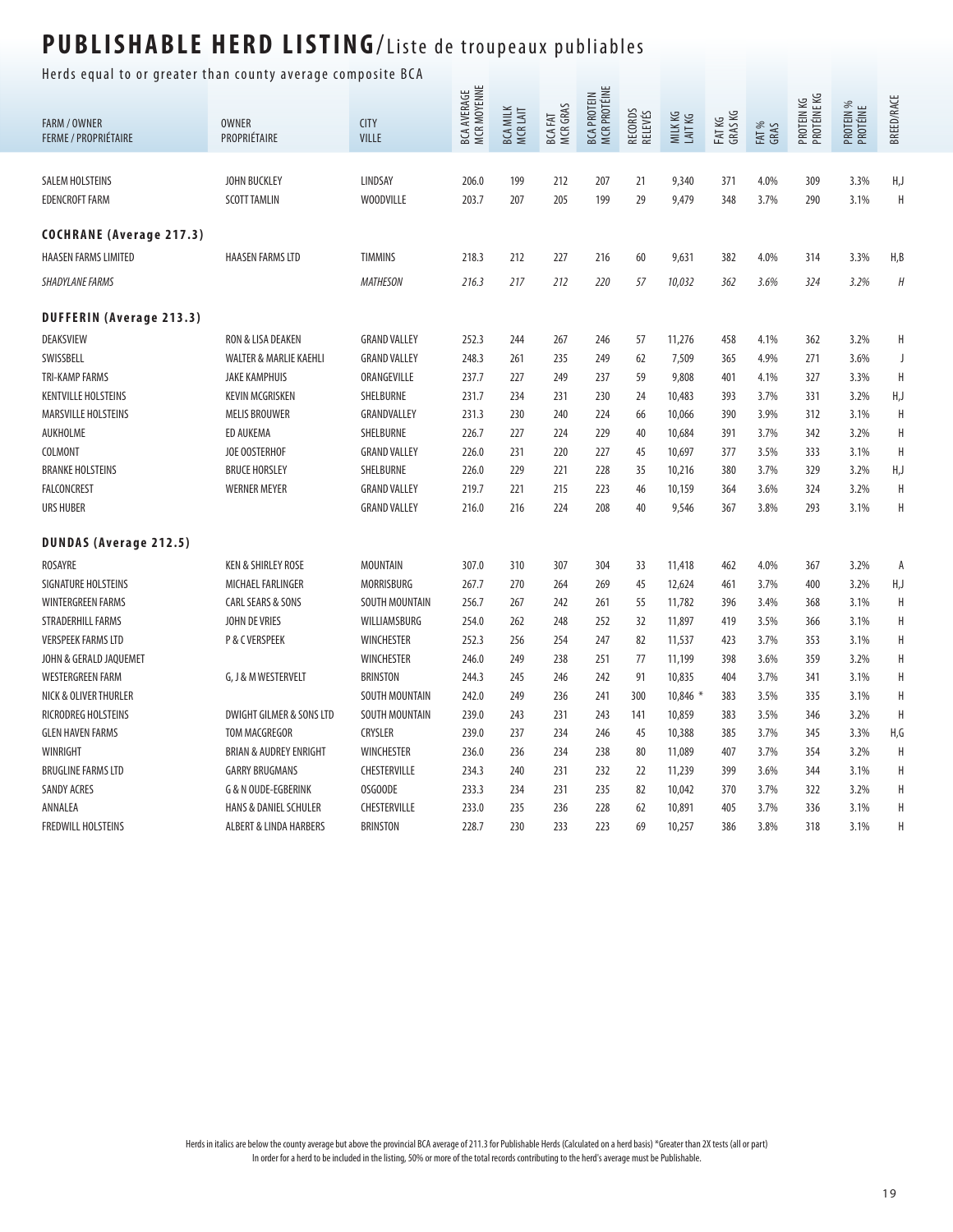Herds equal to or greater than county average composite BCA

| <b>FARM / OWNER</b><br><b>FERME / PROPRIÉTAIRE</b> | <b>OWNER</b><br>PROPRIÉTAIRE         | <b>CITY</b><br><b>VILLE</b> | BCA AVERAGE<br>MCR MOYENNE | <b>BCA MILK</b><br>MCR LAIT | BCA FAT<br>MCR GRAS | MCR PROTÉINE<br><b>BCA PROTEIN</b> | RECORDS<br>RELEVÉS | MILK KG<br>LAIT KG | FAT KG<br>GRAS KG | FAT %<br>GRAS | PROTEIN KG<br>PROTÉINE KG | PROTEIN %<br>PROTÉINE | <b>BREED/RACE</b> |
|----------------------------------------------------|--------------------------------------|-----------------------------|----------------------------|-----------------------------|---------------------|------------------------------------|--------------------|--------------------|-------------------|---------------|---------------------------|-----------------------|-------------------|
|                                                    |                                      |                             |                            |                             |                     |                                    |                    |                    |                   |               |                           |                       |                   |
| <b>CREBROEK</b>                                    | <b>ERIC VANDENBROEK</b>              | <b>MOUNTAIN</b>             | 225.7                      | 223                         | 230                 | 224                                | 47                 | 10,339             | 394               | 3.8%          | 328                       | 3.2%                  | H                 |
| <b>HARMONY VIEW</b>                                | <b>EVAN &amp; JACOUIE PORTEOUS</b>   | <b>WINCHESTER</b>           | 225.7                      | 218                         | 234                 | 225                                | 39                 | 10,071             | 401               | 4.0%          | 332                       | 3.3%                  | H                 |
| <b>DEJO FARMS INC</b>                              |                                      | MORRISBURG                  | 225.0                      | 230                         | 222                 | 223                                | 57                 | 10,413             | 373               | 3.6%          | 321                       | 3.1%                  | Η                 |
| <b>JUSTAPLANE FARM</b>                             | <b>DOUG CARRUTHERS</b>               | <b>CRYSLER</b>              | 224.7                      | 223                         | 230                 | 221                                | 41                 | 9,809              | 383               | 3.9%          | 312                       | 3.2%                  | H,J               |
| NATION VALLEY FARMS                                | JIM & CAROL ANN BYVELDS              | CHESTERVILLE                | 223.0                      | 227                         | 216                 | 226                                | 65                 | 10,272             | 363               | 3.5%          | 325                       | 3.2%                  | H                 |
| <b>BOBASYL FARM</b>                                | <b>STEVE BOSSEL</b>                  | <b>WINCHESTER</b>           | 222.7                      | 215                         | 239                 | 214                                | 86                 | 10,156             | 424               | 4.2%          | 323                       | 3.2%                  | H,J               |
| VRIESDALE                                          | <b>HENRY &amp; ROBERT VELTHUIS</b>   | MOUNTAIN                    | 222.3                      | 222                         | 224                 | 221                                | 109                | 9,939              | 372               | 3.7%          | 315                       | 3.2%                  | Η                 |
| CHESTBAR                                           | JACK & MICHAEL HOOGEVEEN             | <b>CHESTERVILLE</b>         | 222.0                      | 227                         | 225                 | 214                                | 41                 | 10,313             | 381               | 3.7%          | 310                       | 3.0%                  | Η                 |
| <b>MOREVIEW FARMS</b>                              | <b>BARBARA MERKLEY SONS</b>          | MOREWOOD                    | 222.0                      | 230                         | 212                 | 224                                | 39                 | 11,227             | 385               | 3.4%          | 345                       | 3.1%                  | Η                 |
| <b>HAVELEA HOLSTEINS</b>                           | JOHN HAVEKES JR                      | MOUNTAIN                    | 221.0                      | 222                         | 225                 | 216                                | 31                 | 10,102             | 380               | 3.8%          | 312                       | 3.1%                  | Η                 |
| HARTHAVEN FARMS INC                                | <b>PERRY HART</b>                    | MORRISBURG                  | 220.3                      | 221                         | 227                 | 213                                | 35                 | 10,151             | 385               | 3.8%          | 310                       | 3.1%                  | Η                 |
| <b>MELNA HOLSTEINS</b>                             | <b>JOS &amp; FRANCINE MELENHORST</b> | <b>WINCHESTER</b>           | 219.3                      | 219                         | 226                 | 213                                | 39                 | 10,547             | 401               | 3.8%          | 324                       | 3.1%                  | Η                 |
| SMIRLHOLM                                          | <b>GLENN SMIRLE</b>                  | MOREWOOD                    | 219.0                      | 222                         | 218                 | 217                                | 37                 | 10,126             | 372               | 3.7%          | 316                       | 3.1%                  | H,J               |
| <b>CANDU FARM</b>                                  | FRED & DEBORAH DINGS                 | <b>CHESTERVILLE</b>         | 218.7                      | 227                         | 212                 | 217                                | 55                 | 10,322             | 358               | 3.5%          | 311                       | 3.0%                  | Η                 |
| <b>BERGRIDGE FARMS</b>                             | <b>BRIAN &amp; LIZ VANDENBERG</b>    | <b>WINCHESTER</b>           | 218.7                      | 221                         | 226                 | 209                                | 34                 | 9,986              | 378               | 3.8%          | 300                       | 3.0%                  | Η                 |
| <b>WEENARDA FARMS</b>                              | JOHN & RINA GRONIGER                 | <b>IROQUOIS</b>             | 218.0                      | 224                         | 219                 | 211                                | 45                 | 9,993              | 362               | 3.6%          | 299                       | 3.0%                  | Н                 |
| SANDYCREEK FARMS                                   | <b>MARTIN &amp; DAVE VERBURG</b>     | <b>IROQUOIS</b>             | 217.3                      | 219                         | 218                 | 215                                | 48                 | 9,693              | 357               | 3.7%          | 303                       | 3.1%                  | Н                 |
| ROTOBAR FARM                                       | <b>TOM SMAIL</b>                     | <b>BRINSTON</b>             | 215.7                      | 219                         | 218                 | 210                                | 26                 | 9,732              | 360               | 3.7%          | 297                       | 3.1%                  | Η                 |
| <b>TIBBEN FARMS</b>                                | <b>MIKE TIBBEN</b>                   | <b>BRINSTON</b>             | 215.0                      | 219                         | 214                 | 212                                | 147                | 9,612              | 350               | 3.6%          | 297                       | 3.1%                  | Η                 |
| <b>BIG HORN FARM</b>                               | ANDY & RUTH PUENTER                  | <b>CHESTERVILLE</b>         | 213.3                      | 214                         | 216                 | 210                                | 95                 | 9,724              | 365               | 3.8%          | 303                       | 3.1%                  | Η                 |
| HELMCREST                                          | <b>RICHARD HELMER</b>                | <b>WINCHESTER</b>           | 212.7                      | 206                         | 215                 | 217                                | 53                 | 9,692              | 377               | 3.9%          | 325                       | 3.4%                  | Н                 |
| MILFORD HOLSTEINS                                  | PATRICK COUGHLAN                     | <b>WINCHESTER</b>           | 211.7                      | 216                         | 207                 | 212                                | 40                 | 10,059             | 359               | 3.6%          | 313                       | 3.1%                  | Η                 |
| <b>DURHAM (Average 193.8)</b>                      |                                      |                             |                            |                             |                     |                                    |                    |                    |                   |               |                           |                       |                   |
| VALCROFT                                           | <b>MURRAY STONE</b>                  | SUNDERLAND                  | 244.3                      | 242                         | 244                 | 247                                | 46                 | 11,143             | 418               | 3.8%          | 363                       | 3.3%                  | Η                 |
| RAIVUE FARMS LTD                                   | W & ROBERT RAINES                    | SUNDERLAND                  | 243.7                      | 245                         | 247                 | 239                                | 62                 | 11,575             | 430               | 3.7%          | 356                       | 3.1%                  | Н                 |
| O'CONNOR LAND & CATTLE CO                          |                                      | AJAX                        | 242.7                      | 239                         | 248                 | 241                                | 63                 | 10,692             | 412               | 3.9%          | 344                       | 3.2%                  | Н                 |
| SUNNYFIELD HOLSTEINS                               | B, S, C & A SNODDON                  | SUNDERLAND                  | 241.3                      | 240                         | 238                 | 246                                | 69                 | 10,805             | 398               | 3.7%          | 352                       | 3.3%                  | Н                 |
| <b>VERDURELEA JERSEYS</b>                          | PETER & CHARLOTTE DOBLE              | SUNDERLAND                  | 241.0                      | 253                         | 222                 | 248                                | 71                 | 7,587              | 361               | 4.8%          | 281                       | 3.7%                  | $\mathbf{J}$      |
| <b>JIM MILLER</b>                                  | <b>ELMDEN FARMS</b>                  | SUNDERLAND                  | 228.0                      | 222                         | 236                 | 226                                | 93                 | 10,249             | 403               | 3.9%          | 332                       | 3.2%                  | H                 |
| <b>GLEN ROBERT FARM</b>                            | <b>ROBERT POWELL</b>                 | PORT PERRY                  | 227.3                      | 229                         | 217                 | 236                                | 71                 | 8,090              | 314               | 3.9%          | 273                       | 3.4%                  | A,H               |
| <b>VALVIEW FARM</b>                                | <b>BASTIAAN BENSCHOP</b>             | PORT PERRY                  | 227.0                      | 226                         | 227                 | 228                                | 19                 | 10,411             | 386               | 3.7%          | 333                       | 3.2%                  | $\mathsf{H}$      |
| WILLDINA FARMS                                     | JOHN DEVRIES                         | BOWMANVILLE                 | 226.3                      | 226                         | 227                 | 226                                | 54                 | 9,945              | 396               | 4.0%          | 325                       | 3.3%                  | H,J               |
| MAPLEBROUGH                                        | MICHAEL RISEBROUGH                   | <b>UXBRIDGE</b>             | 226.3                      | 226                         | 228                 | 225                                | 38                 | 10,229             | 394               | 3.9%          | 328                       | 3.2%                  | H,J               |
| ODYSSEY                                            | HILDA BALLING                        | SEAGRAVE                    | 225.7                      | 225                         | 226                 | 226                                | 32                 | 10,445             | 390               | 3.7%          | 334                       | 3.2%                  | H                 |
| LARCO                                              | DAVE & INGRID LARMER                 | <b>BLACKSTOCK</b>           | 221.7                      | 217                         | 221                 | 227                                | 30                 | 10,120             | 382               | 3.8%          | 335                       | 3.3%                  | Η                 |
| ALMET FARMS LTD                                    | RON METCALF & DAN AITKEN             | BOWMANVILLE                 | 219.7                      | 215                         | 223                 | 221                                | 53                 | 9,990              | 382               | 3.8%          | 325                       | 3.3%                  | Η                 |
| JERRANN HOLSTEINS                                  | <b>JERRY KEA</b>                     | <b>WOODVILLE</b>            | 214.3                      | 218                         | 209                 | 216                                | 57                 | 9,693              | 344               | 3.5%          | 307                       | 3.2%                  | H                 |
| <b>ELMCROFT HOLSTEINS</b>                          | <b>GARY JEBSON</b>                   | SUNDERLAND                  | 214.3                      | 215                         | 214                 | 214                                | 42                 | 9,969              | 372               | 3.7%          | 316                       | 3.2%                  | H,J               |
| MARKLEA                                            | JOHN RISEBROUGH                      | MOUNT ALBERT                | 214.0                      | 210                         | 225                 | 207                                | 72                 | 9,124              | 362               | 4.0%          | 286                       | 3.1%                  | H                 |
| PHILLHAVN HOLSTEINS                                | MARY, ROB & DALE PHILLIPS            | SUNDERLAND                  | 214.0                      | 214                         | 212                 | 216                                | 50                 | 9,499              | 354               | 3.7%          | 311                       | 3.3%                  | H, B              |
| <b>EMLANE FARMS LTD</b>                            | <b>SCOTT WILSON</b>                  | PORT PERRY                  | 214.0                      | 205                         | 222                 | 215                                | 40                 | 9,484              | 380               | 4.0%          | 316                       | 3.3%                  | H                 |
| ALTONA LEA FARMS                                   | <b>FRANK &amp; GLENN BARKEY</b>      | <b>BLACKSTOCK</b>           | 213.3                      | 209                         | 215                 | 216                                | 47                 | 9,747              | 372               | 3.8%          | 320                       | 3.3%                  | Η                 |
| LANDOMILLS                                         | <b>JAMES MILLSON</b>                 | ENNISKILLEN                 | 210.3                      | 212                         | 211                 | 208                                | 49                 | 9,337              | 346               | 3.7%          | 292                       | 3.1%                  | H                 |
| <b>BEAVERBROCK</b>                                 | <b>MERLYN DOBLE</b>                  | CANNINGTON                  | 209.0                      | 207                         | 208                 | 212                                | 42                 | 9,666              | 363               | 3.8%          | 315                       | 3.3%                  | H,J               |
| PARBRO FARMS LTD                                   | RON & KAREN PARRISH                  | UXBRIDGE                    | 208.3                      | 212                         | 205                 | 208                                | 110                | 9,940              | 355               | 3.6%          | 309                       | 3.1%                  | H                 |
| ALEAH FARMS LTD                                    | <b>WILLIAM YATES</b>                 | <b>BEAVERTON</b>            | 207.0                      | 206                         | 213                 | 202                                | 74                 | 9,865              | 378               | 3.8%          | 307                       | 3.1%                  | Н                 |
| MOSSIDE HOLSTEINS                                  | DOUG RENNIE                          | SUNDERLAND                  | 206.3                      | 205                         | 210                 | 204                                | 35                 | 9,336              | 355               | 3.8%          | 296                       | 3.2%                  | Н                 |
| VANHAVEN HOLSTEINS                                 | <b>GARRY VANDERPOST</b>              | <b>UXBRIDGE</b>             | 206.0                      | 204                         | 205                 | 209                                | 26                 | 9,098              | 341               | 3.7%          | 298                       | 3.3%                  | Н                 |
| SHADYWAY FARMS LIMITED                             |                                      | SUNDERLAND                  | 205.0                      | 208                         | 204                 | 203                                | 78                 | 9,322              | 339               | 3.6%          | 288                       | 3.1%                  | Н                 |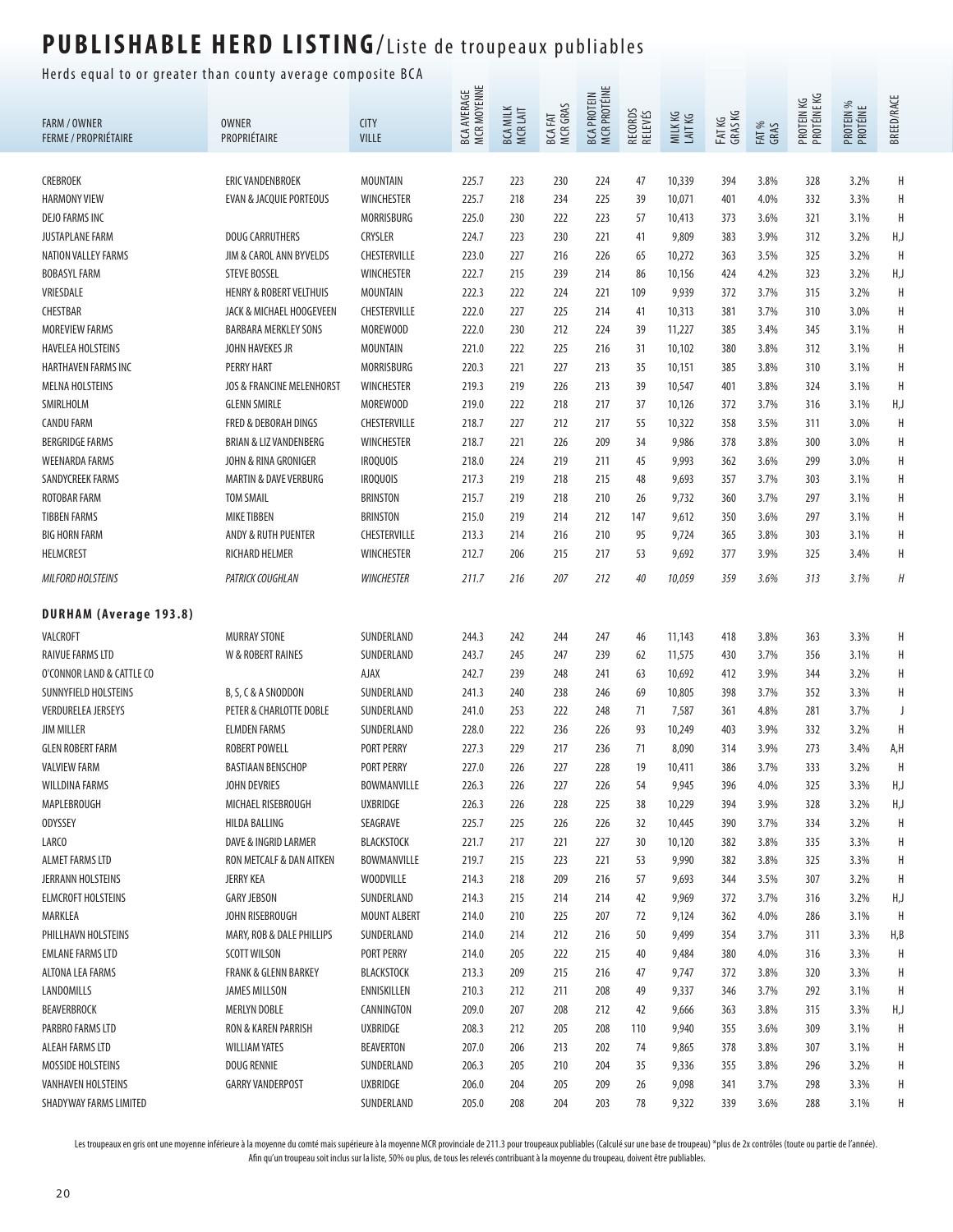Herds equal to or greater than county average composite BCA

| <b>FARM / OWNER</b><br><b>FERME / PROPRIÉTAIRE</b> | <b>OWNER</b><br>PROPRIÉTAIRE                 | <b>CITY</b><br><b>VILLE</b> | MCR MOYENNE<br><b>BCA AVERAGE</b> | <b>BCA MILK</b><br>MCR LAIT<br>BCA <sub>I</sub> | <b>MCRGRAS</b><br><b>BCA FAT</b> | <b>MCR PROTÉINE</b><br><b>BCA PROTEIN</b> | RECORDS<br>RELEVÉS | MILK KG<br>LAIT KG | FATKG<br>GRAS KG | FAT %<br>GRAS | PROTEIN KG<br>PROTÉINE KG | PROTEIN %<br>PROTÉINE | <b>BREED/RACE</b> |
|----------------------------------------------------|----------------------------------------------|-----------------------------|-----------------------------------|-------------------------------------------------|----------------------------------|-------------------------------------------|--------------------|--------------------|------------------|---------------|---------------------------|-----------------------|-------------------|
|                                                    |                                              | <b>UXBRIDGE</b>             |                                   | 202                                             | 204                              |                                           |                    |                    |                  | 3.7%          |                           |                       | H                 |
| <b>MUSTHAVEN FARMS LTD</b><br>BRADWOOD             | <b>GRANT CHRIS CRAIG MUSTARD</b><br>BOB WOOD | CANNINGTON                  | 204.0<br>203.7                    | 199                                             | 210                              | 206<br>202                                | 56<br>49           | 9.161              | 343<br>372       | 3.9%          | 297<br>303                | 3.2%<br>3.2%          | H,J               |
| <b>ROBERT ASHTON</b>                               | <b>ROBERT ASHTON</b>                         | <b>PORT PERRY</b>           | 203.3                             | 202                                             | 210                              | 198                                       | 63                 | 9,449<br>8,721     | 350              | 4.0%          | 276                       | 3.2%                  | H, J, C           |
| <b>HIGH POINT FARMS</b>                            | <b>ROBERT SMITH</b>                          | <b>PORT PERRY</b>           | 201.0                             | 193                                             | 212                              | 198                                       | 31                 | 8,882              | 363              | 4.1%          | 290                       | 3.3%                  | H                 |
| RIVERSITE FARMS LTD                                | <b>DAVE BEATTY</b>                           | CANNINGTON                  | 200.3                             | 198                                             | 201                              | 202                                       | 50                 | 9,391              | 353              | 3.8%          | 303                       | 3.2%                  | H                 |
| <b>ENNISKILLEN JERSEYS</b>                         | <b>TIM SARGENT</b>                           | <b>HAMPTON</b>              | 199.0                             | 203                                             | 182                              | 212                                       | 45                 | 6,384              | 308              | 4.8%          | 252                       | 3.9%                  | J                 |
| <b>WILADA</b>                                      | DAVE & BERNICE ANDREWS                       | CANNINGTON                  | 198.7                             | 195                                             | 201                              | 200                                       | 37                 | 8,780              | 337              | 3.8%          | 287                       | 3.3%                  | H,J               |
| <b>HIGHVIEW HOLSTEINS LTD</b>                      | <b>GRANT EVANS</b>                           | PORT PERRY                  | 198.3                             | 198                                             | 200                              | 197                                       | 137                | 9,315              | 348              | 3.7%          | 294                       | 3.2%                  | H                 |
| ALLINBROOK FARMS                                   | <b>NEIL ALLIN</b>                            | <b>ORONO</b>                | 197.3                             | 196                                             | 208                              | 188                                       | 6                  | 9,810              | 381              | 3.9%          | 295                       | 3.0%                  | H                 |
| <b>HOLTBYHOLME HOLSTEINS</b>                       | <b>ROGER HOLTBY</b>                          | <b>PORT PERRY</b>           | 196.7                             | 196                                             | 195                              | 199                                       | 37                 | 9,405              | 345              | 3.7%          | 301                       | 3.2%                  | H                 |
| <b>WILLOW HILL FARMS</b>                           | ORWIN BANDSTRA                               | NEWCASTLE                   | 196.3                             | 201                                             | 187                              | 201                                       | 45                 | 9,297              | 321              | 3.5%          | 296                       | 3.2%                  | H                 |
| <b>WETHERHOLME</b>                                 | JOHN & LYNN WETHERAL                         | SUNDERLAND                  | 196.3                             | 199                                             | 195                              | 195                                       | 29                 | 8,568              | 318              | 3.7%          | 269                       | 3.1%                  | H,J               |
| LOA DE MEDE FARMS LTD                              |                                              | <b>OSHAWA</b>               | 194.0                             | 191                                             | 199                              | 192                                       | 71                 | 9,168              | 354              | 3.9%          | 291                       | 3.2%                  | H                 |
| ELGIN (Average 215.5)                              |                                              |                             |                                   |                                                 |                                  |                                           |                    |                    |                  |               |                           |                       |                   |
| <b>SILVERRIDGE FARMS</b>                           | <b>CHARLIE DYKXHOORN</b>                     | SPRINGFIELD                 | 263.0                             | 262                                             | 258                              | 269                                       | 99                 | 12,064             | 441              | 3.7%          | 394                       | 3.3%                  | H                 |
| <b>BUIS FARMS</b>                                  | <b>LARRY BUIS</b>                            | AYLMER                      | 258.0                             | 252                                             | 270                              | 252                                       | 51                 | 11,169             | 444              | 4.0%          | 356                       | 3.2%                  | H                 |
| <b>GENTLE ACRES</b>                                | <b>JOHN GENT</b>                             | SPRINGFIELD                 | 247.7                             | 251                                             | 250                              | 242                                       | 40                 | 11,488             | 424              | 3.7%          | 352                       | 3.1%                  | H                 |
| <b>VERHOEF DAIRY FARM INC</b>                      | <b>REINOUD &amp; KLAARTJE VERHOEF</b>        | <b>BELMONT</b>              | 237.0                             | 238                                             | 237                              | 236                                       | 133                | $10,516$ *         | 394              | 3.7%          | 334                       | 3.2%                  | H,J               |
| SPRINGERHILL FARMS                                 | <b>HARRY &amp; GRACE SCHIPPER</b>            | <b>EDEN</b>                 | 235.7                             | 245                                             | 225                              | 237                                       | 181                | $10,385$ *         | 368              | 3.5%          | 326                       | 3.1%                  | H, J, A           |
| KARDY                                              | <b>HARDY COLLARD</b>                         | SHEDDEN                     | 233.0                             | 240                                             | 234                              | 225                                       | 113                | $10.691$ *         | 387              | 3.6%          | 319                       | 3.0%                  | $\mathsf{H}$      |
| NARWOOD DAIRY FARM                                 | DON & DIANE CATT                             | <b>STTHOMAS</b>             | 229.3                             | 226                                             | 237                              | 225                                       | 31                 | 11,003             | 428              | 3.9%          | 346                       | 3.1%                  | H                 |
| <b>LIDDLEROCK HOLSTEINS</b>                        | <b>WRAY &amp; CAROLE BOWEN</b>               | AYLMER                      | 227.0                             | 224                                             | 230                              | 227                                       | 53                 | 10,359             | 394              | 3.8%          | 333                       | 3.2%                  | H                 |
| <b>MAPLEKEYS FARMS</b>                             | <b>PAUL VIS</b>                              | AYLMER                      | 226.3                             | 225                                             | 228                              | 226                                       | 240                | 10,150             | 382              | 3.8%          | 324                       | 3.2%                  | H                 |
| WOOLLEY FARMS INC                                  | RUSSELL WOOLLEY                              | SPRINGFIELD                 | 224.3                             | 223                                             | 220                              | 230                                       | 41                 | 9,882              | 364              | 3.7%          | 324                       | 3.3%                  | H                 |
| <b>SCHIPPER FARMS LTD</b>                          | RUDOLPH SCHIPPER                             | AYLMER                      | 224.0                             | 222                                             | 228                              | 222                                       | 215                | 10,135             | 385              | 3.8%          | 323                       | 3.2%                  | H                 |
| <b>FOREST LEE FARMS LTD</b>                        | <b>KIRK SHIVELY</b>                          | SPRINGFIELD                 | 223.7                             | 217                                             | 227                              | 227                                       | 22                 | 9,669              | 375              | 3.9%          | 322                       | 3.3%                  | H                 |
| <b>SKIPWELL FARMS INC</b>                          | <b>GERALD &amp; GRACE SCHIPPER</b>           | AYLMER                      | 223.0                             | 223                                             | 224                              | 222                                       | 280                | 10,479             | 391              | 3.7%          | 332                       | 3.2%                  | H                 |
| ANKOR DAIRY FARM                                   | ANKO GUIKEMA                                 | <b>BELMONT</b>              | 222.0                             | 219                                             | 229                              | 218                                       | 106                | 9,876              | 385              | 3.9%          | 312                       | 3.2%                  | H                 |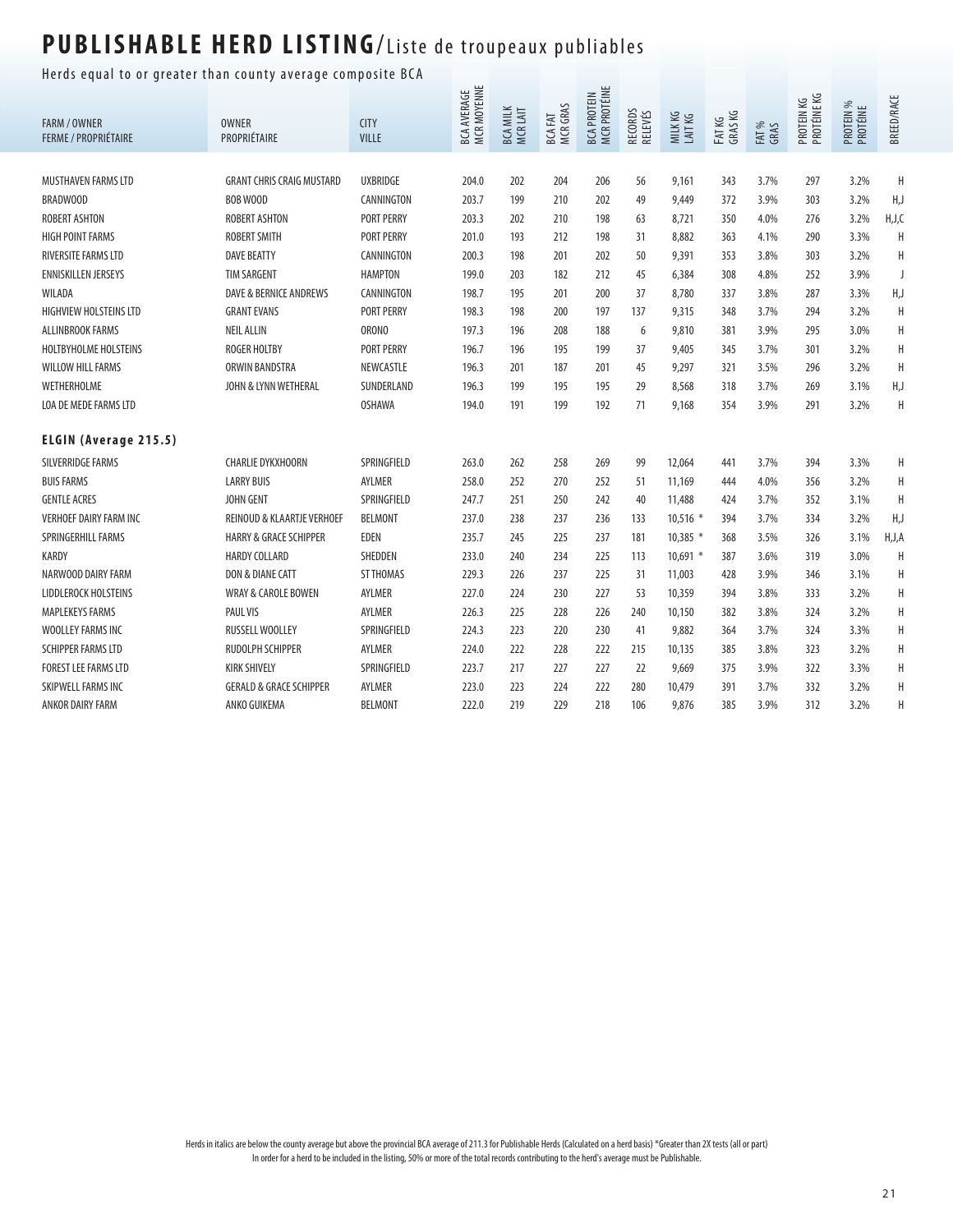Herds equal to or greater than county average composite BCA

| <b>FARM / OWNER</b><br><b>FERME / PROPRIÉTAIRE</b> | <b>OWNER</b><br>PROPRIÉTAIRE         | <b>CITY</b><br><b>VILLE</b> | MCR MOYENNE<br><b>BCA AVERAGE</b> | <b>BCA MILK</b><br>MCR LAIT | BCA FAT<br>MCR GRAS | <b>MCR PROTÉINE</b><br><b>BCA PROTEIN</b> | RECORDS<br>RELEVÉS | MILK KG<br>LAIT KG | FAT KG<br>GRAS KG | FAT %<br>GRAS | PROTEIN KG<br>PROTÉINE KG | PROTEIN %<br>PROTÉINE | <b>BREED/RACE</b> |
|----------------------------------------------------|--------------------------------------|-----------------------------|-----------------------------------|-----------------------------|---------------------|-------------------------------------------|--------------------|--------------------|-------------------|---------------|---------------------------|-----------------------|-------------------|
| <b>HARTVELD FARMS LTD</b>                          | <b>BRUCE HARTEMINK</b>               | AYLMER                      | 220.3                             | 220                         | 220                 | 221                                       | 55                 | 9,722              | 363               | 3.7%          | 312                       | 3.2%                  | Η                 |
| <b>HALDREY FARMS LTD</b>                           | DAVID & MAUREEN JENKINS              | <b>BELMONT</b>              | 219.0                             | 218                         | 211                 | 228                                       | 46                 | 10,094             | 363               | 3.6%          | 333                       | 3.3%                  | Н                 |
| <b>DOHNER FARM</b>                                 | PETER DOHNER                         | <b>PORT BURWELL</b>         | 218.0                             | 227                         | 205                 | 222                                       | 60                 | 10,164             | 341               | 3.4%          | 316                       | 3.1%                  | Н                 |
| DONKELMAN FARMS LTD                                |                                      | TILLSONBURG                 | 217.7                             | 215                         | 222                 | 216                                       | 192                | 9,366              | 361               | 3.9%          | 301                       | 3.2%                  | Н                 |
| 1610379 ONTARIO LIMITED                            |                                      | ST THOMAS                   | 217.0                             | 218                         | 216                 | 217                                       | 26                 | 9,605              | 353               | 3.7%          | 305                       | 3.2%                  | Н                 |
| <b>TRALIS FARMS LTD</b>                            | PETER & PAULINE DONALDSON            | <b>IONA STATION</b>         | 215.3                             | 218                         | 213                 | 215                                       | 30                 | 9,933              | 359               | 3.6%          | 311                       | 3.1%                  | Н                 |
| CROWNBROOK FARM                                    | <b>ANDRE KROONDYK</b>                | <b>BELMONT</b>              | 212.0                             | 209                         | 216                 | 211                                       | 95                 | 9,410              | 363               | 3.9%          | 303                       | 3.2%                  | Н                 |
| <b>ESSEX-KENT (Average 212.8)</b>                  |                                      |                             |                                   |                             |                     |                                           |                    |                    |                   |               |                           |                       |                   |
| JANSEN FARMS 'MERLIN' LTD                          | <b>MARTIN JANSEN</b>                 | <b>MERLIN</b>               | 237.0                             | 237                         | 238                 | 236                                       | 44                 | 10,919             | 406               | 3.7%          | 345                       | 3.2%                  | H                 |
| PAUL & MARY LYN TYTGAT                             |                                      | <b>HARROW</b>               | 227.3                             | 222                         | 243                 | 217                                       | 12                 | 10,522             | 427               | 4.1%          | 327                       | 3.1%                  | H                 |
| <b>LILAC ROW FARMS</b>                             | <b>BERNARD NELSON</b>                | KINGSVILLE                  | 225.0                             | 223                         | 231                 | 221                                       | 82                 | 10,380             | 397               | 3.8%          | 326                       | 3.1%                  | H,A               |
| <b>GREENRIDGE DAIRY</b>                            | <b>HERBERT &amp; MICHAELA WANGER</b> | RIDGETOWN                   | 221.0                             | 227                         | 219                 | 217                                       | 60                 | 10,600             | 380               | 3.6%          | 323                       | 3.0%                  | H                 |
| <b>WIM BACK</b>                                    |                                      | RIDGETOWN                   | 220.7                             | 223                         | 216                 | 223                                       | 59                 | 9,850              | 353               | 3.6%          | 314                       | 3.2%                  | Η                 |
| <b>DAIRY BARN</b>                                  | RIDGETOWN COLLEGE                    | RIDGETOWN                   | 220.3                             | 223                         | 219                 | 219                                       | 40                 | 10,043             | 367               | 3.7%          | 314                       | 3.1%                  | Η                 |
| <b>WRIDAIR FARMS</b>                               | ROGER & SHERYL WRIGHT                | <b>HARROW</b>               | 215.3                             | 222                         | 201                 | 223                                       | 30                 | 10,560             | 352               | 3.3%          | 335                       | 3.2%                  | Н                 |
| <b>FOXLAND JERSEYS INC</b>                         | <b>MARK STANNARD</b>                 | <b>KINGSVILLE</b>           | 212.3                             | 223                         | 189                 | 225                                       | 42                 | 6,718              | 308               | 4.6%          | 257                       | 3.8%                  | J                 |
|                                                    |                                      |                             |                                   |                             |                     |                                           |                    |                    |                   |               |                           |                       |                   |
| <b>FRONTENAC (Average 200.4)</b>                   |                                      |                             |                                   |                             |                     |                                           |                    |                    |                   |               |                           |                       |                   |
| <b>RUSTOWIL FARM</b>                               | <b>WILLIAM MORELAND</b>              | <b>JOYCEVILLE</b>           | 239.0                             | 229                         | 249                 | 239                                       | 67                 | 10,687             | 432               | 4.0%          | 354                       | 3.3%                  | H                 |
| <b>ORSERDALE FARMS</b>                             | <b>LLOYD ORSER</b>                   | SYDENHAM                    | 236.3                             | 243                         | 224                 | 242                                       | 38                 | 10,645             | 378               | 3.6%          | 342                       | 3.2%                  | H,J               |
| <b>SHANLAKE FARM</b>                               | <b>DUDLEY SHANNON</b>                | INVERARY                    | 232.7                             | 232                         | 235                 | 231                                       | 37                 | 10,251             | 386               | 3.8%          | 326                       | 3.2%                  | $\mathsf H$       |
| <b>GROENWAY</b>                                    | M & D GROENEWEGEN                    | HARROWSMITH                 | 227.3                             | 225                         | 228                 | 229                                       | 67                 | 10,023             | 386               | 3.9%          | 328                       | 3.3%                  | H,J               |
| GARY, SUSAN & KENT CURTIS                          |                                      | <b>JOYCEVILLE</b>           | 216.3                             | 212                         | 223                 | 214                                       | 50                 | 10,014             | 390               | 3.9%          | 320                       | 3.2%                  | H                 |
| GRAINGVIEW                                         | MICHAEL GRAINGER                     | SYDENHAM                    | 208.0                             | 213                         | 203                 | 208                                       | 42                 | 9,658              | 345               | 3.6%          | 301                       | 3.1%                  | Η                 |
| <b>GLENGARRY (Average 209.5)</b>                   |                                      |                             |                                   |                             |                     |                                           |                    |                    |                   |               |                           |                       |                   |
| <b>EURO FLAIR</b>                                  | <b>WAYNE KOGGEL</b>                  | DALKEITH                    | 280.3                             | 276                         | 283                 | 282                                       | 38                 | 12,397             | 473               | 3.8%          | 403                       | 3.3%                  | $\mathsf{H}$      |
| RIMANN'S MAPLE BOOM FARM INC                       |                                      | WILLIAMSTOWN                | 261.0                             | 260                         | 264                 | 259                                       | 83                 | 9,625              | 394               | 4.1%          | 335                       | 3.5%                  | B,H               |
| <b>TANSYMOSS</b>                                   | S, A, & P CHADDOCK                   | LANCASTER                   | 253.3                             | 261                         | 239                 | 260                                       | 86                 | 11,398             | 387               | 3.4%          | 363                       | 3.2%                  | H                 |
| <b>GLENHAVEN FARMS</b>                             | TOM PASCO                            | WILLIAMSTOWN                | 250.0                             | 251                         | 238                 | 261                                       | 95                 | $11,456$ *         | 404               | 3.5%          | 380                       | 3.3%                  | H                 |
| <b>DENVAN FARMS</b>                                | <b>ADRIAN ST DENIS</b>               | ALEXANDRIA                  | 247.3                             | 247                         | 249                 | 246                                       | 46                 | 11,063             | 415               | 3.8%          | 353                       | 3.2%                  | H                 |
| <b>KERRYDALE FARMS LTD</b>                         | <b>KERRY MCDONALD</b>                | WILLIAMSTOWN                | 246.3                             | 246                         | 247                 | 246                                       | 48                 | 11,220             | 417               | 3.7%          | 356                       | 3.2%                  | Η                 |
| CHANMAR                                            | C & A GLAUDE                         | BAINSVILLE                  | 241.7                             | 239                         | 242                 | 244                                       | 44                 | 10,689             | 401               | 3.8%          | 347                       | 3.2%                  | Н                 |
| BRIDGEND                                           | LEIGHTON MCDONELL                    | NORTH LANCASTER             | 238.0                             | 243                         | 232                 | 239                                       | 44                 | 10,740             | 379               | 3.5%          | 337                       | 3.1%                  | H                 |
| <b>DUNMATT FARM</b>                                | JOSEF & KAREN ODERMATT               | DUNVEGAN                    | 237.3                             | 240                         | 224                 | 248                                       | 113                | 10,748             | 373               | 3.5%          | 355                       | 3.3%                  | Н                 |
| <b>GLENGARRY STOCK FARMS INC</b>                   | ROBERT MACINTOSH                     | <b>APPLE HILL</b>           | 235.3                             | 233                         | 232                 | 241                                       | 51                 | 10,768             | 399               | 3.7%          | 353                       | 3.3%                  | H                 |
| KIRKLEA FARMS                                      | ROBERT MACDONALD                     | DALKEITH                    | 235.0                             | 238                         | 232                 | 235                                       | 32                 | 11,060             | 398               | 3.6%          | 347                       | 3.1%                  | Н                 |
| MINDY FARMS INC                                    | PETER & ANNE VANSLEEUWEN             | LANCASTER                   | 234.3                             | 239                         | 225                 | 239                                       | 119                | 10,579             | 369               | 3.5%          | 337                       | 3.2%                  | Н                 |
| STURKENBOOM DAIRY FARM INC                         |                                      | WILLIAMSTOWN                | 232.0                             | 233                         | 228                 | 235                                       | 75                 | 10,285             | 373               | 3.6%          | 331                       | 3.2%                  | H                 |
| <b>HEIDI FARMS INC</b>                             | PAUL OEGGERLI                        | BAINSVILLE                  | 230.0                             | 231                         | 219                 | 240                                       | 271                | 10,278             | 362               | 3.5%          | 340                       | 3.3%                  | H                 |
| GLENROSE                                           | RANDY MCPHERSON                      | ALEXANDRIA                  | 228.7                             | 232                         | 230                 | 224                                       | 32                 | 10,868             | 398               | 3.7%          | 333                       | 3.1%                  | H                 |
| <b>DENLORN FARMS LTD</b>                           | PAUL ST DENIS                        | BAINSVILLE                  | 225.7                             | 224                         | 232                 | 221                                       | 43                 | 9,959              | 381               | 3.8%          | 313                       | 3.1%                  | Н                 |
| IRVINELEA FARM INC                                 | DOUGLAS & STEWART IRVINE             | DALKEITH                    | 223.7                             | 221                         | 228                 | 222                                       | 45                 | 10,017             | 383               | 3.8%          | 320                       | 3.2%                  | Н                 |
| <b>MARVANS INC</b>                                 | <b>COREY VANSLEEUWEN</b>             | WILLIAMSTOWN                | 223.0                             | 225                         | 227                 | 217                                       | 78                 | 10,207             | 384               | 3.8%          | 313                       | 3.1%                  | H                 |
| <b>GLENSPRINGS FARMS LTD</b>                       | DONALD THOMSON                       | MARTINTOWN                  | 222.7                             | 228                         | 213                 | 227                                       | 57                 | 10,547             | 365               | 3.5%          | 333                       | 3.2%                  | H                 |
| <b>CUMMING DAIRY ENTERPRISES INC</b>               | ALEC CUMMING                         | WILLIAMSTOWN                | 221.3                             | 217                         | 213                 | 234                                       | 55                 | $6,988$ *          | 284               | 4.1%          | 248                       | 3.5%                  | A,M               |
| <b>SUNSET MEADOWS INC</b>                          | ARNOLD REIJMERS                      | DALKEITH                    | 220.0                             | 220                         | 217                 | 223                                       | 41                 | 9,975              | 365               | 3.7%          | 323                       | 3.2%                  | H                 |
| LOCHDALE                                           | DAVID MACMILLAN                      | ALEXANDRIA                  | 217.7                             | 215                         | 219                 | 219                                       | 53                 | 9,898              | 373               | 3.8%          | 320                       | 3.2%                  | H                 |
| <b>GLENDALK FARMS LTD</b>                          |                                      | DALKEITH                    | 217.7                             | 216                         | 219                 | 218                                       | 44                 | 10,524             | 394               | 3.7%          | 335                       | 3.2%                  | Н                 |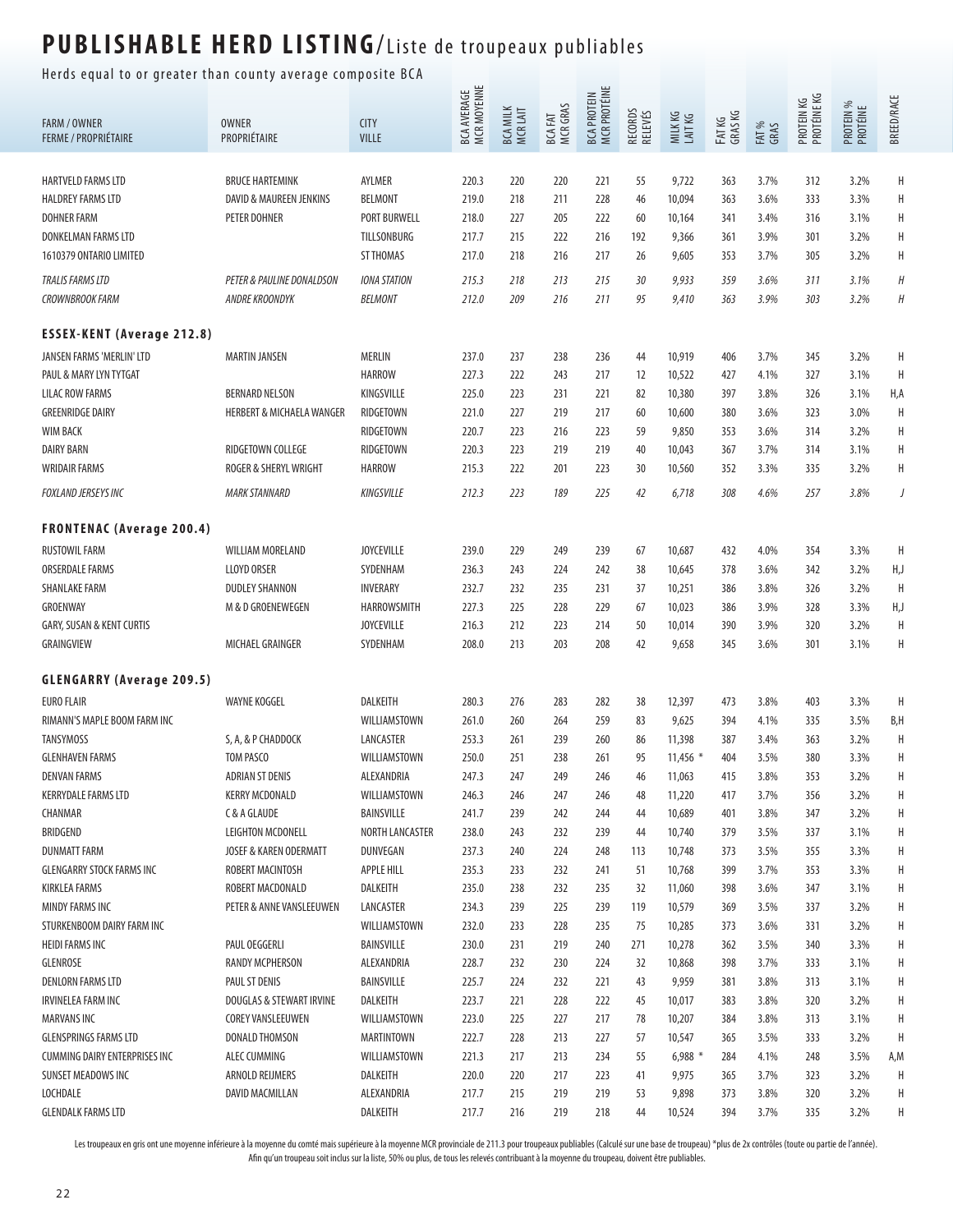Herds equal to or greater than county average composite BCA

| <b>FARM / OWNER</b><br><b>FERME / PROPRIÉTAIRE</b> | <b>OWNER</b><br>PROPRIÉTAIRE         | <b>CITY</b><br><b>VILLE</b> | BCA AVERAGE<br>MCR MOYENNE | <b>BCA MILK</b><br>MCR LAIT | BCA FAT<br>MCR GRAS | MCR PROTÉINE<br><b>BCA PROTEIN</b> | RECORDS<br>RELEVÉS | MILK KG<br>LAIT KG | FAT KG<br>GRAS KG | FAT %<br>GRAS | PROTEIN KG<br>PROTÉINE KG | PROTEIN %<br>PROTÉINE | <b>BREED/RACE</b> |
|----------------------------------------------------|--------------------------------------|-----------------------------|----------------------------|-----------------------------|---------------------|------------------------------------|--------------------|--------------------|-------------------|---------------|---------------------------|-----------------------|-------------------|
| FRASERLOCH                                         | <b>JACK FRASER</b>                   | MAXVILLE                    | 217.3                      | 217                         | 220                 | 215                                | 27                 | 9,952              | 376               | 3.8%          | 314                       | 3.2%                  | H                 |
| DOLLART FARMS INC                                  |                                      | <b>GLEN ROBERTSON</b>       | 217.0                      | 206                         | 230                 | 215                                | 86                 | 9,283              | 385               | 4.1%          | 308                       | 3.3%                  | H                 |
| <b>CARRY ON</b>                                    | <b>TONY &amp; CYNDY VOGEL</b>        | WILLIAMSTOWN                | 217.0                      | 216                         | 218                 | 217                                | 54                 | 9,603              | 361               | 3.8%          | 307                       | 3.2%                  | H,A               |
| <b>CHERRY CREST HOLSTEINS</b>                      | <b>JOHNSTON &amp; BEERWORT</b>       | MARTINTOWN                  | 216.0                      | 211                         | 222                 | 215                                | 52                 | 9,289              | 365               | 3.9%          | 303                       | 3.3%                  | H,J               |
| <b>DALHART FARM</b>                                | LAURA KIVITS                         | DALKEITH                    | 216.0                      | 215                         | 221                 | 212                                | 23                 | 9,748              | 373               | 3.8%          | 307                       | 3.1%                  | Η                 |
| LOCHAY                                             | DARRELL & GLENN HAY                  | ALEXANDRIA                  | 213.7                      | 213                         | 211                 | 217                                | 32                 | 9,724              | 357               | 3.7%          | 315                       | 3.2%                  | Η                 |
| <b>MISTY MEADOWS</b>                               | ROBERT LANCASTER                     | NORTH LANCASTER             | 212.3                      | 216                         | 208                 | 213                                | 44                 | 7,412              | 295               | 4.0%          | 240                       | 3.2%                  | А                 |
| SILVEROAK                                          | ALLEN MACDONALD                      | NORTH LANCASTER             | 211.3                      | 211                         | 222                 | 201                                | 36                 | 9,704              | 378               | 3.9%          | 294                       | 3.0%                  | Η                 |
| MCNAUGHTON VIEW FARMS                              |                                      | BAINSVILLE                  | 210.7                      | 202                         | 216                 | 214                                | 56                 | 9,298              | 368               | 4.0%          | 312                       | 3.4%                  | Η                 |
| <b>GRENVILLE (Average 208.9)</b>                   |                                      |                             |                            |                             |                     |                                    |                    |                    |                   |               |                           |                       |                   |
| <b>GERANN HOLSTEINS</b>                            | JOHN & DAWN WYNANDS                  | CARDINAL                    | 269.3                      | 269                         | 269                 | 270                                | 155                | 11,864             | 441               | 3.7%          | 379                       | 3.2%                  | Η                 |
| KEMPTVILLE COLLEGE, U OF G                         | KEMPTVILLE CAMPUS, U OF G            | KEMPTVILLE                  | 261.0                      | 255                         | 263                 | 265                                | 30                 | 11,021             | 423               | 3.8%          | 367                       | 3.3%                  | Η                 |
| <b>BENOAKS HOLSTEINS</b>                           | RUSSELL W C BENNETT                  | SPENCERVILLE                | 239.3                      | 242                         | 240                 | 236                                | 42                 | 11,193             | 412               | 3.7%          | 347                       | 3.1%                  | Η                 |
| <b>KENORA FARMS</b>                                | PAUL & ANDREW HENDERSON              | SPENCERVILLE                | 236.0                      | 235                         | 241                 | 232                                | 135                | 10,540             | 403               | 3.8%          | 332                       | 3.1%                  | Η                 |
| RIDEAUSIDE FARMS INC                               | <b>CHARLES &amp; JAMES BENNETT</b>   | <b>KEMPTVILLE</b>           | 234.0                      | 235                         | 237                 | 230                                | 224                | $10,476$ *         | 392               | 3.7%          | 326                       | 3.1%                  | Н                 |
| DANYOWEN FARM                                      | RICHARD SCHUTTEN                     | SPENCERVILLE                | 220.7                      | 225                         | 220                 | 217                                | 64                 | 10,449             | 379               | 3.6%          | 321                       | 3.1%                  | Н                 |
| SNOWDAME HOLSTEINS                                 | <b>BRUCE SNOWDON</b>                 | MERRICKVILLE                | 220.7                      | 221                         | 229                 | 212                                | 62                 | 10,250             | 393               | 3.8%          | 313                       | 3.1%                  | Н                 |
| <b>CARKNER FARMS LTD</b>                           | H & R CARKNER                        | MERRICKVILLE                | 220.3                      | 214                         | 230                 | 217                                | 54                 | 10,237             | 407               | 4.0%          | 329                       | 3.2%                  | Н                 |
| <b>CURVUE FARMS LTD</b>                            |                                      | <b>JASPER</b>               | 217.7                      | 217                         | 226                 | 210                                | 89                 | 9,525              | 368               | 3.9%          | 296                       | 3.1%                  | Η                 |
| HESSHOLM HOLSTEINS                                 | JOHN, DAVID & A HESS                 | KEMPTVILLE                  | 216.0                      | 222                         | 211                 | 215                                | 37                 | 10,491             | 373               | 3.6%          | 322                       | 3.1%                  | H,J               |
| SOMEROAL                                           | <b>ALLAN SOMERVILLE</b>              | SPENCERVILLE                | 214.0                      | 219                         | 204                 | 219                                | 129                | 10,156             | 351               | 3.5%          | 322                       | 3.2%                  | Η                 |
| <b>LAWRENCE HOLME</b>                              | <b>ANDREW LAWRENCE</b>               | SPENCERVILLE                | 211.3                      | 213                         | 214                 | 207                                | 32                 | 9,762              | 364               | 3.7%          | 302                       | 3.1%                  | Η                 |
| <b>LOCUS LANE</b>                                  | <b>SCOTT CONNELL</b>                 | BROCKVILLE                  | 210.0                      | 210                         | 202                 | 218                                | 92                 | 9,636              | 345               | 3.6%          | 319                       | 3.3%                  | Η                 |
| CLEARYDALE                                         | DOUGLAS CLEARY                       | SPENCERVILLE                | 209.3                      | 210                         | 211                 | 207                                | 138                | $9,575$ *          | 357               | 3.7%          | 300                       | 3.1%                  | Η                 |
| GREY (Average 199.4)                               |                                      |                             |                            |                             |                     |                                    |                    |                    |                   |               |                           |                       |                   |
| <b>GLENWIN HOLSTEINS</b>                           | PATTI ALSOP                          | SINGHAMPTON                 | 252.7                      | 253                         | 254                 | 251                                | 91                 | 11,913             | 442               | 3.7%          | 375                       | 3.1%                  | H                 |
| PAUL & KATHRYN MARTIN                              |                                      | <b>MOUNT FOREST</b>         | 241.0                      | 244                         | 247                 | 232                                | 40                 | 10,665             | 403               | 3.8%          | 324                       | 3.0%                  | Η                 |
| <b>MAPLE LINE FARMS</b>                            | DICK & MARIAN NOBLE                  | <b>MEAFORD</b>              | 232.3                      | 234                         | 233                 | 230                                | 34                 | 10,432             | 385               | 3.7%          | 328                       | 3.1%                  | Η                 |
| WIGMANA FARMS                                      | <b>STEVE &amp; DOROTHY FRANKLAND</b> | DUNDALK                     | 230.0                      | 224                         | 234                 | 232                                | 70                 | 8,769              | 393               | 4.5%          | 308                       | 3.5%                  | H,J               |
| <b>BRILYN</b>                                      | <b>BRIAN HASTIE</b>                  | DURHAM                      | 229.0                      | 229                         | 229                 | 229                                | 29                 | 10,512             | 392               | 3.7%          | 337                       | 3.2%                  | H, B              |
| <b>GAMBLANE FARMS</b>                              | IAN GAMBLE                           | <b>CHATSWORTH</b>           | 225.0                      | 226                         | 227                 | 222                                | 38                 | 10,180             | 380               | 3.7%          | 319                       | 3.1%                  | H                 |
| VERNLA                                             | <b>VERNON MARTIN</b>                 | <b>MOUNT FOREST</b>         | 224.3                      | 224                         | 227                 | 222                                | 30                 | 10,385             | 392               | 3.8%          | 328                       | 3.2%                  | Н                 |
| SAENTIS FARMS INC                                  | <b>TOM NAGEL</b>                     | <b>SHALLOW LAKE</b>         | 222.3                      | 228                         | 222                 | 217                                | 70                 | 10,386             | 374               | 3.6%          | 314                       | 3.0%                  | H                 |
| <b>BLAYJOY HOLSTEINS LTD</b>                       | <b>BLAIN CLARKE</b>                  | <b>DUNDALK</b>              | 222.3                      | 225                         | 219                 | 223                                | 55                 | 10,484             | 377               | 3.6%          | 330                       | 3.1%                  | Н                 |
| <b>REINDEROCK FARMS</b>                            | <b>HENRY REINDERS</b>                | MEAFORD                     | 221.3                      | 220                         | 227                 | 217                                | 52                 | 10,045             | 386               | 3.8%          | 315                       | 3.1%                  | Η                 |
| <b>SACHOLM FARMS</b>                               | PAUL SACHS                           | <b>DOBBINGTON</b>           | 217.7                      | 224                         | 208                 | 221                                | 45                 | 10,015             | 345               | 3.4%          | 314                       | 3.1%                  | Η                 |
| MARFLO HOLSTEINS                                   | <b>FLOYD MARTIN</b>                  | <b>MOUNT FOREST</b>         | 217.0                      | 217                         | 217                 | 217                                | 50                 | 9,841              | 365               | 3.7%          | 312                       | 3.2%                  | Η                 |
| <b>G &amp; L PARKIN FARMS LTD</b>                  | LARRY & HEATHER PARKIN               | <b>OWEN SOUND</b>           | 215.7                      | 213                         | 225                 | 209                                | 36                 | 10,163             | 396               | 3.9%          | 317                       | 3.1%                  | Н                 |
| MILLBROOKE                                         | EDWARD & KERRY MEULENDYK             | <b>BADJEROS</b>             | 214.7                      | 205                         | 236                 | 203                                | 37                 | 9,653              | 413               | 4.3%          | 303                       | 3.1%                  | Н                 |
| SPRUCE LANE HOLSTEINS LTD                          |                                      | CHESLEY                     | 214.3                      | 218                         | 214                 | 211                                | 52                 | 9,874              | 359               | 3.6%          | 303                       | 3.1%                  | Η                 |
| VALLEYKIRK                                         | R & M KIRKCONNELL                    | <b>OWEN SOUND</b>           | 212.3                      | 212                         | 214                 | 211                                | 49                 | 9,792              | 365               | 3.7%          | 308                       | 3.1%                  | Η                 |
| MURLONE HOLSTEINS                                  | MURRAY BREEDON                       | MARKDALE                    | 211.0                      | 209                         | 217                 | 207                                | 54                 | 9,638              | 371               | 3.8%          | 303                       | 3.1%                  | Η                 |
| ROBBSTATE HOLSTEINS                                | AAD & MARIETTE PENNINGS              | <b>MOUNT FOREST</b>         | 206.7                      | 206                         | 211                 | 203                                | 115                | 9,476              | 360               | 3.8%          | 298                       | 3.1%                  | Η                 |
| UNIQUE HOLSTEINS                                   |                                      | <b>MT FOREST</b>            | 206.3                      | 206                         | 206                 | 207                                | 31                 | 9,192              | 345               | 3.8%          | 296                       | 3.2%                  | H,J               |
| PAULLYN FARMS                                      | PAUL HILL                            | <b>AYTON</b>                | 204.3                      | 206                         | 195                 | 212                                | 56                 | 6,272              | 315               | 5.0%          | 242                       | 3.9%                  | J,H               |
| LOYALYN                                            | ROB & ALICE BUMSTEAD                 | <b>OWEN SOUND</b>           | 201.3                      | 203                         | 205                 | 196                                | 35                 | 9,247              | 347               | 3.8%          | 283                       | 3.1%                  | Н                 |
| WEPPLER FARMS LTD                                  | <b>CARMAN WEPPLER</b>                | <b>CLIFFORD</b>             | 201.0                      | 209                         | 199                 | 195                                | 30                 | 9,394              | 332               | 3.5%          | 279                       | 3.0%                  | Η                 |
| VICKHAVEN HOLSTEINS                                | PAUL VICKERS                         | MEAFORD                     | 200.3                      | 197                         | 202                 | 202                                | 50                 | 8,881              | 336               | 3.8%          | 288                       | 3.2%                  | Н                 |

Herds in italics are below the county average but above the provincial BCA average of 211.3 for Publishable Herds (Calculated on a herd basis) \*Greater than 2X tests (all or part) In order for a herd to be included in the listing, 50% or more of the total records contributing to the herd's average must be Publishable.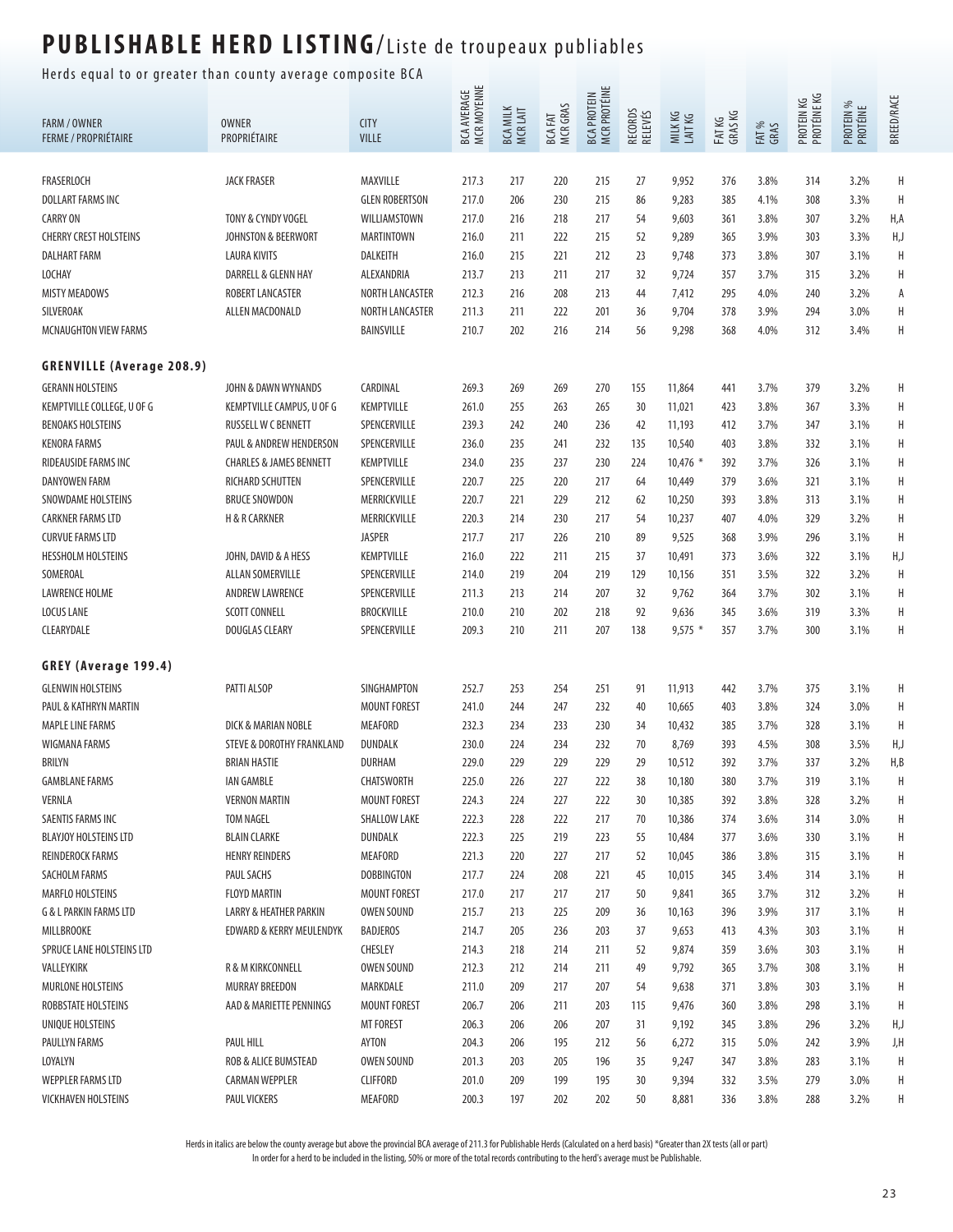Herds equal to or greater than county average composite BCA

| <b>FARM / OWNER</b>             | <b>OWNER</b>                   | <b>CITY</b>        | MCR MOYENNE<br><b>BCA AVERAGE</b> | <b>BCA MILK</b><br>MCR LAIT | MCR GRAS<br><b>BCA FAT</b> | MCR PROTÉINE<br><b>BCA PROTEIN</b> | RECORDS<br>RELEVÉS | MILK KG<br>LAIT KG | FAT KG<br>GRAS KG | FAT %<br>GRAS | PROTEIN KG<br>PROTÉINE KG | PROTEIN %<br>PROTÉINE | <b>BREED/RACE</b>       |
|---------------------------------|--------------------------------|--------------------|-----------------------------------|-----------------------------|----------------------------|------------------------------------|--------------------|--------------------|-------------------|---------------|---------------------------|-----------------------|-------------------------|
| <b>FERME / PROPRIÉTAIRE</b>     | PROPRIÉTAIRE                   | <b>VILLE</b>       |                                   |                             |                            |                                    |                    |                    |                   |               |                           |                       |                         |
|                                 |                                |                    |                                   |                             |                            |                                    |                    |                    |                   |               |                           |                       |                         |
| HALDIMAND (Average 206.4)       |                                |                    |                                   |                             |                            |                                    |                    |                    |                   |               |                           |                       |                         |
| RONWARD FARMS                   | <b>WARD GEE</b>                | <b>FISHERVILLE</b> | 250.3                             | 251                         | 257                        | 243                                | 34                 | 11,025             | 421               | 3.8%          | 341                       | 3.1%                  | Η                       |
| <b>HIGHESTATE FARMS</b>         | TED HEEG                       | HAGERSVILLE        | 241.3                             | 245                         | 234                        | 245                                | 70                 | 11,036             | 391               | 3.5%          | 352                       | 3.2%                  | H                       |
| <b>DEBOER HOLST</b>             | <b>BEN &amp; ANIETA DEBOER</b> | SELKIRK            | 239.7                             | 236                         | 242                        | 241                                | 76                 | $10,659$ *         | 406               | 3.8%          | 346                       | 3.2%                  | Н                       |
| TIL EL                          | <b>TILSTRA BROS</b>            | DUNNVILLE          | 234.0                             | 231                         | 245                        | 226                                | 85                 | 10,242             | 403               | 3.9%          | 320                       | 3.1%                  | Н                       |
| PARKLEA FARMS LTD               | <b>ALLAN PARKE</b>             | CALEDONIA          | 225.7                             | 225                         | 221                        | 231                                | 44                 | 10,437             | 381               | 3.7%          | 341                       | 3.3%                  | Н                       |
| TIERSDALE HOLSTEINS             | PETE & HELEN TIERSMA           | DUNNVILLE          | 224.0                             | 219                         | 225                        | 228                                | 71                 | 10,265             | 390               | 3.8%          | 339                       | 3.3%                  | Н                       |
| <b>HEEG DALE SONS LTD</b>       | <b>ALLAN HEEG</b>              | DUNNVILLE          | 222.0                             | 222                         | 221                        | 223                                | 110                | 9,928              | 367               | 3.7%          | 318                       | 3.2%                  | Н                       |
| RICHVALE HOLST                  | <b>GRANT RICHARDSON</b>        | DUNNVILLE          | 221.0                             | 220                         | 224                        | 219                                | 59                 | 10,193             | 385               | 3.8%          | 322                       | 3.2%                  | Н                       |
| <b>DEKWAY HOLSTEINS</b>         | <b>JAMES A DEKLERK</b>         | DUNNVILLE          | 217.3                             | 222                         | 208                        | 222                                | 58                 | 10,003             | 349               | 3.5%          | 320                       | 3.2%                  | Н                       |
| HEATHERICK                      | ANDREW & ALISON TOPP           | DUNNVILLE          | 215.0                             | 213                         | 215                        | 217                                | 39                 | 9,750              | 363               | 3.7%          | 314                       | 3.2%                  | Н                       |
| <b>DYKEMAVALE FARMS</b>         | <b>FRANK DYKSTRA</b>           | <b>JARVIS</b>      | 213.7                             | 216                         | 209                        | 216                                | 26                 | 10,089             | 362               | 3.6%          | 320                       | 3.2%                  | Н                       |
| <b>KEYLAS FARMS LTD</b>         | <b>DOUGLAS WINGER</b>          | CAYUGA             | 210.7                             | 212                         | 209                        | 211                                | 64                 | 9,697              | 353               | 3.6%          | 306                       | 3.2%                  | H                       |
| ARDROSS HOLSTEINS               | DALE & DAVE LANG               | CALEDONIA          | 210.0                             | 208                         | 207                        | 215                                | 91                 | 9,652              | 354               | 3.7%          | 316                       | 3.3%                  | H                       |
| VAN DER MOLEN INC               | RAY VAN DER MOLEN              | <b>JARVIS</b>      | 208.7                             | 210                         | 210                        | 206                                | 77                 | 9,177              | 341               | 3.7%          | 287                       | 3.1%                  | H,B                     |
|                                 |                                |                    |                                   |                             |                            |                                    |                    |                    |                   |               |                           |                       |                         |
| <b>HALTON (Average 203.2)</b>   |                                |                    |                                   |                             |                            |                                    |                    |                    |                   |               |                           |                       |                         |
| SWISSLINE DAIRY FARM            | <b>WALTER EGGER</b>            | <b>MILTON</b>      | 229.3                             | 230                         | 237                        | 221                                | 46                 | 10,817             | 412               | 3.8%          | 330                       | 3.1%                  | Η                       |
| SOUTHBRAE                       | <b>ROBERT LINHAM</b>           | <b>LIMEHOUSE</b>   | 209.3                             | 206                         | 217                        | 205                                | 33                 | 9,395              | 366               | 3.9%          | 297                       | 3.2%                  | H, B                    |
| KITCHOLM                        | JOHN KITCHING                  | <b>MOFFAT</b>      | 208.0                             | 211                         | 209                        | 204                                | 31                 | 10,119             | 371               | 3.7%          | 310                       | 3.1%                  | H                       |
|                                 |                                |                    |                                   |                             |                            |                                    |                    |                    |                   |               |                           |                       |                         |
| <b>HASTINGS (Average 214.2)</b> |                                |                    |                                   |                             |                            |                                    |                    |                    |                   |               |                           |                       |                         |
| <b>HOLLYLANE JERSEYS</b>        | ROGER & DIANE JARRELL RAY      | CORBYVILLE         | 267.3                             | 290                         | 242                        | 270                                | 44                 | 8,652              | 391               | 4.5%          | 306                       | 3.5%                  | J                       |
| LAZIERLANE                      | <b>MIKE LAZIER</b>             | CORBYVILLE         | 257.0                             | 256                         | 258                        | 257                                | 24                 | 11,607             | 432               | 3.7%          | 370                       | 3.2%                  | Н                       |
| <b>FLORIDAVIEW FARMS</b>        | <b>DUANE REDDEN</b>            | <b>STIRLING</b>    | 250.7                             | 248                         | 251                        | 253                                | 46                 | 11,093             | 416               | 3.8%          | 361                       | 3.3%                  | Н                       |
| DONNANVIEW                      | DONNIE DONNAN                  | <b>STIRLING</b>    | 247.7                             | 247                         | 251                        | 245                                | 72                 | 11,285             | 424               | 3.8%          | 356                       | 3.2%                  | Н                       |
| <b>CHADWICK FARMS INC</b>       | WAYNE, BRIAN & ROB CHADWICK    | <b>DESERONTO</b>   | 247.7                             | 243                         | 252                        | 248                                | 45                 | 10,953             | 421               | 3.8%          | 355                       | 3.2%                  | Η                       |
| KLAYKNOLL                       | ANTHONY & PETER KOOISTRA       | <b>STIRLING</b>    | 242.0                             | 243                         | 240                        | 243                                | 75                 | 11,182             | 409               | 3.7%          | 355                       | 3.2%                  | Н                       |
| <b>SILLSWAY FARMS</b>           | JEFF & BRIAN SILLS             | <b>ROSLIN</b>      | 236.3                             | 235                         | 241                        | 233                                | 85                 | 11,177             | 424               | 3.8%          | 351                       | 3.1%                  | Н                       |
| DONNANDALE                      |                                | <b>STIRLING</b>    | 227.3                             | 227                         | 228                        | 227                                | 280                | 10,223             | 383               | 3.7%          | 326                       | 3.2%                  | Η                       |
| <b>RJFARMS</b>                  | ROBERT JARRELL                 | CORBYVILLE         | 225.0                             | 237                         | 198                        | 240                                | 67                 | 7,933              | 325               | 4.1%          | 289                       | 3.6%                  | J,H                     |
| <b>APPENROSE FARMS</b>          | <b>GLEN SPENCER</b>            | STIRLING           | 220.7                             | 217                         | 229                        | 216                                | 56                 | 10,066             | 394               | 3.9%          | 318                       | 3.2%                  | Η                       |
| RONADA FARMS                    | ADA BERGVELD & RON HANNAH      | BELLEVILLE         | 217.0                             | 220                         | 209                        | 222                                | 58                 | 6,790              | 346               | 5.1%          | 259                       | 3.8%                  | J                       |
| RICHLAND                        | <b>GARY RICHARDSON</b>         | STIRLING           | 216.7                             | 214                         | 221                        | 215                                | 57                 | 9,798              | 376               | 3.8%          | 313                       | 3.2%                  | Н                       |
| <b>GARHAVEN FARM</b>            | TIM & GARY HUNT                | TWEED              | 216.0                             | 212                         | 223                        | 213                                | 42                 | 8,915              | 379               | 4.3%          | 295                       | 3.3%                  | H,J                     |
| <b>ALHOLM FARM</b>              | ANNE & GERALD THOMPSON         | <b>ROSLIN</b>      | 215.3                             | 219                         | 211                        | 216                                | 57                 | 10,244             | 365               | 3.6%          | 321                       | 3.1%                  | Н                       |
| JEFFRED & JEFFSON FARMS         | FRED & TALEANA JEFFS           | STIRLING           | 214.3                             | 216                         | 223                        | 204                                | 53                 | 10,154             | 387               | 3.8%          | 304                       | 3.0%                  | Н                       |
| <b>HUFFMANDALE HOLSTEINS</b>    | EDWIN & EDWARD HUFFMAN         | <b>CORBYVILLE</b>  | 213.7                             | 220                         | 201                        | 220                                | 63                 | 9,881              | 335               | 3.4%          | 316                       | 3.2%                  | Η                       |
| <b>CHARCON HOLSTEINS</b>        | <b>CHARLES DOORNBOS</b>        | <b>FOXBORO</b>     | 212.3                             | 213                         | 212                        | 212                                | 33                 | 9,591              | 355               | 3.7%          | 304                       | 3.2%                  | Η                       |
|                                 |                                |                    |                                   |                             |                            |                                    |                    |                    |                   |               |                           |                       |                         |
| <b>HURON</b> (Average 211.9)    |                                |                    |                                   |                             |                            |                                    |                    |                    |                   |               |                           |                       |                         |
| <b>GUBELMANN BROWN SWISS</b>    | ERNST GUBELMANN                | <b>WALTON</b>      | 285.3                             | 274                         | 295                        | 287                                | 58                 | 9,896              | 431               | 4.4%          | 363                       | 3.7%                  | B                       |
| <b>SWISS LANE</b>               | ALBERT & THOMAS RECHSTEINER    | <b>LISTOWEL</b>    | 284.7                             | 292                         | 290                        | 272                                | 59                 | 11,371             | 449               | 3.9%          | 364                       | 3.2%                  | B,H                     |
| <b>EVERGREEN HOLSTEINS</b>      | ROBERT & ANDREA VAN NES        | <b>ETHEL</b>       | 265.3                             | 270                         | 260                        | 266                                | 383                | 11,728             | 421               | 3.6%          | 369                       | 3.1%                  | Η                       |
| <b>HEATHER HOLME FARMS</b>      | <b>GLEN MCNEIL</b>             | <b>GODERICH</b>    | 263.0                             | 247                         | 283                        | 259                                | 31                 | 11,300             | 480               | 4.2%          | 377                       | 3.3%                  | H                       |
| VAN DIETEN FARMS INC            | HANK VAN DIETEN                | SEAFORTH           | 261.3                             | 260                         | 268                        | 256                                | 38                 | 11,903             | 458               | 3.8%          | 374                       | 3.1%                  | $\mathsf{H},\mathsf{B}$ |
| WOODVUE FARMS INC               | <b>STEVEN HERN</b>             | <b>WOODHAM</b>     | 242.0                             | 249                         | 240                        | 237                                | 39                 | 11,175             | 400               | 3.6%          | 338                       | 3.0%                  | Н                       |
| JIM & JUDY SNYDER               |                                | DASHWOOD           | 242.0                             | 243                         | 227                        | 256                                | 36                 | 6,677              | 252               | 3.8%          | 229                       | 3.4%                  | M                       |
| HAAG FARMS INC FARM #1          |                                | BRUSSELS           | 241.0                             | 238                         | 254                        | 231                                | 75                 | 11,494             | 453               | 3.9%          | 353                       | 3.1%                  | H                       |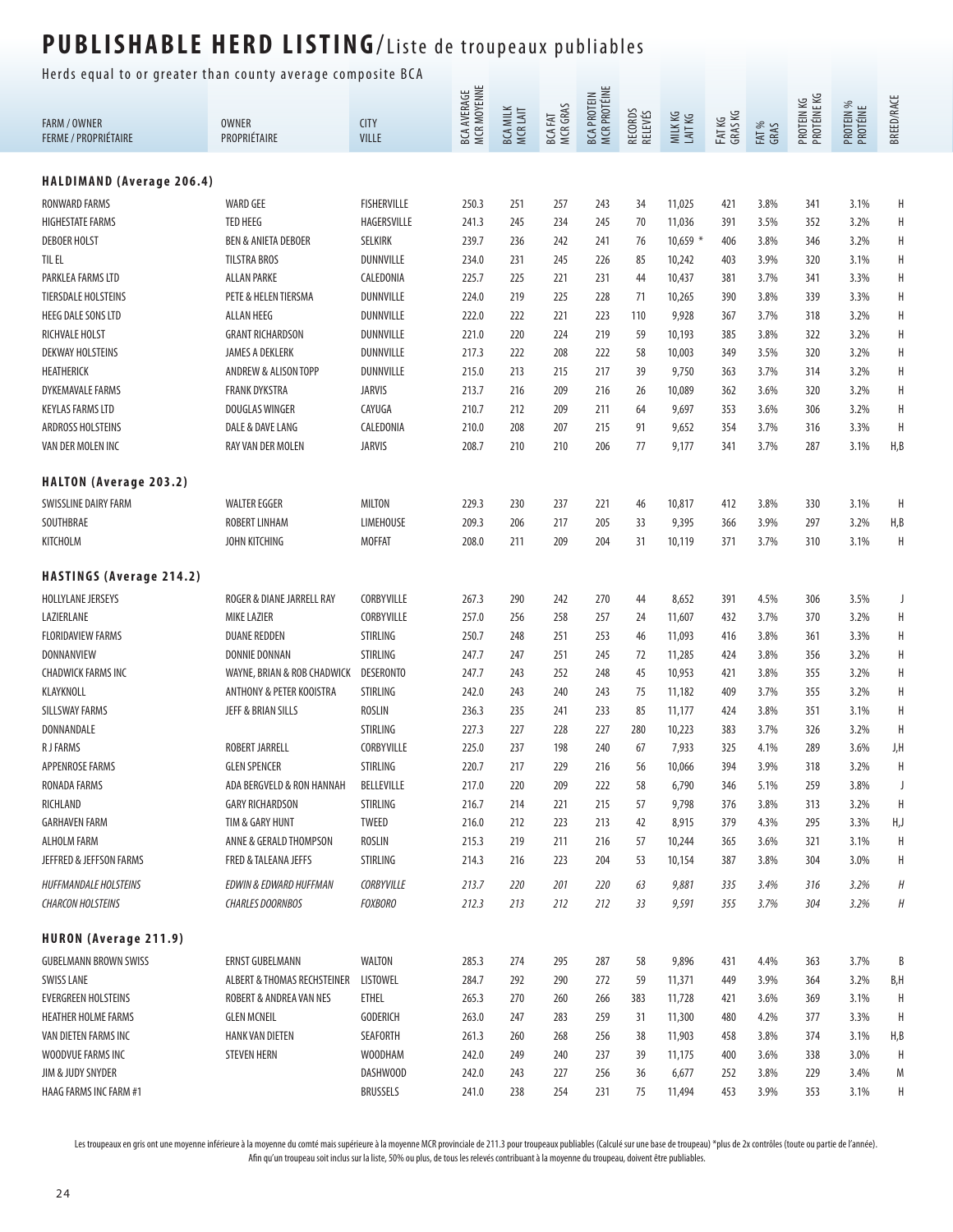Herds equal to or greater than county average composite BCA

| <b>FARM / OWNER</b><br><b>FERME / PROPRIÉTAIRE</b> | <b>OWNER</b><br>PROPRIÉTAIRE         | <b>CITY</b><br><b>VILLE</b> | MCR MOYENNE<br><b>BCA AVERAGE</b> | <b>MILK</b><br>MCRLAIT<br>BCA <sub>I</sub> | BCA FAT<br>MCR GRAS | <b>MCR PROTÉINE</b><br><b>BCA PROTEIN</b> | RECORDS<br>RELEVÉS | MILK KG<br>LAIT KG | FATKG<br>GRAS KG | FAT%<br>GRAS | PROTEIN KG<br>PROTÉINE KG | PROTEIN %<br>PROTÉINE | <b>BREED/RACE</b> |
|----------------------------------------------------|--------------------------------------|-----------------------------|-----------------------------------|--------------------------------------------|---------------------|-------------------------------------------|--------------------|--------------------|------------------|--------------|---------------------------|-----------------------|-------------------|
| JOYROD HOLSTEINS                                   | RODNEY & JOYCE SHANTZ                | <b>GORRIE</b>               | 236.0                             | 237                                        | 235                 | 236                                       | 36                 | 10,802             | 398              | 3.7%         | 341                       | 3.2%                  | H                 |
| ROWILL JERSEYS                                     |                                      | SEAFORTH                    | 235.0                             | 244                                        | 210                 | 251                                       | 81                 | 7,184              | 336              | 4.7%         | 280                       | 3.9%                  | J                 |
| <b>WINHAVEN FARMS LTD</b>                          | PAUL WINKEL & WENDY PRATT            | <b>FORDWICH</b>             | 234.3                             | 231                                        | 244                 | 228                                       | 49                 | 10,672             | 417              | 3.9%         | 334                       | 3.1%                  | Н                 |
| <b>ECKERLEA ACRES</b>                              | <b>CHRISTA ECKERT</b>                | <b>SEAFORTH</b>             | 234.0                             | 240                                        | 233                 | 229                                       | 191                | $10,561$ *         | 381              | 3.6%         | 322                       | 3.0%                  | H                 |
| <b>MEERAGOLD FARMS LTD</b>                         | <b>HAROLD &amp; AGNES VANDERMEER</b> | <b>KIPPEN</b>               | 233.7                             | 236                                        | 229                 | 236                                       | 49                 | 10,672             | 385              | 3.6%         | 340                       | 3.2%                  | H                 |
| <b>KESI FARMS</b>                                  | <b>KEES &amp; IVONNE VAN ESVELD</b>  | <b>CLINTON</b>              | 232.3                             | 229                                        | 238                 | 230                                       | 87                 | 10,039             | 388              | 3.9%         | 321                       | 3.2%                  | H                 |
| <b>DAIRYBURG</b>                                   | <b>MARK &amp; JACOBUS VERBURG</b>    | <b>AUBURN</b>               | 232.0                             | 236                                        | 227                 | 233                                       | 45                 | 10,456             | 373              | 3.6%         | 331                       | 3.2%                  | Н                 |
| <b>GUNTENSPERGER DAIRY INC</b>                     | KARL GUNTENSPERGER                   | <b>SEAFORTH</b>             | 231.7                             | 231                                        | 230                 | 234                                       | 120                | 10,071             | 372              | 3.7%         | 326                       | 3.2%                  | Н                 |
| <b>HYLAND HOLSTEINS</b>                            | JOHN CALDERWOOD                      | <b>KIPPEN</b>               | 231.3                             | 235                                        | 227                 | 232                                       | 60                 | 10,822             | 389              | 3.6%         | 340                       | 3.1%                  | Н                 |
| <b>HAYFIELD JERSEYS INC</b>                        | <b>JOHN BRAND</b>                    | <b>CLINTON</b>              | 230.3                             | 236                                        | 207                 | 248                                       | 102                | 6,709              | 318              | 4.7%         | 267                       | 4.0%                  | J                 |
| HOMESTEADER HOLSTEINS INC                          | <b>LEO MILTENBURG</b>                | <b>LUCKNOW</b>              | 230.3                             | 220                                        | 250                 | 221                                       | 67                 | 10,018             | 424              | 4.2%         | 321                       | 3.2%                  | Н                 |
| <b>WILLVERN FARMS</b>                              | PAUL GIBBINGS                        | <b>CLINTON</b>              | 229.3                             | 221                                        | 240                 | 227                                       | 26                 | 10,056             | 406              | 4.0%         | 330                       | 3.3%                  | Н                 |
| <b>HAAG FARMS INC FARM #2</b>                      |                                      | <b>BRUSSELS</b>             | 228.0                             | 226                                        | 236                 | 222                                       | 57                 | 9,218              | 357              | 3.9%         | 290                       | 3.1%                  | H                 |
| <b>VINKELAAR FARMS</b>                             | JAN & STEVELIEN BOKKERS              | <b>DUBLIN</b>               | 227.0                             | 227                                        | 229                 | 225                                       | 54                 | 10,010             | 377              | 3.8%         | 318                       | 3.2%                  | H,J               |
| <b>LAURLEE FARM</b>                                | <b>LEROY &amp; LAURIE MARTIN</b>     | <b>FORDWICH</b>             | 225.7                             | 226                                        | 229                 | 222                                       | 46                 | 10,540             | 396              | 3.8%         | 329                       | 3.1%                  | H                 |
| <b>BYLSMA FARMS</b>                                | AUKE, CHRIS & JEFF BYLSMA            | <b>BLYTH</b>                | 225.0                             | 221                                        | 229                 | 225                                       | 98                 | 10,200             | 396              | 3.9%         | 332                       | 3.3%                  | H,J               |
| <b>KOERSEN DAIRY</b>                               | JAN & JOKE KOERSEN                   | <b>FORDWICH</b>             | 224.0                             | 217                                        | 229                 | 226                                       | 126                | 9,706              | 381              | 3.9%         | 323                       | 3.3%                  | H                 |
| ORA ET LABORA INC                                  | JOHN BRANDERHORST                    | HENSALL                     | 223.0                             | 220                                        | 227                 | 222                                       | 47                 | 9,909              | 379              | 3.8%         | 317                       | 3.2%                  | Н                 |
| <b>JADENRICH HOLSTEINS</b>                         | <b>DENNIS &amp; JANICE GINGRICH</b>  | <b>GORRIE</b>               | 222.3                             | 226                                        | 221                 | 220                                       | 49                 | 10,551             | 381              | 3.6%         | 325                       | 3.1%                  | Н                 |
| SILVER SPRING FARM                                 | <b>CLEASON &amp; RHODA MARTIN</b>    | <b>FORDWICH</b>             | 221.0                             | 222                                        | 223                 | 218                                       | 42                 | 9,920              | 369              | 3.7%         | 309                       | 3.1%                  | Н                 |
| <b>MAITLAND HILL</b>                               | <b>MARLEY &amp; MERILYNN SHANTZ</b>  | <b>GORRIE</b>               | 221.0                             | 220                                        | 219                 | 224                                       | 41                 | 9,805              | 365              | 3.7%         | 319                       | 3.3%                  | Н                 |
| ROLLING LANDS FARMS                                | TONY & ANITA VANHITTERSUM            | <b>BLYTH</b>                | 220.7                             | 219                                        | 220                 | 223                                       | 105                | 9,252              | 346              | 3.7%         | 301                       | 3.3%                  | Н                 |
| KLASINA & RENZE VANDER PLOEG                       |                                      | WALTON                      | 220.0                             | 222                                        | 220                 | 218                                       | 71                 | 10,530             | 387              | 3.7%         | 330                       | 3.1%                  | Н                 |
| ROYALAIR FARMS                                     | <b>BLAIR BEUERMANN</b>               | <b>DUBLIN</b>               | 219.3                             | 221                                        | 221                 | 216                                       | 81                 | 9,467              | 350              | 3.7%         | 295                       | 3.1%                  | Н                 |
| <b>GENESIS</b>                                     | PAUL & VIRGINIA WARWICK              | <b>EXETER</b>               | 218.3                             | 228                                        | 201                 | 226                                       | 36                 | 6,737              | 322              | 4.8%         | 253                       | 3.8%                  | J                 |
| <b>CRESCENT LANE FARMS LTD</b>                     | PETER SCHUTTEL                       | <b>GODERICH</b>             | 217.3                             | 220                                        | 212                 | 220                                       | 150                | 9,867              | 354              | 3.6%         | 313                       | 3.2%                  | H                 |
| RON & SARAH HANSTRA                                |                                      | <b>WINGHAM</b>              | 217.0                             | 211                                        | 219                 | 221                                       | 38                 | 8,484              | 365              | 4.3%         | 296                       | 3.5%                  | H,J               |
| JOHN VERBURG                                       |                                      | <b>LONDESBOROUGH</b>        | 216.7                             | 216                                        | 220                 | 214                                       | 46                 | 9,631              | 364              | 3.8%         | 304                       | 3.2%                  | H                 |
| <b>VINSELAAR HOLSTEINS INC</b>                     | ROBERT VAN DEN HENGEL                | <b>SEAFORTH</b>             | 214.3                             | 212                                        | 221                 | 210                                       | 46                 | 9,448              | 365              | 3.9%         | 299                       | 3.2%                  | H                 |
| PAULOR                                             | PAUL & LORRAIN FRANKEN               | <b>CLINTON</b>              | 213.7                             | 217                                        | 204                 | 220                                       | 43                 | 7,505              | 340              | 4.5%         | 272                       | 3.6%                  | J,H               |
| <b>HIEVAN HOLSTEINS</b>                            | <b>JOHN VANHIE</b>                   | CREDITON                    | 212.7                             | 208                                        | 215                 | 215                                       | 17                 | 9,517              | 362              | 3.8%         | 311                       | 3.3%                  | H                 |
| RIVERBACK HOLSTEINS                                | ELROY & LYNETTE MARTIN               | <b>GORRIE</b>               | 212.3                             | 213                                        | 213                 | 211                                       | 35                 | 9,106              | 338              | 3.7%         | 287                       | 3.2%                  | H                 |
| <b>DUTCHDALE</b>                                   | PERRY VAN OSCH                       | <b>LUCKNOW</b>              | 211.7                             | 213                                        | 214                 | 208                                       | 50                 | 9,475              | 356              | 3.8%         | 295                       | 3.1%                  | H, J              |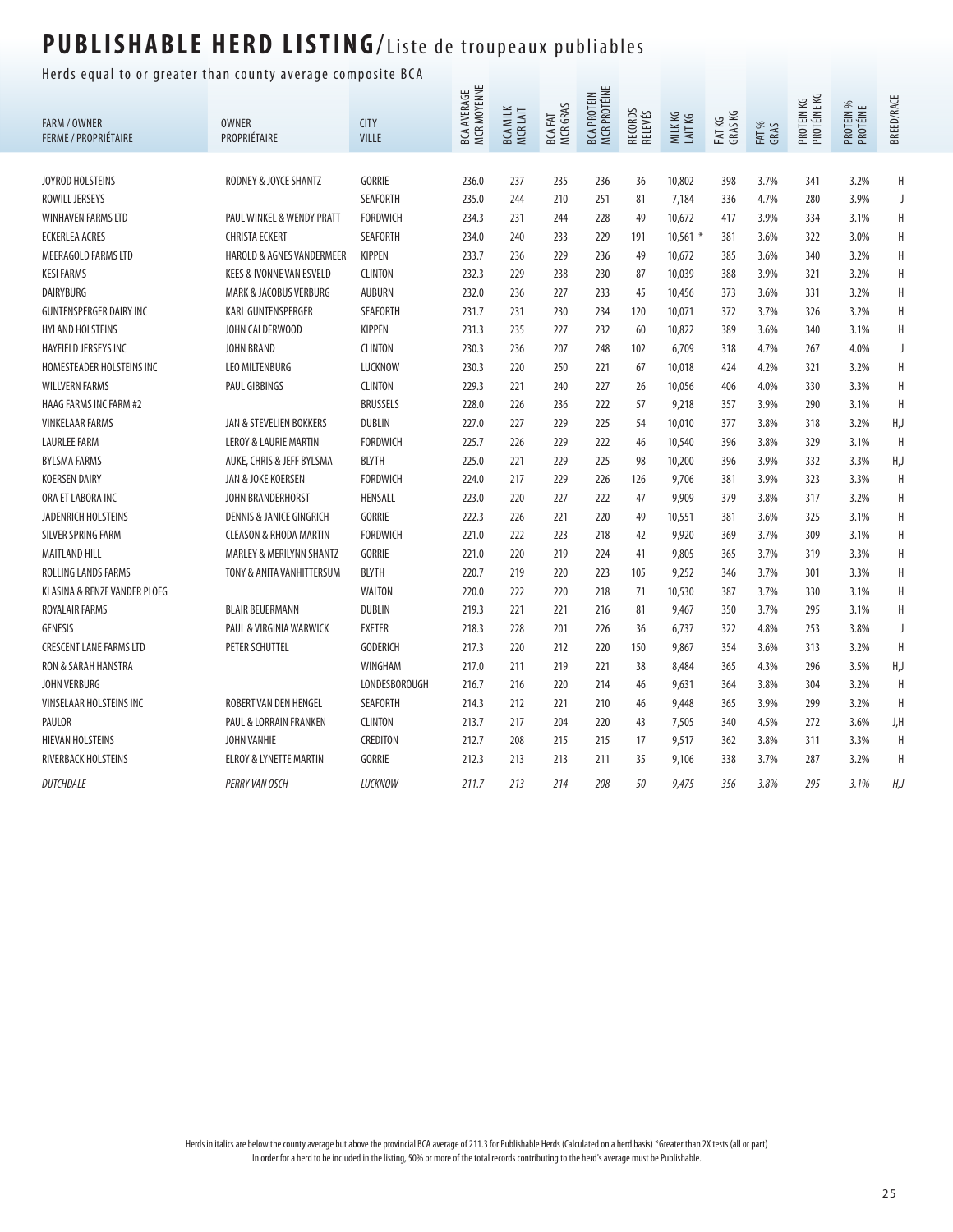Herds equal to or greater than county average composite BCA

| <b>FARM / OWNER</b><br><b>FERME / PROPRIÉTAIRE</b> | <b>OWNER</b><br>PROPRIÉTAIRE                           | <b>CITY</b><br><b>VILLE</b> | MCR MOYENNE<br><b>BCA AVERAGE</b> | <b>BCA MILK</b><br>MCR LAIT | BCA FAT<br>MCR GRAS | <b>MCR PROTÉINE</b><br><b>BCA PROTEIN</b> | RECORDS<br>RELEVÉS | MILK KG<br>LAIT KG | FAT KG<br>GRAS KG | FAT %<br>GRAS | PROTEIN KG<br>PROTÉINE KG | PROTEIN %<br>PROTÉINE | BREED/RACE |
|----------------------------------------------------|--------------------------------------------------------|-----------------------------|-----------------------------------|-----------------------------|---------------------|-------------------------------------------|--------------------|--------------------|-------------------|---------------|---------------------------|-----------------------|------------|
|                                                    |                                                        |                             |                                   |                             |                     |                                           |                    |                    |                   |               |                           |                       |            |
| <b>KENORA-RAINY RIVER (Average 188.3)</b>          |                                                        |                             |                                   |                             |                     |                                           |                    |                    |                   |               |                           |                       |            |
| <b>EMO HOLSTEINS</b>                               | BERNIE ZIMMERMAN                                       | EM <sub>0</sub>             | 196.3                             | 190                         | 205                 | 194                                       | 14                 | 8,582              | 345               | 4.0%          | 281                       | 3.3%                  | H          |
|                                                    |                                                        |                             |                                   |                             |                     |                                           |                    |                    |                   |               |                           |                       |            |
| <b>LAMBTON (Average 195.2)</b>                     |                                                        |                             |                                   |                             |                     |                                           |                    |                    |                   |               |                           |                       |            |
| PERCHLANE FARMS                                    |                                                        | SARNIA                      | 234.0                             | 227                         | 234                 | 241                                       | 34                 | 10,247             | 393               | 3.8%          | 347                       | 3.4%                  | H          |
| <b>EXCELSIOR FARM</b>                              | JOHN DEELSTRA                                          | WYOMING                     | 231.3                             | 228                         | 232                 | 234                                       | 70                 | 10,034             | 390               | 3.9%          | 338                       | 3.4%                  | H,B        |
| VAN ENGELEN DAIRY FARMS LTD                        | MIKE & ED VAN ENGELEN                                  | THEDFORD                    | 230.0                             | 227                         | 236                 | 227                                       | 287                | 10,129             | 392               | 3.9%          | 322                       | 3.2%                  | H          |
| STEWARDSON DAIRY INC                               |                                                        | THEDFORD                    | 221.3                             | 221                         | 219                 | 224                                       | 234                | 10,032             | 371               | 3.7%          | 324                       | 3.2%                  | H          |
| MOOREGLEN FARMS                                    | <b>MELVIN ANDERSON</b>                                 | <b>MOORETOWN</b>            | 220.3                             | 218                         | 220                 | 223                                       | 195                | 9,552              | 360               | 3.8%          | 312                       | 3.3%                  | Н          |
| A H DAIRY FARM                                     | <b>HENK DEJONG</b>                                     | <b>WATFORD</b>              | 220.0                             | 214                         | 227                 | 219                                       | 136                | 9,925              | 389               | 3.9%          | 322                       | 3.2%                  | Н          |
| ERROLEA HOLSTEINS                                  | RICHARD SOMERVILLE                                     | CAMLACHIE                   | 215.0                             | 210                         | 219                 | 216                                       | 29                 | 9,928              | 384               | 3.9%          | 323                       | 3.3%                  | Н          |
| <b>GORDONS ROXBURGH FARMS INC</b>                  | WILLIAM & REBECCA GORDON                               | THEDFORD                    | 214.7                             | 212                         | 219                 | 213                                       | 127                | 9,626              | 369               | 3.8%          | 309                       | 3.2%                  | Н          |
| MIDEON HOLSTEINS INC                               | <b>HENK PASTOOR</b>                                    | PETROLIA                    | 211.0                             | 213                         | 213                 | 207                                       | 112                | 9,495              | 351               | 3.7%          | 294                       | 3.1%                  | Н          |
| <b>WILLOW LANE</b>                                 | <b>BRIAN SLAUGHTER</b>                                 | <b>FOREST</b>               | 209.7                             | 208                         | 211                 | 210                                       | 30                 | 9,875              | 373               | 3.8%          | 315                       | 3.2%                  | H          |
| <b>FORBESVUE FARMS INC</b>                         |                                                        | SARNIA                      | 207.3                             | 210                         | 205                 | 207                                       | 161                | 9,528              | 346               | 3.6%          | 300                       | 3.1%                  | H          |
| <b>STARLYTE FARMS</b>                              | <b>SCOTT STEVEN</b>                                    | <b>WARWICK TOWNSHIP</b>     | 206.7                             | 203                         | 213                 | 204                                       | 74                 | 9,332              | 366               | 3.9%          | 299                       | 3.2%                  | H          |
| <b>CHARLYN JERSEYS</b>                             | KEN & KAREN KINGDON                                    | <b>FOREST</b>               | 197.7                             | 197                         | 190                 | 206                                       | 36                 | 6,181              | 308               | 5.0%          | 239                       | 3.9%                  | J,H        |
| LANARK (Average 197.1)                             |                                                        |                             |                                   |                             |                     |                                           |                    |                    |                   |               |                           |                       |            |
| <b>ZIEVIEW FARMS</b>                               | DARYL & SHANA ZIEBARTH                                 | PAKENHAM                    | 269.3                             | 265                         | 284                 | 259                                       | 44                 | 12,538             | 497               | 4.0%          | 386                       | 3.1%                  | Н          |
| NANDALE FARMS                                      | JOHN & BETH NANNE                                      | PAKENHAM                    | 240.7                             | 242                         | 241                 | 239                                       | 41                 | 10,755             | 398               | 3.7%          | 338                       | 3.1%                  | Н          |
| JOCKBRAE FARMS LIMITED                             | <b>JAMES FOSTER</b>                                    | <b>CARLETON PLACE</b>       | 232.3                             | 232                         | 233                 | 232                                       | 23                 | 11,078             | 413               | 3.7%          | 354                       | 3.2%                  | Н          |
|                                                    | PETER & DIANA NANNE                                    | PAKENHAM                    | 227.7                             | 226                         | 231                 | 226                                       | 38                 |                    |                   |               |                           | 3.2%                  | Н          |
| <b>TWINPEAK FARMS</b>                              |                                                        | <b>ALMONTE</b>              | 227.3                             | 227                         | 228                 | 227                                       | 49                 | 10,586             | 401<br>402        | 3.8%<br>3.7%  | 336                       | 3.2%                  | Н          |
| <b>PENLOW FARMS</b>                                | ALLAN & DONNA LOWRY<br><b>FRANK &amp; BRAD CAMERON</b> | PERTH                       | 225.3                             | 225                         | 218                 | 233                                       |                    | 10,848             | 371               | 3.6%          | 343                       | 3.3%                  | Н          |
| <b>BONNIEVIEW FARMS</b><br><b>ENNVIEW FARM</b>     | <b>TOM ENNIS</b>                                       | PERTH                       | 205.3                             | 204                         | 207                 | 205                                       | 81<br>50           | 10,381             | 369               |               | 341                       | 3.2%                  | Н          |
| <b>BARTHHAVEN FARM</b>                             | DARWIN ZIEBARTH                                        | PAKENHAM                    | 203.7                             | 202                         | 207                 | 202                                       | 70                 | 9,824<br>9,268     | 352               | 3.8%<br>3.8%  | 312<br>294                | 3.2%                  | Н          |
| <b>ELM CREFT FARM</b>                              | <b>GEORGE &amp; MARY OLIVER</b>                        | PERTH                       | 198.0                             | 203                         | 195                 | 196                                       | 72                 | 9,822              | 349               | 3.6%          | 300                       | 3.1%                  | Н          |
|                                                    |                                                        |                             |                                   |                             |                     |                                           |                    |                    |                   |               |                           |                       |            |
| LEEDS (Average 202.8)                              |                                                        |                             |                                   |                             |                     |                                           |                    |                    |                   |               |                           |                       |            |
| LILLIES DALE HOLSTEINS                             | <b>LEO BAUMANN</b>                                     | LYN                         | 296.7                             | 294                         | 303                 | 293                                       | 69                 | 12,896             | 495               | 3.8%          | 410                       | 3.2%                  | H          |
| <b>GREAVESTON HOLSTEINS</b>                        | <b>RON &amp; ANDREW GREAVES</b>                        | <b>NORTH AUGUSTA</b>        | 273.7                             | 276                         | 275                 | 270                                       | 85                 | $12,362$ *         | 456               | 3.7%          | 384                       | 3.1%                  | H          |
| <b>LEANN FARMS</b>                                 | <b>LEONARD ROTH</b>                                    | MALLORYTOWN                 | 270.7                             | 272                         | 266                 | 274                                       | 77                 | 12,120             | 437               | 3.6%          | 388                       | 3.2%                  | Η          |
| DONNAVILLE HOLSTEINS                               | <b>RICHARD SHANE</b>                                   | <b>LYN</b>                  | 237.3                             | 236                         | 245                 | 231                                       | 60                 | 10,756             | 414               | 3.8%          | 335                       | 3.1%                  | Н          |
| MAPLELYN HOLSTEINS                                 | ED & JANET WYNANDS                                     | <b>LYN</b>                  | 234.7                             | 228                         | 241                 | 235                                       | 65                 | 10,234             | 401               | 3.9%          | 336                       | 3.3%                  | H          |
| <b>LOMBARD DALE</b>                                | R & L MACMILLAN                                        | LOMBARDY                    | 234.0                             | 236                         | 228                 | 238                                       | 52                 | 8,164              | 323               | 4.0%          | 270                       | 3.3%                  | A,H        |
| SEELBY HOLSTEINS LTD                               | <b>DAN SIMPSON</b>                                     | <b>SEELEYS BAY</b>          | 232.0                             | 229                         | 234                 | 233                                       | 96                 | 10,671             | 405               | 3.8%          | 344                       | 3.2%                  | Η          |
| COOLIGAN CREEK FARM INC                            | JOHN BONGERS & FAMILY                                  | ELGIN                       | 229.3                             | 220                         | 239                 | 229                                       | 53                 | 10,497             | 423               | 4.0%          | 347                       | 3.3%                  | H          |
| ROCKABERRY FARM                                    | DAVID & LISA BERRY                                     | <b>SEELEYS BAY</b>          | 226.3                             | 225                         | 234                 | 220                                       | 16                 | 9,948              | 394               | 4.0%          | 313                       | 3.1%                  | H,J        |
| <b>GOLDENDALE FARM</b>                             |                                                        | LANSDOWNE                   | 226.0                             | 224                         | 225                 | 229                                       | 81                 | 10,313             | 383               | 3.7%          | 334                       | 3.2%                  | Н          |
| ROOSBURG FARMS                                     | NICK & JOHN VERBURG                                    | <b>ATHENS</b>               | 223.3                             | 222                         | 225                 | 223                                       | 68                 | 10,299             | 388               | 3.8%          | 329                       | 3.2%                  | Н          |
| JOBO FARMS                                         | H & A OOSTERHOF                                        | NORTH AUGUSTA               | 219.3                             | 214                         | 227                 | 217                                       | 75                 | 9,655              | 380               | 3.9%          | 312                       | 3.2%                  | Н          |
| <b>HILL VIEW FARMS</b>                             | MICHAEL DWYRE                                          | ELGIN                       | 219.0                             | 212                         | 231                 | 214                                       | 91                 | 9,774              | 396               | 4.1%          | 313                       | 3.2%                  | Н          |
| EVENSTAR                                           | SCOTT & JOYCE JACKSON                                  | GANANOQUE                   | 217.3                             | 222                         | 217                 | 213                                       | 48                 | 10,216             | 370               | 3.6%          | 312                       | 3.1%                  | Н          |
| PURITY HOLSTEINS                                   | <b>KELVIN KERR</b>                                     | <b>ADDISON</b>              | 214.7                             | 209                         | 222                 | 213                                       | 22                 | 9,997              | 394               | 3.9%          | 321                       | 3.2%                  | Н          |
| RAIL CREST FARMS                                   | LARRIN & CHERYL PURVIS                                 | LYN                         | 208.3                             | 207                         | 215                 | 203                                       | 57                 | 9,713              | 373               | 3.8%          | 302                       | 3.1%                  | Н          |
| <b>TANGLIN FARM</b>                                | STEPHEN COOTE                                          | FRANKVILLE                  | 206.7                             | 202                         | 211                 | 207                                       | 82                 | 8,849              | 343               | 3.9%          | 289                       | 3.3%                  | Н          |
| <b>CHANTCRES FARMS</b>                             | RONALD CHANT                                           | PORTLAND                    | 206.3                             | 208                         | 200                 | 211                                       | 66                 | 9,341              | 333               | 3.6%          | 301                       | 3.2%                  | Н          |
| MAPLE AIN FARMS LTD                                | <b>HUGH HUNTER</b>                                     | <b>SMITHS FALLS</b>         | 205.3                             | 199                         | 220                 | 197                                       | 75                 | 9,427              | 385               | 4.1%          | 296                       | 3.1%                  | Н          |
| <b>WEENBROOK</b>                                   | JOHN ASBREUK & SONS                                    | MALLORYTOWN                 | 205.0                             | 204                         | 204                 | 207                                       | 62                 | 9,557              | 355               | 3.7%          | 308                       | 3.2%                  | Н          |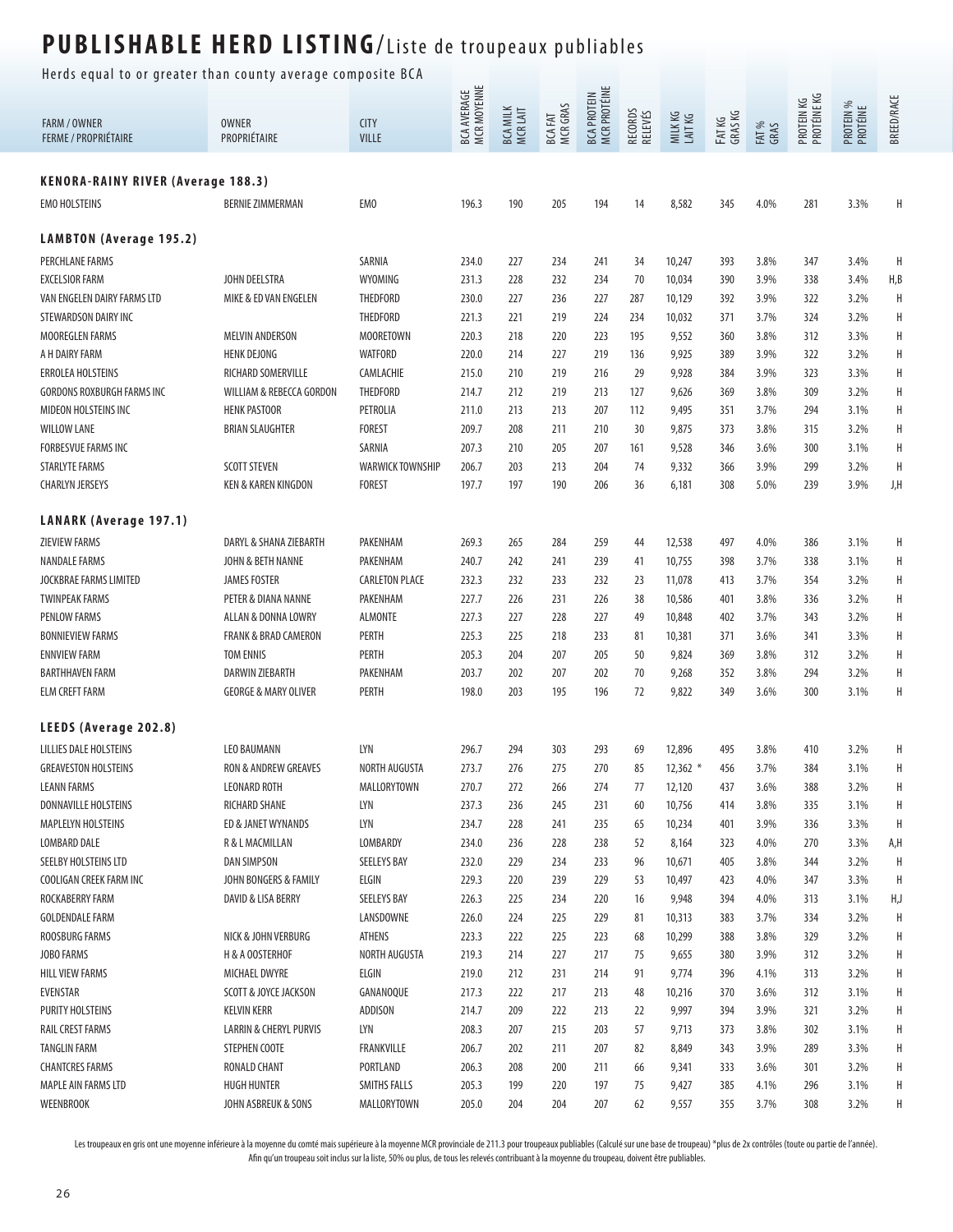Herds equal to or greater than county average composite BCA

| <b>FARM / OWNER</b><br><b>FERME / PROPRIÉTAIRE</b> | <b>OWNER</b><br>PROPRIÉTAIRE        | <b>CITY</b><br><b>VILLE</b> | MCR MOYENNE<br><b>BCA AVERAGE</b> | <b>BCA MILK</b><br>MCR LAIT | BCA FAT<br>MCR GRAS | BCA PROTEIN<br>MCR PROTÉINE | RECORDS<br>RELEVÉS | MILK KG<br>LAIT KG | FATKG<br>GRAS KG | FAT %<br>GRAS | PROTEIN KG<br>PROTÉINE KG | PROTEIN %<br>PROTÉINE | <b>BREED/RACE</b> |
|----------------------------------------------------|-------------------------------------|-----------------------------|-----------------------------------|-----------------------------|---------------------|-----------------------------|--------------------|--------------------|------------------|---------------|---------------------------|-----------------------|-------------------|
| <b>LENNOX-ADDINGTON (Average 213.4)</b>            |                                     |                             |                                   |                             |                     |                             |                    |                    |                  |               |                           |                       |                   |
| <b>HYKABODE</b>                                    | ALLAN HUYCK                         | BATH                        | 293.3                             | 292                         | 302                 | 286                         | 51                 | 13,156             | 509              | 3.9%          | 410                       | 3.1%                  | H,J               |
| MACLAUGHLIN FARM INC - SUNBORN                     |                                     | <b>TAMWORTH</b>             | 242.7                             | 248                         | 234                 | 246                         | 49                 | 11,434             | 400              | 3.5%          | 360                       | 3.1%                  | $\mathsf H$       |
| <b>LOCUST DELL</b>                                 | ROBERT GROOMS                       | NAPANEE                     | 238.3                             | 249                         | 235                 | 231                         | 33                 | 11,048             | 386              | 3.5%          | 326                       | 3.0%                  | $\sf H$           |
| POPLARDELL HOLSTEINS                               | BRUCE CAUGHEY & MIKE WALHOUT STELLA |                             | 236.0                             | 226                         | 249                 | 233                         | 42                 | 10,756             | 441              | 4.1%          | 353                       | 3.3%                  | H                 |
| <b>RIPPLEBROOK</b>                                 | <b>KEVIN MACLEAN</b>                | NAPANEE                     | 224.3                             | 228                         | 223                 | 222                         | 121                | 10,264             | 372              | 3.6%          | 318                       | 3.1%                  | H                 |
| <b>HOMETOWN JERSEYS</b>                            | <b>NEIL &amp; MELANIE HUNTER</b>    | <b>BATH</b>                 | 224.0                             | 231                         | 209                 | 232                         | 45                 | 7,474              | 350              | 4.7%          | 276                       | 3.7%                  | J,H               |
| <b>BROWNLANDS</b>                                  | ALAN BROWN & SON                    | <b>ENTERPRISE</b>           | 216.7                             | 214                         | 217                 | 219                         | 56                 | 9,916              | 372              | 3.8%          | 322                       | 3.2%                  | H                 |
| <b>MARTINGALE</b>                                  | <b>CLARKE MARTIN</b>                | <b>SELBY</b>                | 212.0                             | 211                         | 214                 | 211                         | 66                 | 9,538              | 358              | 3.8%          | 304                       | 3.2%                  | H                 |
| <b>BESLEA FARM LTD</b>                             |                                     | YARKER                      | 211.7                             | 211                         | 210                 | 214                         | 102                | 8,968              | 355              | 4.0%          | 297                       | 3.3%                  | H, J              |
| <b>ENRICO FARMS</b>                                | RICK KELDERMAN                      | NAPANEE                     | 211.7                             | 215                         | 201                 | 219                         | 35                 | 9,999              | 346              | 3.5%          | 324                       | 3.2%                  | H                 |
| <b>MANITOULIN-SUDBURY W (Average 219.8)</b>        |                                     |                             |                                   |                             |                     |                             |                    |                    |                  |               |                           |                       |                   |
| <b>OSHADENAH HOLSTEINS</b>                         | <b>RONALD &amp; JAMES ANSTICE</b>   | <b>TEHKUMMAH</b>            | 230.7                             | 226                         | 234                 | 232                         | 48                 | 10,317             | 396              | 3.8%          | 337                       | 3.3%                  | Η                 |
| <b>MIDDLESEX (Average 209.1)</b>                   |                                     |                             |                                   |                             |                     |                             |                    |                    |                  |               |                           |                       |                   |
| <b>STANTON BROS LTD</b>                            | LAURIE, JIM & JEFF STANTON          | <b>ILDERTON</b>             | 263.7                             | 263                         | 266                 | 262                         | 560                | $11,597$ *         | 436              | 3.8%          | 368                       | 3.2%                  | H                 |
| O'NEIL FARMS                                       | <b>STEVE O'NEIL</b>                 | <b>THORNDALE</b>            | 262.7                             | 265                         | 259                 | 264                         | 56                 | 11,063             | 401              | 3.6%          | 352                       | 3.2%                  | $\sf H$           |
| <b>WONHAVEN FARM</b>                               | <b>GEORGE &amp; DAVID WONNACOTT</b> | ARVA                        | 255.0                             | 261                         | 253                 | 251                         | 22                 | 11,114             | 401              | 3.6%          | 342                       | 3.1%                  | H                 |
| MARVALE FARMS LTD                                  | <b>JAMES MARR</b>                   | MOSSLEY                     | 253.3                             | 251                         | 262                 | 247                         | 48                 | 11,550             | 448              | 3.9%          | 362                       | 3.1%                  | $\mathsf H$       |
| <b>GOLDEN MEADOW HOLSTEINS</b>                     | <b>KENNETH HUTCHESON</b>            | <b>MOSSLEY</b>              | 250.7                             | 254                         | 244                 | 254                         | 75                 | 10,193             | 404              | 4.0%          | 339                       | 3.3%                  | H,J               |
| DAIRY ACRES FARMS LTD                              | <b>ERVIN BRYANT</b>                 | <b>STRATHROY</b>            | 248.0                             | 252                         | 252                 | 240                         | 134                | 11,149             | 416              | 3.7%          | 340                       | 3.0%                  | H                 |
| CAVANALECK FARM LTD                                |                                     | <b>BELMONT</b>              | 242.0                             | 234                         | 247                 | 245                         | 69                 | 11,174             | 437              | 3.9%          | 371                       | 3.3%                  | Н                 |
| <b>PLOVER HAVEN FARMS</b>                          | W & C VAN DEN OETELAAR              | <b>ILDERTON</b>             | 241.7                             | 242                         | 239                 | 244                         | 66                 | 10,883             | 399              | 3.7%          | 350                       | 3.2%                  | Н                 |
| LONDEDGE HOLSTEINS INC                             | TED & DAVE BROWN                    | <b>ILDERTON</b>             | 241.3                             | 242                         | 252                 | 230                         | 73                 | $11,067$ *         | 429              | 3.9%          | 335                       | 3.0%                  | H                 |
| <b>BLOOMFIELD FARMS LTD</b>                        | <b>BARRY &amp; BRIAN BLOOMFIELD</b> | <b>ILDERTON</b>             | 240.0                             | 238                         | 242                 | 240                         | 59                 | 10,607             | 400              | 3.8%          | 340                       | 3.2%                  | H                 |
| NEWLANDS FARMS LTD                                 | <b>WILLIAM GRIEVE</b>               | <b>DORCHESTER</b>           | 238.7                             | 237                         | 244                 | 235                         | 71                 | 10,841             | 414              | 3.8%          | 342                       | 3.2%                  | $\sf H$           |
| <b>WHITE CROSS FARMS</b>                           | <b>WILLY &amp; DORIE KROSSE</b>     | ARVA                        | 235.0                             | 231                         | 242                 | 232                         | 112                | 10,274             | 401              | 3.9%          | 330                       | 3.2%                  | H                 |
| NUVIEW                                             | <b>GERALD &amp; DAVID JOHNSON</b>   | THORNDALE                   | 234.0                             | 235                         | 236                 | 231                         | 55                 | 10,172             | 397              | 3.9%          | 325                       | 3.2%                  | H,J               |
| CORNITA                                            | <b>CORNE VERHEYEN</b>               | PARKHILL                    | 232.0                             | 233                         | 234                 | 229                         | 154                | 10,549             | 394              | 3.7%          | 331                       | 3.1%                  | $\sf H$           |
| <b>BLOEMEN DAIRY FARMS</b>                         |                                     | LUCAN                       | 231.7                             | 232                         | 232                 | 231                         | 381                | $10,327$ *         | 384              | 3.7%          | 328                       | 3.2%                  | H                 |
| <b>CADDEDALE HOLSTEINS</b>                         | <b>STEVEN CADDEY</b>                | <b>DORCHESTER</b>           | 229.3                             | 229                         | 230                 | 229                         | 35                 | 10,381             | 388              | 3.7%          | 331                       | 3.2%                  | H                 |
| HILLMARK HOLSTEINS                                 | <b>GERALD HILL</b>                  | <b>ILDERTON</b>             | 228.7                             | 225                         | 232                 | 229                         | 33                 | 10,139             | 387              | 3.8%          | 329                       | 3.2%                  | H                 |
| <b>HIGHBRIDGE FARM</b>                             | A & J HOOGERBRUGGE                  | PARKHILL                    | 225.7                             | 223                         | 228                 | 226                         | 81                 | 9,922              | 378              | 3.8%          | 320                       | 3.2%                  | $\mathsf H$       |
| <b>ECHOGLEN FARM</b>                               | <b>PAUL HUNTER</b>                  | <b>DORCHESTER</b>           | 223.0                             | 223                         | 221                 | 225                         | 36                 | 10,265             | 381              | 3.7%          | 331                       | 3.2%                  | H,J               |

Herds in italics are below the county average but above the provincial BCA average of 211.3 for Publishable Herds (Calculated on a herd basis) \*Greater than 2X tests (all or part) In order for a herd to be included in the listing, 50% or more of the total records contributing to the herd's average must be Publishable.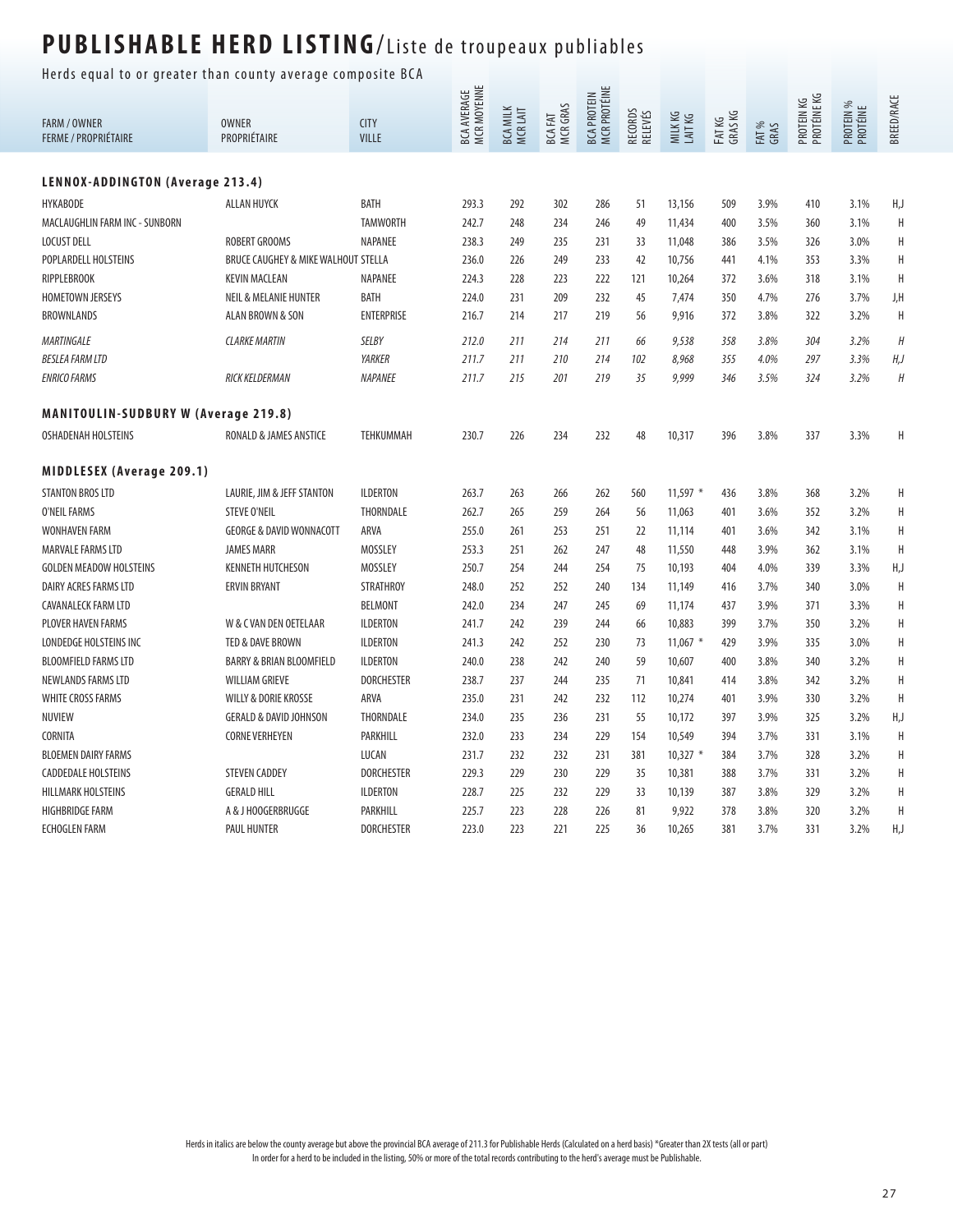Herds equal to or greater than county average composite BCA

| <b>FARM / OWNER</b><br><b>FERME / PROPRIÉTAIRE</b> | <b>OWNER</b><br>PROPRIÉTAIRE        | <b>CITY</b><br><b>VILLE</b> | BCA AVERAGE<br>MCR MOYENNE | <b>BCA MILK</b><br>MCR LAIT | BCA FAT<br>MCR GRAS | <b>MCR PROTÉINE</b><br><b>BCA PROTEIN</b> | RECORDS<br>RELEVÉS | MILKKG<br>LAITKG | FAT KG<br>GRAS KG | FAT %<br>GRAS | PROTEIN KG<br>PROTÉINE KG | PROTEIN %<br>PROTÉINE | <b>BREED/RACE</b> |
|----------------------------------------------------|-------------------------------------|-----------------------------|----------------------------|-----------------------------|---------------------|-------------------------------------------|--------------------|------------------|-------------------|---------------|---------------------------|-----------------------|-------------------|
|                                                    |                                     |                             |                            |                             |                     |                                           |                    |                  |                   |               |                           |                       |                   |
| <b>ZOLA FARMS</b>                                  | RUDY SCHUURMAN                      | <b>MOSSLEY</b>              | 221.3                      | 221                         | 220                 | 223                                       | 93                 | 9,710            | 365               | 3.8%          | 313                       | 3.2%                  | H,J               |
| <b>GREENWAY FARMS LTD</b>                          | ED GROENEWEGEN                      | LUCAN                       | 221.3                      | 221                         | 224                 | 219                                       | 64                 | 10,039           | 379               | 3.8%          | 317                       | 3.2%                  | Η                 |
| <b>UCLUTH</b>                                      | <b>CHRISTINE &amp; JOHN LAMB</b>    | <b>BELMONT</b>              | 219.3                      | 223                         | 211                 | 224                                       | 56                 | 10,676           | 374               | 3.5%          | 342                       | 3.2%                  | Н                 |
| <b>CASTLE HILL HOLSTEINS</b>                       | <b>DOUGLAS BEATTIE</b>              | LONDON                      | 219.0                      | 223                         | 220                 | 214                                       | 70                 | 9,764            | 358               | 3.7%          | 300                       | 3.1%                  | Η                 |
| <b>SLEEGERDALE FARMS LTD</b>                       | <b>HARRY SLEEGERS</b>               | <b>BELMONT</b>              | 218.7                      | 221                         | 209                 | 226                                       | 70                 | 8,719            | 354               | 4.1%          | 303                       | 3.5%                  | H,J               |
| <b>MEDWAY FARMS</b>                                | <b>COURT CARMICHAEL</b>             | <b>ILDERTON</b>             | 217.0                      | 219                         | 211                 | 221                                       | 39                 | 9,919            | 352               | 3.5%          | 317                       | 3.2%                  | H                 |
| ALFINCH HOLSTEINS                                  | AL FINCH                            | <b>BELMONT</b>              | 217.0                      | 220                         | 209                 | 222                                       | 29                 | 9,789            | 353               | 3.6%          | 317                       | 3.2%                  | H,J               |
| FLETCHDALE JERSEY FARM LTD                         | RAY & ARCHIE FLETCHER               | LONDON                      | 214.7                      | 226                         | 192                 | 226                                       | 39                 | 7,025            | 322               | 4.6%          | 266                       | 3.8%                  |                   |
| <b>DORTHOLME</b>                                   | JOHN DORTMANS JR                    | <b>STRATHROY</b>            | 214.0                      | 204                         | 228                 | 210                                       | 47                 | 9,156            | 391               | 4.3%          | 302                       | 3.3%                  | H,J,B             |
| <b>GROGAST FARM LTD</b>                            | SIMON DEGROOT                       | <b>STRATHROY</b>            | 214.0                      | 206                         | 227                 | 209                                       | 39                 | 9,613            | 394               | 4.1%          | 309                       | 3.2%                  | Η                 |
| <b>HOOGENDOORN FARMS</b>                           | MARK & HEDDA HOOGENDOORN            | <b>APPIN</b>                | 212.0                      | 206                         | 217                 | 213                                       | 101                | 9,273            | 361               | 3.9%          | 305                       | 3.3%                  | Н                 |
| <b>TALSDALE HOLSTEINS</b>                          | <b>KEN &amp; SHIRLEY TALSMA</b>     | <b>KERWOOD</b>              | 212.0                      | 208                         | 225                 | 203                                       | 38                 | 9,494            | 381               | 4.0%          | 295                       | 3.1%                  | Н                 |
| <b>HYLAND DAIRY FARMS LTD</b>                      | <b>TODD JENKEN</b>                  | DENFIELD                    | 211.0                      | 210                         | 212                 | 211                                       | 152                | 9,390            | 351               | 3.7%          | 300                       | 3.2%                  | Н                 |
| <b>NEW GLADE FARM</b>                              | HARRY VAN DEN NIEUWELAAR            | THAMESFORD                  | 210.7                      | 206                         | 215                 | 211                                       | 43                 | 9,302            | 360               | 3.9%          | 304                       | 3.3%                  | Н                 |
| KORTANNE FARMS LTD                                 | <b>JOHN DEKORT</b>                  | DENFIELD                    | 210.3                      | 216                         | 201                 | 214                                       | 61                 | 9,868            | 341               | 3.5%          | 310                       | 3.1%                  | Н                 |
| <b>COMRIE FARMS LTD</b>                            | NORM MCNAUGHTON                     | LONDON                      | 210.3                      | 211                         | 211                 | 209                                       | 38                 | 9,568            | 355               | 3.7%          | 302                       | 3.2%                  | Н                 |
| DIXON BROS HOLSTEINS                               | JIM & DAVID DIXON                   | LUCAN                       | 210.0                      | 217                         | 202                 | 211                                       | 35                 | 9,709            | 335               | 3.5%          | 300                       | 3.1%                  | Н                 |
| NIAGARA (Average 207.8)                            |                                     |                             |                            |                             |                     |                                           |                    |                  |                   |               |                           |                       |                   |
| <b>FREUREHAVEN FARMS LTD</b>                       |                                     | WELLANDPORT                 | 270.3                      | 265                         | 278                 | 268                                       | 19                 | 11,811           | 460               | 3.9%          | 382                       | 3.2%                  | Н                 |
| <b>WHITNELL HOLSTEINS</b>                          | HOWARD AUGUSTINE                    | WAINFLEET                   | 235.7                      | 233                         | 236                 | 238                                       | 27                 | 10,186           | 382               | 3.8%          | 330                       | 3.2%                  | Н                 |
| ABBYLAYNE                                          | ALBERT FLEDDERUS                    | LOWBANKS                    | 234.3                      | 233                         | 239                 | 231                                       | 65                 | 10,160           | 388               | 3.8%          | 322                       | 3.2%                  | Н                 |
| SILVERHOLME HOLSTEINS LTD                          |                                     | <b>ST ANNS</b>              | 234.3                      | 237                         | 231                 | 235                                       | 54                 | 10,487           | 377               | 3.6%          | 331                       | 3.2%                  | Н                 |
| MAPLELAWN FARM                                     | <b>DAVE MCKINNELL</b>               | SMITHVILLE                  | 234.0                      | 228                         | 253                 | 221                                       | 19                 | 10,688           | 440               | 4.1%          | 328                       | 3.1%                  | Н                 |
| MOONLIGHT DAIRY                                    | JAN VAN WELY                        | <b>CASITOR CENTER</b>       | 232.3                      | 227                         | 243                 | 227                                       | 74                 | 9,857            | 392               | 4.0%          | 314                       | 3.2%                  | Н                 |
| SUMMERS FARM LTD                                   |                                     | <b>FONTHILL</b>             | 230.7                      | 230                         | 235                 | 227                                       | 76                 | 9,972            | 380               | 3.8%          | 314                       | 3.1%                  | Н                 |
| <b>VELLHAVEN FARM INC</b>                          | DAVID & MARLENE VELLENGA            | SMITHVILLE                  | 230.0                      | 228                         | 228                 | 234                                       | 31                 | 10,604           | 394               | 3.7%          | 345                       | 3.3%                  | Н                 |
| HOMEVALLEY HOLSTEINS LTD                           | <b>RICHARD &amp; MARION RAHM</b>    | WELLANDPORT                 | 229.0                      | 224                         | 235                 | 228                                       | 44                 | 10,231           | 398               | 3.9%          | 331                       | 3.2%                  | Н                 |
| MAROBING FARMS LTD                                 | ROB & TRISH VAN WYNGAARDEN          | <b>ST ANNS</b>              | 226.7                      | 225                         | 232                 | 223                                       | 37                 | 10,574           | 403               | 3.8%          | 331                       | 3.1%                  | Н                 |
| <b>BAARCREEK HOLSTEINS</b>                         | DICK & BONNIE BAARDA                | <b>SMITHVILLE</b>           | 223.7                      | 220                         | 229                 | 222                                       | 38                 | 9,688            | 374               | 3.9%          | 311                       | 3.2%                  | Н                 |
| GREENVIEW                                          | <b>RON YUNGBLUT</b>                 | <b>FONTHILL</b>             | 221.3                      | 220                         | 227                 | 217                                       | 40                 | 9,975            | 383               | 3.8%          | 312                       | 3.1%                  | Н                 |
| <b>HENRY HUIZINGA</b>                              | <b>HUIZTEIN FARMS INC</b>           | WAINFLEET                   | 220.0                      | 216                         | 224                 | 220                                       | 95                 | 9,621            | 369               | 3.8%          | 311                       | 3.2%                  | Н                 |
| <b>HAWS FARMS</b>                                  | DAVE & SHARON HAWS                  | GRASSIE                     | 218.7                      | 218                         | 225                 | 213                                       | 44                 | 9,928            | 380               | 3.8%          | 309                       | 3.1%                  | Н                 |
| MILSTEIN FARMS INC                                 |                                     | WAINFLEET                   | 216.0                      | 214                         | 210                 | 224                                       | 85                 | 9,692            | 353               | 3.6%          | 322                       | 3.3%                  | Н                 |
| <b>DEVANS HOLSTEINS</b>                            | <b>DAVID EVANS</b>                  | SMITHVILLE                  | 215.0                      | 217                         | 215                 | 213                                       | 37                 | 10,000           | 367               | 3.7%          | 311                       | 3.1%                  | H                 |
| <b>FRIESO FARMS</b>                                | ANDREW & DEANA VELLENGA             | SMITHVILLE                  | 210.0                      | 208                         | 213                 | 209                                       | 46                 | 9,105            | 351               | 3.9%          | 294                       | 3.2%                  | H,J               |
| NIPISSING-PARRY SOUND (Average 211.5)              |                                     |                             |                            |                             |                     |                                           |                    |                  |                   |               |                           |                       |                   |
|                                                    |                                     |                             |                            |                             |                     |                                           |                    |                  |                   |               |                           |                       |                   |
| PARVIEW FARMS INC                                  | JAMES & MICHELLE PARSONS            | <b>CACHE BAY</b>            | 238.7                      | 230                         | 247                 | 239                                       | 48                 | 10,324           | 412               | 4.0%          | 341                       | 3.3%                  | Н                 |
| <b>GROLEA FARM</b>                                 | <b>BLAIR &amp; CHERIE GROVE</b>     | <b>MATTAWA</b>              | 236.7                      | 234                         | 239                 | 237                                       | 31                 | 10,558           | 400               | 3.8%          | 339                       | 3.2%                  | H                 |
| FERME CASCADES SEGUIN INC                          | JACOUES & ANGELE SEGUIN             | NOELVILLE                   | 231.7                      | 224                         | 237                 | 234                                       | 72                 | 9,916            | 389               | 3.9%          | 331                       | 3.3%                  | H                 |
| <b>FERME FRANCORIVE LTEE</b>                       | JP & SYLVIANE BEAULIEU              | NOELVILLE                   | 221.7                      | 218                         | 224                 | 223                                       | 42                 | 9,912            | 379               | 3.8%          | 323                       | 3.3%                  | H                 |
| <b>FERME VERNER FARM</b>                           | <b>FRANCE &amp; CARMEN BEAUDRY</b>  | <b>VERNER</b>               | 221.3                      | 217                         | 226                 | 221                                       | 39                 | 10,076           | 389               | 3.9%          | 325                       | 3.2%                  | H                 |
| <b>FERME BONTEMPS</b>                              | CLEMENT & FERNANDE RAINVILLE VERNER |                             | 214.0                      | 210                         | 216                 | 216                                       | 28                 | 9,479            | 362               | 3.8%          | 311                       | 3.3%                  | H                 |
| LA FERME IDEALE LTEE                               | MARC & ALAIN SEGUIN                 | NOELVILLE                   | 212.3                      | 202                         | 224                 | 211                                       | 90                 | 8,880            | 366               | 4.1%          | 295                       | 3.3%                  | Н                 |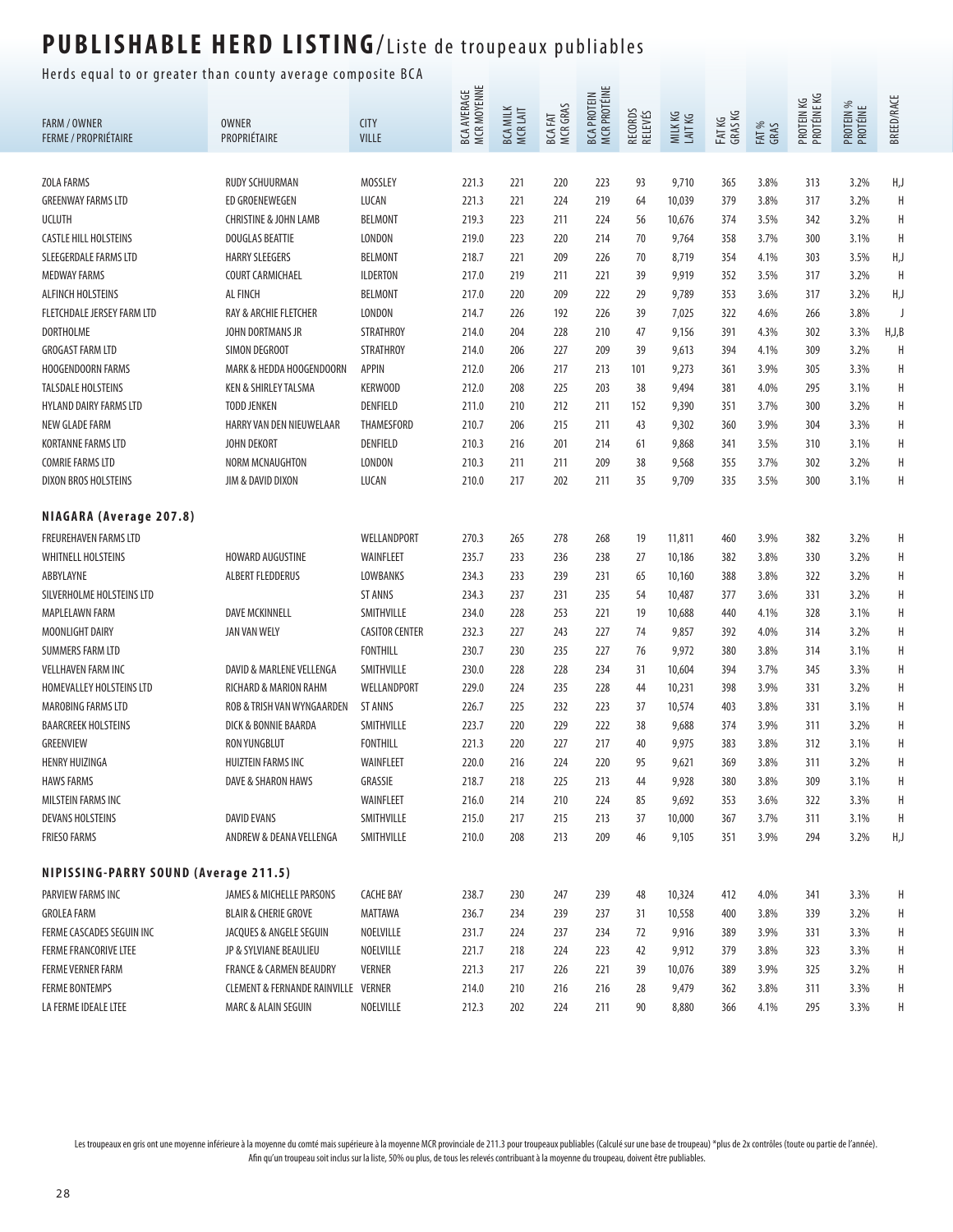Herds equal to or greater than county average composite BCA

| <b>FARM / OWNER</b><br><b>FERME / PROPRIÉTAIRE</b> | <b>OWNER</b><br>PROPRIÉTAIRE         | <b>CITY</b><br><b>VILLE</b> | MCR MOYENNE<br><b>BCA AVERAGE</b> | <b>BCA MILK</b><br>MCR LAIT | MCR GRAS<br><b>BCAFAT</b> | BCA PROTEIN<br>MCR PROTÉINE | RECORDS<br>RELEVÉS | MILK KG<br>LAIT KG | FATKG<br>GRAS KG | FAT %<br>GRAS | PROTEIN KG<br>PROTÉINE KG | PROTEIN %<br>PROTÉINE | <b>BREED/RACE</b> |
|----------------------------------------------------|--------------------------------------|-----------------------------|-----------------------------------|-----------------------------|---------------------------|-----------------------------|--------------------|--------------------|------------------|---------------|---------------------------|-----------------------|-------------------|
| <b>NORFOLK (Average 222.4)</b>                     |                                      |                             |                                   |                             |                           |                             |                    |                    |                  |               |                           |                       |                   |
|                                                    |                                      |                             |                                   |                             |                           |                             |                    |                    |                  |               |                           |                       |                   |
| <b>MARBANK FARMS LTD</b>                           | JACK & ANKJE BOOTSMA                 | PORT DOVER                  | 268.0<br>258.0                    | 272                         | 276                       | 256                         | 96                 | $12,010$ *         | 452              | 3.8%          | 361                       | 3.0%                  | Η                 |
| <b>GARY WATT</b>                                   |                                      | <b>WATERFORD</b>            |                                   | 262                         | 253                       | 259                         | 53                 | 11,386             | 408              | 3.6%          | 359                       | 3.2%                  | Η                 |
| <b>MEADOW LYNN J FARMS</b>                         | <b>FRED JUDD</b>                     | <b>SIMCOE</b>               | 221.0                             | 231                         | 203                       | 229                         | 42                 | 7.104              | 338              | 4.8%          | 268                       | 3.8%                  | J                 |
| <b>KEITH &amp; GARY CHIPPS</b>                     |                                      | <b>DELHI</b>                | 220.7                             | 228                         | 215                       | 219                         | 37                 | 10,305             | 361              | 3.5%          | 315                       | 3.1%                  | H                 |
| <b>DONNEK FARMS</b>                                | <b>GORDON MOORE</b>                  | <b>WATERFORD</b>            | 218.3                             | 209                         | 226                       | 220                         | 63                 | 9,489              | 380              | 4.0%          | 317                       | 3.3%                  | H                 |
| <b>NORTHUMBERLAND (Average 202.1)</b>              |                                      |                             |                                   |                             |                           |                             |                    |                    |                  |               |                           |                       |                   |
| <b>HOFTYZER FARMS</b>                              | <b>ALBERT HOFTYZER</b>               | <b>FRANKFORD</b>            | 263.7                             | 266                         | 265                       | 260                         | 76                 | 12,112             | 445              | 3.7%          | 376                       | 3.1%                  | Н                 |
| SUNNYBROOKE                                        | <b>RONALD WATSON</b>                 | CAMPBELLFORD                | 241.3                             | 240                         | 253                       | 231                         | 47                 | 10,792             | 422              | 3.9%          | 329                       | 3.0%                  | Η                 |
| <b>STIRLANE FARM</b>                               | <b>BRUCE &amp; PETER STEWART</b>     | <b>BRIGHTON</b>             | 240.0                             | 242                         | 244                       | 234                         | 31                 | 11,198             | 419              | 3.7%          | 345                       | 3.1%                  | Н                 |
| <b>WILL O LANE FARM</b>                            | <b>DALE LOUCKS</b>                   | CAMPBELLFORD                | 236.3                             | 233                         | 239                       | 237                         | 43                 | 10,928             | 417              | 3.8%          | 354                       | 3.2%                  | Η                 |
| <b>ROLLING ACRES</b>                               | <b>JANE &amp; HERMAN KAPTEYN</b>     | <b>COBOURG</b>              | 234.3                             | 237                         | 233                       | 233                         | 92                 | 10,600             | 387              | 3.7%          | 333                       | 3.1%                  | H                 |
| <b>LOVSHIN FARMS LTD</b>                           | NORMAN LOVSHIN                       | <b>COBOURG</b>              | 234.0                             | 228                         | 238                       | 236                         | 33                 | 10,452             | 404              | 3.9%          | 345                       | 3.3%                  | Н                 |
| <b>DORLAND FARMS LTD</b>                           | <b>WILLIAM DORLAND</b>               | <b>BRIGHTON</b>             | 230.7                             | 229                         | 236                       | 227                         | 112                | 10,296             | 394              | 3.8%          | 325                       | 3.2%                  | Н                 |
| <b>WILLIPET FARM</b>                               | <b>WILLIAM &amp; CHRIS PETHERICK</b> | CAMPBELLFORD                | 229.3                             | 228                         | 235                       | 225                         | 64                 | 10,406             | 396              | 3.8%          | 326                       | 3.1%                  | Η                 |
| <b>KINGSWAY HOLSTEINS</b>                          | <b>GORD MCMILLAN</b>                 | <b>HASTINGS</b>             | 224.7                             | 221                         | 229                       | 224                         | 75                 | 10,250             | 393              | 3.8%          | 328                       | 3.2%                  | Н                 |
| AVONLEA GENETICS                                   |                                      | <b>BRIGHTON</b>             | 222.7                             | 224                         | 217                       | 227                         | 31                 | 6,553              | 343              | 5.2%          | 251                       | 3.8%                  | J                 |
| <b>ALMERSON FARMS</b>                              | <b>EVAN &amp; MARILYN PETHERICK</b>  | CAMPBELLFORD                | 220.7                             | 218                         | 223                       | 221                         | 55                 | 9,943              | 395              | 4.0%          | 325                       | 3.3%                  | H,J               |
| STONYBROOK HOLSTEINS                               | <b>HOSKIN FARMS LTD</b>              | <b>COBOURG</b>              | 217.7                             | 220                         | 220                       | 213                         | 260                | 9,954              | 371              | 3.7%          | 307                       | 3.1%                  | H,J               |
| <b>COMBHAVEN FARMS</b>                             | <b>WAYNE &amp; DAVE MCCOMB</b>       | CASTLETON                   | 216.7                             | 221                         | 207                       | 222                         | 42                 | 10,211             | 355              | 3.5%          | 325                       | 3.2%                  | H                 |
| <b>GLENHOLLOW FARM</b>                             | <b>GREG &amp; BARB LINTON</b>        | <b>GORES LANDING</b>        | 216.0                             | 215                         | 218                       | 215                         | 48                 | 9,557              | 360              | 3.8%          | 305                       | 3.2%                  | Н                 |
| <b>OCONCREST</b>                                   | PAUL O'CONNOR                        | <b>HASTINGS</b>             | 215.3                             | 205                         | 234                       | 207                         | 20                 | 9,459              | 401              | 4.2%          | 303                       | 3.2%                  | Н                 |
| <b>RAINBOWS END</b>                                | <b>BRIAN ATKINSON &amp; FAMILY</b>   | WARKWORTH                   | 214.0                             | 209                         | 217                       | 216                         | 38                 | 9,701              | 373              | 3.8%          | 318                       | 3.3%                  | Н                 |
| <b>MARTLAND FARMS</b>                              | MARTIN & DEANNA OPSTEEN              | <b>BRIGHTON</b>             | 214.0                             | 216                         | 216                       | 210                         | 34                 | 9,854              | 368              | 3.7%          | 305                       | 3.1%                  | Η                 |
| <b>BENSONCREST FARMS</b>                           | <b>GARRY &amp; CRAIG BENNETT</b>     | CAMPBELLFORD                | 213.7                             | 212                         | 215                       | 214                         | 41                 | 9,538              | 361              | 3.8%          | 308                       | 3.2%                  | Н                 |
| <b>COMBVIEW FARMS LTD</b>                          | <b>BOB &amp; MARION MCCOMB</b>       | CASTLETON                   | 213.3                             | 214                         | 213                       | 213                         | 50                 | 9,841              | 361              | 3.7%          | 309                       | 3.1%                  | Н                 |
| ARCADIA FARMS                                      | <b>BOYD &amp; JIM NELSON</b>         | CODRINGTON                  | 212.7                             | 212                         | 212                       | 214                         | 51                 | 9,385              | 348              | 3.7%          | 301                       | 3.2%                  | H                 |
|                                                    |                                      |                             |                                   |                             |                           |                             |                    |                    |                  |               |                           |                       |                   |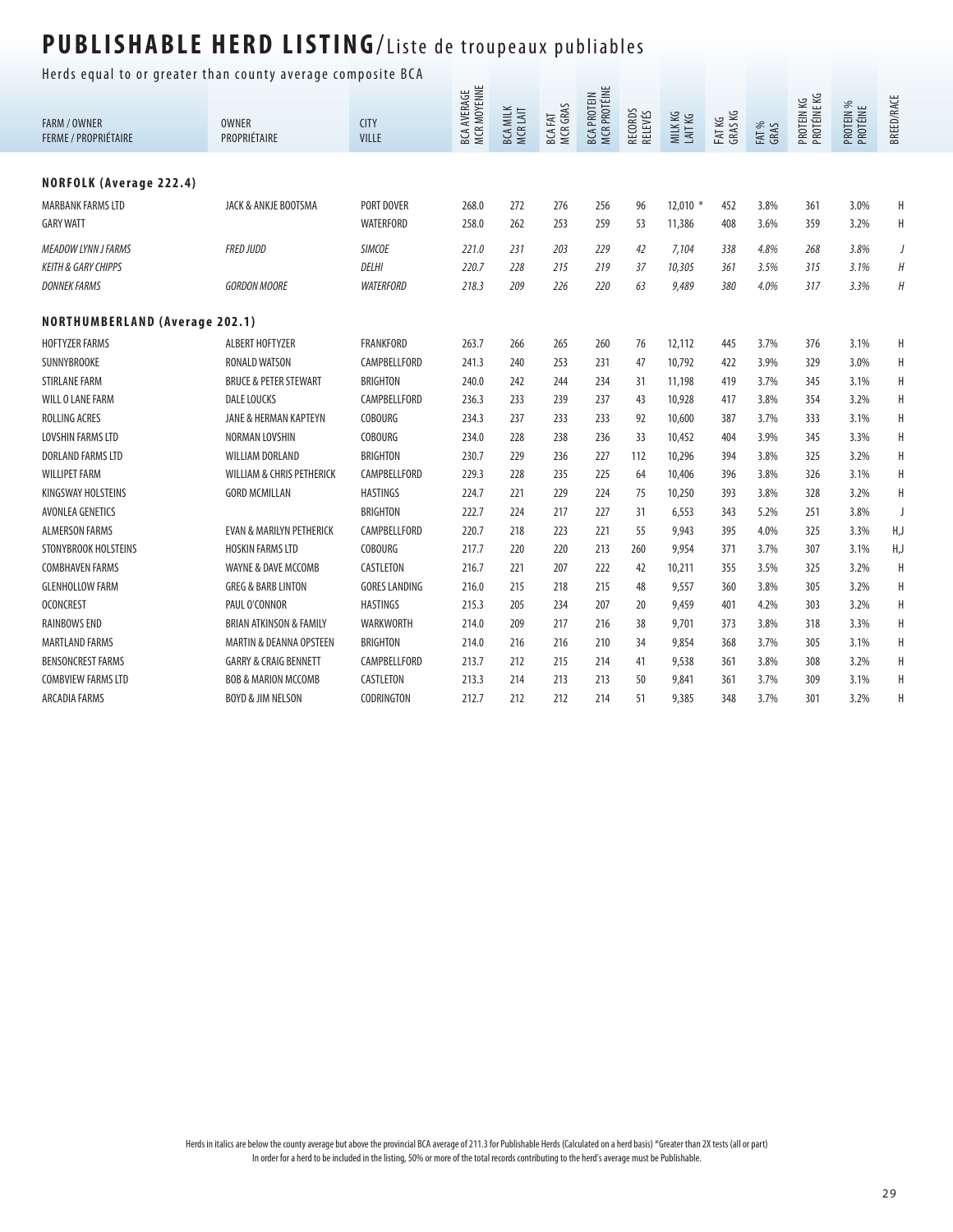Herds equal to or greater than county average composite BCA

| <b>FARM / OWNER</b><br><b>FERME / PROPRIÉTAIRE</b> | <b>OWNER</b><br>PROPRIÉTAIRE       | <b>CITY</b><br><b>VILLE</b> | MCR MOYENNE<br><b>BCA AVERAGE</b> | <b>BCA MILK</b><br>MCR LAIT | BCA FAT<br>MCR GRAS | <b>MCR PROTÉINE</b><br><b>BCA PROTEIN</b> | RECORDS<br>RELEVÉS | MILK KG<br>LAIT KG | FAT KG<br>GRAS KG | FAT %<br>GRAS | PROTEIN KG<br>PROTÉINE KG | PROTEIN %<br>PROTÉINE | <b>BREED/RACE</b> |
|----------------------------------------------------|------------------------------------|-----------------------------|-----------------------------------|-----------------------------|---------------------|-------------------------------------------|--------------------|--------------------|-------------------|---------------|---------------------------|-----------------------|-------------------|
| MERLHOLME                                          | <b>WILLIAM MERRILL</b>             | CAMPBELLFORD                | 212.0                             | 216                         | 208                 | 212                                       | 33                 | 10,022             | 360               | 3.6%          | 313                       | 3.1%                  | Η                 |
| <b>FRANK MCKELVIE</b>                              |                                    | CAMPBELLFORD                | 211.7                             | 214                         | 211                 | 210                                       | 48                 | 9,461              | 347               | 3.7%          | 297                       | 3.1%                  | Η                 |
| <b>DONALEA FARMS</b>                               |                                    |                             |                                   | 214                         |                     |                                           |                    |                    |                   |               |                           |                       | Н                 |
|                                                    | <b>KELLY SHARPE</b>                | <b>BRIGHTON</b>             | 210.0                             |                             | 205                 | 211                                       | 32                 | 9,914              | 351               | 3.5%          | 308                       | 3.1%                  |                   |
| <b>CURLHOLM/CURLHAVEN FARMS</b>                    |                                    | CAMPBELLFORD                | 209.0                             | 214                         | 202                 | 211                                       | 42                 | 10,117             | 354               | 3.5%          | 317                       | 3.1%                  | Η                 |
| <b>FOXDALE LTD</b>                                 | <b>JERRY &amp; PETER FOX</b>       | <b>WOOLER</b>               | 208.3                             | 207                         | 207                 | 211                                       | 33                 | 9,384              | 348               | 3.7%          | 303                       | 3.2%                  | Η                 |
| <b>WEBB VIEW FARMS</b>                             | <b>JAMES WEBB</b>                  | <b>ROSENEATH</b>            | 208.0                             | 208                         | 208                 | 208                                       | 52                 | 10,096             | 375               | 3.7%          | 320                       | 3.2%                  | H                 |
| MADAGLO                                            | <b>DAVID GLOVER</b>                | WARKWORTH                   | 205.0                             | 207                         | 203                 | 205                                       | 76                 | 9,439              | 345               | 3.7%          | 298                       | 3.2%                  | H,A               |
| <b>MILVALEA HOLSTEINS</b>                          | <b>BART &amp; NANCY NELSON</b>     | BALTIMORE                   | 205.0                             | 207                         | 207                 | 201                                       | 41                 | 9,573              | 354               | 3.7%          | 296                       | 3.1%                  | Η                 |
| <b>HARKEN HOLSTEINS</b>                            | <b>KEN &amp; HARMONY MCCULLOCH</b> | CAMPBELLFORD                | 205.0                             | 205                         | 203                 | 207                                       | 32                 | 9,578              | 352               | 3.7%          | 307                       | 3.2%                  | Η                 |
| <b>CLEUGHLAND FARM</b>                             | DAVID & DIANE CLEUGH               | CAMPBELLFORD                | 204.0                             | 200                         | 208                 | 204                                       | 30                 | 8,717              | 336               | 3.9%          | 283                       | 3.2%                  | Η                 |
| BARDALE                                            | <b>W BARNUM</b>                    | CAMPBELLFORD                | 204.0                             | 202                         | 209                 | 201                                       | 24                 | 9,215              | 354               | 3.8%          | 290                       | 3.1%                  | Η                 |
| ROSANET HOLSTEINS                                  | <b>TERRY &amp; JANET LINTON</b>    | ROSENEATH                   | 202.3                             | 200                         | 209                 | 198                                       | 32                 | 9,541              | 368               | 3.9%          | 298                       | 3.1%                  | Η                 |
| OXFORD (Average 222.1)                             |                                    |                             |                                   |                             |                     |                                           |                    |                    |                   |               |                           |                       |                   |
| <b>CITY VIEW FARMS</b>                             | <b>INNES FARMS INC</b>             | <b>WOODSTOCK</b>            | 298.3                             | 296                         | 313                 | 286                                       | 77                 | $13,573$ *         | 533               | 3.9%          | 418                       | 3.1%                  | Η                 |
| PARADIGM HOLSTEINS                                 | STEVE VANDENDOOL                   | <b>WOODSTOCK</b>            | 289.0                             | 292                         | 294                 | 281                                       | 67                 | 13,095 *           | 488               | 3.7%          | 401                       | 3.1%                  | Н                 |
| RINGIA FARMS LTD                                   | <b>GJALT MULDER</b>                | LAKESIDE                    | 279.3                             | 278                         | 285                 | 275                                       | 354                | 12,298 *           | 469               | 3.8%          | 387                       | 3.1%                  | Η                 |
| <b>DOANLEA</b>                                     | DONALD DOAN                        | NORWICH                     | 277.7                             | 275                         | 293                 | 265                                       | 90                 | $12,321$ *         | 490               | 4.0%          | 378                       | 3.1%                  | H,A               |
| <b>DIRK BOER</b>                                   |                                    | <b>WOODSTOCK</b>            | 275.7                             | 283                         | 279                 | 265                                       | 63                 | $12,476$ *         | 456               | 3.7%          | 371                       | 3.0%                  | H                 |
| ELARDA FARMS LTD                                   | COEN & GERRIT VAN WELY             | <b>EMBRO</b>                | 270.3                             | 267                         | 278                 | 266                                       | 155                | $12,188$ *         | 474               | 3.9%          | 385                       | 3.2%                  | H,J               |
| ELMWOLD FARMS                                      | <b>CHRIS &amp; PAUL BUCHNER</b>    | BROWNSVILLE                 | 269.3                             | 271                         | 273                 | 264                                       | 166                | $11,648$ *         | 436               | 3.7%          | 362                       | 3.1%                  | H                 |
| WILLIAM D MCINTOSH                                 |                                    | <b>EMBRO</b>                | 266.7                             | 254                         | 290                 | 256                                       | 73                 | 11,290             | 492               | 4.4%          | 366                       | 3.2%                  | H,J               |
| SMITHDEN HOLSTEINS                                 | <b>JAMES H SMITH</b>               | <b>WOODSTOCK</b>            | 261.7                             | 257                         | 264                 | 264                                       | 82                 | 11,691             | 452               | 3.9%          | 384                       | 3.3%                  | H,J               |
| <b>GREIDEN FARMS LTD</b>                           | <b>CEES HAANSTRA</b>               | <b>ST MARYS</b>             | 260.7                             | 266                         | 263                 | 253                                       | 497                | $11,913$ *         | 436               | 3.7%          | 359                       | 3.0%                  | Η                 |
| <b>BUISTLANE FARMS LTD</b>                         | KLAAS & GERDA BUIST                | MOUNT ELGIN                 | 258.7                             | 256                         | 259                 | 261                                       | 44                 | 11,730             | 439               | 3.7%          | 380                       | 3.2%                  | Н                 |
| DONEAN FARMS INC                                   | <b>DOUG MATHESON</b>               | <b>EMBRO</b>                | 257.3                             | 265                         | 261                 | 246                                       | 51                 | $11,606$ *         | 425               | 3.7%          | 344                       | 3.0%                  | Н                 |
| <b>WILMARLEA FARMS</b>                             | JOHN & WILLARD MACKAY              | <b>EMBRO</b>                | 257.0                             | 257                         | 262                 | 252                                       | 111                | $11,593$ *         | 439               | 3.8%          | 362                       | 3.1%                  | Н                 |
| WYKHOLME FARM                                      | JOHN & MELANIE VANWYK              | <b>WOODSTOCK</b>            | 255.7                             | 259                         | 254                 | 254                                       | 61                 | $11,598$ *         | 423               | 3.6%          | 363                       | 3.1%                  | Н                 |
| WILJAVEN                                           | WILL & JACQUELINE KOOT             | THAMESFORD                  | 255.0                             | 255                         | 258                 | 252                                       | 42                 | 11,416             | 428               | 3.7%          | 360                       | 3.2%                  | Н                 |
| HAMMONDVIEW                                        |                                    | INGERSOLL                   | 254.7                             | 254                         | 254                 | 256                                       | 107                | 11,685             | 433               | 3.7%          | 374                       | 3.2%                  | Н                 |
| WALNUTLAWN                                         | <b>BURNELL &amp; DARLENE ZEHR</b>  | <b>TAVISTOCK</b>            | 253.3                             | 242                         | 269                 | 249                                       | 60                 | 11,439             | 471               | 4.1%          | 373                       | 3.3%                  | Н                 |
| KLOEPFER HOLDINGS LTD                              |                                    | INGERSOLL                   | 253.0                             | 248                         | 262                 | 249                                       | 145                | $11,299$ *         | 445               | 3.9%          | 361                       | 3.2%                  | Η                 |
| SPERO HOLSTEINS LTD                                | DAVID & JOYCE VANDERSPEK           | <b>EMBRO</b>                | 253.0                             | 256                         | 256                 | 247                                       | 106                | $11,363$ *         | 425               | 3.7%          | 351                       | 3.1%                  | H,J               |
| ROESBETT HOLSTEINS                                 | <b>GERRY &amp; DEBBIE ROEFS</b>    | LAKESIDE                    | 253.0                             | 250                         | 260                 | 249                                       | 40                 | 10,704             | 422               | 3.9%          | 343                       | 3.2%                  | H,J               |
| ALTOFARM                                           | OTTO ZONDAG                        | TILLSONBURG                 | 249.3                             | 246                         | 252                 | 250                                       | 67                 | 10,820             | 411               | 3.8%          | 351                       | 3.2%                  | H                 |
| WIKKERINK FARMS LTD                                | ROGER WIKKERINK                    | NORWICH                     | 244.7                             | 235                         | 252                 | 247                                       | 57                 | 10,831             | 429               | 4.0%          | 359                       | 3.3%                  | Н                 |
| OOSTVIEW FARM LTD                                  | HUGH & ROELAND VAN OOSTVEEN        | LAKESIDE                    | 244.3                             | 243                         | 252                 | 238                                       | 108                | 11,145             | 428               | 3.8%          | 347                       | 3.1%                  | Н                 |
| <b>GROBROOK FARM LTD</b>                           | NICK GROOT, JOS HEINSBROEK         | INGERSOLL                   | 244.3                             | 251                         | 229                 | 253                                       | 65                 | $7,608$ *          | 374               | 4.9%          | 292                       | 3.8%                  | J                 |
| <b>JASAL HOLSTEINS</b>                             | JIM & KATH & DAVID GRIEVE          | <b>EMBRO</b>                | 243.3                             | 246                         | 247                 | 237                                       | 54                 | $11,059$ *         | 414               | 3.7%          | 340                       | 3.1%                  | H,J               |
| <b>BLAIR W KELNER</b>                              |                                    | <b>WOODSTOCK</b>            | 243.3                             | 242                         | 254                 | 234                                       | 37                 | 10,933             | 424               | 3.9%          | 337                       | 3.1%                  | H                 |
| <b>VONBURG FARMS</b>                               | CARL & LISA VONDERVOORT            | <b>WOODSTOCK</b>            | 242.7                             | 246                         | 244                 | 238                                       | 30                 | 11,340             | 418               | 3.7%          | 348                       | 3.1%                  | Н                 |
| DAIRYDALE                                          | <b>JOHN GARNER</b>                 | <b>EMBRO</b>                | 242.3                             | 244                         | 242                 | 241                                       | 71                 | $10,990$ *         | 406               | 3.7%          | 346                       | 3.1%                  | Н                 |
| JOGVIEW FARMS LTD                                  | JIM & NIC MUTSAERS                 | <b>EMBRO</b>                | 242.3                             | 239                         | 248                 | 240                                       | 39                 | 10,849             | 419               | 3.9%          | 346                       | 3.2%                  | H                 |
| MARKVALE HOLSTEINS                                 | C & W MARKUS                       | BEACHVILLE                  | 242.0                             | 240                         | 242                 | 244                                       | 93                 | 10,851             | 410               | 3.8%          | 352                       | 3.2%                  | H,J               |
| <b>HARPHIL HOLSTEINS</b>                           | PETER & INA VAN HAREN              | BROWNSVILLE                 | 242.0                             | 237                         | 249                 | 240                                       | 48                 | $10,528$ *         | 410               | 3.9%          | 340                       | 3.2%                  | H                 |
| DON RICHARDSON                                     |                                    | <b>ST MARYS</b>             | 242.0                             | 250                         | 230                 | 246                                       | 39                 | 8,221              | 295               | 3.6%          | 259                       | 3.2%                  | M,H               |
| <b>WERKHOLM HOLSTEINS LTD</b>                      | FRANK & KEVIN WERKEMA              | <b>EMBRO</b>                | 240.7                             | 242                         | 246                 | 234                                       | 65                 | $10,854$ *         | 409               | 3.8%          | 335                       | 3.1%                  | H                 |
| <b>CLAESSIC FIELDS</b>                             | JOHN & JO ANN CLAESSENS            | INGERSOLL                   | 240.7                             | 248                         | 225                 | 249                                       | 60                 | 7,292              | 358               | 4.9%          | 277                       | 3.8%                  | J                 |
| <b>GEMINAECHO</b>                                  | <b>GEORGE OFIELD</b>               | <b>EMBRO</b>                | 239.7                             | 248                         | 222                 | 249                                       | 23                 | 8,582              | 320               | 3.7%          | 285                       | 3.3%                  | A,J               |
| FRIESIANA HOLSTEINS LTD                            | PETER DEBOER                       | TILLSONBURG                 | 239.0                             | 238                         | 242                 | 237                                       | 114                | 10,718             | 405               | 3.8%          | 340                       | 3.2%                  | Н                 |
|                                                    |                                    |                             |                                   |                             |                     |                                           |                    |                    |                   |               |                           |                       |                   |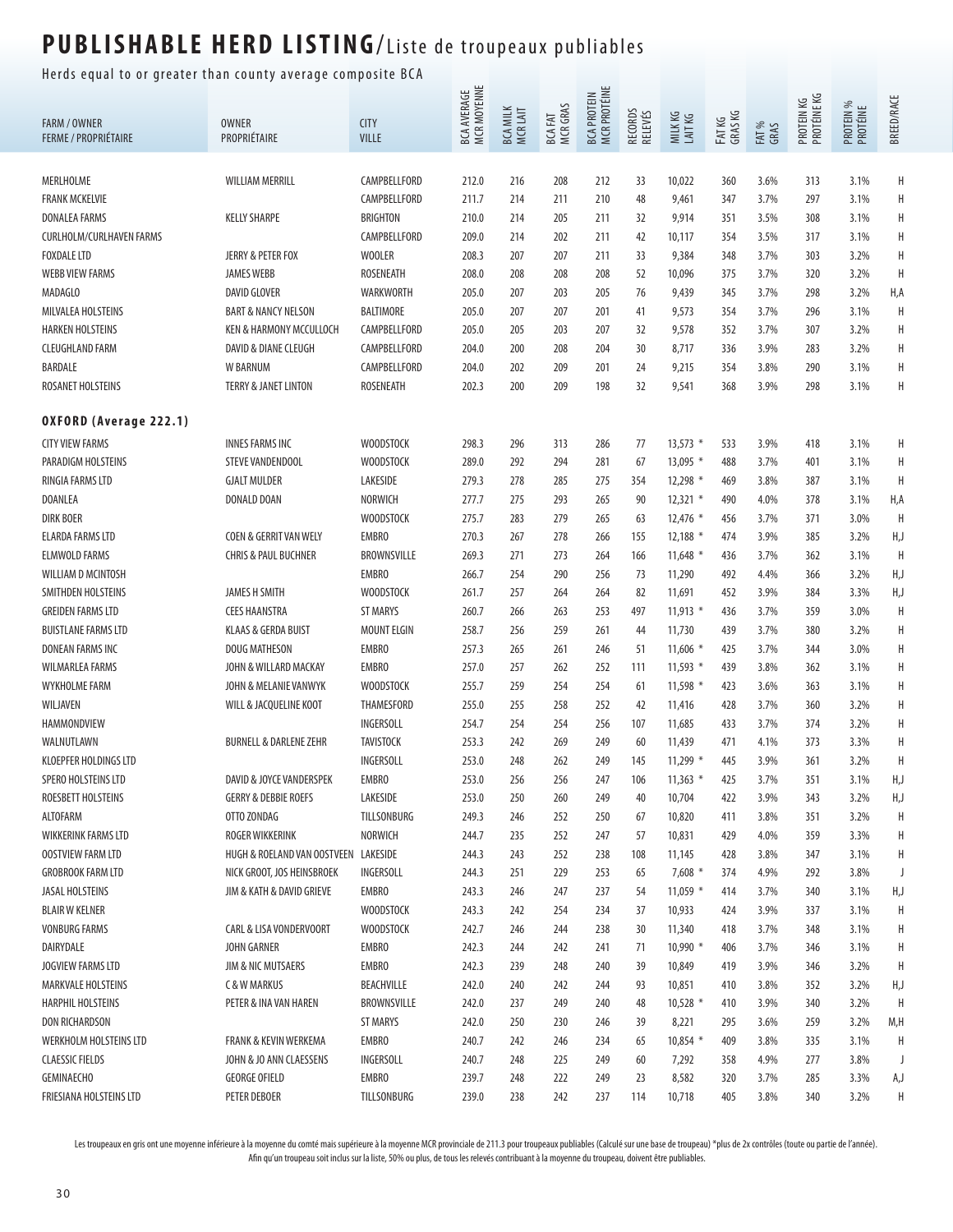Herds equal to or greater than county average composite BCA

| <b>FARM / OWNER</b><br><b>FERME / PROPRIÉTAIRE</b> | <b>OWNER</b><br>PROPRIÉTAIRE         | <b>CITY</b><br><b>VILLE</b> | MCR MOYENNE<br><b>BCA AVERAGE</b> | <b>BCA MILK</b><br>MCR LAIT | MCR GRAS<br><b>BCA FAT</b> | MCR PROTÉINE<br><b>BCA PROTEIN</b> | RECORDS<br>RELEVÉS | MILKKG<br>LAITKG | FAT KG<br>GRAS KG | FAT %<br>GRAS | PROTEIN KG<br>PROTÉINE KG | PROTEIN %<br>PROTÉINE | <b>BREED/RACE</b> |
|----------------------------------------------------|--------------------------------------|-----------------------------|-----------------------------------|-----------------------------|----------------------------|------------------------------------|--------------------|------------------|-------------------|---------------|---------------------------|-----------------------|-------------------|
|                                                    |                                      |                             |                                   |                             |                            |                                    |                    |                  |                   |               |                           |                       |                   |
| NEW GALMA DAIRY                                    | NICOLAAS & WILMA ZELDENRIJK          | <b>MT ELGIN</b>             | 239.0                             | 234                         | 244                        | 239                                | 104                | 10,468           | 406               | 3.9%          | 341                       | 3.3%                  | H                 |
| <b>WARDWAY FARM</b>                                | <b>BRUCE WARD</b>                    | <b>WOODSTOCK</b>            | 239.0                             | 237                         | 245                        | 235                                | 52                 | 10,841           | 415               | 3.8%          | 341                       | 3.1%                  | H                 |
| LEM LAR FARMS LTD                                  | <b>DANIEL LAEMMLER</b>               | <b>WOODSTOCK</b>            | 238.7                             | 223                         | 259                        | 234                                | 52                 | 10,311           | 443               | 4.3%          | 342                       | 3.3%                  | H                 |
| HARCOLM FARMS LTD                                  | <b>DWIGHT HARGREAVES</b>             | BEACHVILLE                  | 238.7                             | 234                         | 241                        | 241                                | 41                 | 10,114           | 405               | 4.0%          | 338                       | 3.3%                  | H,J               |
| <b>HAZELDOM &amp; HANALEE HOLSTEINS</b>            | <b>HANK HAZELEGER</b>                | <b>EMBRO</b>                | 238.3                             | 232                         | 249                        | 234                                | 81                 | 10,798           | 429               | 4.0%          | 347                       | 3.2%                  | H                 |
| FRAMAN                                             | <b>BRAD FRASER</b>                   | <b>EMBRO</b>                | 238.3                             | 247                         | 236                        | 232                                | 68                 | 11,220           | 398               | 3.5%          | 335                       | 3.0%                  | Η                 |
| <b>STIEK FARMS INC</b>                             | ERIK & MIRJAM ROTTEVEEL              | <b>TAVISTOCK</b>            | 237.7                             | 243                         | 242                        | 228                                | 145                | $11,002$ *       | 407               | 3.7%          | 329                       | 3.0%                  | Η                 |
| MAYBLOSSOM                                         | JOOST & BONNIE JONGERT               | <b>EMBRO</b>                | 237.7                             | 238                         | 236                        | 239                                | 117                | 10,653           | 393               | 3.7%          | 340                       | 3.2%                  | Н                 |
| SHINESS HOLSTEINS LTD                              | <b>GLEN &amp; DAN MATHESON</b>       | <b>EMBRO</b>                | 237.7                             | 246                         | 238                        | 229                                | 90                 | $11,021$ *       | 397               | 3.6%          | 327                       | 3.0%                  | Н                 |
| <b>VREDERIJK DAIRY</b>                             | DIRK JAN GRIFFIOEN                   | <b>TAVISTOCK</b>            | 237.7                             | 239                         | 246                        | 228                                | 85                 | $10,922$ *       | 417               | 3.8%          | 333                       | 3.0%                  | Η                 |
| KARNVILLA                                          | <b>DEAN &amp; DOUG KARN</b>          | <b>WOODSTOCK</b>            | 237.7                             | 234                         | 246                        | 233                                | 76                 | 11,041           | 431               | 3.9%          | 349                       | 3.2%                  | Η                 |
| <b>GLENBERT</b>                                    | <b>GLEN SIM</b>                      | <b>EMBRO</b>                | 237.7                             | 229                         | 253                        | 231                                | 50                 | 10,640           | 436               | 4.1%          | 341                       | 3.2%                  | H                 |
| MAPLEBURG HOLSTEINS                                | ROBERT & DORTHY GARFAT               | <b>WOODSTOCK</b>            | 237.0                             | 234                         | 241                        | 236                                | 41                 | 10,731           | 413               | 3.8%          | 345                       | 3.2%                  | H,J               |
| NEW MORNING HOLSTEINS                              | COR & LIA NOOM                       | <b>BRIGHT</b>               | 236.0                             | 235                         | 235                        | 238                                | 150                | 10,696           | 396               | 3.7%          | 344                       | 3.2%                  | H                 |
| <b>VIEWLAND FARM LTD</b>                           | <b>DAVE OLDER</b>                    | <b>THAMESFORD</b>           | 235.7                             | 231                         | 243                        | 233                                | 48                 | 10,724           | 419               | 3.9%          | 343                       | 3.2%                  | H                 |
| <b>HAMMONDOWNS FARMS</b>                           | DAVID HAMMOND                        | INGERSOLL                   | 234.7                             | 228                         | 249                        | 227                                | 187                | 9,733            | 396               | 4.1%          | 309                       | 3.2%                  | H                 |
| <b>MARKRIDGE HOLSTEINS</b>                         | DARRYL & GARY MARKUS                 | BEACHVILLE                  | 234.0                             | 231                         | 240                        | 231                                | 28                 | 10,682           | 416               | 3.9%          | 340                       | 3.2%                  | H,J               |
| MARKWOOD FARMS INC                                 | PETER & PAULINE MARKUS               | BEACHVILLE                  | 233.7                             | 233                         | 230                        | 238                                | 101                | 10,154           | 371               | 3.7%          | 331                       | 3.3%                  | H                 |
| <b>FRAHOLME</b>                                    | <b>WAYNE FRASER</b>                  | <b>EMBRO</b>                | 233.3                             | 228                         | 246                        | 226                                | 73                 | $10,148$ *       | 406               | 4.0%          | 321                       | 3.2%                  | H                 |
| HAZELCREST                                         | JOHN & NANCY HAZELEGER               | <b>EMBRO</b>                | 233.0                             | 227                         | 246                        | 226                                | 58                 | 10,510           | 429               | 4.1%          | 334                       | 3.2%                  | H,J               |
| <b>KELDERVIEW HOLSTEINS</b>                        | P & B OP DEN KELDER                  | SALFORD                     | 232.7                             | 231                         | 234                        | 233                                | 117                | 10,215           | 383               | 3.7%          | 328                       | 3.2%                  | H                 |
| <b>MARSTOU FARMS LTD</b>                           | MARINUS STOUWDAM                     | <b>WOODSTOCK</b>            | 232.7                             | 233                         | 239                        | 226                                | 83                 | 10,677           | 406               | 3.8%          | 329                       | 3.1%                  | Η                 |
| <b>CRESSLEA FARM</b>                               | JOHN CRESSMAN                        | PLATTSVILLE                 | 232.7                             | 229                         | 239                        | 230                                | 49                 | 10,555           | 407               | 3.9%          | 337                       | 3.2%                  | Н                 |
| <b>EAGLE LEE FARM</b>                              | <b>JOEL STAM</b>                     | NORWICH                     | 231.7                             | 236                         | 225                        | 234                                | 68                 | 10,395           | 367               | 3.5%          | 330                       | 3.2%                  | Н                 |
| <b>GREENHOLM FARMS</b>                             | <b>GORDON GREEN</b>                  | <b>EMBRO</b>                | 231.0                             | 230                         | 236                        | 227                                | 166                | 10,389           | 395               | 3.8%          | 326                       | 3.1%                  | Н                 |
| HIGHHAVEN HOLSTEINS INC                            | <b>DIRK HEEG</b>                     | <b>TAVISTOCK</b>            | 231.0                             | 228                         | 236                        | 229                                | 88                 | 10,216           | 392               | 3.8%          | 328                       | 3.2%                  | Н                 |
| FARAMACK                                           | <b>GORDON M MACKAY</b>               | <b>EMBRO</b>                | 231.0                             | 226                         | 241                        | 226                                | 81                 | 10,108           | 399               | 3.9%          | 322                       | 3.2%                  | Н                 |
| <b>ROBERT LESLIE</b>                               |                                      | INGERSOLL                   | 231.0                             | 233                         | 231                        | 229                                | 35                 | 10,721           | 395               | 3.7%          | 336                       | 3.1%                  | Н                 |
| <b>COMPASS DAIRY FARM</b>                          | <b>BEN DE BEER</b>                   | <b>MT ELGIN</b>             | 230.7                             | 226                         | 237                        | 229                                | 275                | 10,191           | 397               | 3.9%          | 329                       | 3.2%                  | Н                 |
| <b>GRENELLEN HOLST</b>                             | <b>BRAD GREEN</b>                    | <b>EMBRO</b>                | 230.0                             | 227                         | 237                        | 226                                | 81                 | 10,472           | 405               | 3.9%          | 330                       | 3.2%                  | H                 |
| <b>CANADAIRY FARM</b>                              | NEIL & SUZANNE STOOP                 | SALFORD                     | 230.0                             | 227                         | 243                        | 220                                | 14                 | 9,993            | 399               | 4.0%          | 310                       | 3.1%                  | Η                 |
| STEVELEIGH HOLSTEINS                               | <b>STEVE WITMER</b>                  | <b>WOODSTOCK</b>            | 229.3                             | 229                         | 226                        | 233                                | 51                 | 10,298           | 377               | 3.7%          | 332                       | 3.2%                  | Η                 |
| <b>RENHOPE FARM LTD</b>                            | <b>CRAIG &amp; CARA RENKEMA</b>      | <b>WOODSTOCK</b>            | 229.3                             | 235                         | 227                        | 226                                | 51                 | 10,559           | 377               | 3.6%          | 324                       | 3.1%                  | Н                 |
| <b>HOENHORST FARMS LTD</b>                         | <b>GERRIT &amp; MARGRIET WENSINK</b> | <b>INNERKIP</b>             | 228.7                             | 228                         | 227                        | 231                                | 270                | 9,972            | 370               | 3.7%          | 323                       | 3.2%                  | Η                 |
| KOUWENBERG DAIRY INC                               | ARJAN KOUWENBERG                     | SALFORD                     | 228.3                             | 226                         | 238                        | 221                                | 115                | 10,171           | 397               | 3.9%          | 317                       | 3.1%                  | H,J               |
| <b>MARJEN FARMS</b>                                | MARDINE PELDERS                      | <b>EMBRO</b>                | 228.0                             | 227                         | 233                        | 224                                | 95                 | 10,254           | 390               | 3.8%          | 322                       | 3.1%                  | H                 |
| LOCHALSH HOLSTEINS INC                             |                                      | <b>EMBRO</b>                | 227.7                             | 225                         | 241                        | 217                                | 139                | $10,229$ *       | 406               | 4.0%          | 313                       | 3.1%                  | Н                 |
| DRIANNEH GREEN DAIRY LTD                           | ARNOLD DEBOER                        | <b>MT ELGIN</b>             | 227.3                             | 223                         | 230                        | 229                                | 123                | 9,898            | 379               | 3.8%          | 323                       | 3.3%                  | Н                 |
|                                                    |                                      | <b>EMBRO</b>                |                                   |                             |                            |                                    |                    |                  |                   |               |                           |                       |                   |
| ZORRABRAE FARM LTD                                 | <b>GARY MATHESON</b>                 |                             | 227.3                             | 227                         | 228                        | 227                                | 29                 | 10,093           | 378               | 3.7%          | 322                       | 3.2%                  | Н                 |
| PIER DAIRY FARM                                    | <b>GERDA &amp; BAS PIER</b>          | SALFORD                     | 227.0                             | 225                         | 231                        | 225                                | 111                | 9,934            | 379               | 3.8%          | 317                       | 3.2%                  | Н                 |
| <b>HEEGSTEE FARMS</b>                              | SJOERD & SYTSE HEEG                  | <b>NEW HAMBURG</b>          | 227.0                             | 223                         | 228                        | 230                                | 103                | 10,091           | 383               | 3.8%          | 332                       | 3.3%                  | Н                 |
| NATHAN WADE                                        |                                      | <b>WOODSTOCK</b>            | 227.0                             | 237                         | 205                        | 239                                | 27                 | 6,906            | 322               | 4.7%          | 264                       | 3.8%                  | J                 |
| DARCROFT FARM LTD                                  | PAUL & ELLEN MACLEOD                 | <b>WOODSTOCK</b>            | 226.3                             | 221                         | 234                        | 224                                | 73                 | 9,914            | 391               | 3.9%          | 320                       | 3.2%                  | Н                 |
| <b>GREENMOOR FARMS</b>                             | PAUL SHULMAN                         | <b>EMBRO</b>                | 226.0                             | 231                         | 216                        | 231                                | 92                 | 6,861            | 347               | 5.1%          | 260                       | 3.8%                  | J                 |
| <b>VANVIEW FARMS INC</b>                           |                                      | BURGESSVILLE                | 225.7                             | 223                         | 229                        | 225                                | 71                 | 9,804            | 374               | 3.8%          | 315                       | 3.2%                  | Η                 |
| <b>JANERIC FARMS LTD</b>                           | NEAL HOWARD                          | <b>WOODSTOCK</b>            | 225.0                             | 222                         | 227                        | 226                                | 62                 | 10,132           | 386               | 3.8%          | 329                       | 3.2%                  | H,J               |
| <b>GOVRO &amp; ALTAMIRA HOLSTEINS</b>              | STEVE & LISA HUTCHISON               | INGERSOLL                   | 224.7                             | 220                         | 225                        | 229                                | 60                 | 9,915            | 377               | 3.8%          | 329                       | 3.3%                  | H                 |
| SUNNYDENE FARMS LTD                                | <b>LEROY BUCKRELL</b>                | BURGESSVILLE                | 224.0                             | 226                         | 217                        | 229                                | 84                 | 9,738            | 350               | 3.6%          | 316                       | 3.2%                  | H,J               |
| <b>INNESCROFT FARM</b>                             | <b>MATTHEW INNES</b>                 | <b>EMBRO</b>                | 224.0                             | 220                         | 232                        | 220                                | 29                 | 10,463           | 409               | 3.9%          | 332                       | 3.2%                  | H                 |
| <b>CALMAC HOLSTEINS</b>                            |                                      | <b>EMBRO</b>                | 223.7                             | 223                         | 226                        | 222                                | 40                 | 10,424           | 392               | 3.8%          | 331                       | 3.2%                  | Н                 |

Herds in italics are below the county average but above the provincial BCA average of 211.3 for Publishable Herds (Calculated on a herd basis) \*Greater than 2X tests (all or part) In order for a herd to be included in the listing, 50% or more of the total records contributing to the herd's average must be Publishable.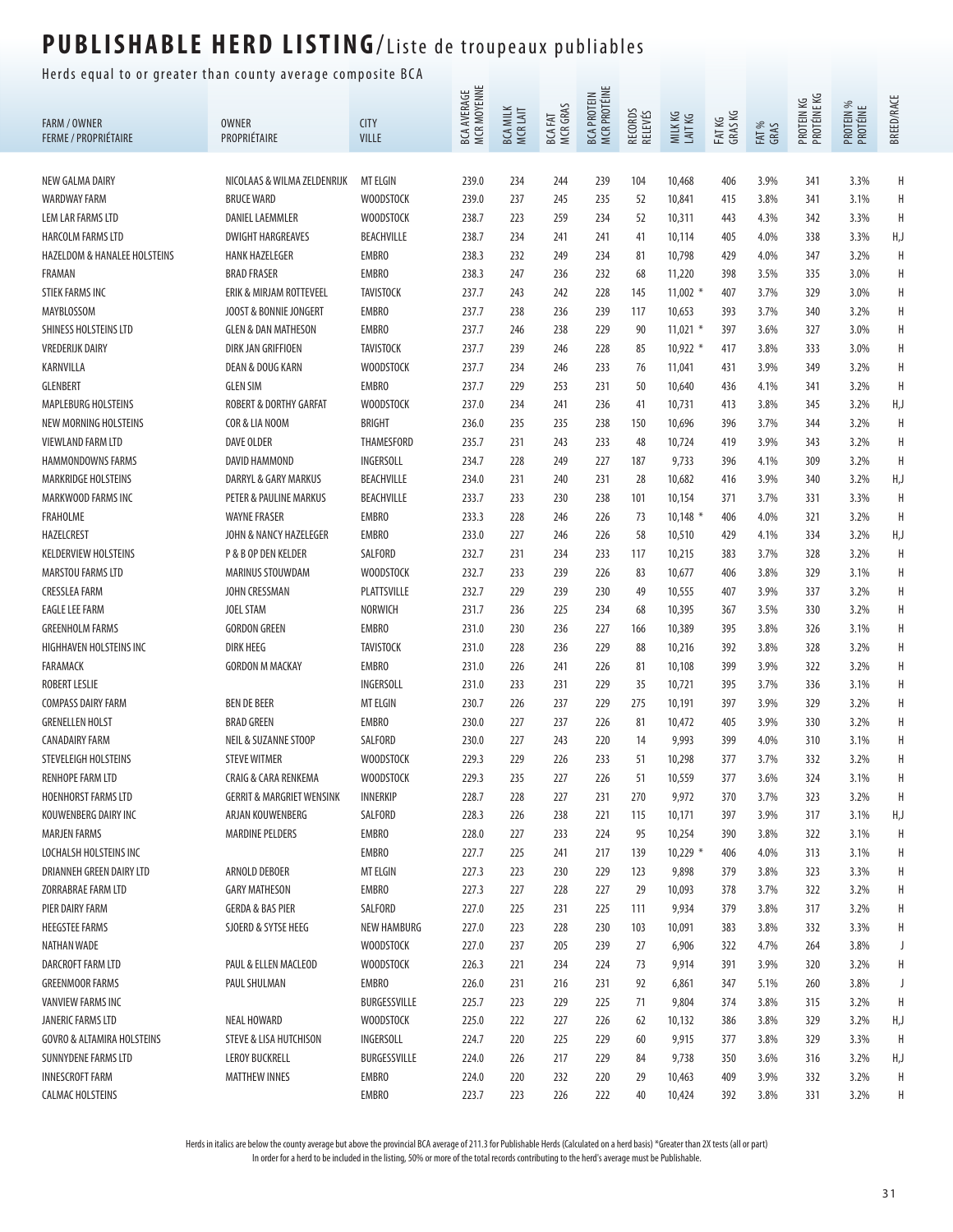Herds equal to or greater than county average composite BCA

| <b>FARM / OWNER</b><br><b>FERME / PROPRIÉTAIRE</b> | <b>OWNER</b><br>PROPRIÉTAIRE         | <b>CITY</b><br><b>VILLE</b> | MCR MOYENNE<br><b>BCA AVERAGE</b> | <b>BCA MILK</b><br>MCR LAIT | <b>MCR GRAS</b><br><b>BCAFAT</b> | MCR PROTÉINE<br><b>BCA PROTEIN</b> | RECORDS<br>RELEVÉS | MILK KG<br>LAIT KG | FAT KG<br>GRAS KG | FAT %<br>GRAS | PROTEIN KG<br>PROTÉINE KG | PROTEIN %<br>PROTÉINE | <b>BREED/RACE</b> |
|----------------------------------------------------|--------------------------------------|-----------------------------|-----------------------------------|-----------------------------|----------------------------------|------------------------------------|--------------------|--------------------|-------------------|---------------|---------------------------|-----------------------|-------------------|
|                                                    |                                      |                             |                                   |                             |                                  |                                    |                    |                    |                   |               |                           |                       |                   |
| <b>SUGAR HILL</b>                                  | JONATHAN & SHELLY HOWE               | <b>EMBRO</b>                | 223.0                             | 230                         | 209                              | 230                                | 50                 | 7,048              | 333               | 4.7%          | 262                       | 3.7%                  | J,M,A             |
| <b>LARENWOOD FARMS LTD</b>                         |                                      | <b>DRUMBO</b>               | 222.7                             | 228                         | 223                              | 217                                | 76                 | 10,307             | 375               | 3.6%          | 313                       | 3.0%                  | H                 |
| OSTRANDER FARMS LTD                                | JAN VAN BARNEVELD                    | TILLSONBURG                 | 222.3                             | 224                         | 220                              | 223                                | 128                | 10,080             | 368               | 3.7%          | 320                       | 3.2%                  | Н                 |
| <b>HILLGRAZE FARMS LTD</b>                         | PETER & HARRY SLAGER                 | <b>TAVISTOCK</b>            | 222.0                             | 220                         | 222                              | 224                                | 124                | 10,048             | 375               | 3.7%          | 326                       | 3.2%                  | Н                 |
| <b>NOORLAND</b>                                    | JAN NOORLAND                         | <b>TILLSONBURG</b>          | 222.0                             | 220                         | 224                              | 222                                | 70                 | 10,118             | 381               | 3.8%          | 324                       | 3.2%                  | Н                 |
| <b>BELL CITY JERSEYS LTD</b>                       |                                      | <b>PRINCETON</b>            | 221.3                             | 233                         | 200                              | 231                                | 28                 | 6,988              | 323               | 4.6%          | 262                       | 3.7%                  | J                 |
| ZORLAND FARMS LTD                                  | ROBERT & SCOTT MCROBERTS             | <b>EMBRO</b>                | 221.0                             | 222                         | 226                              | 215                                | 64                 | 9,841              | 373               | 3.8%          | 305                       | 3.1%                  | Н                 |
| <b>JOREN HOLSTEINS</b>                             | <b>SHAYNE &amp; VAL JONES</b>        | <b>WOODSTOCK</b>            | 221.0                             | 222                         | 219                              | 222                                | 36                 | 9,100              | 372               | 4.1%          | 303                       | 3.3%                  | H, J              |
| <b>DRENTINA</b>                                    | <b>KEVIN &amp; DAWN STREUTKER</b>    | <b>EMBRO</b>                | 219.7                             | 215                         | 230                              | 214                                | 30                 | 10,181             | 402               | 3.9%          | 321                       | 3.2%                  | $\boldsymbol{H}$  |
| TERRA NOVA FARMS LTD                               | <b>PETE OVERDEVEST</b>               | <b>BRIGHT</b>               | 219.3                             | 226                         | 217                              | 215                                | 170                | $9,993$ *          | 365               | 3.7%          | 306                       | 3.1%                  | H,J               |
| JANSEN FARMS LTD                                   | <b>JEFF &amp; CHRIS JANSEN</b>       | <b>WOODSTOCK</b>            | 219.3                             | 221                         | 218                              | 219                                | 121                | 9,727              | 356               | 3.7%          | 307                       | 3.2%                  | H                 |
| <b>ROSS LOCH</b>                                   | <b>JIM &amp; KAREN ROSS</b>          | <b>EMBRO</b>                | 219.3                             | 218                         | 222                              | 218                                | 32                 | 9,920              | 374               | 3.8%          | 316                       | 3.2%                  | Н                 |
| <b>STONEHENGE HOLSTEINS</b>                        | <b>RON LIGHTFOOT</b>                 | <b>HICKSON</b>              | 218.7                             | 219                         | 222                              | 215                                | 67                 | 10,343             | 388               | 3.8%          | 323                       | 3.1%                  | Н                 |
| <b>BRIBRAD FARM</b>                                | <b>BRAD &amp; TARA MCINTOSH</b>      | <b>EMBRO</b>                | 218.0                             | 227                         | 219                              | 208                                | 31                 | 11,289             | 403               | 3.6%          | 328                       | 2.9%                  | Н                 |
| <b>SKEEVIEW FARMS</b>                              | <b>BOB, CATHY &amp; WILL LUYBEN</b>  | <b>THAMESFORD</b>           | 217.7                             | 221                         | 204                              | 228                                | 57                 | $6,490*$           | 324               | 5.0%          | 254                       | 3.9%                  | J                 |
| <b>GRENOOK FARMS INC</b>                           | <b>BOB &amp; KAREN GREEN</b>         | <b>EMBRO</b>                | 217.0                             | 213                         | 229                              | 209                                | 74                 | 9,269              | 370               | 4.0%          | 290                       | 3.1%                  | Н                 |
| <b>FARALARY HILL FARMS LTD</b>                     | <b>STEVE &amp; TERESA MACKAY</b>     | <b>EMBRO</b>                | 216.7                             | 211                         | 230                              | 209                                | 182                | 9,512              | 384               | 4.0%          | 299                       | 3.1%                  | Н                 |
| <b>BRUCEVALE</b>                                   | <b>BRUCE SCHMIDT</b>                 | <b>TAVISTOCK</b>            | 216.7                             | 216                         | 216                              | 218                                | 111                | 10,319             | 382               | 3.7%          | 330                       | 3.2%                  | Н                 |
| INNLAWN                                            | <b>FRED INNES</b>                    | <b>EMBRO</b>                | 216.3                             | 215                         | 221                              | 213                                | 47                 | 9,731              | 372               | 3.8%          | 306                       | 3.1%                  | Н                 |
| <b>HIGHLAND VIEW HOLSTEINS</b>                     | NICO BYL                             | SALFORD                     | 216.3                             | 218                         | 214                              | 217                                | 31                 | 9,679              | 354               | 3.7%          | 306                       | 3.2%                  | Н                 |
| <b>BUSHY VIEW FARM</b>                             | <b>MIKE UNHOLZER</b>                 | <b>LAKESIDE</b>             | 216.0                             | 218                         | 215                              | 215                                | 63                 | 9,990              | 367               | 3.7%          | 314                       | 3.1%                  | Н                 |
| <b>VELDALE FARMS LTD</b>                           | EVERT & JAN VELDHUIZEN JR            | <b>WOODSTOCK</b>            | 215.7                             | 215                         | 215                              | 217                                | 97                 | 9,670              | 358               | 3.7%          | 311                       | 3.2%                  | Н                 |
| HENNY & HENDRIKS VAN WARBY                         |                                      | <b>MT ELGIN</b>             | 215.0                             | 208                         | 233                              | 204                                | 80                 | 9,500              | 396               | 4.2%          | 297                       | 3.1%                  | Н                 |
| <b>DYKHOLM FARMS LTD</b>                           | <b>HARRY DYKXHOORN</b>               | <b>BROWNSVILLE</b>          | 214.7                             | 213                         | 212                              | 219                                | 120                | 9,434              | 348               | 3.7%          | 309                       | 3.3%                  | Н                 |
| JAN VAN ROEKEL                                     |                                      | <b>INGERSOLL</b>            | 214.7                             | 217                         | 220                              | 207                                | 117                | 9,835              | 369               | 3.8%          | 298                       | 3.0%                  | Н                 |
| <b>KLYNHILL HOLSTEINS</b>                          | <b>HEIN &amp; THEA VAN DER KLYN</b>  | BURGESSVILLE                | 214.7                             | 211                         | 221                              | 212                                | 83                 | 9,533              | 372               | 3.9%          | 306                       | 3.2%                  | Н                 |
| <b>WITVIEW FARM</b>                                | <b>HUGH DEWIT</b>                    | <b>EMBRO</b>                | 214.7                             | 212                         | 220                              | 212                                | 43                 | 9,526              | 366               | 3.8%          | 302                       | 3.2%                  | Н                 |
| <b>VELROB</b>                                      | STEVEN & CAROL VELDMAN               | <b>EMBRO</b>                | 214.3                             | 217                         | 205                              | 221                                | 64                 | 9,717              | 340               | 3.5%          | 314                       | 3.2%                  | Н                 |
| <b>SPRINGTOP FARMS LTD</b>                         |                                      | BURGESSVILLE                | 214.3                             | 218                         | 211                              | 214                                | 37                 | 9,821              | 352               | 3.6%          | 305                       | 3.1%                  | Н                 |
| <b>GAMVILLE FARM LTD</b>                           | <b>GERARD &amp; GERDA SCHRYVER</b>   | <b>EMBRO</b>                | 213.7                             | 213                         | 214                              | 214                                | 97                 | 9,669              | 360               | 3.7%          | 309                       | 3.2%                  | Н                 |
| DANENSVIEW FARMS INC                               | JACK & JANE DANEN                    | <b>TAVISTOCK</b>            | 213.7                             | 218                         | 213                              | 210                                | 73                 | 10,159             | 367               | 3.6%          | 311                       | 3.1%                  | Н                 |
| <b>SILVER CEDAR FARMS</b>                          | <b>BRIAN MITCHELL</b>                | THAMESFORD                  | 213.7                             | 217                         | 208                              | 216                                | 28                 | 7,952              | 312               | 3.9%          | 260                       | 3.3%                  | А                 |
| MARBRO FARMS                                       | ROSS & GORDON MARSHALL               | <b>WOODSTOCK</b>            | 213.3                             | 219                         | 208                              | 213                                | 55                 | 9,150              | 356               | 3.9%          | 294                       | 3.2%                  | H, J              |
| VAN DE BELT DAIRY FARM                             | <b>GERRIT &amp; ANJA VAN DE BELT</b> | <b>MT ELGIN</b>             | 212.3                             | 206                         | 219                              | 212                                | 91                 | 9,254              | 365               | 3.9%          | 304                       | 3.3%                  | Н                 |
| <b>LEEHOLM HOLSTEINS</b>                           | <b>PAT LEE</b>                       | <b>OTTERVILLE</b>           | 212.3                             | 208                         | 217                              | 212                                | 85                 | 9,586              | 373               | 3.9%          | 312                       | 3.3%                  | $\boldsymbol{H}$  |
| <b>WAYLYN HOLSTEINS LTD</b>                        | <b>HERMAN OLTHAAR</b>                | SALFORD                     | 212.0                             | 203                         | 220                              | 213                                | 93                 | 9,238              | 372               | 4.0%          | 309                       | 3.3%                  | $\boldsymbol{H}$  |
| PEEL (Average 206.8)                               |                                      |                             |                                   |                             |                                  |                                    |                    |                    |                   |               |                           |                       |                   |
| ARMSTRONG MANOR                                    |                                      | CALEDON                     | 282.0                             | 276                         | 293                              | 277                                | 245                | $12,307$ *         | 485               | 3.9%          | 394                       | 3.2%                  | Η                 |
| <b>CHESSLAWN FARMS</b>                             | <b>DWIGHT &amp; KAREN MATSON</b>     | <b>BOLTON</b>               | 262.0                             | 263                         | 261                              | 262                                | 59                 | 11,913             | 438               | 3.7%          | 377                       | 3.2%                  | H                 |
| ARMLANE                                            | TIMOTHY ARMSTRONG                    | CALEDON                     | 231.7                             | 230                         | 234                              | 231                                | 42                 | 10,400             | 408               | 3.9%          | 337                       | 3.2%                  | H,J               |
| <b>SKYLINE HOLSTEINS</b>                           | <b>RICK CARBERRY</b>                 | CALEDON                     | 230.3                             | 218                         | 256                              | 217                                | 63                 | 10,238             | 444               | 4.3%          | 324                       | 3.2%                  | H                 |
| <b>BRYLCO &amp; TWINLOCUST</b>                     | BRYAN & LLOYD COOK                   | CALEDON                     | 228.7                             | 224                         | 247                              | 215                                | 108                | 10,125             | 415               | 4.1%          | 309                       | 3.1%                  | Н                 |
| <b>CASTLEDALE FARMS</b>                            | FRED KOLB                            | CALEDON                     | 222.0                             | 223                         | 229                              | 214                                | 73                 | 9,976              | 380               | 3.8%          | 305                       | 3.1%                  | Н                 |
| <b>GLENHOLME JERSEYS</b>                           | <b>ROBERT &amp; BRUCE MELLOW</b>     | CALEDON                     | 221.3                             | 227                         | 206                              | 231                                | 50                 | 7,029              | 343               | 4.9%          | 272                       | 3.9%                  | J                 |
| APPLEVUE FARMS                                     | <b>GORDON LAIDLAW</b>                | <b>BRAMPTON</b>             | 214.7                             | 215                         | 218                              | 211                                | 65                 | 9,575              | 361               | 3.8%          | 300                       | 3.1%                  | H                 |
| <b>SHARPE LANE FARMS</b>                           | LESLIE & DARLENE SHARPE              | ORTON                       | 212.7                             | 214                         | 211                              | 213                                | 34                 | 9,215              | 354               | 3.8%          | 299                       | 3.2%                  | H,J               |
| MOUNT KOLB                                         | PAUL & MARION KOLB                   | CALEDON                     | 209.3                             | 206                         | 218                              | 204                                | 186                | 9,238              | 364               | 3.9%          | 292                       | 3.2%                  | H                 |
| SPRING HEDGE FARM                                  | JIM MOORE                            | TERRA COTTA                 | 208.3                             | 201                         | 212                              | 212                                | 38                 | 9,327              | 363               | 3.9%          | 312                       | 3.3%                  | Н                 |
| A CUNNINGTON                                       | AL CUNNINGTON                        | CALEDON                     | 208.0                             | 210                         | 193                              | 221                                | 26                 | 6,158              | 306               | 5.0%          | 245                       | 4.0%                  | J                 |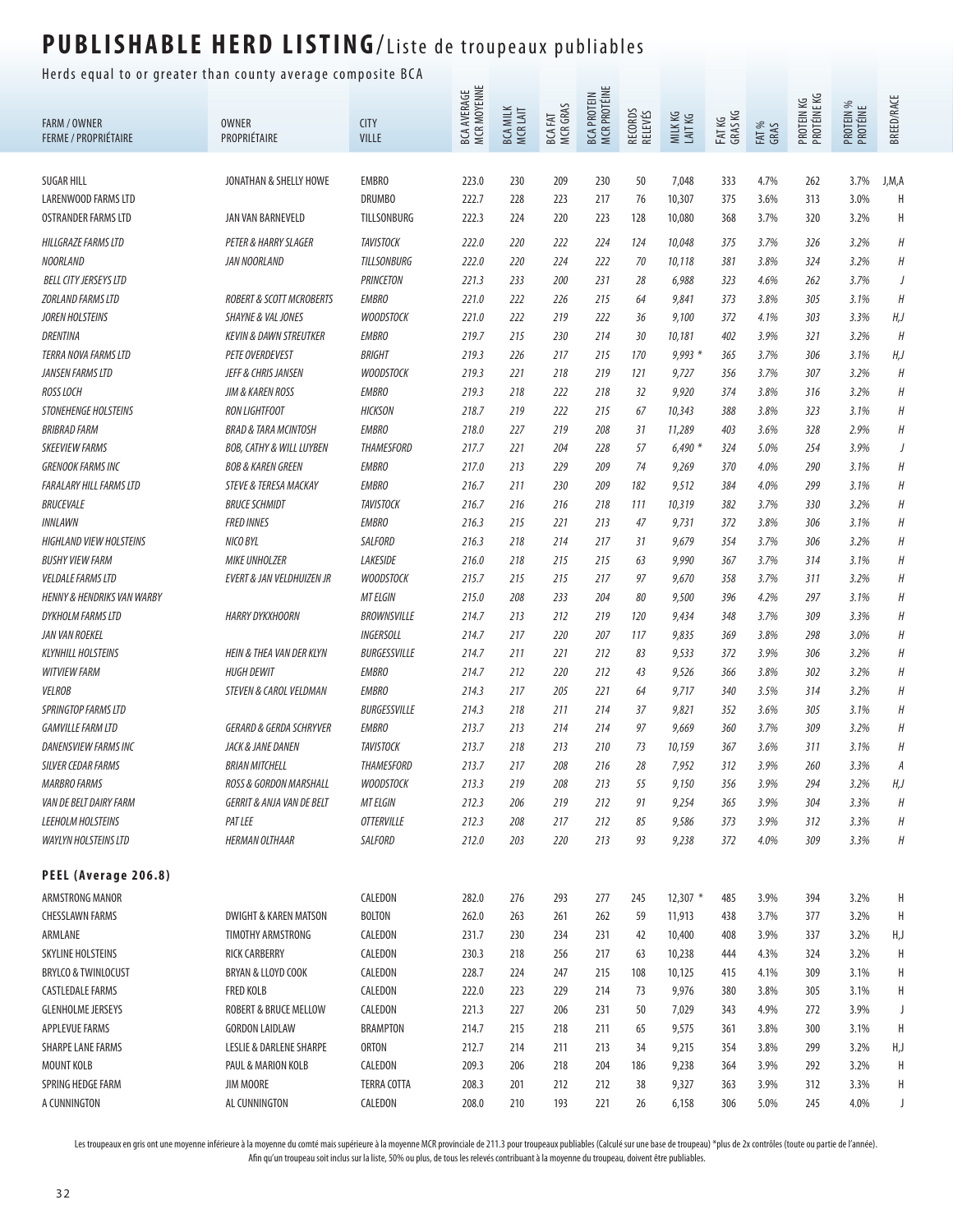Herds equal to or greater than county average composite BCA

| <b>FARM / OWNER</b><br><b>FERME / PROPRIÉTAIRE</b> | <b>OWNER</b><br>PROPRIÉTAIRE       | <b>CITY</b><br><b>VILLE</b> | MCR MOYENNE<br><b>BCA AVERAGE</b> | <b>MILK</b><br><b>BCA MILK</b><br>MCR LAIT | <b>MCR GRAS</b><br><b>BCA FAT</b> | BCA PROTEIN<br>MCR PROTÉINE | RECORDS<br>RELEVÉS | MILK KG<br>LAIT KG | FAT KG<br>GRAS KG | FAT %<br>GRAS | PROTEIN KG<br>PROTÉINE KG | PROTEIN %<br>PROTÉINE | <b>SREED/RACE</b> |
|----------------------------------------------------|------------------------------------|-----------------------------|-----------------------------------|--------------------------------------------|-----------------------------------|-----------------------------|--------------------|--------------------|-------------------|---------------|---------------------------|-----------------------|-------------------|
| PERTH (Average 215.2)                              |                                    |                             |                                   |                                            |                                   |                             |                    |                    |                   |               |                           |                       |                   |
| <b>HYDEN HOLSTEINS</b>                             | <b>BRYAN ZEHR</b>                  | MILVERTON                   | 276.0                             | 274                                        | 286                               | 268                         | 53                 | $12,256$ *         | 475               | 3.9%          | 381                       | 3.1%                  | H                 |
| <b>ERBCREST FARM</b>                               | <b>DELMER &amp; DAN ERB</b>        | MILVERTON                   | 270.0                             | 267                                        | 285                               | 258                         | 47                 | 11,997             | 474               | 4.0%          | 369                       | 3.1%                  | H                 |
| <b>BLAUTAL FARM</b>                                | <b>TED NEUBRAND</b>                | <b>BORNHOLM</b>             | 262.0                             | 262                                        | 263                               | 261                         | 33                 | 12,041             | 448               | 3.7%          | 380                       | 3.2%                  | H                 |
| <b>CORNERVIEW FARMS INC</b>                        | <b>LARRY BERTENS</b>               | <b>MITCHELL</b>             | 257.3                             | 265                                        | 251                               | 256                         | 80                 | 11,973             | 421               | 3.5%          | 367                       | 3.1%                  | H                 |
| <b>VELDMAN FARMS INC</b>                           | <b>HENK VELDMAN</b>                | HENSALL                     | 256.7                             | 257                                        | 257                               | 256                         | 164                | 11,182             | 414               | 3.7%          | 354                       | 3.2%                  | H                 |
| <b>ROGER SPRIEL</b>                                |                                    | <b>ST MARYS</b>             | 252.7                             | 249                                        | 260                               | 249                         | 92                 | 11,236             | 434               | 3.9%          | 357                       | 3.2%                  | H                 |
| <b>HANS PFISTER</b>                                |                                    | <b>MITCHELL</b>             | 251.0                             | 250                                        | 260                               | 243                         | 58                 | 11,401             | 443               | 3.9%          | 355                       | 3.1%                  | H, B              |
| STELLETE                                           | STEFAN & LETICIA MUELLER           | <b>MILVERTON</b>            | 249.3                             | 251                                        | 257                               | 240                         | 58                 | 11,401             | 432               | 3.8%          | 348                       | 3.1%                  | H                 |
| <b>MARELVUE FARMS</b>                              | ELI & ELIZABETH MARTIN             | GOWANSTOWN                  | 246.7                             | 238                                        | 257                               | 245                         | 57                 | 10,815             | 432               | 4.0%          | 353                       | 3.3%                  | H                 |
| SQUIBBHAVEN                                        | DAVID SQUIBB                       | <b>STAFFA</b>               | 246.7                             | 243                                        | 255                               | 242                         | 28                 | 11,460             | 444               | 3.9%          | 362                       | 3.2%                  | H                 |
| <b>ATHLONE FARMS</b>                               | <b>BRIAN ANDERSON</b>              | <b>TAVISTOCK</b>            | 244.7                             | 240                                        | 252                               | 242                         | 122                | 10,395             | 421               | 4.1%          | 340                       | 3.3%                  | H,J               |
| <b>LEGACY HOLSTEINS</b>                            | S DOLSON & DR GALBRAITH            | ATWOOD                      | 244.3                             | 251                                        | 247                               | 235                         | 55                 | 11,745             | 428               | 3.6%          | 349                       | 3.0%                  | H                 |
| <b>REIJNEN DAIRY FARMS</b>                         | JEFFERY & MONIQUE REIJNEN          | <b>ST MARYS</b>             | 243.7                             | 249                                        | 239                               | 243                         | 118                | 10,950             | 391               | 3.6%          | 342                       | 3.1%                  | H                 |
| <b>DAVLIN FARMS</b>                                | DAVE & LINDA MCKAY                 | <b>MITCHELL</b>             | 242.7                             | 241                                        | 244                               | 243                         | 34                 | 10,942             | 412               | 3.8%          | 351                       | 3.2%                  | H                 |
| <b>ROBWYNN</b>                                     | ROBERT & TIM TRACHSEL              | <b>TAVISTOCK</b>            | 242.0                             | 242                                        | 244                               | 240                         | 107                | 10,816             | 405               | 3.7%          | 341                       | 3.2%                  | H                 |
| <b>HEERDINK</b>                                    | <b>ALBERT BORGIJINK</b>            | <b>ST MARYS</b>             | 241.3                             | 238                                        | 253                               | 233                         | 219                | 10,707             | 424               | 4.0%          | 335                       | 3.1%                  | H                 |
| <b>CNOSSOME HOLSTEINS</b>                          | SIMON & ANDREA CNOSSEN             | <b>BRUNNER</b>              | 239.7                             | 242                                        | 237                               | 240                         | 35                 | 11,316             | 410               | 3.6%          | 357                       | 3.2%                  | H                 |
| <b>JUBILEE FARM</b>                                | <b>CECIL &amp; NATHAN SIEBENGA</b> | ATWOOD                      | 239.0                             | 236                                        | 249                               | 232                         | 75                 | 10,375             | 408               | 3.9%          | 325                       | 3.1%                  | H                 |
| SKINHEIR HOLSTEINS                                 | KEVIN & PAULINE SKINNER            | MITCHELL                    | 239.0                             | 231                                        | 258                               | 228                         | 33                 | 10,257             | 424               | 4.1%          | 323                       | 3.1%                  | H                 |
| ROYALMAR FARMS LTD                                 | <b>BRAD MARTIN</b>                 | GOWANSTOWN                  | 238.7                             | 238                                        | 241                               | 237                         | 43                 | 11,067             | 414               | 3.7%          | 349                       | 3.2%                  | H                 |
| SHYLANE HOLSTEINS                                  | JOHN MCCALLUM                      | <b>STRATFORD</b>            | 238.3                             | 231                                        | 255                               | 229                         | 62                 | 10,626             | 434               | 4.1%          | 334                       | 3.1%                  | H                 |
| SMILEBROOK FARMS INC                               | <b>JOE &amp; VRENI TSCHUDI</b>     | <b>MITCHELL</b>             | 237.3                             | 238                                        | 241                               | 233                         | 111                | 10,821             | 407               | 3.8%          | 337                       | 3.1%                  | H                 |
| MACLEANVIEW                                        | <b>SCOTT MACLEAN</b>               | <b>STAFFA</b>               | 236.7                             | 240                                        | 237                               | 233                         | 56                 | 11,094             | 406               | 3.7%          | 342                       | 3.1%                  | H                 |
| AVONFARM                                           | <b>HENRY WYDEVEN</b>               | <b>ST MARYS</b>             | 236.3                             | 230                                        | 250                               | 229                         | 85                 | 10,654             | 430               | 4.0%          | 336                       | 3.2%                  | H                 |
| JOHN D WIDEMAN                                     |                                    | <b>LISTOWEL</b>             | 236.3                             | 241                                        | 234                               | 234                         | 48                 | 10,588             | 380               | 3.6%          | 328                       | 3.1%                  | H                 |
| <b>F &amp; B HILLFARM</b>                          | <b>FRED LEUTENEGGER</b>            | GOWANSTOWN                  | 236.0                             | 233                                        | 245                               | 230                         | 80                 | 10,289             | 403               | 3.9%          | 324                       | 3.1%                  | H                 |
| <b>NOORDCREEK</b>                                  | MARINUS & ANJA NOORDAM             | GOWANSTOWN                  | 235.7                             | 240                                        | 236                               | 231                         | 50                 | 10,368             | 378               | 3.6%          | 319                       | 3.1%                  | H                 |
| <b>SCENIC HOLSTEINS</b>                            | <b>HANS &amp; JOLANDA WEBER</b>    | ST. MARYS                   | 235.3                             | 235                                        | 246                               | 225                         | 177                | 10,562             | 410               | 3.9%          | 322                       | 3.0%                  | H                 |
| <b>WALLACEVIEW HOLSTEINS</b>                       | <b>JOHN &amp; GARRY KOOBS</b>      | PALMERSTON                  | 235.3                             | 237                                        | 236                               | 233                         | 107                | 10,650             | 396               | 3.7%          | 334                       | 3.1%                  | H                 |
| DE WITT HAVEN INC                                  | RALPH & HEATHER DEWITT             | <b>STRATFORD</b>            | 234.7                             | 232                                        | 234                               | 238                         | 80                 | 10,365             | 387               | 3.7%          | 338                       | 3.3%                  | H                 |
| <b>HEIDEHAVEN HOLSTEINS</b>                        | WILFRED & PATRICIA TEMMING         | <b>STRATFORD</b>            | 234.7                             | 242                                        | 230                               | 232                         | 37                 | 10,739             | 378               | 3.5%          | 327                       | 3.0%                  | H                 |
| <b>VINKSLAND FARMS</b>                             | BRIAN & LIANNE VINK                | <b>ST PAULS</b>             | 234.3                             | 233                                        | 241                               | 229                         | 71                 | 10,829             | 415               | 3.8%          | 339                       | 3.1%                  | H                 |
| SHALOM FM ALFALEA IN                               | <b>BRUCE CRESSMAN</b>              | LISTOWEL                    | 234.0                             | 241                                        | 228                               | 233                         | 46                 | 10,434             | 367               | 3.5%          | 321                       | 3.1%                  | H                 |
| <b>EBYBROOK HOLSTEINS</b>                          | <b>RANDY &amp; MARY EBY</b>        | LISTOWEL                    | 233.3                             | 241                                        | 224                               | 235                         | 30                 | $10,509$ *         | 367               | 3.5%          | 328                       | 3.1%                  | H,A,J             |
| <b>GERBERNOOK HOLSTEINS</b>                        | RICHARD & BRADLEY GERBER           | <b>BRUNNER</b>              | 232.7                             | 232                                        | 232                               | 234                         | 66                 | 10,658             | 394               | 3.7%          | 341                       | 3.2%                  | H                 |
| <b>BAEVERDALE FARMS</b>                            | <b>LEON BAES</b>                   | MITCHELL                    | 232.3                             | 230                                        | 241                               | 226                         | 123                | $10,226$ *         | 398               | 3.9%          | 321                       | 3.1%                  | H                 |
| <b>VRONERNES DAIRY</b>                             | <b>JOHN DUIF</b>                   | <b>LISTOWEL</b>             | 232.3                             | 228                                        | 241                               | 228                         | 83                 | 10,179             | 401               | 3.9%          | 325                       | 3.2%                  | Н                 |
| <b>HILANT FARMS</b>                                | <b>GARRY &amp; KAREN HILL</b>      | <b>ST PAULS</b>             | 231.7                             | 231                                        | 234                               | 230                         | 51                 | 10,487             | 395               | 3.8%          | 332                       | 3.2%                  | Н                 |
| SOUTHEAST HOLSTEINS                                | HENRY & KANDY JOY KLOOSTER         | <b>TAVISTOCK</b>            | 231.3                             | 232                                        | 237                               | 225                         | 83                 | 10,572             | 401               | 3.8%          | 327                       | 3.1%                  | Н                 |
| <b>CHALANE FARMS</b>                               | ALAN CLELAND                       | LISTOWEL                    | 231.0                             | 232                                        | 234                               | 227                         | 58                 | 10,255             | 385               | 3.8%          | 321                       | 3.1%                  | Н                 |
| <b>CARRONBROOK FARMS</b>                           | JOHN LOUWAGIE                      | MITCHELL                    | 231.0                             | 233                                        | 231                               | 229                         | 41                 | 10,182             | 376               | 3.7%          | 319                       | 3.1%                  | Н                 |
| FERNCREST FARMS INC                                | <b>DEAN &amp; ELLEN BAUMAN</b>     | NEWTON                      | 231.0                             | 230                                        | 235                               | 228                         | 38                 | 10,370             | 393               | 3.8%          | 328                       | 3.2%                  | Н                 |
| <b>KEVCREST HOLSTEINS</b>                          | KEVIN BEUERMANN                    | MITCHELL                    | 230.3                             | 230                                        | 231                               | 230                         | 46                 | 10,524             | 394               | 3.7%          | 336                       | 3.2%                  | Н                 |
| M D F                                              | HANS & DANIELA MEIER               | GOWANSTOWN                  | 230.0                             | 223                                        | 242                               | 225                         | 53                 | 10,124             | 406               | 4.0%          | 324                       | 3.2%                  | H                 |
| HINZ HAVEN FARMS LTD                               | <b>FRED HINZ</b>                   | MITCHELL                    | 230.0                             | 228                                        | 230                               | 232                         | 40                 | 10,340             | 387               | 3.7%          | 334                       | 3.2%                  | H                 |
| COOKHILL FARMS LTD                                 | <b>IRVIN COOK</b>                  | GADSHILL                    | 228.7                             | 233                                        | 227                               | 226                         | 78                 | 10,552             | 383               | 3.6%          | 326                       | 3.1%                  | H,J               |
| WALMSDALE                                          | <b>HARRY WALMSLEY</b>              | MILVERTON                   | 228.7                             | 227                                        | 240                               | 219                         | 39                 | 9,819              | 388               | 4.0%          | 304                       | 3.1%                  | H,J               |
| <b>TIMEAN HOLSTEINS</b>                            | <b>TIMOTHY FREY</b>                | LISTOWEL                    | 228.7                             | 223                                        | 232                               | 231                         | 21                 | 10,687             | 415               | 3.9%          | 352                       | 3.3%                  | H                 |
| RALEON HOLSTEINS                                   | <b>CLEON &amp; VERA SAUDER</b>     | NEWTON                      | 228.3                             | 228                                        | 227                               | 230                         | 33                 | 10,526             | 389               | 3.7%          | 337                       | 3.2%                  | Н                 |
|                                                    |                                    |                             |                                   |                                            |                                   |                             |                    |                    |                   |               |                           |                       |                   |

Herds in italics are below the county average but above the provincial BCA average of 211.3 for Publishable Herds (Calculated on a herd basis) \*Greater than 2X tests (all or part) In order for a herd to be included in the listing, 50% or more of the total records contributing to the herd's average must be Publishable.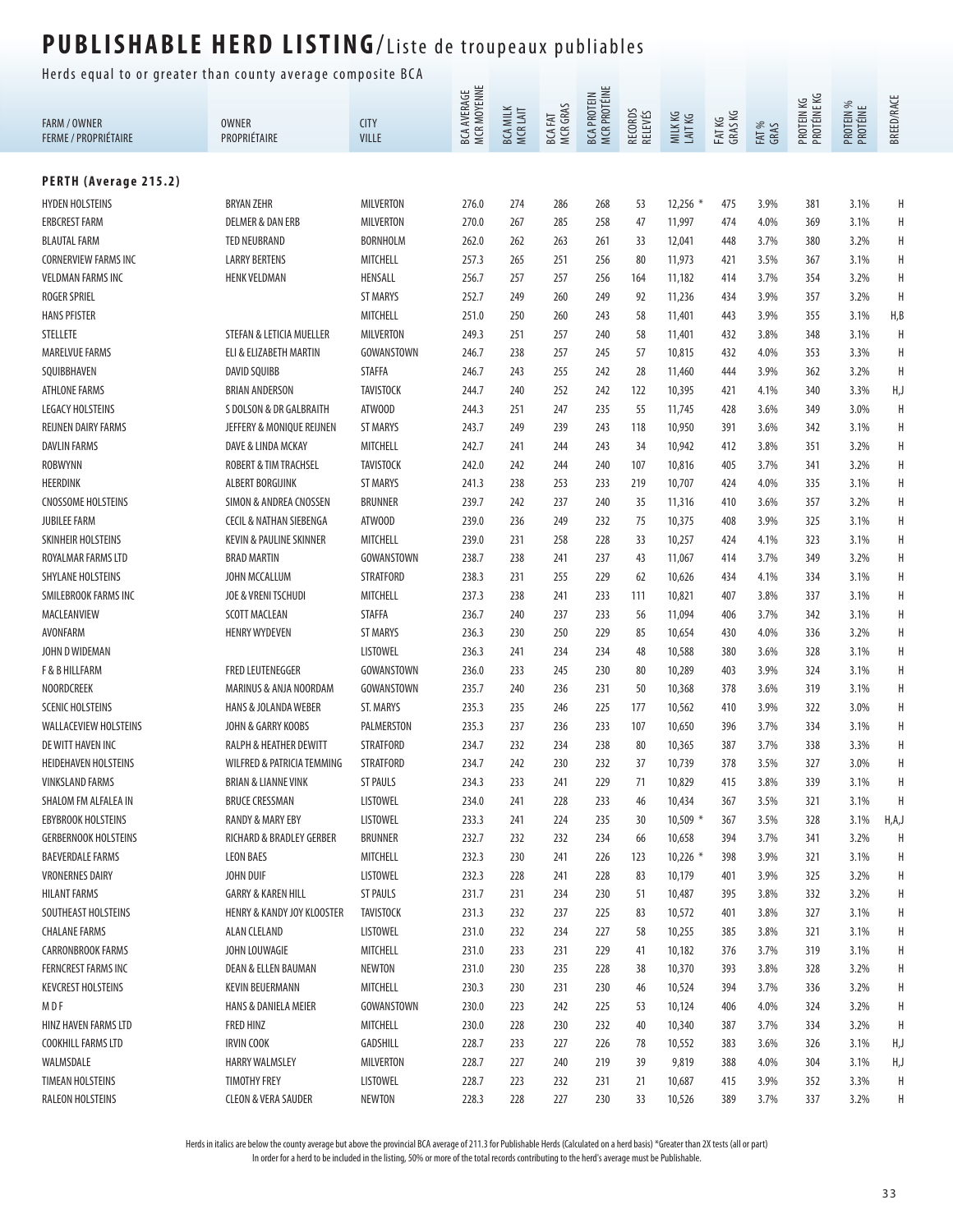Herds equal to or greater than county average composite BCA

| <b>FARM / OWNER</b><br><b>FERME / PROPRIÉTAIRE</b> | <b>OWNER</b><br>PROPRIÉTAIRE        | <b>CITY</b><br><b>VILLE</b> | MCR MOYENNE<br><b>BCA AVERAGE</b> | <b>MILK</b><br><b>BCA MILK</b><br>MCR LAIT | <b>MCR GRAS</b><br><b>BCA FAT</b> | <b>MCR PROTÉINE</b><br><b>BCA PROTEIN</b> | RECORDS<br>RELEVÉS | MILK KG<br>LAIT KG | FAT KG<br>GRAS KG | FAT %<br>GRAS | PROTEIN KG<br>PROTÉINE KG | PROTEIN %<br>PROTÉINE | <b>BREED/RACE</b> |
|----------------------------------------------------|-------------------------------------|-----------------------------|-----------------------------------|--------------------------------------------|-----------------------------------|-------------------------------------------|--------------------|--------------------|-------------------|---------------|---------------------------|-----------------------|-------------------|
| <b>MILGLEN FARMS</b>                               | LINDA & JEFF MILLS                  | <b>ST MARYS</b>             | 227.0                             | 225                                        | 236                               | 220                                       | 55                 | 10,061             | 395               | 3.9%          | 315                       | 3.1%                  | H,J               |
|                                                    |                                     |                             |                                   |                                            |                                   |                                           |                    |                    |                   |               |                           |                       | H                 |
| SUTHERHILL FARMS                                   | DAVE STANDEAVEN                     | <b>ST MARYS</b>             | 226.7                             | 222                                        | 234                               | 224                                       | 84                 | 10,329             | 402               | 3.9%          | 330                       | 3.2%                  |                   |
| STONEHAVEN FARM                                    | <b>LEROY SKINNER</b>                | MITCHELL                    | 225.7                             | 230                                        | 226                               | 221                                       | 40                 | 10,669             | 391               | 3.7%          | 327                       | 3.1%                  | H                 |
| <b>JPC FARMS INC</b>                               | <b>JAMIE BEAUMONT</b>               | MITCHELL                    | 225.3                             | 224                                        | 232                               | 220                                       | 150                | 10,030             | 385               | 3.8%          | 314                       | 3.1%                  | H                 |
| ZEHRDALE                                           | <b>DALE ZEHR</b>                    | MILVERTON                   | 224.7                             | 229                                        | 225                               | 220                                       | 30                 | 9,943              | 362               | 3.6%          | 305                       | 3.1%                  | H                 |
| <b>BENNESSE FARMS INC</b>                          | <b>GERARD &amp; LINDA GLYNIS</b>    | ATWOOD                      | 224.3                             | 228                                        | 225                               | 220                                       | 94                 | 9,982              | 366               | 3.7%          | 308                       | 3.1%                  | H                 |
| NEEBVIEW                                           | <b>KEITH NEEB</b>                   | <b>GADSHILL</b>             | 224.3                             | 224                                        | 228                               | 221                                       | 28                 | 10,074             | 379               | 3.8%          | 317                       | 3.1%                  | H                 |
| <b>GOLDENLANE</b>                                  | <b>LUKE HOEGGER</b>                 | MITCHELL                    | 223.0                             | 223                                        | 221                               | 225                                       | 83                 | 9,679              | 357               | 3.7%          | 311                       | 3.2%                  | H                 |
| <b>BRISBIN FARMS LTD</b>                           | DOUG & BRENDA BRISBIN               | GOWANSTOWN                  | 223.0                             | 219                                        | 227                               | 223                                       | 53                 | 9,958              | 380               | 3.8%          | 321                       | 3.2%                  | H                 |
| <b>DANZEL HOLSTEINS</b>                            | ED & JULIE DANEN                    | SHAKESPEARE                 | 222.7                             | 228                                        | 218                               | 222                                       | 82                 | 10,340             | 367               | 3.5%          | 320                       | 3.1%                  | H                 |
| STEVERSVILL                                        | <b>FRANK STEVERS</b>                | <b>GADSHILL</b>             | 222.3                             | 218                                        | 227                               | 222                                       | 55                 | 9,464              | 366               | 3.9%          | 307                       | 3.2%                  | H                 |
| <b>ROBERN FARMS</b>                                | <b>ROBERT KELLY</b>                 | ATWOOD                      | 222.0                             | 217                                        | 233                               | 216                                       | 53                 | 9,788              | 389               | 4.0%          | 310                       | 3.2%                  | H                 |
| <b>BIRCHLAWN FARMS LTD</b>                         |                                     | ATWOOD                      | 221.7                             | 220                                        | 224                               | 221                                       | 433                | 9,666              | 366               | 3.8%          | 309                       | 3.2%                  | H                 |
| <b>TERRYLEA HOLSTEINS</b>                          | JEFF & EDNA WILLOWS                 | <b>ST PAULS</b>             | 221.3                             | 216                                        | 230                               | 218                                       | 50                 | 10,050             | 397               | 4.0%          | 321                       | 3.2%                  | H                 |
| <b>WEBERACRES FARMS LTD</b>                        | <b>RANDY WEBER</b>                  | <b>LISTOWEL</b>             | 221.0                             | 225                                        | 220                               | 218                                       | 67                 | 10,044             | 364               | 3.6%          | 309                       | 3.1%                  | H                 |
| <b>KENILYN FARMS LIMITED</b>                       | <b>KEN JACKSON</b>                  | <b>STRATFORD</b>            | 220.7                             | 221                                        | 227                               | 214                                       | 83                 | 9,926              | 380               | 3.8%          | 307                       | 3.1%                  | H                 |
| SQUIBBLAND                                         | <b>DEAN &amp; DEBBIE SQUIBB</b>     | <b>ST PAULS</b>             | 220.3                             | 217                                        | 224                               | 220                                       | 60                 | 10,372             | 396               | 3.8%          | 333                       | 3.2%                  | H                 |
| <b>DNA FARMS INC</b>                               | DAVID & ANNAMARIE MURRAY            | MITCHELL                    | 220.3                             | 223                                        | 215                               | 223                                       | 36                 | 8,852              | 357               | 4.0%          | 295                       | 3.3%                  | H,J               |
| <b>COOKVIEW</b>                                    | <b>KEVIN COOK</b>                   | <b>STRATFORD</b>            | 220.3                             | 221                                        | 221                               | 219                                       | 34                 | 9,790              | 364               | 3.7%          | 310                       | 3.2%                  | H                 |
| <b>VERACITY HOLSTEIN</b>                           | <b>LEROY COOK</b>                   | <b>STRATFORD</b>            | 220.0                             | 219                                        | 224                               | 217                                       | 59                 | 9,929              | 377               | 3.8%          | 313                       | 3.2%                  | H                 |
| <b>MAPLEVUE FARMS</b>                              |                                     | <b>LISTOWEL</b>             | 219.7                             | 216                                        | 230                               | 213                                       | 49                 | 9,965              | 392               | 3.9%          | 311                       | 3.1%                  | H                 |
| <b>LENSLAKE FARMS</b>                              | <b>HENNO &amp; HENRIET LENSVELT</b> | GOWANSTOWN                  | 219.7                             | 211                                        | 230                               | 218                                       | 43                 | 9,785              | 396               | 4.0%          | 320                       | 3.3%                  | H                 |
| <b>BRAEMERE FARM</b>                               | PETER JORDAN                        | <b>STRATFORD</b>            | 218.7                             | 228                                        | 203                               | 225                                       | 63                 | 6,811              | 328               | 4.8%          | 256                       | 3.8%                  | J                 |
| <b>DANKIM FARMS INC</b>                            | <b>DANIEL MARTIN</b>                | GOWANSTOWN                  | 218.7                             | 221                                        | 217                               | 218                                       | 44                 | 9,923              | 361               | 3.6%          | 312                       | 3.1%                  | H                 |
| DELFIA FARM INC                                    | JOHN & MELANIE VANWINDEN            | ATWOOD                      | 218.3                             | 215                                        | 226                               | 214                                       | 85                 | 9,749              | 380               | 3.9%          | 308                       | 3.2%                  | H                 |
| <b>FRASERDELL FARM</b>                             | <b>JOHN NEEB</b>                    | <b>STRATFORD</b>            | 217.7                             | 218                                        | 217                               | 218                                       | 58                 | 10,030             | 370               | 3.7%          | 318                       | 3.2%                  | H                 |
| TALMANAC HOLSTEINS                                 | <b>CLIFF &amp; VAL THOMSON</b>      | <b>GRANTON</b>              | 217.7                             | 223                                        | 207                               | 223                                       | 37                 | 10,033             | 347               | 3.5%          | 319                       | 3.2%                  | H                 |
| <b>CLAREMOUNT HOLSTEINS</b>                        | <b>GLEN KRANTZ</b>                  | <b>STRATFORD</b>            | 217.7                             | 216                                        | 219                               | 218                                       | 21                 | 10,027             | 376               | 3.7%          | 319                       | 3.2%                  | H                 |
| ROYAL ACRES                                        | JIM & HEATHER ROBINSON              | <b>LISTOWEL</b>             | 216.3                             | 216                                        | 226                               | 207                                       | 52                 | 9,743              | 379               | 3.9%          | 298                       | 3.1%                  | H                 |
| STARDALE ACRES INC                                 | <b>KEN &amp; VICKI STARK</b>        | <b>LISTOWEL</b>             | 216.3                             | 211                                        | 226                               | 212                                       | 33                 | 9,490              | 376               | 4.0%          | 303                       | 3.2%                  | H                 |
| <b>LIN VALLEY</b>                                  | <b>RANDY MARTIN</b>                 | GOWANSTOWN                  | 215.7                             | 213                                        | 218                               | 216                                       | 55                 | 9,492              | 359               | 3.8%          | 306                       | 3.2%                  | H                 |
| <b>CARLDOT FARMS LTD</b>                           | <b>LARRY KRANTZ</b>                 | <b>STRATFORD</b>            | 215.7                             | 211                                        | 226                               | 210                                       | 42                 | 10,067             | 400               | 4.0%          | 317                       | 3.1%                  | H                 |
| <b>CLAYTON &amp; MIRIAM MARTIN</b>                 |                                     | GOWANSTOWN                  | 215.7                             | 217                                        | 216                               | 214                                       | 31                 | 9,718              | 361               | 3.7%          | 305                       | 3.1%                  | H                 |
| <b>TENHOVE FARMS</b>                               |                                     | GOWANSTOWN                  | 215.0                             | 220                                        | 207                               | 218                                       | 63                 | 7,916              | 344               | 4.3%          | 274                       | 3.5%                  | J,H               |
| JOHN & ROB MCINTOSH                                |                                     | <b>ST MARYS</b>             | 215.0                             | 212                                        | 215                               | 218                                       | 37                 | 9,860              | 373               | 3.8%          | 324                       | 3.3%                  | $\boldsymbol{H}$  |
| <b>WEBACRE FARMS LTD</b>                           | <b>GARY WEBER</b>                   | PALMERSTON                  | 214.7                             | 218                                        | 213                               | 213                                       | 41                 | 10,090             | 366               | 3.6%          | 314                       | 3.1%                  | Н                 |
| <b>ELHAVEN FARMS INC</b>                           | DAVID MEADOWS                       | <b>STRATFORD</b>            | 214.3                             | 213                                        | 218                               | 212                                       | 55                 | 9,847              | 372               | 3.8%          | 311                       | 3.2%                  | Н                 |
| <b>BOWLESLAND JERSEYS</b>                          |                                     | <i>ATWOOD</i>               | 214.0                             | 223                                        | 201                               | 218                                       | 32                 | 6,852              | 336               | 4.9%          | 254                       | 3.7%                  | J                 |
| <b>VANDERGOOT HOLSTEINS LTD</b>                    | <b>WALTER VANDERGOOT</b>            | ATWOOD                      | 212.7                             | 211                                        | 214                               | 213                                       | 80                 | 9,392              | 354               | 3.8%          | 301                       | 3.2%                  | $\boldsymbol{H}$  |
| RICHARD SKINNER & FAMILY                           | <b>RONALD SKINNER</b>               | <b>MITCHELL</b>             | 212.7                             | 220                                        | 197                               | 221                                       | 59                 | 8,266              | 336               | 4.1%          | 288                       | 3.5%                  | J,H               |
| <b>SPRING VIEW FARM</b>                            | <b>LANTZ &amp; HYATT</b>            | <b>MILVERTON</b>            | 212.7                             | 220                                        | 199                               | 219                                       | 37                 | 7,032              | 324               | 4.6%          | 257                       | 3.7%                  | J,A,H             |
| <b>HILTOPER</b>                                    | JOHN & SHIRLEY BRENNEMAN            | <b>NEW HAMBURG</b>          | 212.7                             | 207                                        | 222                               | 209                                       | 24                 | 9,372              | 381               | 4.1%          | 304                       | 3.2%                  | H, J              |
| <b>SPRUCECOVE FARM</b>                             | <b>MIKE SNIDER</b>                  | ATWOOD                      | 212.3                             | 210                                        | 214                               | 213                                       | 71                 | 9,332              | 354               | 3.8%          | 300                       | 3.2%                  | $\boldsymbol{H}$  |
| PETERBOROUGH (Average 203.7)                       |                                     |                             |                                   |                                            |                                   |                                           |                    |                    |                   |               |                           |                       |                   |
| <b>EMBRDALE FARM</b>                               |                                     | <b>INDIAN RIVER</b>         | 262.7                             | 257                                        | 282                               | 249                                       | 60                 | $11,676$ *         | 474               | 4.1%          | 360                       | 3.1%                  | H                 |
| NEWCORNER                                          | <b>BILL VAN ENGEN</b>               | <b>MILLBROOK</b>            | 235.3                             | 229                                        | 235                               | 242                                       | 40                 | 10,216             | 390               | 3.8%          | 345                       | 3.4%                  | H                 |
| <b>LARMVIEW HOLSTEINS</b>                          | ANDREW LARMER                       | MILLBROOK                   | 231.7                             | 228                                        | 233                               | 234                                       | 29                 | 10,543             | 402               | 3.8%          | 345                       | 3.3%                  | H                 |
| RONBETH HOLSTEINS                                  | <b>DEAN &amp; WAYNE WARNER</b>      | HASTINGS                    | 230.0                             | 223                                        | 239                               | 228                                       | 46                 | 10,499             | 415               | 4.0%          | 340                       | 3.2%                  | H                 |
| <b>CALIENTE FARM</b>                               | <b>JOHN FRENCH</b>                  | <b>MILLBROOK</b>            | 228.7                             | 226                                        | 231                               | 229                                       | 25                 | 10,535             | 401               | 3.8%          | 339                       | 3.2%                  | H                 |
|                                                    |                                     |                             |                                   |                                            |                                   |                                           |                    |                    |                   |               |                           |                       |                   |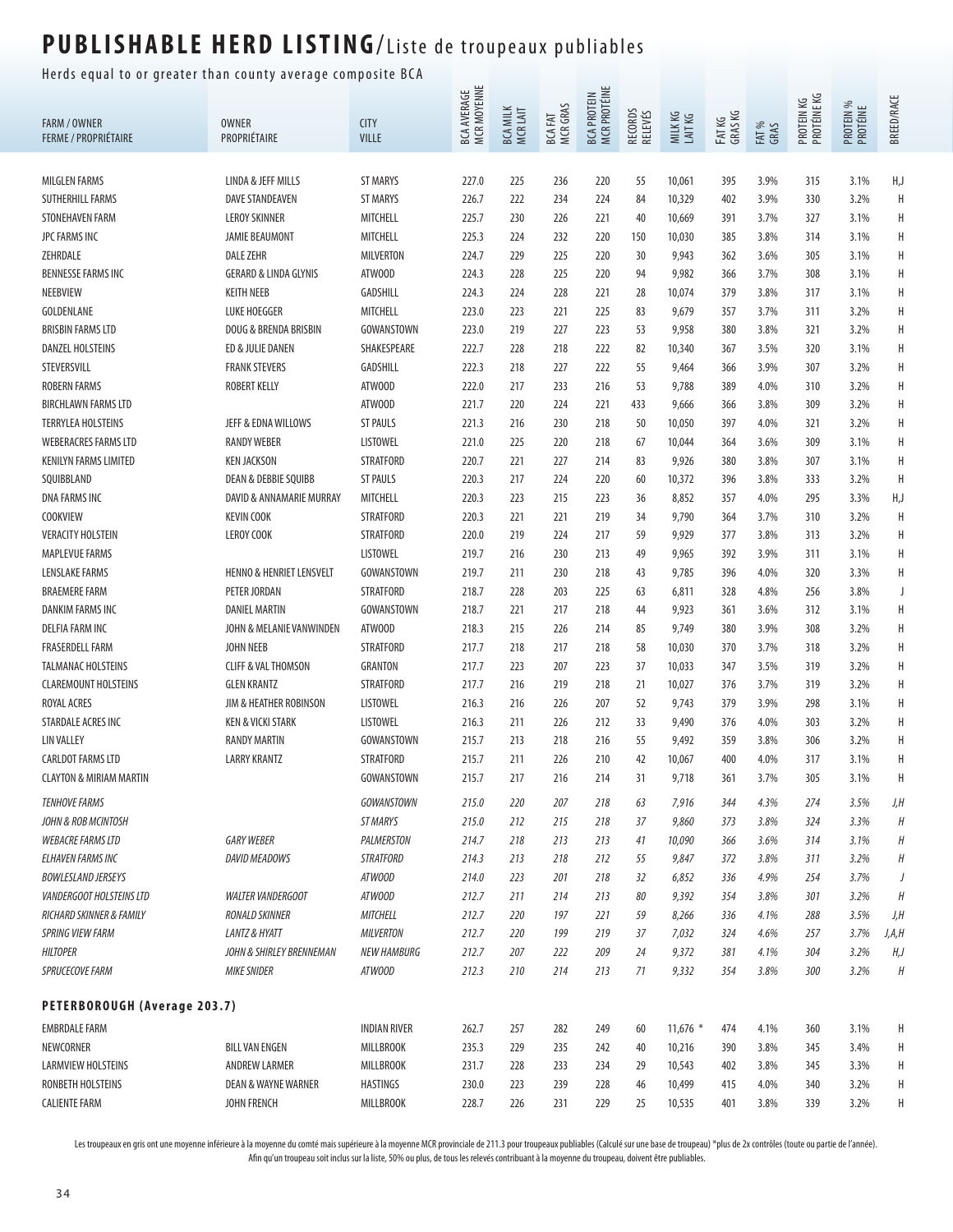Herds equal to or greater than county average composite BCA

| <b>FARM / OWNER</b><br><b>FERME / PROPRIÉTAIRE</b> | <b>OWNER</b><br>PROPRIÉTAIRE       | <b>CITY</b><br><b>VILLE</b> | MCR MOYENNE<br><b>BCA AVERAGE</b> | <b>BCA MILK</b><br>MCR LAIT | <b>MCR GRAS</b><br><b>BCAFAT</b> | BCA PROTEIN<br>MCR PROTÉINE | RECORDS<br>RELEVÉS | MILK KG<br>LAIT KG | FAT KG<br>GRAS KG | FAT %<br>GRAS | PROTEIN KG<br>PROTÉINE KG | PROTEIN %<br>PROTÉINE | <b>BREED/RACE</b> |
|----------------------------------------------------|------------------------------------|-----------------------------|-----------------------------------|-----------------------------|----------------------------------|-----------------------------|--------------------|--------------------|-------------------|---------------|---------------------------|-----------------------|-------------------|
|                                                    |                                    |                             |                                   |                             |                                  |                             |                    |                    |                   |               |                           |                       |                   |
| <b>VELAN FARMS</b>                                 | <b>RANDY &amp; KEVIN MORTON</b>    | CAVAN                       | 222.7                             | 216                         | 227                              | 225                         | 36                 | 10,002             | 390               | 3.9%          | 331                       | 3.3%                  | H                 |
| <b>CARLOW FARMS</b>                                | <b>MURRAY CARLOW</b>               | <b>INDIAN RIVER</b>         | 222.3                             | 227                         | 214                              | 226                         | 67                 | 10,417             | 363               | 3.5%          | 329                       | 3.2%                  | H                 |
| <b>CROVALLEY HOLSTEINS</b>                         | <b>JOHN CROWLEY</b>                | <b>HASTINGS</b>             | 220.3                             | 214                         | 227                              | 220                         | 53                 | 9,894              | 392               | 4.0%          | 324                       | 3.3%                  | H,J               |
| WELLSFARM                                          | JOHN VAN BEEK                      | NORWOOD                     | 219.7                             | 226                         | 214                              | 219                         | 42                 | 10,143             | 359               | 3.5%          | 313                       | 3.1%                  | H, B              |
| <b>TARALEY HOLSTEINS</b>                           | <b>FRANCIS CROWLEY</b>             | NORWOOD                     | 219.0                             | 218                         | 213                              | 226                         | 46                 | 10,080             | 365               | 3.6%          | 331                       | 3.3%                  | H                 |
| <b>BARGEOLANE FARMS</b>                            | <b>BLAYNE &amp; GEOFF BARR</b>     | WARSAW                      | 218.0                             | 220                         | 214                              | 220                         | 51                 | 10,160             | 367               | 3.6%          | 323                       | 3.2%                  | H                 |
| <b>KEDEB ACRES</b>                                 | KEITH & DEBRA KIDD                 | PETERBOROUGH                | 215.3                             | 213                         | 211                              | 222                         | 28                 | 10,374             | 380               | 3.7%          | 341                       | 3.3%                  | H                 |
| <b>STILLBROOK FARMS</b>                            | <b>ROY STILLMAN &amp; SONS</b>     | <b>KEENE</b>                | 214.7                             | 210                         | 221                              | 213                         | 98                 | 9,888              | 387               | 3.9%          | 320                       | 3.2%                  | H                 |
| <b>KEENDALE LODGE</b>                              | <b>WILLIS &amp; BRYON NELSON</b>   | <b>KEENE</b>                | 210.0                             | 208                         | 213                              | 209                         | 56                 | 9,844              | 374               | 3.8%          | 312                       | 3.2%                  | Н                 |
| <b>SEDGROSE FARMS</b>                              | ROBERT SEDGWICK & SONS             | NORWOOD                     | 209.7                             | 211                         | 204                              | 214                         | 59                 | 9,915              | 356               | 3.6%          | 317                       | 3.2%                  | Н                 |
| <b>KARLINA FARMS</b>                               | DON HEERINGA & FAMILY              | FRASERVILLE                 | 208.7                             | 210                         | 202                              | 214                         | 87                 | 10,077             | 358               | 3.6%          | 324                       | 3.2%                  | H                 |
| <b>FARM PLOEGSWAY</b>                              | JOHN & DEBBIE VANDERPLOEG          | PETERBOROUGH                | 208.0                             | 202                         | 213                              | 209                         | 47                 | 9,482              | 369               | 3.9%          | 311                       | 3.3%                  | H                 |
| ARMDALE FARM                                       | <b>GLEN ARMSTRONG</b>              | <b>MILLBROOK</b>            | 208.0                             | 206                         | 214                              | 204                         | 32                 | 9,826              | 377               | 3.8%          | 308                       | 3.1%                  | H                 |
| HURSTELM                                           | <b>ANDY &amp; ROB ELMHURST</b>     | <b>HASTINGS</b>             | 206.7                             | 209                         | 208                              | 203                         | 43                 | 10,068             | 371               | 3.7%          | 308                       | 3.1%                  | H                 |
| TRENT VALLEY HOLSTEINS                             | <b>GERALD COUGHLIN JR</b>          | PETERBOROUGH                | 205.7                             | 212                         | 205                              | 200                         | 25                 | 9,419              | 349               | 3.7%          | 286                       | 3.0%                  | H,J               |
| LYNMARK HOLSTEINS                                  | <b>TIM SHEARER</b>                 | NORWOOD                     | 205.3                             | 204                         | 202                              | 210                         | 43                 | 7,029              | 272               | 3.9%          | 232                       | 3.3%                  | M,H               |
| PRESCOTT (Average 217.1)                           |                                    |                             |                                   |                             |                                  |                             |                    |                    |                   |               |                           |                       |                   |
| <b>FERME SERHEAL</b>                               | <b>CLAUDE &amp; CELINE SEGUIN</b>  | <b>ST ISIDORE</b>           | 300.3                             | 297                         | 311                              | 293                         | 65                 | 13,036             | 506               | 3.9%          | 410                       | 3.1%                  | H                 |
| <b>ANDY SENN</b>                                   |                                    | <b>ST BERNARDIN</b>         | 285.0                             | 278                         | 295                              | 282                         | 281                | $12,431$ *         | 490               | 3.9%          | 401                       | 3.2%                  | H,M               |
| <b>FERME FREDERIC LTD</b>                          | <b>LUC FREDETTE</b>                | PLANTAGENET                 | 284.0                             | 277                         | 294                              | 281                         | 108                | $12,675$ *         | 499               | 3.9%          | 408                       | 3.2%                  | Н                 |
| FERME MIRELLA INC                                  | <b>GUY &amp; CAROL LEVAC</b>       | <b>ST BERNARDIN</b>         | 270.7                             | 273                         | 279                              | 260                         | 96                 | 12,524             | 474               | 3.8%          | 379                       | 3.0%                  | Н                 |
| <b>FERME LAVIGNE INC</b>                           | ALAIN & JEAN PIERRE LAVIGNE        | ST ANNE DE PRESCOTT         | 267.3                             | 273                         | 272                              | 257                         | 100                | $12,257$ *         | 453               | 3.7%          | 368                       | 3.0%                  | Н                 |
| <b>FERME SYLVANO</b>                               | SYLVAIN LEVAC                      | <b>ST BERNARDIN</b>         | 257.0                             | 263                         | 257                              | 251                         | 64                 | 11,824             | 429               | 3.6%          | 359                       | 3.0%                  | H                 |
| <b>FERME CAVALAIT</b>                              | ALAIN & CLAUDINE POIRIER           | LEFAIVRE                    | 250.7                             | 256                         | 238                              | 258                         | 41                 | 8,205              | 389               | 4.7%          | 305                       | 3.7%                  | J,H               |
| DUFFEYNIAL                                         | JEAN MARIE & FELIX DUFFEY          | L'ORIGNAL                   | 248.0                             | 244                         | 258                              | 242                         | 77                 | 10,668             | 420               | 3.9%          | 337                       | 3.2%                  | H                 |
| <b>FERME LYANNE INC</b>                            | YANNICK BERCIER                    | LEFAIVRE                    | 248.0                             | 243                         | 247                              | 254                         | 37                 | 10,866             | 409               | 3.8%          | 361                       | 3.3%                  | H                 |
| <b>RAYVON HILL</b>                                 | <b>YVON RAVARY</b>                 | <b>VANKLEEK HILL</b>        | 246.7                             | 246                         | 249                              | 245                         | 65                 | 10,886             | 410               | 3.8%          | 345                       | 3.2%                  | Н                 |
| <b>FERME RAYNAUD</b>                               | MARC & STEPHANIE RAYNAUD           | <b>VANKLEEK HILL</b>        | 244.0                             | 240                         | 246                              | 246                         | 70                 | 10,972             | 418               | 3.8%          | 358                       | 3.3%                  | Н                 |
| <b>WILKRIDGE FARM</b>                              | <b>KEN &amp; PEGGY WILKES</b>      | <b>FOURNIER</b>             | 242.3                             | 241                         | 247                              | 239                         | 66                 | 10,859             | 412               | 3.8%          | 342                       | 3.1%                  | H                 |
| <b>HU DESNOYERS</b>                                | <b>HENRI &amp; URGEL DESNOYERS</b> | CASSELMAN                   | 241.7                             | 245                         | 243                              | 237                         | 49                 | 11,045             | 406               | 3.7%          | 340                       | 3.1%                  | H                 |
| <b>FERME TWO BRIDGE</b>                            | <b>GUY GAUTHIER</b>                | <b>ST BERNARDIN</b>         | 241.0                             | 242                         | 237                              | 244                         | 145                | 10,854             | 395               | 3.6%          | 349                       | 3.2%                  | H                 |
| <b>RYANDALE FARM</b>                               | <b>CHRISTOPHER RYAN</b>            | <b>FOURNIER</b>             | 240.7                             | 241                         | 235                              | 246                         | 37                 | 11,020             | 399               | 3.6%          | 358                       | 3.2%                  | H                 |
| <b>OVERDALE FARM</b>                               | <b>GERRY OVERVEST</b>              | <b>L'ORIGNAL</b>            | 240.3                             | 240                         | 242                              | 239                         | 81                 | 11,028             | 412               | 3.7%          | 348                       | 3.2%                  | H                 |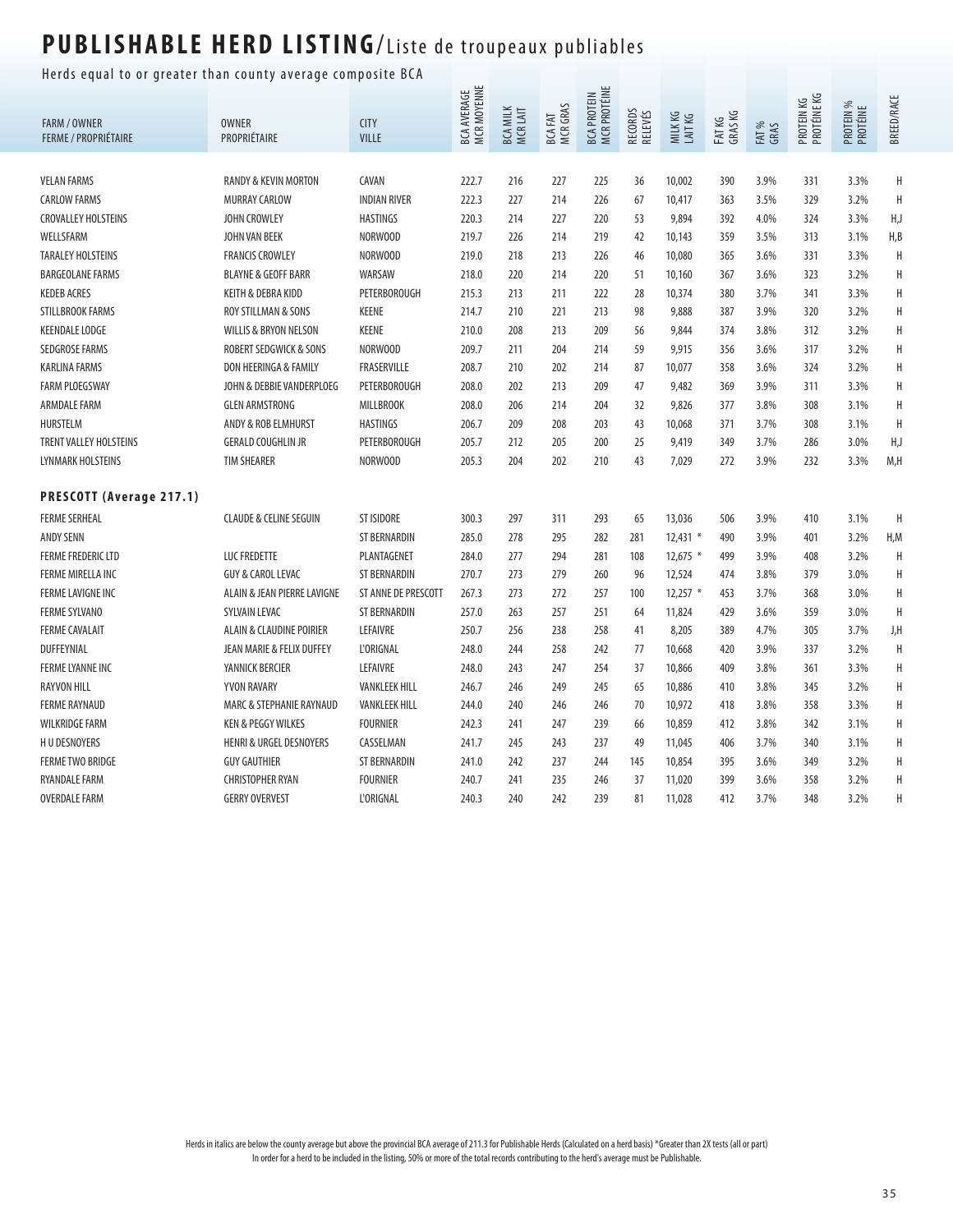Herds equal to or greater than county average composite BCA

| <b>FARM / OWNER</b><br><b>FERME / PROPRIÉTAIRE</b> | <b>OWNER</b><br>PROPRIÉTAIRE       | <b>CITY</b><br><b>VILLE</b> | MCR MOYENNE<br><b>BCA AVERAGE</b> | <b>MILK</b><br>BCA MILK<br>MCR LAIT | MCR GRAS<br><b>BCA FAT</b> | MCR PROTÉINE<br><b>BCA PROTEIN</b> | RECORDS<br>RELEVÉS | MILK KG<br>LAIT KG | FAT KG<br>GRAS KG | FAT %<br>GRAS | PROTEIN KG<br>PROTÉINE KG | PROTEIN %<br>PROTÉINE | <b>BREED/RACE</b> |
|----------------------------------------------------|------------------------------------|-----------------------------|-----------------------------------|-------------------------------------|----------------------------|------------------------------------|--------------------|--------------------|-------------------|---------------|---------------------------|-----------------------|-------------------|
| HASPENGOUW FARM INC                                | MARC & JOSEE VALKENBORG            | CASSELMAN                   | 235.3                             | 234                                 | 229                        | 243                                | 57                 | 10,507             | 381               | 3.6%          | 346                       | 3.3%                  | Η                 |
| FERME AGRIGUAY INC                                 | ROBERT CASTONGUAY                  | ST ISIDORE                  | 233.0                             | 229                                 | 242                        | 228                                | 168                | 10,115             | 397               | 3.9%          | 321                       | 3.2%                  | Η                 |
| <b>FALLING STAR FARMS</b>                          | <b>JEFF MACLEOD</b>                | <b>ST EUGENE</b>            | 231.7                             | 233                                 | 230                        | 232                                | 40                 | 10,758             | 392               | 3.6%          | 340                       | 3.2%                  | Η                 |
| <b>BEAVER RAY</b>                                  | REMI LEROUX                        | STE ANNE DE PRESCOTT        | 231.0                             | 220                                 | 241                        | 232                                | 59                 | 10,289             | 418               | 4.1%          | 345                       | 3.4%                  | H,A               |
| <b>HAERLE FARM</b>                                 | THOMAS & CHRISTA HAERLE            | ST ISIDORE                  | 230.3                             | 226                                 | 234                        | 231                                | 92                 | 9,975              | 384               | 3.8%          | 326                       | 3.3%                  | Η                 |
| SONIBRAND FARM INC                                 | ARNOLD & ANNA KURATLE              | ST ISIDORE                  | 229.7                             | 229                                 | 231                        | 229                                | 87                 | 10,286             | 384               | 3.7%          | 326                       | 3.2%                  | Н                 |
| MILL CREEK FARM                                    | <b>KENNY OVERVEST</b>              | ALFRED                      | 226.0                             | 230                                 | 227                        | 221                                | 74                 | 10,168             | 371               | 3.6%          | 310                       | 3.0%                  | Н                 |
| ICK BEL INC                                        | RICHARD & JOHANNE LABELLE          | ST ISIDORE                  | 222.7                             | 224                                 | 220                        | 224                                | 55                 | 10,030             | 364               | 3.6%          | 318                       | 3.2%                  | Н                 |
| <b>DONSHER FARMS</b>                               | DONALD & SHERIDAN WYLIE            | <b>VANKLEEK HILL</b>        | 220.7                             | 220                                 | 219                        | 223                                | 117                | 10,347             | 381               | 3.7%          | 333                       | 3.2%                  | Н                 |
| DANDYDALE FARMS                                    | <b>SCOTT &amp; MITZI DANDY</b>     | <b>VANKLEEK HILL</b>        | 218.0                             | 209                                 | 230                        | 215                                | 59                 | 9,631              | 393               | 4.1%          | 315                       | 3.3%                  | Н                 |
| ROMIDALY                                           | <b>HANS WICKI</b>                  | <b>ST EUGENE</b>            | 215.3                             | 212                                 | 219                        | 215                                | 45                 | 10,091             | 386               | 3.8%          | 323                       | 3.2%                  | $\boldsymbol{H}$  |
| <i>BONNIE BRAE FARMS</i>                           | <b>BRUCE &amp; SUSAN MODE</b>      | VANKLEEK HILL               | 215.0                             | 217                                 | 217                        | 211                                | 39                 | 9,949              | 370               | 3.7%          | 308                       | 3.1%                  | H,A               |
| YORELLEA FARMS                                     | <b>RALPH &amp; JEFF LEROY</b>      | <b>ST EUGENE</b>            | 212.7                             | 211                                 | 217                        | 210                                | 68                 | 9,711              | 371               | 3.8%          | 306                       | 3.2%                  | H                 |
| <b>BARBROOK FARMS LTD</b>                          |                                    | VANKLEEK HILL               | 212.3                             | 212                                 | 213                        | 212                                | 104                | 9,830              | 365               | 3.7%          | 312                       | 3.2%                  | Н                 |
| <b>COMPLEXE LAITIER</b>                            | <b>CAMPUS D'ALFRED</b>             | ALFRED                      | 212.0                             | 209                                 | 217                        | 210                                | 30                 | 9,693              | 372               | 3.8%          | 308                       | 3.2%                  | Н                 |
| <b>PRINCE EDWARD (Average 216.8)</b>               |                                    |                             |                                   |                                     |                            |                                    |                    |                    |                   |               |                           |                       |                   |
| <b>PRINZHAVEN FARMS</b>                            | <b>PHILIP PRINZEN</b>              | <b>BLOOMFIELD</b>           | 285.7                             | 295                                 | 281                        | 281                                | 69                 | 12,951             | 481               | 3.7%          | 400                       | 3.1%                  | H,J,B             |
| OUROWN                                             | <b>WALTER &amp; VALERIE MILLER</b> | HILLIER                     | 275.3                             | 272                                 | 279                        | 275                                | 52                 | 12,202             | 469               | 3.8%          | 392                       | 3.2%                  | $\mathsf{H}$      |
| KUIPERCREST HOLSTEINS                              | <b>JASEN KUIPERS</b>               | <b>BLOOMFIELD</b>           | 251.3                             | 252                                 | 252                        | 250                                | 46                 | 11,518             | 429               | 3.7%          | 366                       | 3.2%                  | H, B              |
| <b>MAYPULAYN FARMS</b>                             | <b>MARTIN &amp; ANGELA MILLER</b>  | MILFORD                     | 245.3                             | 248                                 | 243                        | 245                                | 54                 | 10,869             | 397               | 3.7%          | 343                       | 3.2%                  | H, B              |
| KUIPERSCREST                                       | <b>JASEN KUIPERS</b>               | <b>BLOOMFIELD</b>           | 229.0                             | 229                                 | 229                        | 229                                | 49                 | 11,125             | 411               | 3.7%          | 351                       | 3.2%                  | H                 |
| KOOPYCREST HOLSTEINS                               | <b>SHAWN KOOPMANS</b>              | <b>PICTON</b>               | 225.3                             | 226                                 | 228                        | 222                                | 40                 | 10,039             | 381               | 3.8%          | 319                       | 3.2%                  | H, B              |
| <b>KAMINK FARMS LTD</b>                            | <b>BILL KAMINK</b>                 | CONSECON                    | 225.0                             | 223                                 | 231                        | 221                                | 40                 | 10,238             | 395               | 3.9%          | 322                       | 3.1%                  | H                 |
| KUIPERSVIEW                                        | <b>JIM KUIPERS</b>                 | WELLINGTON                  | 221.3                             | 222                                 | 226                        | 216                                | 34                 | 10,845             | 408               | 3.8%          | 333                       | 3.1%                  | H                 |
| <b>GRAHAM FARMS</b>                                | <b>HUGH &amp; CAMERON GRAHAM</b>   | <b>PICTON</b>               | 218.0                             | 221                                 | 212                        | 221                                | 62                 | 10,081             | 366               | 3.6%          | 323                       | 3.2%                  | H,J               |
| <b>WALTZ ACRE FARMS</b>                            | <b>BRUCE &amp; JOHN WALT</b>       | CONSECON                    | 217.3                             | 217                                 | 219                        | 216                                | 63                 | 10,341             | 386               | 3.7%          | 327                       | 3.2%                  | Η                 |
| <b>RENFREW (Average 210.6)</b>                     |                                    |                             |                                   |                                     |                            |                                    |                    |                    |                   |               |                           |                       |                   |
| <b>GOULDHAVEN FARMS</b>                            | <b>BARRY GOULD</b>                 | <b>FORESTER'S FALL</b>      | 290.0                             | 283                                 | 295                        | 292                                | 31                 | 12,961             | 500               | 3.9%          | 424                       | 3.3%                  | Н                 |
| VAN LINDENBERG FARMS INC                           | JACOBUS VANLINDENBERG              | <b>FORESTERS FALLS</b>      | 255.0                             | 256                                 | 266                        | 243                                | 50                 | 11,872             | 455               | 3.8%          | 356                       | 3.0%                  | Η                 |
| DONDEN HOLSTEINS BRISCOE                           |                                    | RENFREW                     | 247.0                             | 252                                 | 244                        | 245                                | 45                 | 11,926             | 427               | 3.6%          | 368                       | 3.1%                  | Η                 |
| PETERMANN HOLSTEINS                                | NICK & STEPH PETERMANN             | PEMBROKE                    | 243.3                             | 246                                 | 245                        | 239                                | 46                 | 11,329             | 419               | 3.7%          | 350                       | 3.1%                  | Н                 |
| BRISCOELEA                                         | ALEX & BETTY BRISCOE               | RENFREW                     | 240.0                             | 235                                 | 246                        | 239                                | 32                 | 10,445             | 404               | 3.9%          | 337                       | 3.2%                  | Н                 |
| <b>DIRO HOLSTEINS</b>                              | <b>GERRY &amp; LINDA ROOK</b>      | COBDEN                      | 231.3                             | 228                                 | 234                        | 232                                | 29                 | 10,157             | 388               | 3.8%          | 331                       | 3.3%                  | Н                 |
| EDWARD EGAN                                        |                                    | COBDEN                      | 230.7                             | 227                                 | 234                        | 231                                | 54                 | 10,240             | 391               | 3.8%          | 332                       | 3.2%                  | Н                 |
| PINEHAVEN HOLSTEINS                                | <b>KEVIN AGNEW</b>                 | COBDEN                      | 230.0                             | 225                                 | 234                        | 231                                | 35                 | 10,680             | 411               | 3.8%          | 347                       | 3.2%                  | Н                 |
| DOJO HOLSTEINS                                     | DONALD & JOANNE RUSSELL            | COBDEN                      | 229.3                             | 224                                 | 244                        | 220                                | 22                 | 10,426             | 418               | 4.0%          | 325                       | 3.1%                  | Н                 |
| <b>DREAMISH HOLSTEINS</b>                          | <b>GERALD &amp; LISA ROBINSON</b>  | COBDEN                      | 228.7                             | 224                                 | 230                        | 232                                | 25                 | 10,518             | 399               | 3.8%          | 344                       | 3.3%                  | Н                 |
| PRODUCER HOLSTEINS                                 | JOHN BEIMERS                       | PEMBROKE                    | 226.0                             | 223                                 | 231                        | 224                                | 54                 | 10,152             | 391               | 3.9%          | 324                       | 3.2%                  | Н                 |
| <b>STRAATHOF FARMS</b>                             | JOHN STRAATHOF                     | ARNPRIOR                    | 224.0                             | 220                                 | 229                        | 223                                | 94                 | 9,649              | 375               | 3.9%          | 312                       | 3.2%                  | Н                 |
| <b>FEPRO FARMS</b>                                 | FRITZ & PAUL KLAESI                | COBDEN                      | 218.3                             | 222                                 | 208                        | 225                                | 100                | 10,200             | 353               | 3.5%          | 327                       | 3.2%                  | Н                 |
| <b>TWIN CREEK FARM</b>                             | PETER & PHILIP WITT                | PEMBROKE                    | 218.0                             | 218                                 | 222                        | 214                                | 58                 | 9,830              | 371               | 3.8%          | 306                       | 3.1%                  | Н                 |
| <b>HAY WAY FARMS</b>                               | <b>WAYNE WHITMORE</b>              | PEMBROKE                    | 215.3                             | 222                                 | 208                        | 216                                | 122                | 10,045             | 347               | 3.5%          | 309                       | 3.1%                  | Н                 |
| <b>BRILEA FARMS</b>                                | <b>BRIAN LEACH</b>                 | COBDEN                      | 215.3                             | 217                                 | 213                        | 216                                | 44                 | 9,995              | 363               | 3.6%          | 316                       | 3.2%                  | Н                 |
| <b>HENNESSEE CREEK FARMS</b>                       | CHRIS & AMANDA BUCHOLTZ            | PEMBROKE                    | 213.7                             | 215                                 | 217                        | 209                                | 25                 | 10,389             | 389               | 3.7%          | 318                       | 3.1%                  | Н                 |
| <b>WRENRUSH HOLSTEINS</b>                          | <b>KEITH WREN</b>                  | COBDEN                      | 212.7                             | 211                                 | 214                        | 213                                | 50                 | 9,962              | 373               | 3.7%          | 318                       | 3.2%                  | Н                 |
| <b>CMCBHOLSTEINS</b>                               | STEWART & VERA MCBRIDE             | COBDEN                      | 211.3                             | 211                                 | 210                        | 213                                | 46                 | 9,440              | 350               | 3.7%          | 304                       | 3.2%                  | Н                 |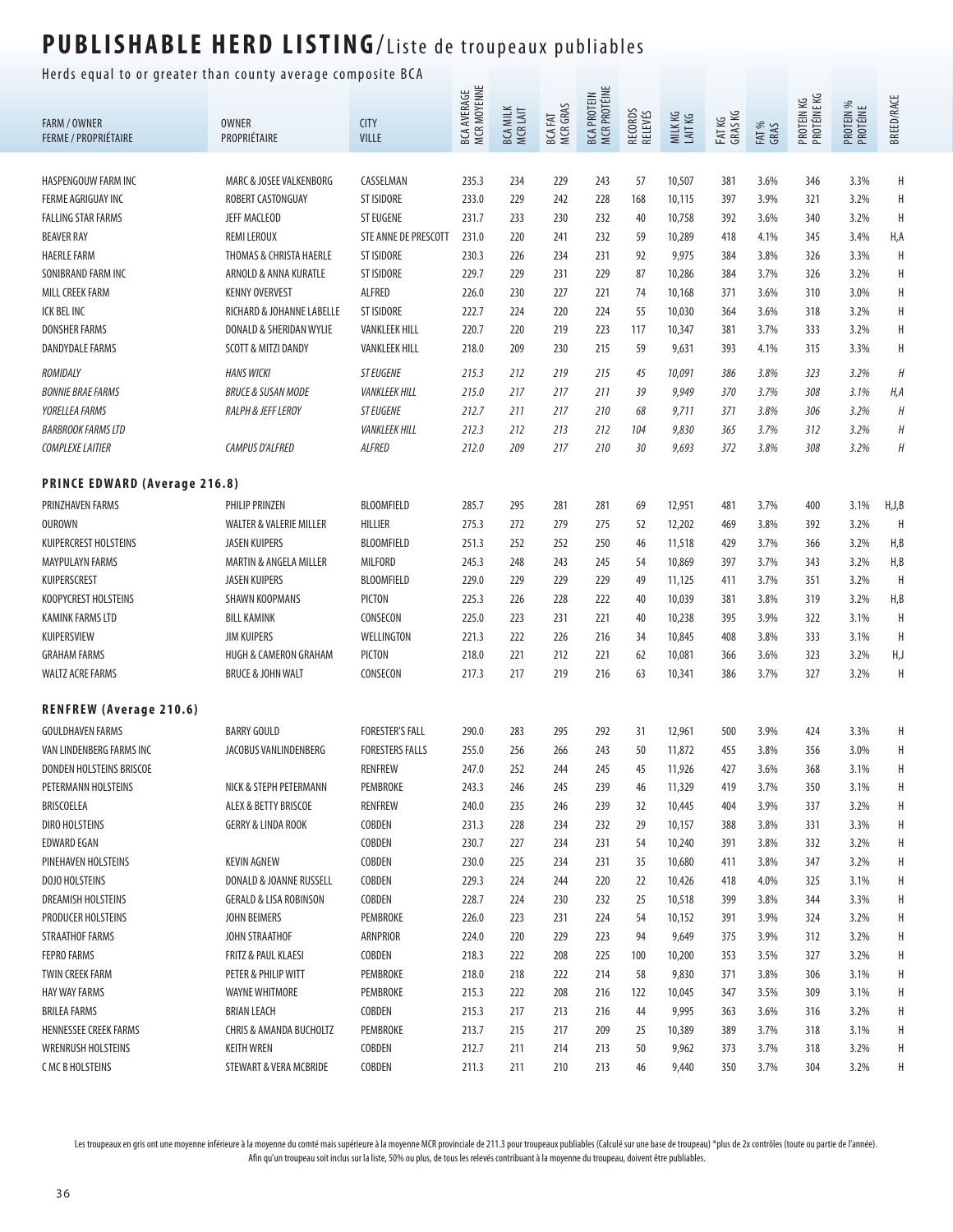Herds equal to or greater than county average composite BCA

| <b>FARM / OWNER</b><br><b>FERME / PROPRIÉTAIRE</b> | <b>OWNER</b><br>PROPRIÉTAIRE        | <b>CITY</b><br><b>VILLE</b> | MCR MOYENNE<br><b>BCA AVERAGE</b> | <b>BCA MILK</b><br>MCR LAIT | MCR GRAS<br>FAT<br><b>BCA</b> | BCA PROTEIN<br>MCR PROTÉINE | RECORDS<br>RELEVÉS | MILK KG<br>LAITKG | FAT KG<br>GRAS KG | FAT %<br>GRAS | PROTÉINE KG<br>PROTEIN KG | PROTEIN %<br>PROTÉINE | BREED/RACE |
|----------------------------------------------------|-------------------------------------|-----------------------------|-----------------------------------|-----------------------------|-------------------------------|-----------------------------|--------------------|-------------------|-------------------|---------------|---------------------------|-----------------------|------------|
| <b>RUSSELL (Average 230.3)</b>                     |                                     |                             |                                   |                             |                               |                             |                    |                   |                   |               |                           |                       |            |
| <b>HEIWA FARM</b>                                  | <b>WALTER VON AH</b>                | <b>ST ALBERT</b>            | 291.7                             | 283                         | 298                           | 294                         | 105                | 11,996            | 481               | 4.0%          | 406                       | 3.4%                  | H,B        |
| <b>BRABANTDALE FARMS LTD</b>                       | <b>CHRIS &amp; JOHN NOOYEN</b>      | <b>NAVAN</b>                | 281.3                             | 275                         | 297                           | 272                         | 85                 | $12,361$ *        | 495               | 4.0%          | 389                       | 3.1%                  | H          |
| <b>MELISTAR</b>                                    | <b>MARC BERGERON</b>                | VARS                        | 272.0                             | 266                         | 281                           | 269                         | 58                 | 12,506            | 489               | 3.9%          | 401                       | 3.2%                  | H          |
| <b>SUNRISE HOLSTEINS INC</b>                       | <b>EDGAR &amp; RAMONA KAELIN</b>    | <b>CLARENCE CREEK</b>       | 270.0                             | 274                         | 271                           | 265                         | 45                 | 11,783            | 433               | 3.7%          | 364                       | 3.1%                  | H          |
| <b>FERME PROSPERE INC</b>                          | LUC & SYLVIE DUTRISAC               | ORLEANS                     | 267.0                             | 256                         | 283                           | 262                         | 65                 | 11,529            | 472               | 4.1%          | 376                       | 3.3%                  | H          |
| <b>BERTOM FARM</b>                                 | <b>FRED &amp; THEO VANMUNSTEREN</b> | SARSFIELD                   | 262.3                             | 259                         | 269                           | 259                         | 86                 | 11,667            | 450               | 3.9%          | 372                       | 3.2%                  | H          |
| <b>FERME RE MONT INC</b>                           | <b>LOUIS RAYMOND</b>                | CUMBERLAND                  | 262.0                             | 255                         | 267                           | 264                         | 57                 | 11,284            | 438               | 3.9%          | 373                       | 3.3%                  | Н          |
| <b>CLEARVIEW FARM</b>                              | <b>JOSEF MUELLER</b>                | <b>CLARENCE CREEK</b>       | 260.3                             | 259                         | 268                           | 254                         | 69                 | 11,463            | 441               | 3.8%          | 359                       | 3.1%                  | H          |
| <b>RUSLAND FARM INC</b>                            |                                     | CUMBERLAND                  | 257.7                             | 257                         | 269                           | 247                         | 88                 | $11.743$ *        | 457               | 3.9%          | 359                       | 3.1%                  | H          |
| <b>BERWEN HOLSTEINS</b>                            | <b>BERT &amp; WENDY MOLENAAR</b>    | CUMBERLAND                  | 257.7                             | 258                         | 258                           | 257                         | 35                 | 11.462            | 425               | 3.7%          | 364                       | 3.2%                  | H          |
| <b>FERME ST MALO</b>                               | JEAN MARIE SEGUIN                   | <b>ST PASCAL</b>            | 256.3                             | 247                         | 264                           | 258                         | 60                 | 11.162            | 442               | 4.0%          | 371                       | 3.3%                  | H          |
| ROSENHILL FARM INC                                 | ANDRE HILDBRAND                     | <b>ST ALBERT</b>            | 253.3                             | 249                         | 262                           | 249                         | 94                 | 11,210            | 437               | 3.9%          | 356                       | 3.2%                  | Н          |
| <b>FERME ANDRAIN</b>                               | <b>SYLVAIN GENIER</b>               | <b>ST ALBERT</b>            | 245.0                             | 241                         | 251                           | 243                         | 47                 | 10.727            | 415               | 3.9%          | 346                       | 3.2%                  | Н          |
| FERME DES 4 GUINDON INC                            | JENRENE GUINDON                     | <b>HAMMOND</b>              | 244.0                             | 238                         | 252                           | 242                         | 48                 | 10,348            | 406               | 3.9%          | 336                       | 3.2%                  | Н          |
| <b>SMYGWATYS HOLSTEINS</b>                         | <b>RAY &amp; TERRY SMYGWATY</b>     | <b>RUSSELL</b>              | 240.3                             | 237                         | 243                           | 241                         | 43                 | 10,986            | 420               | 3.8%          | 356                       | 3.2%                  | Н          |
| <b>GERANIK</b>                                     | <b>GERALD BENOIT</b>                | <b>ST ALBERT</b>            | 240.0                             | 240                         | 240                           | 240                         | 98                 | 10,887            | 404               | 3.7%          | 347                       | 3.2%                  | H          |
| SHADYLANE                                          | <b>R SCHOENI</b>                    | <b>RUSSELL</b>              | 239.0                             | 243                         | 236                           | 238                         | 124                | 8,831             | 352               | 4.0%          | 284                       | 3.2%                  | Α          |
| <b>BOLDI</b>                                       | J & L OESCHGER                      | VARS                        | 238.3                             | 230                         | 245                           | 240                         | 47                 | 10,559            | 419               | 4.0%          | 350                       | 3.3%                  | Н          |
| LARCHWAY                                           | <b>SCOTT RATHWELL</b>               | <b>NAVAN</b>                | 238.3                             | 231                         | 247                           | 237                         | 24                 | 10,585            | 419               | 4.0%          | 345                       | 3.3%                  | H          |
|                                                    |                                     |                             |                                   |                             |                               |                             |                    |                   |                   |               |                           |                       |            |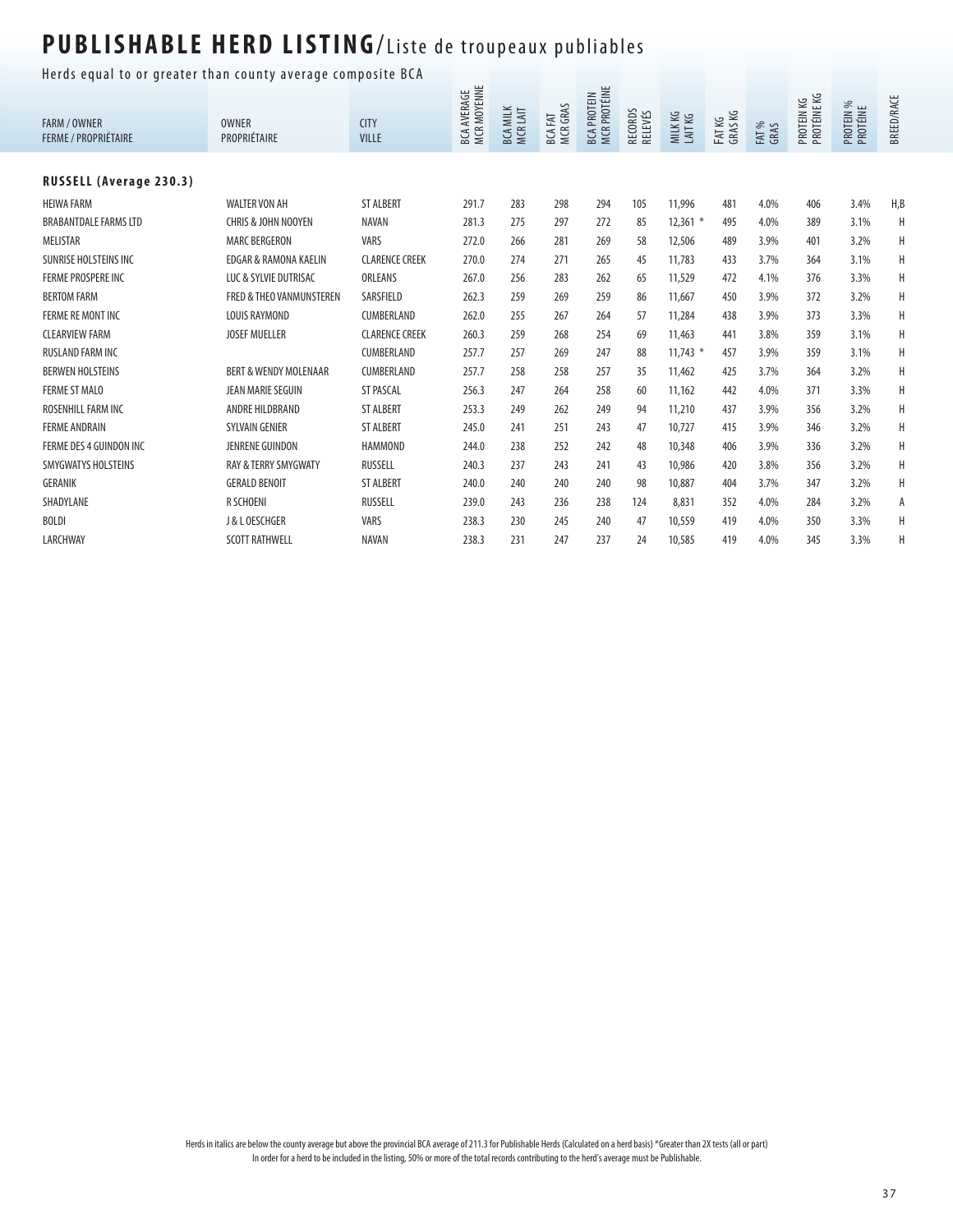Herds equal to or greater than county average composite BCA

| FARM / OWNER<br><b>FERME / PROPRIÉTAIRE</b> | <b>OWNER</b><br>PROPRIÉTAIRE       | <b>CITY</b><br><b>VILLE</b>  | BCA AVERAGE<br>MCR MOYENNE | <b>BCA MILK</b><br>MCR LAIT | BCA FAT<br>MCR GRAS | <b>MCR PROTÉINE</b><br><b>BCA PROTEIN</b> | RECORDS<br>RELEVÉS | MILK KG<br>LAIT KG | FAT KG<br>GRAS KG | FAT %<br>GRAS | PROTEIN KG<br>PROTÉINE KG | PROTEIN %<br>PROTÉINE | <b>BREED/RACE</b> |
|---------------------------------------------|------------------------------------|------------------------------|----------------------------|-----------------------------|---------------------|-------------------------------------------|--------------------|--------------------|-------------------|---------------|---------------------------|-----------------------|-------------------|
|                                             |                                    |                              |                            |                             |                     |                                           |                    |                    |                   |               |                           |                       |                   |
| <b>BRAEDALE HOLSTEIN</b>                    | <b>TERRY &amp; MARK BEATON</b>     | CUMBERLAND                   | 237.3                      | 238                         | 234                 | 240                                       | 63                 | 10,685             | 391               | 3.7%          | 344                       | 3.2%                  | Η                 |
| LA FERME GILLETTE                           | <b>GILLES PATENAUDE</b>            | <b>EMBRUN</b>                | 236.0                      | 235                         | 245                 | 228                                       | 464                | $10,526$ *         | 408               | 3.9%          | 325                       | 3.1%                  | H                 |
| HASLILAND                                   | THOMAS & PAULA MEYERHANS           | CASSELMAN                    | 236.0                      | 234                         | 241                 | 233                                       | 99                 | 10,811             | 413               | 3.8%          | 341                       | 3.2%                  | Н                 |
| <b>FERME BRISSFRANCE LTD</b>                | <b>ANDRE BRISSON</b>               | <b>EMBRUN</b>                | 236.0                      | 230                         | 247                 | 231                                       | 55                 | 10,255             | 410               | 4.0%          | 328                       | 3.2%                  | H                 |
| <b>FERME HUPDALE</b>                        | <b>FERNAND &amp; SYLVIE MENARD</b> | <b>CLARENCE CREEK</b>        | 232.0                      | 233                         | 233                 | 230                                       | 55                 | 10,564             | 392               | 3.7%          | 330                       | 3.1%                  | H                 |
| <b>FERME REGIMBALD INC</b>                  | MICHEL REGIMBALD                   | SARSFIELD                    | 231.7                      | 234                         | 232                 | 229                                       | 115                | 10,664             | 393               | 3.7%          | 332                       | 3.1%                  | H                 |
| RICKY                                       | P, C & P SEGUIN                    | <b>ST ALBERT</b>             | 231.7                      | 226                         | 236                 | 233                                       | 79                 | 10,428             | 404               | 3.9%          | 341                       | 3.3%                  | Н                 |
| FERME DESSAINT INC                          | NICHOLAS DESSAINT                  | SARSFIELD                    | 231.3                      | 232                         | 232                 | 230                                       | 56                 | 10,738             | 398               | 3.7%          | 338                       | 3.1%                  | H                 |
| MARVELRIDGE                                 | JOHN & PAUL NYENTAP                | <b>RUSSELL</b>               | 228.3                      | 225                         | 235                 | 225                                       | 86                 | 10,380             | 402               | 3.9%          | 330                       | 3.2%                  | Н                 |
| <b>FERME KRICELANA</b>                      | ROBERT & LAURE JAQUEMET            | <b>BOURGET</b>               | 228.3                      | 223                         | 229                 | 233                                       | 55                 | 10,337             | 393               | 3.8%          | 343                       | 3.3%                  | Н                 |
| <b>MARBRI FARMS</b>                         | <b>BRIAN &amp; MARYLYNN BUMA</b>   | RUSSELL                      | 227.7                      | 228                         | 225                 | 230                                       | 21                 | 10,008             | 364               | 3.6%          | 320                       | 3.2%                  | Н                 |
| <b>FERME DESCAYER &amp; FILS</b>            | <b>FRANCOIS CAYER</b>              | <b>ST ALBERT</b>             | 225.0                      | 221                         | 231                 | 223                                       | 59                 | 10,222             | 398               | 3.9%          | 329                       | 3.2%                  | Н                 |
| <b>DLASEPT</b>                              | JACQUES LAFLECHE                   | <b>ST ALBERT</b>             | 220.0                      | 217                         | 226                 | 217                                       | 74                 | 10,181             | 393               | 3.9%          | 323                       | 3.2%                  | H                 |
| <b>FERME RUBI</b>                           | <b>JAKOB BUEHLER</b>               | <b>EMBRUN</b>                | 219.0                      | 221                         | 211                 | 225                                       | 72                 | 9,913              | 354               | 3.6%          | 322                       | 3.2%                  | H, J              |
| <b>HUPEHOLM</b>                             | GILLES & SYLVIE HUPE               | <b>CLARENCE CREEK</b>        | 218.3                      | 218                         | 220                 | 217                                       | 40                 | 10,084             | 378               | 3.7%          | 318                       | 3.2%                  | H                 |
| <b>LA FERME BEN-REY-MO LTD</b>              | <b>REYNALD BENOIT</b>              | <b>ST ALBERT</b>             | 218.0                      | 218                         | 218                 | 218                                       | 88                 | 9,928              | 367               | 3.7%          | 315                       | 3.2%                  | Н                 |
| <b>SUNNYMEAD FARM</b>                       |                                    | NAVAN                        | 217.3                      | 219                         | 208                 | 225                                       | 48                 | 7,721              | 302               | 3.9%          | 261                       | 3.4%                  | А                 |
| <b>SMITS FARMS INC</b>                      | <b>ROBERT SMITS</b>                | NAVAN                        | 216.3                      | 217                         | 220                 | 212                                       | 63                 | 9,912              | 374               | 3.8%          | 309                       | 3.1%                  | Н                 |
| <b>BALSAMLANE FARMS LTD</b>                 | <b>BARRY BOOTHE</b>                | <b>RUSSELL</b>               | 214.7                      | 211                         | 218                 | 215                                       | 35                 | 10,153             | 390               | 3.8%          | 329                       | 3.2%                  | Н                 |
| <b>FERME CHABOTIERE</b>                     | PAUL CHABOT ET FILS                | <b>CLARENCE CREEK</b>        | 214.3                      | 207                         | 221                 | 215                                       | 27                 | 9,498              | 376               | 4.0%          | 314                       | 3.3%                  | Н                 |
| YUKON JAK'S PLACE                           | URS & TAMMY HERGER                 | <b>EMBRUN</b>                | 213.7                      | 213                         | 210                 | 218                                       | 58                 | 9,522              | 349               | 3.7%          | 311                       | 3.3%                  | $\boldsymbol{H}$  |
| <b>DUTCAN FARMS</b>                         | JOEL VERDURMEN                     | <b>RUSSELL</b>               | 212.0                      | 206                         | 219                 | 211                                       | 42                 | 8,986              | 359               | 4.0%          | 293                       | 3.3%                  | H,A               |
| SIMCOE (Average 211.7)                      |                                    |                              |                            |                             |                     |                                           |                    |                    |                   |               |                           |                       |                   |
| <b>ROBINS HOLSTEINS</b>                     | ANDY & JASON ROBINSON              | MIDLAND                      | 257.0                      | 260                         | 255                 | 256                                       | 53                 | 11,720             | 427               | 3.6%          | 367                       | 3.1%                  | Н                 |
| TOM & KAREN KLEIN-GEBBINCK                  |                                    | <b>ELMVALE</b>               | 255.3                      | 247                         | 264                 | 255                                       | 36                 | 11,102             | 440               | 4.0%          | 364                       | 3.3%                  | H                 |
| <b>SPENCE FARMS</b>                         | <b>ROGER &amp; JANICE SPENCE</b>   | ELMVALE                      | 253.7                      | 251                         | 257                 | 253                                       | 50                 | 11,722             | 445               | 3.8%          | 374                       | 3.2%                  | Н                 |
| <b>FARISVIEW</b>                            | <b>D FARIS</b>                     | NEWMARKET                    | 253.3                      | 257                         | 251                 | 252                                       | 60                 | 11,960             | 436               | 3.6%          | 374                       | 3.1%                  | Н                 |
| RAY & DONNA KLEIN-GEBBINCK                  |                                    | <b>ELMVALE</b>               | 250.7                      | 253                         | 250                 | 249                                       | 41                 | 11,411             | 418               | 3.7%          | 357                       | 3.1%                  | Н                 |
| <b>BRENT MCLEAN &amp; SONS</b>              |                                    | MINESING                     | 243.7                      | 240                         | 246                 | 245                                       | 52                 | 11,079             | 422               | 3.8%          | 359                       | 3.2%                  | Н                 |
| HAANVIEW                                    | JOHN & BONNIE DEN HAAN             | <b>LORETTO</b>               | 241.3                      | 242                         | 245                 | 237                                       | 57                 | 11,409             | 427               | 3.7%          | 355                       | 3.1%                  | Н                 |
| <b>SHADY GLEN FARMS</b>                     | DAVID JONES                        | MIDLAND                      | 235.0                      | 241                         | 219                 | 245                                       | 67                 | 7,242              | 356               | 4.9%          | 280                       | 3.9%                  | J                 |
| MORDALE                                     | <b>GREG MORTSON</b>                | ORO STATION                  | 233.7                      | 233                         | 237                 | 231                                       | 23                 | 7,487              | 404               | 5.4%          | 278                       | 3.7%                  | J,H               |
| <b>BRIHILL HOLSTEINS</b>                    | <b>BRIAN &amp; DORIS GIFFEN</b>    | STAYNER                      | 233.3                      | 232                         | 236                 | 232                                       | 33                 | 10,387             | 391               | 3.8%          | 331                       | 3.2%                  | H                 |
| COVILL HOLSTEINS                            | <b>KEITH THOMAS</b>                | <b>COOKSTOWN</b>             | 232.7                      | 230                         | 226                 | 242                                       | 10                 | 11,253             | 409               | 3.6%          | 375                       | 3.3%                  | H                 |
| JOHN & MARIE MILLER                         |                                    | CREEMORE                     | 230.7                      | 234                         | 216                 | 242                                       | 99                 | 6,947              | 347               | 5.0%          | 273                       | 3.9%                  | J                 |
| NATURE VIEW FARM                            | <b>GLORIA &amp; TIMOTHY WHITE</b>  | STAYNER                      | 230.3                      | 249                         | 207                 | 235                                       | 8                  | 8,481              | 331               | 3.9%          |                           | 3.3%                  |                   |
| SUNNY MAPLE HOLSTEINS                       | DOUG LIVINGSTON                    | <b>BEETON</b>                | 227.7                      | 223                         | 229                 | 231                                       |                    |                    |                   |               | 281                       | 3.3%                  | J,H,M<br>H        |
| <b>HERMICA FARMS</b>                        |                                    | <b>TINY</b>                  | 227.7                      | 225                         |                     | 225                                       | 59                 | 10,405             | 396<br>413        | 3.8%          | 341                       | 3.2%                  | H                 |
|                                             |                                    |                              |                            |                             | 233                 |                                           | 42                 | 10,760             |                   | 3.8%          | 340                       |                       |                   |
| APTOHAVEN FARM                              | PETER KAPTEYN                      | PHELPSTON<br><b>BRADFORD</b> | 227.0                      | 227                         | 231                 | 223                                       | 39                 | 10,746             | 407               | 3.8%          | 336                       | 3.1%                  | H                 |
| FIELDHOLME HOLSTEINS                        | <b>BRYAN FIELDHOUSE</b>            |                              | 226.3                      | 223                         | 235                 | 221                                       | 36                 | 10,258             | 400               | 3.9%          | 322                       | 3.1%                  | H                 |
| <b>AUTUMN VIEW FARMS</b>                    | JOHN HOLM                          | WAUBAUSHENE                  | 225.3                      | 231                         | 220                 | 225                                       | 42                 | 8,176              | 321               | 3.9%          | 261                       | 3.2%                  | Α                 |
| <b>SPENCE FARMS</b>                         | ROY & DOUG SPENCE                  | ELMVALE                      | 224.0                      | 222                         | 225                 | 225                                       | 39                 | 10,271             | 385               | 3.7%          | 331                       | 3.2%                  | H                 |
| MARADUN                                     | ALFRED RADUNER                     | <b>BRECHIN</b>               | 224.0                      | 218                         | 231                 | 223                                       | 31                 | 10,437             | 411               | 3.9%          | 339                       | 3.2%                  | H                 |
| <b>ECLIPSE HOLSTEINS</b>                    | LOIS & JOHN BROWNLEE               | ALLISTON                     | 222.0                      | 214                         | 228                 | 224                                       | 33                 | 9,608              | 380               | 4.0%          | 321                       | 3.3%                  | H                 |
| <b>HARVDALE HOLSTEINS</b>                   | <b>KEVIN HARVEY</b>                | STAYNER                      | 221.7                      | 214                         | 235                 | 216                                       | 45                 | 10,322             | 419               | 4.1%          | 329                       | 3.2%                  | H                 |
| <b>MONPIERO FARMS</b>                       | PIERRE PAUL MAURICE                | PENETANG                     | 220.7                      | 218                         | 226                 | 218                                       | 52                 | 9,911              | 381               | 3.8%          | 315                       | 3.2%                  | H                 |
| MAIVAN NOOK HOLSTEINS                       | ANDY CLARK                         | <b>SHANTY BAY</b>            | 220.7                      | 217                         | 222                 | 223                                       | 38                 | 10,218             | 387               | 3.8%          | 333                       | 3.3%                  | H                 |
| <b>CENTERFLOS</b>                           | PAT STONE                          | ELMVALE                      | 217.0                      | 212                         | 219                 | 220                                       | 28                 | 9,754              | 375               | 3.8%          | 321                       | 3.3%                  | H                 |
| OLD FORT FARMS                              |                                    | MIDLAND                      | 216.7                      | 222                         | 206                 | 222                                       | 65                 | 9,974              | 345               | 3.5%          | 317                       | 3.2%                  | Н                 |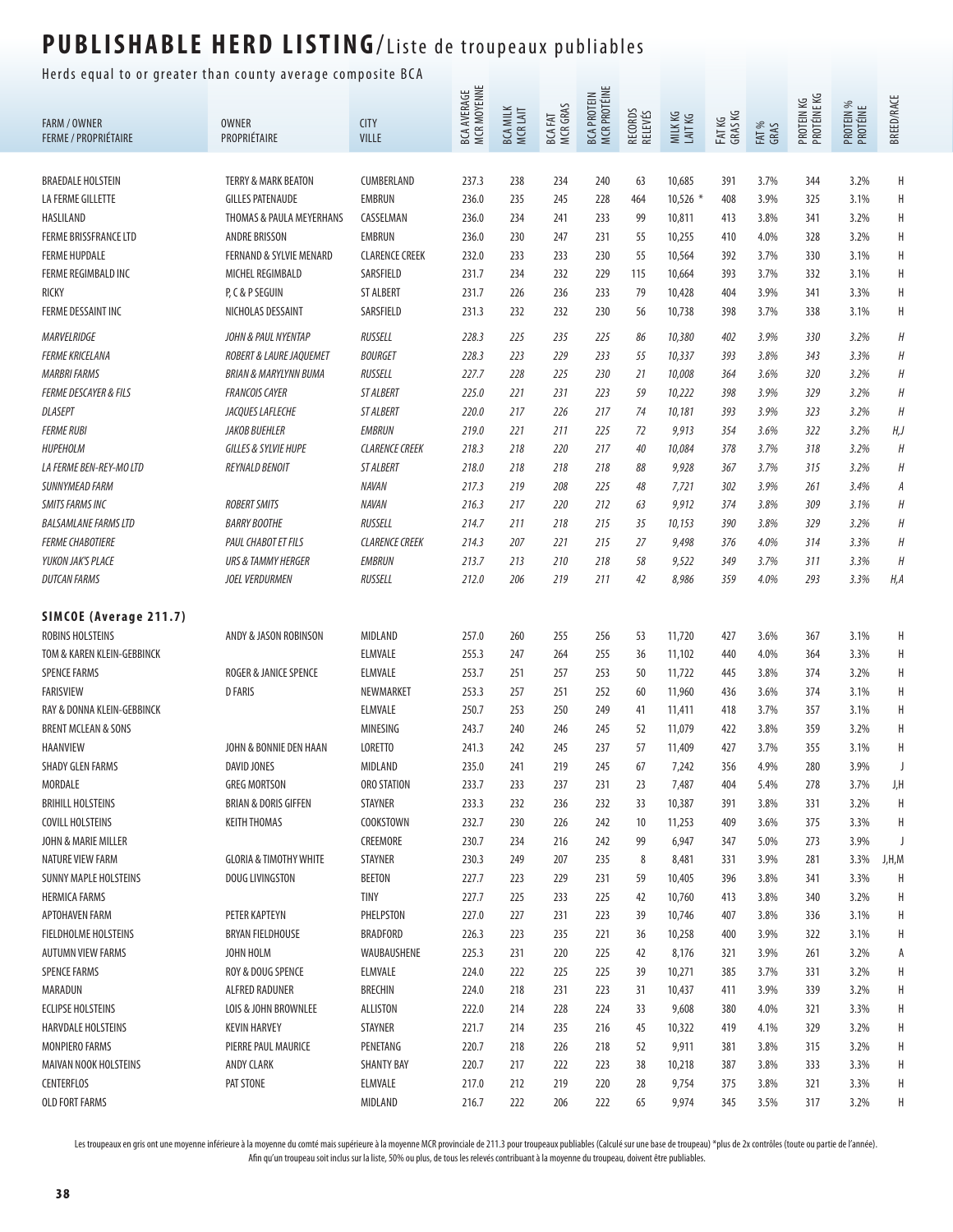Herds equal to or greater than county average composite BCA

| <b>FARM / OWNER</b><br><b>FERME / PROPRIÉTAIRE</b> | <b>OWNER</b><br>PROPRIÉTAIRE         | <b>CITY</b><br><b>VILLE</b> | MCR MOYENNE<br>AVERAGE<br>BCA | <b>BCA MILK</b><br>MCR LAIT | MCR GRAS<br><b>BCA FAT</b> | <b>MCR PROTÉINE</b><br><b>BCA PROTEIN</b> | <b>RECORDS</b><br><b>RELEVÉS</b> | MILK KG<br>LAIT KG | <b>GRASKG</b><br>FAT KG | FAT %<br>GRAS | PROTEIN KG<br>PROTÉINE KG | PROTEIN %<br>PROTÉINE | BREED/RACE |
|----------------------------------------------------|--------------------------------------|-----------------------------|-------------------------------|-----------------------------|----------------------------|-------------------------------------------|----------------------------------|--------------------|-------------------------|---------------|---------------------------|-----------------------|------------|
|                                                    |                                      |                             |                               |                             |                            |                                           |                                  |                    |                         |               |                           |                       |            |
| <b>WILCREST HOLSTEINS</b>                          | JOHN & SUSAN WILLIAMS                | <b>BRADFORD</b>             | 215.7                         | 217                         | 207                        | 223                                       | 41                               | 10,096             | 358                     | 3.5%          | 330                       | 3.3%                  | Н          |
| SPRUCETONE HOLSTEINS                               | DOUG LLOYD                           | <b>BRADFORD</b>             | 215.7                         | 211                         | 220                        | 216                                       | 27                               | 10,086             | 390                     | 3.9%          | 326                       | 3.2%                  | Н          |
| <b>LANGNIC FARMS</b>                               |                                      | <b>ELMVALE</b>              | 215.3                         | 213                         | 216                        | 217                                       | 61                               | 9,461              | 356                     | 3.8%          | 307                       | 3.2%                  | Н          |
| <b>DON NELSON</b>                                  |                                      | PHELPSTON                   | 215.3                         | 217                         | 217                        | 212                                       | 44                               | 9,931              | 369                     | 3.7%          | 308                       | 3.1%                  | Н          |
| <b>RICE CREEK FARMS</b>                            | RON & LINDA DOYLE                    | COLDWATER                   | 213.7                         | 221                         | 209                        | 211                                       | 26                               | 8,787              | 334                     | 3.8%          | 276                       | 3.1%                  | H,J        |
| <b>KELLWOOD HOLSTEINS</b>                          | KEITH KELL & BARB KELL ROSE          | GILFORD                     | 211.7                         | 211                         | 209                        | 215                                       | 37                               | 9,648              | 354                     | 3.7%          | 313                       | 3.2%                  | Н          |
| STORMONT (Average 210.9)                           |                                      |                             |                               |                             |                            |                                           |                                  |                    |                         |               |                           |                       |            |
| <b>GINARY FARM</b>                                 | RENE & ANGELA SCHUERMANN             | <b>MOOSE CREEK</b>          | 292.3                         | 278                         | 314                        | 285                                       | 39                               | 12,312             | 520                     | 4.2%          | 401                       | 3.3%                  | Н          |
| <b>WENALLT HOLSTEINS</b>                           |                                      | <b>CRYSLER</b>              | 258.0                         | 249                         | 273                        | 252                                       | 48                               | 12,050             | 490                     | 4.1%          | 387                       | 3.2%                  | Н          |
| <b>SAZIEMAZ FARM</b>                               | PHILIPPE GUTKNECHT                   | NEWINGTON                   | 241.7                         | 239                         | 242                        | 244                                       | 62                               | 10,820             | 406                     | 3.8%          | 351                       | 3.2%                  | Н          |
| <b>ARC ACRES</b>                                   | <b>RANDY MOKE</b>                    | NEWINGTON                   | 240.3                         | 243                         | 236                        | 242                                       | 53                               | 10,730             | 386                     | 3.6%          | 339                       | 3.2%                  | Н          |
| <b>FERME MARIE JADINE</b>                          | JACOUES & BERNARDINE PILON           | <b>FINCH</b>                | 240.0                         | 239                         | 245                        | 236                                       | 41                               | 10,872             | 412                     | 3.8%          | 341                       | 3.1%                  | Н          |
| <b>KNONAUDALE FARM</b>                             | CHRIS & BOBBI JO UHR                 | CRYSLER                     | 237.7                         | 232                         | 238                        | 243                                       | 63                               | 10,791             | 410                     | 3.8%          | 359                       | 3.3%                  | Н          |
| PAYNESIDE FARM INC                                 | DOUGLAS ROBINSON                     | <b>FINCH</b>                | 235.3                         | 244                         | 218                        | 244                                       | 54                               | 7,862              | 355                     | 4.5%          | 289                       | 3.7%                  | J,H        |
| <b>FERME SABOURIN INC</b>                          | <b>GILLES &amp; JOHANNE SABOURIN</b> | CRYSLER                     | 232.0                         | 234                         | 235                        | 227                                       | 74                               | 10,759             | 400                     | 3.7%          | 332                       | 3.1%                  | Н          |
| <b>REDLODGE FARM INC</b>                           | ARMIN & MONICA KAGI                  | <b>FINCH</b>                | 231.7                         | 226                         | 240                        | 229                                       | 50                               | 10,486             | 413                     | 3.9%          | 338                       | 3.2%                  | Н          |
| ROCLANE HOLSTEINS                                  | ROGER & MARGARET COURVILLE           | <b>CRYSLER</b>              | 227.7                         | 235                         | 222                        | 226                                       | 39                               | 10,763             | 377                     | 3.5%          | 329                       | 3.1%                  | Н          |
| <b>CRITESDALE FARMS</b>                            | <b>CALVIN CRITES</b>                 | INGLESIDE                   | 226.0                         | 229                         | 227                        | 222                                       | 77                               | 10,510             | 387                     | 3.7%          | 324                       | 3.1%                  | Н          |
| WIELENDALE                                         | A & J VANDERWIELEN                   | MAXVILLE                    | 222.0                         | 227                         | 219                        | 220                                       | 34                               | 10,180             | 367                     | 3.6%          | 316                       | 3.1%                  | Н          |
|                                                    |                                      |                             |                               |                             |                            |                                           |                                  |                    |                         |               |                           |                       |            |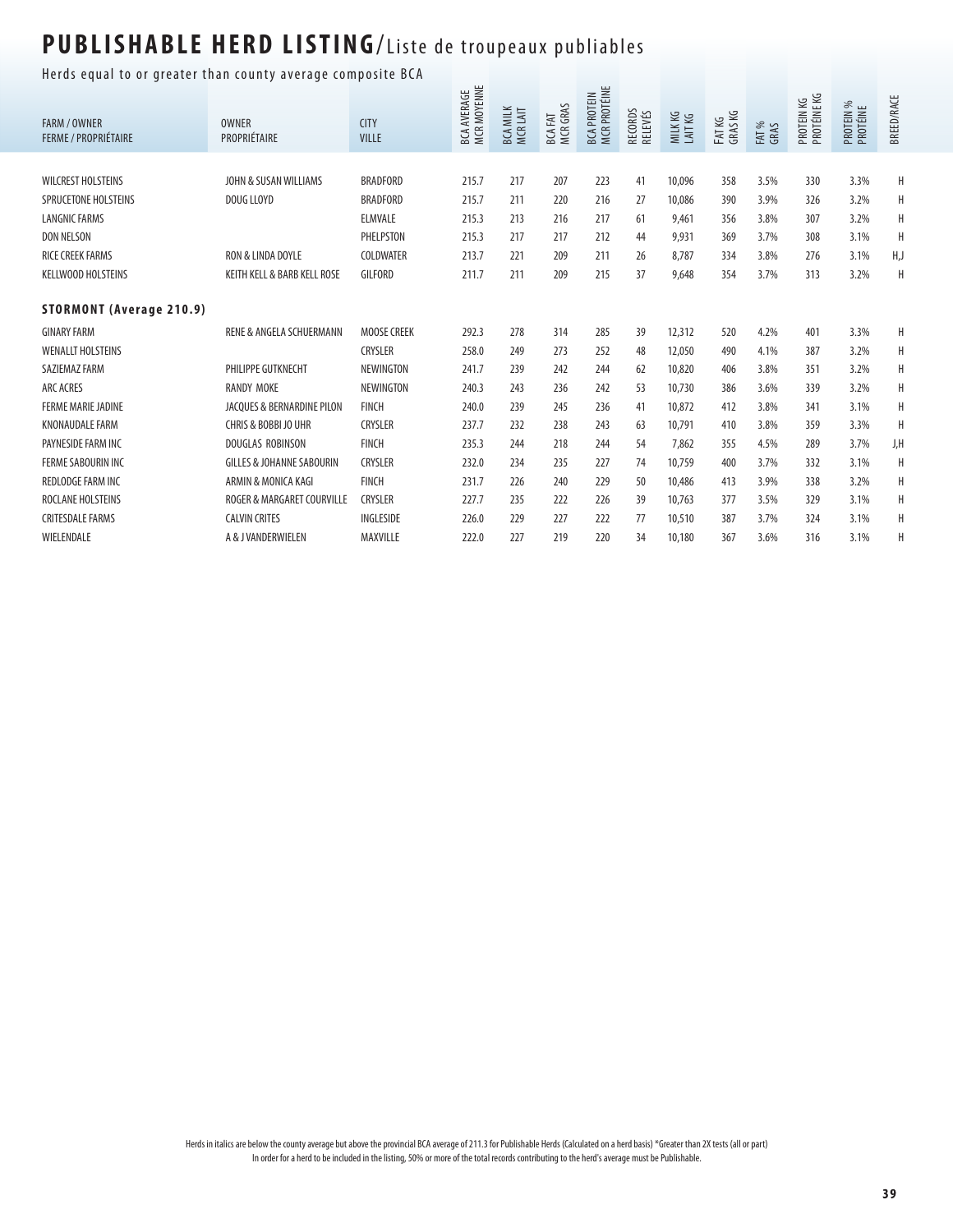Herds equal to or greater than county average composite BCA

| <b>FARM / OWNER</b><br><b>FERME / PROPRIÉTAIRE</b> | <b>OWNER</b><br>PROPRIÉTAIRE        | <b>CITY</b><br><b>VILLE</b> | BCA AVERAGE<br>MCR MOYENNE | <b>BCA MILK</b><br>MCR LAIT | BCA FAT<br>MCR GRAS | <b>MCR PROTÉINE</b><br><b>BCA PROTEIN</b> | RECORDS<br>RELEVÉS | MILK KG<br>LAIT KG | FAT KG<br>GRAS KG | FAT %<br>GRAS | PROTEIN KG<br>PROTÉINE KG | PROTEIN %<br>PROTÉINE | <b>BREED/RACE</b> |
|----------------------------------------------------|-------------------------------------|-----------------------------|----------------------------|-----------------------------|---------------------|-------------------------------------------|--------------------|--------------------|-------------------|---------------|---------------------------|-----------------------|-------------------|
|                                                    |                                     |                             |                            |                             |                     |                                           |                    |                    |                   |               |                           |                       |                   |
| <b>KEMMATTEN FARM</b>                              | <b>JOSEF SPECK</b>                  | <b>MOOSE CREEK</b>          | 220.0                      | 225                         | 208                 | 227                                       | 72                 | 10,321             | 353               | 3.4%          | 330                       | 3.2%                  | Η                 |
| <b>BONVALE FARMS INC</b>                           | PETER BEAUDETTE                     | <b>ST ANDREWS WEST</b>      | 219.3                      | 214                         | 225                 | 219                                       | 56                 | 9,902              | 386               | 3.9%          | 322                       | 3.3%                  | Η                 |
| MARCHBANK                                          | <b>DOUG PAUL</b>                    | <b>CRYSLER</b>              | 219.0                      | 225                         | 205                 | 227                                       | 56                 | 7,853              | 295               | 3.8%          | 261                       | 3.3%                  | А                 |
| <b>TRENANT ACRES LTD</b>                           | <b>BERNARD &amp; CYNTHIA DAOUST</b> | <b>FINCH</b>                | 217.3                      | 228                         | 202                 | 222                                       | 51                 | 7,776              | 283               | 3.6%          | 249                       | 3.2%                  | A,H               |
| MURRAYHOLM FARMS                                   | <b>CAMPBELL MURRAY</b>              | MARTINTOWN                  | 217.0                      | 211                         | 221                 | 219                                       | 78                 | 9,883              | 384               | 3.9%          | 327                       | 3.3%                  | H                 |
| <b>JASON SOMMERS</b>                               |                                     | <b>BERWICK</b>              | 217.0                      | 214                         | 218                 | 219                                       | 50                 | 9,336              | 354               | 3.8%          | 304                       | 3.3%                  | Η                 |
| MCBAIN FARMS INC (DELHU)                           | <b>STAN MCBAIN</b>                  | <b>CRYSLER</b>              | 215.7                      | 212                         | 222                 | 213                                       | 40                 | 9,643              | 376               | 3.9%          | 308                       | 3.2%                  | Н                 |
| PAYNEBRANCH FARMS LTD                              | <b>HENRY TEPLATE</b>                | <b>FINCH</b>                | 214.0                      | 207                         | 223                 | 212                                       | 35                 | 9,619              | 386               | 4.0%          | 312                       | 3.2%                  | Н                 |
| <b>BASETTA</b>                                     | <b>CHRISTOPHER CHAMBERS</b>         | <b>CHESTERVILLE</b>         | 212.7                      | 208                         | 222                 | 208                                       | 30                 | 9,340              | 370               | 4.0%          | 298                       | 3.2%                  | Н                 |
| STANLEE                                            | <b>JIM &amp; NANCY WERT</b>         | AVONMORE                    | 211.7                      | 206                         | 212                 | 217                                       | 110                | 9,383              | 358               | 3.8%          | 315                       | 3.4%                  | Н                 |
| <b>HARTENE FARM</b>                                | <b>DAVID HART</b>                   | NEWINGTON                   | 211.3                      | 218                         | 208                 | 208                                       | 49                 | 10,105             | 357               | 3.5%          | 306                       | 3.0%                  | Н                 |
|                                                    |                                     |                             |                            |                             |                     |                                           |                    |                    |                   |               |                           |                       |                   |
| THUNDER BAY (Average 210.9)                        |                                     |                             |                            |                             |                     |                                           |                    |                    |                   |               |                           |                       |                   |
| <b>CHRISHAR FARMS</b>                              | ARIE GROOTENBOER                    | MURILLO                     | 241.3                      | 239                         | 248                 | 237                                       | 45                 | 10,870             | 419               | 3.9%          | 343                       | 3.2%                  | Η                 |
| <b>TRUSTMORE FARM</b>                              | <b>HENRY &amp; DEB STREUTKER</b>    | <b>SLATE RIVER</b>          | 236.0                      | 231                         | 240                 | 237                                       | 61                 | 10,524             | 409               | 3.9%          | 344                       | 3.3%                  | H,J               |
| MOUNTAIN VALLEY FARMS                              | <b>JERRY &amp; RALPH BAKKER</b>     | NEEBING                     | 228.7                      | 232                         | 225                 | 229                                       | 104                | 10,167             | 366               | 3.6%          | 321                       | 3.2%                  | Н                 |
| <b>JOALFARMS</b>                                   | <b>LORNE &amp; CYNTHIA VIS</b>      | MURILLO                     | 226.0                      | 221                         | 241                 | 216                                       | 49                 | 10,400             | 420               | 4.0%          | 323                       | 3.1%                  | Н                 |
| <b>CROSSWAYS FARMS</b>                             | RICHARD TEMPELMAN                   | <b>THUNDER BAY</b>          | 220.7                      | 218                         | 225                 | 219                                       | 92                 | 10,078             | 385               | 3.8%          | 321                       | 3.2%                  | Н                 |
| <b>CANDYVIEW FARM</b>                              |                                     | <b>SLATE RIVER</b>          | 220.7                      | 226                         | 216                 | 220                                       | 58                 | 10,409             | 369               | 3.5%          | 323                       | 3.1%                  | Н                 |
| ROSENHORST HOLSTEINS                               | JED BLEKKENHORST                    | <b>THUNDER BAY</b>          | 216.3                      | 209                         | 235                 | 205                                       | 72                 | 9,960              | 413               | 4.1%          | 309                       | 3.1%                  | Н                 |
| WOODSTAR FARM                                      | <b>GERT &amp; PEGGY BREKVELD</b>    | MURILLO                     | 211.0                      | 208                         | 217                 | 208                                       | 51                 | 9,688              | 375               | 3.9%          | 306                       | 3.2%                  | Н                 |
|                                                    |                                     |                             |                            |                             |                     |                                           |                    |                    |                   |               |                           |                       |                   |
| TIMISKAMING (Average 194.1)                        |                                     |                             |                            |                             |                     |                                           |                    |                    |                   |               |                           |                       |                   |
| RAILSIDE FARM                                      | JOE & NICOLE HOLEKSA                | ENGLEHART                   | 225.3                      | 223                         | 222                 | 231                                       | 42                 | 9,847              | 364               | 3.7%          | 324                       | 3.3%                  | Н                 |
| <b>NORTH HAVEN</b>                                 | YVES GAUTHIER                       | EARLTON                     | 221.3                      | 221                         | 222                 | 221                                       | 132                | 10,365             | 386               | 3.7%          | 328                       | 3.2%                  | Н                 |
| <b>DOUBLE RIDGE FARM</b>                           | <b>FRASER JIBB</b>                  | <b>NEW LISKEARD</b>         | 217.7                      | 216                         | 225                 | 212                                       | 77                 | 9,624              | 374               | 3.9%          | 302                       | 3.1%                  | Н                 |
| <b>TOMSTON FARMS</b>                               | <b>REAL LORANGER</b>                | ENGLEHART                   | 211.7                      | 213                         | 216                 | 206                                       | 63                 | 9,830              | 369               | 3.8%          | 302                       | 3.1%                  | Н                 |
| SHA ROB JERSEYS                                    | ROBIN & SHARON FLEWWELLING          | EARLTON                     | 211.7                      | 223                         | 197                 | 215                                       | 31                 | 6,853              | 327               | 4.8%          | 250                       | 3.6%                  | J                 |
| <b>FREEDOM FARMS INC</b>                           | <b>BRUCE &amp; WENDY LOACH</b>      | NEW LISKEARD                | 211.3                      | 212                         | 209                 | 213                                       | 51                 | 9,608              | 358               | 3.7%          | 308                       | 3.2%                  | H,J               |
| WILLGROVE FARMS INC                                | <b>JASON WILLARD</b>                | THORNLOE                    | 205.7                      | 202                         | 208                 | 207                                       | 56                 | 9,257              | 353               | 3.8%          | 302                       | 3.3%                  | Н                 |
| GRAVELSDALE                                        | <b>RENALD &amp; GUY GRAVEL</b>      | EARLTON                     | 205.3                      | 203                         | 207                 | 206                                       | 69                 | 9,271              | 350               | 3.8%          | 299                       | 3.2%                  | Н                 |
| <b>CLOUTIER DALE FARMS LTD</b>                     | ALBERT & CLAUDETTE BERGERON         | EARLTON                     | 202.0                      | 201                         | 203                 | 202                                       | 78                 | 9,622              | 362               | 3.8%          | 307                       | 3.2%                  | Η                 |
| ALFADAIR                                           | YOLANDE GAUTHIER & FILS             | EARLTON                     | 198.0                      | 196                         | 201                 | 197                                       | 142                | 9,014              | 342               | 3.8%          | 288                       | 3.2%                  | Η                 |
| KIDD CREST FARMS INC                               | <b>CARMAN &amp; TRUDY KIDD</b>      | NEW LISKEARD                | 195.7                      | 189                         | 205                 | 193                                       | 38                 | 9,084              | 363               | 4.0%          | 294                       | 3.2%                  | Η                 |
| <b>WATERLOO (Average 214.2)</b>                    |                                     |                             |                            |                             |                     |                                           |                    |                    |                   |               |                           |                       |                   |
| COOPON FLORA                                       |                                     | <b>ELMIRA</b>               | 273.7                      | 271                         | 289                 | 261                                       | 194                | $11,832$ *         | 469               | 4.0%          | 364                       | 3.1%                  | Н                 |
| <b>CLAYNOOK FARMS LTD</b>                          | W, D & M WAGLER                     | <b>NEW HAMBURG</b>          | 270.7                      | 264                         | 284                 | 264                                       | 134                | 11,739             | 469               | 4.0%          | 373                       | 3.2%                  | Н                 |
| AVELEE HOLSTEINS                                   | <b>MAYNARD &amp; VERA SHANTZ</b>    | <b>WATERLOO</b>             | 260.7                      | 256                         | 267                 | 259                                       | 37                 | 11,319             | 439               | 3.9%          | 366                       | 3.2%                  | Н                 |
| MAPLEMAR                                           | <b>EDGAR MARTIN</b>                 | <b>ST CLEMENTS</b>          | 256.3                      | 255                         | 261                 | 253                                       | 29                 | 11,898             | 453               | 3.8%          | 376                       | 3.2%                  | Н                 |
| <b>RIVER MAR</b>                                   | MURRAY MARTIN                       | ST JACOBS                   | 255.3                      | 248                         | 264                 | 254                                       | 24                 | 10,994             | 432               | 3.9%          | 358                       | 3.3%                  | Н                 |
| RIVER DALE HOLSTEINS                               | <b>LLOYD MARTIN</b>                 | ST JACOBS                   | 250.3                      | 249                         | 259                 | 243                                       | 33                 | 11,639             | 449               | 3.9%          | 362                       | 3.1%                  | Н                 |
| NITH CREST FARMS LIMITED                           | <b>LARRY JANTZI</b>                 | WELLESLEY                   | 248.7                      | 249                         | 255                 | 242                                       | 99                 | 11,602             | 441               | 3.8%          | 357                       | 3.1%                  | Н                 |
| <b>HANFRE HOLSTEINS</b>                            | HANS & FREDERIKA BOKDAM             | <b>NEW HAMBURG</b>          | 247.7                      | 247                         | 249                 | 247                                       | 81                 | 10,913             | 408               | 3.7%          | 347                       | 3.2%                  | Н                 |
| <b>OSCAR GINGRICH</b>                              |                                     | <b>ELMIRA</b>               | 247.0                      | 248                         | 247                 | 246                                       | 32                 | 10,925             | 404               | 3.7%          | 345                       | 3.2%                  | Н                 |
| MILLVAN                                            | <b>AMOS MARTIN</b>                  | <b>WATERLOO</b>             | 246.3                      | 246                         | 245                 | 248                                       | 33                 | 11,423             | 423               | 3.7%          | 366                       | 3.2%                  | Н                 |
| ELDONNA FARM                                       | MURRAY & SANDRA SHERK               | PLATTSVILLE                 | 243.0                      | 254                         | 239                 | 236                                       | 88                 | $11,409$ *         | 400               | 3.5%          | 338                       | 3.0%                  | Н                 |
| WEBERLEA                                           | <b>OSCAR WEBER</b>                  | <b>ST CLEMENTS</b>          | 242.3                      | 251                         | 226                 | 250                                       | 38                 | 7,296              | 349               | 4.8%          | 274                       | 3.8%                  | J,H               |
| MURRAY & CHARLENE BRUBACHER                        |                                     | <b>ELMIRA</b>               | 242.0                      | 238                         | 251                 | 237                                       | 46                 | 10,874             | 423               | 3.9%          | 343                       | 3.2%                  | H                 |
| <b>JALINE HOLSTEINS</b>                            | <b>VERNON &amp; EMALINE JANTZI</b>  | LINWOOD                     | 242.0                      | 245                         | 246                 | 235                                       | 22                 | 11,364             | 424               | 3.7%          | 347                       | 3.1%                  | Н                 |
|                                                    |                                     |                             |                            |                             |                     |                                           |                    |                    |                   |               |                           |                       |                   |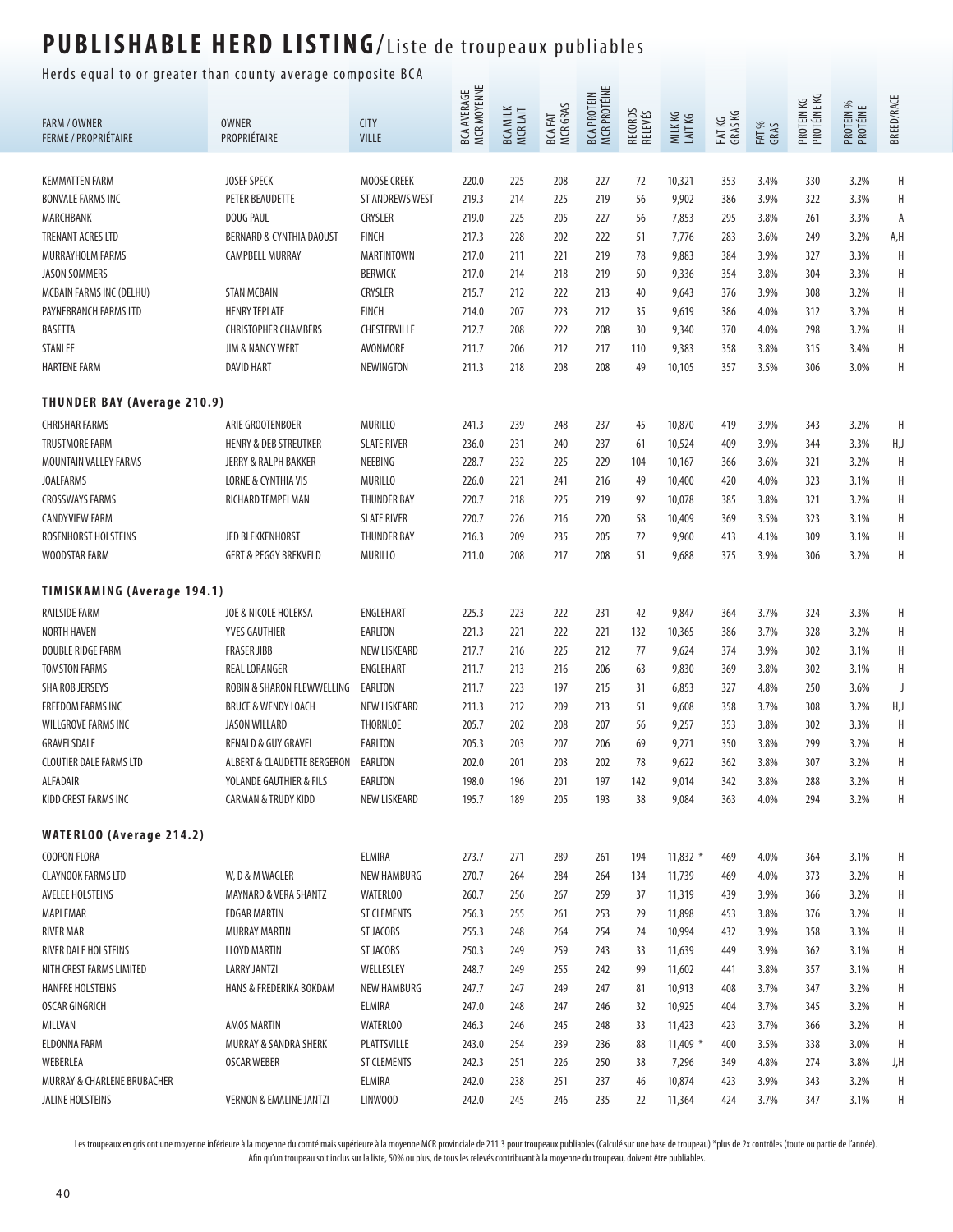Herds equal to or greater than county average composite BCA

| <b>FARM / OWNER</b><br><b>FERME / PROPRIÉTAIRE</b> | <b>OWNER</b><br>PROPRIÉTAIRE         | <b>CITY</b><br><b>VILLE</b> | MCR MOYENNE<br><b>BCA AVERAGE</b> | <b>MILK</b><br><b>BCA MILK</b><br>MCR LAIT | <b>MCRGRAS</b><br><b>BCA FAT</b> | <b>MCR PROTÉINE</b><br><b>BCA PROTEIN</b> | RECORDS<br>RELEVÉS | MILK KG<br>LAIT KG | FATKG<br>GRAS KG | FAT %<br>GRAS | PROTEIN KG<br>PROTÉINE KG | PROTEIN %<br>PROTÉINE | <b>BREED/RACE</b> |
|----------------------------------------------------|--------------------------------------|-----------------------------|-----------------------------------|--------------------------------------------|----------------------------------|-------------------------------------------|--------------------|--------------------|------------------|---------------|---------------------------|-----------------------|-------------------|
|                                                    |                                      |                             |                                   |                                            |                                  |                                           |                    |                    |                  |               |                           |                       |                   |
| <b>GREEN ACRE FARMS LTD</b>                        | T, G, D & A WAGLER                   | <b>NEW HAMBURG</b>          | 240.0                             | 241                                        | 250                              | 229                                       | 142                | 10,611             | 410              | 3.9%          | 323                       | 3.0%                  | H                 |
| JAYWEST ACRE                                       | MAYNARD MARTIN                       | ST JACOBS                   | 239.0                             | 234                                        | 239                              | 244                                       | 33                 | 11,207             | 424              | 3.8%          | 370                       | 3.3%                  | H                 |
| <b>LEWIS WEBER</b>                                 |                                      | ELIMRA                      | 238.3                             | 237                                        | 237                              | 241                                       | 46                 | 11,002             | 409              | 3.7%          | 356                       | 3.2%                  | H                 |
| <b>BOGHAVEN JERSEYS</b>                            | DAVID & ERMA HORST                   | ELMIRA                      | 238.0                             | 245                                        | 221                              | 248                                       | 54                 | 7,256              | 352              | 4.9%          | 278                       | 3.8%                  | J                 |
| MURRAY & LEONA BRUBACHER                           |                                      | ELMIRA                      | 237.7                             | 240                                        | 240                              | 233                                       | 53                 | 10,910             | 405              | 3.7%          | 336                       | 3.1%                  | H                 |
| MOUNTAINOAK FARM                                   | <b>ADAM VAN BERGEIJK</b>             | NEW HAMBURG                 | 236.7                             | 238                                        | 233                              | 239                                       | 153                | 10,765             | 389              | 3.6%          | 344                       | 3.2%                  | H                 |
| <b>BRENLAND</b>                                    | <b>EARL BRENNEMAN</b>                | MILLBANK                    | 236.7                             | 241                                        | 233                              | 236                                       | 38                 | $10,909$ *         | 390              | 3.6%          | 338                       | 3.1%                  | H                 |
| GRANDISLE                                          | <b>CLEASON &amp; MARTHA MARTIN</b>   | <b>WEST MONTROSE</b>        | 236.0                             | 233                                        | 235                              | 240                                       | 37                 | 10,410             | 390              | 3.7%          | 342                       | 3.3%                  | H                 |
| <b>ELI MARTIN</b>                                  |                                      | ELMIRA                      | 236.0                             | 233                                        | 252                              | 223                                       | 22                 | 10,267             | 415              | 4.0%          | 314                       | 3.1%                  | H                 |
| <b>EVENTIDE HOLSTEINS</b>                          | <b>LEROY &amp; VERA METZGER</b>      | ELMIRA                      | 234.3                             | 240                                        | 232                              | 231                                       | 34                 | 10,771             | 387              | 3.6%          | 330                       | 3.1%                  | H                 |
| <b>CALLUMLEA FARM</b>                              | <b>KEN &amp; MARIE MCNABB</b>        | <b>NEW HAMBURG</b>          | 233.7                             | 232                                        | 238                              | 231                                       | 41                 | 10,056             | 394              | 3.9%          | 321                       | 3.2%                  | H,G               |
| SPRUCEHOME                                         | <b>ORVIE MARTIN</b>                  | <b>ST CLEMENTS</b>          | 233.7                             | 226                                        | 245                              | 230                                       | 33                 | 10,571             | 424              | 4.0%          | 341                       | 3.2%                  | H                 |
| MORNINGSKY                                         | EDWIN & FOLKERTJE NOOM               | MILLBANK                    | 232.7                             | 229                                        | 236                              | 233                                       | 80                 | 10,629             | 406              | 3.8%          | 344                       | 3.2%                  | H                 |
| <b>WILLOW CREEK</b>                                | <b>TERESA &amp; RICHARD OSBORNE</b>  | <b>NEW HAMBURG</b>          | 231.7                             | 233                                        | 232                              | 230                                       | 51                 | 7,205              | 382              | 5.3%          | 267                       | 3.7%                  | J,H               |
| PLEASANT NOOK FARMS                                | <b>ROB &amp; JULIE EBY</b>           | AYR                         | 231.7                             | 236                                        | 228                              | 231                                       | 30                 | 7,748              | 368              | 4.7%          | 274                       | 3.5%                  | J,H               |
| JOHN & CAROL GINGRICH                              |                                      | <b>MOOREFIELD</b>           | 231.3                             | 229                                        | 233                              | 232                                       | 39                 | 10,668             | 402              | 3.8%          | 343                       | 3.2%                  | H                 |
| MELVIN & ELLEN GINGRICH                            |                                      | ELMIRA                      | 230.0                             | 223                                        | 236                              | 231                                       | 35                 | 10,018             | 394              | 3.9%          | 331                       | 3.3%                  | H                 |
| <b>JANDALE HOLSTEINS</b>                           | <b>KENNETH JANTZI</b>                | WELLESLEY                   | 229.3                             | 230                                        | 228                              | 230                                       | 39                 | 10,395             | 383              | 3.7%          | 331                       | 3.2%                  | H                 |
| <b>CITILIMITS</b>                                  | N, B & J DIETRICH                    | ST AGATHA                   | 228.7                             | 230                                        | 231                              | 225                                       | 102                | 10,197             | 378              | 3.7%          | 317                       | 3.1%                  | H                 |
| EBYVILLE                                           |                                      | ELMIRA                      | 228.3                             | 227                                        | 232                              | 226                                       | 44                 | $10,208$ *         | 387              | 3.8%          | 322                       | 3.2%                  | H                 |
| <b>LEWIS WEBER</b>                                 |                                      | ELMIRA                      | 228.0                             | 227                                        | 229                              | 228                                       | 33                 | 10,105             | 376              | 3.7%          | 323                       | 3.2%                  | H                 |
| <b>CANAAN SLOPES</b>                               | ROLAND GOOD                          | NEW HAMBURG                 | 227.7                             | 224                                        | 227                              | 232                                       | 61                 | 10,103             | 380              | 3.8%          | 334                       | 3.3%                  | H                 |
| <b>LEN-ED HOLSTEINS</b>                            | <b>LEONARD MARTIN</b>                | LINWOOD                     | 227.7                             | 227                                        | 224                              | 232                                       | 30                 | 10,155             | 370              | 3.6%          | 328                       | 3.2%                  | H                 |
| <b>CHERRYDALE JERSEYS</b>                          | <b>GEORGE MARTIN</b>                 | <b>WATERLOO</b>             | 227.3                             | 229                                        | 219                              | 234                                       | 50                 | 7,251              | 358              | 4.9%          | 273                       | 3.8%                  | J,H               |
| <b>WALNUT MEADOW</b>                               | NORMAN MARTIN                        | ELMIRA                      | 226.3                             | 228                                        | 223                              | 228                                       | 40                 | 10,048             | 362              | 3.6%          | 320                       | 3.2%                  | H                 |
| COBERDALE                                          | <b>GERRY &amp; GLORIA COBER</b>      | WELLESLEY                   | 226.3                             | 224                                        | 221                              | 234                                       | 39                 | 10,140             | 372              | 3.7%          | 338                       | 3.3%                  | H                 |
| LAVERNE & MARLENE MARTIN                           |                                      | <b>WATERLOO</b>             | 226.0                             | 223                                        | 233                              | 222                                       | 23                 | 10,103             | 392              | 3.9%          | 319                       | 3.2%                  | H                 |
| LO LYND FARMS LTD                                  | <b>BRAD &amp; ROD HABEL</b>          | NEW HAMBURG                 | 225.0                             | 234                                        | 210                              | 231                                       | 65                 | 10,458             | 347              | 3.3%          | 329                       | 3.1%                  | H                 |
| <b>OUIET OAK HOLSTEINS</b>                         | JOHN & ANGELA VAN BERGEIJK           | <b>NEW HAMBURG</b>          | 224.7                             | 229                                        | 219                              | 226                                       | 111                | 10,315             | 366              | 3.5%          | 325                       | 3.2%                  | H                 |
| <b>BOSDALE FARM</b>                                | JOHN & ED BOS                        | <b>GALT CAMBRIDGE</b>       | 224.3                             | 218                                        | 238                              | 217                                       | 148                | 10,339             | 417              | 4.0%          | 325                       | 3.1%                  | H                 |
| <b>SPRING ROSE</b>                                 | <b>STEPHEN &amp; JEN HENHOEFFER</b>  | AYR                         | 224.3                             | 222                                        | 231                              | 220                                       | 53                 | 8,701              | 364              | 4.2%          | 302                       | 3.5%                  | B                 |
| <b>WOOLVIEW</b>                                    | <b>LESTER &amp; SHIRLEY GINGRICH</b> | ELMIRA                      | 224.3                             | 223                                        | 229                              | 221                                       | 34                 | 10,452             | 397              | 3.8%          | 328                       | 3.1%                  | H                 |
| LENVU                                              | <b>LEONARD BURKHART</b>              | WALLENSTEIN                 | 224.0                             | 223                                        | 224                              | 225                                       | 47                 | 9,741              | 364              | 3.7%          | 313                       | 3.2%                  | H                 |
| EBY MANOR FARM LTD                                 | JIM EBY                              | <b>WATERLOO</b>             | 223.3                             | 228                                        | 218                              | 224                                       | 53                 | 7,386              | 352              | 4.8%          | 258                       | 3.5%                  | G,H               |
| <b>GOLDENVIEW HOLSTEINS</b>                        |                                      | <b>ELMIRA</b>               | 223.0                             | 220                                        | 229                              | 220                                       | 79                 | 10,301             | 397              | 3.9%          | 327                       | 3.2%                  | H                 |
| LAURHOPE                                           | <b>LLOYD WEBER</b>                   | ELMIRA                      | 223.0                             | 226                                        | 223                              | 220                                       | 32                 | 10,136             | 370              | 3.7%          | 313                       | 3.1%                  | H                 |
| <b>MATTHEW &amp; DOREE MARTIN</b>                  |                                      | <b>WATERLOO</b>             | 223.0                             | 220                                        | 222                              | 227                                       | 29                 | 10,112             | 380              | 3.8%          | 332                       | 3.3%                  | H, B              |
| <b>GENFOURTH</b>                                   | <b>DENNIS HAHN</b>                   | LINWOOD                     | 222.7                             | 227                                        | 221                              | 220                                       | 35                 | 10,400             | 374              | 3.6%          | 320                       | 3.1%                  | H                 |
| <b>WAYNE S MARTIN</b>                              |                                      | ELMIRA                      | 222.0                             | 222                                        | 224                              | 220                                       | 46                 | 10,029             | 374              | 3.7%          | 315                       | 3.1%                  | H                 |
| <b>DENLEE FARMS</b>                                | <b>DENNIS &amp; SANDY KUEPFER</b>    | NEW HAMBURG                 | 221.7                             | 209                                        | 242                              | 214                                       | 48                 | 9,820              | 421              | 4.3%          | 319                       | 3.2%                  | H                 |
| <b>GRAVEL RIDGE FARMS LTD</b>                      |                                      | ELMIRA                      | 221.7                             | 220                                        | 220                              | 225                                       | 46                 | 10,423             | 386              | 3.7%          | 338                       | 3.2%                  | H                 |
| TOPWOOD HOLSTEINS                                  | <b>VERNON JANTZI</b>                 | MILVERTON                   | 221.7                             | 213                                        | 248                              | 204                                       | 17                 | 10,022             | 432              | 4.3%          | 304                       | 3.0%                  | H                 |
| DENHOLME                                           | <b>DENNIS MARTIN</b>                 | ST JACOBS                   | 221.3                             | 222                                        | 226                              | 216                                       | 41                 | 9,846              | 372              | 3.8%          | 305                       | 3.1%                  | H                 |
| <b>WILLARD HORST</b>                               |                                      | ELMIRA                      | 221.0                             | 223                                        | 226                              | 214                                       | 40                 | 10,066             | 380              | 3.8%          | 308                       | 3.1%                  | H,J               |
| CLEOSSY                                            | <b>CLEASON WIDEMAN</b>               | ST JACOBS                   | 220.3                             | 220                                        | 219                              | 222                                       | 37                 | 10,337             | 380              | 3.7%          | 331                       | 3.2%                  | H                 |
| HIDDENSPRING HOLSTEINS                             | ROD & KAREN MARTIN                   | ELMIRA                      | 220.0                             | 223                                        | 219                              | 218                                       | 40                 | 10,446             | 379              | 3.6%          | 324                       | 3.1%                  | H                 |
| MINTVALLEY FARMS INC                               |                                      | BRESLAU                     | 219.7                             | 225                                        | 214                              | 220                                       | 107                | 10,308             | 362              | 3.5%          | 319                       | 3.1%                  | H                 |
| SANDYRILL                                          | <b>OSCAR MARTIN</b>                  | ELMIRA                      | 219.3                             | 220                                        | 218                              | 220                                       | 25                 | 9,919              | 366              | 3.7%          | 315                       | 3.2%                  | H                 |
| RICKLEE                                            | RICHARD & ARLENE MARTIN              | ST JACOBS                   | 218.3                             | 221                                        | 218                              | 216                                       | 43                 | 10,018             | 365              | 3.6%          | 310                       | 3.1%                  | H                 |
| MARGROVE                                           | <b>DALE MARTIN</b>                   | ELMIRA                      | 218.0                             | 219                                        | 220                              | 215                                       | 68                 | 10,191             | 378              | 3.7%          | 317                       | 3.1%                  | Н                 |
|                                                    |                                      |                             |                                   |                                            |                                  |                                           |                    |                    |                  |               |                           |                       |                   |

Herds in italics are below the county average but above the provincial BCA average of 211.3 for Publishable Herds (Calculated on a herd basis) \*Greater than 2X tests (all or part) In order for a herd to be included in the listing, 50% or more of the total records contributing to the herd's average must be Publishable.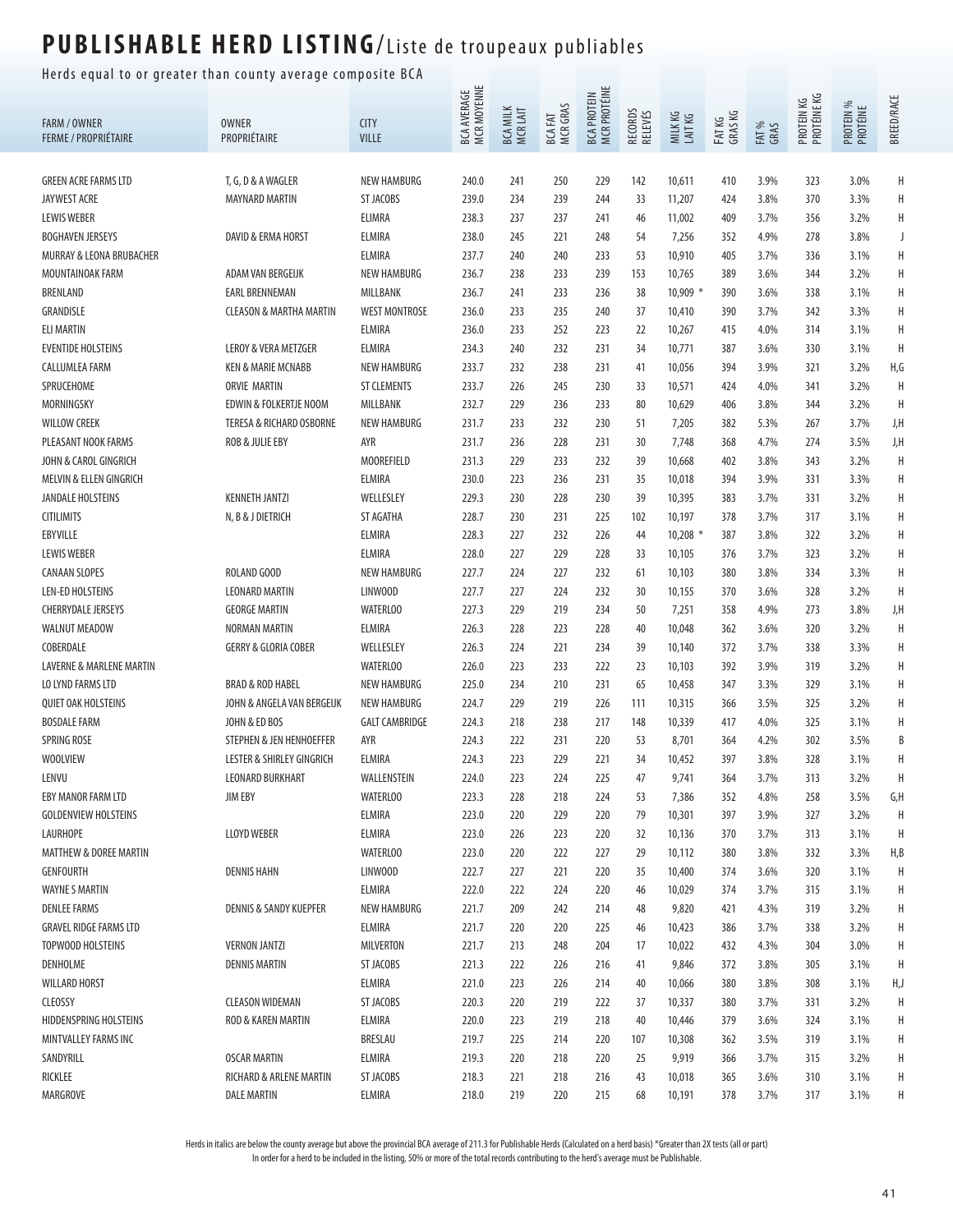Herds equal to or greater than county average composite BCA

| <b>FARM / OWNER</b><br><b>FERME / PROPRIÉTAIRE</b> | <b>OWNER</b><br>PROPRIÉTAIRE       | <b>CITY</b><br><b>VILLE</b> | MCR MOYENNE<br><b>BCA AVERAGE</b> | <b>BCA MILK</b><br>MCR LAIT | BCA FAT<br>MCR GRAS | <b>MCR PROTÉINE</b><br><b>BCA PROTEIN</b> | RECORDS<br>RELEVÉS | MILKKG<br>LAITKG | FAT KG<br>GRAS KG | FAT %<br>GRAS | PROTEIN KG<br>PROTÉINE KG | PROTEIN %<br>PROTÉINE | <b>BREED/RACE</b> |
|----------------------------------------------------|------------------------------------|-----------------------------|-----------------------------------|-----------------------------|---------------------|-------------------------------------------|--------------------|------------------|-------------------|---------------|---------------------------|-----------------------|-------------------|
| SHADYTRAIL                                         | PAUL & FERN STECKLE                | WALLENSTEIN                 | 218.0                             | 213                         | 224                 | 217                                       | 42                 | 9,942            | 386               | 3.9%          | 321                       | 3.2%                  | Η                 |
|                                                    |                                    |                             |                                   |                             |                     |                                           |                    |                  |                   |               |                           |                       |                   |
| <b>HAWDALE HOLSTEINS</b>                           | DANIEL & MARTHA WIDEMAN            | WALLENSTEIN                 | 218.0                             | 228                         | 211                 | 215                                       | 29                 | 10,731           | 367               | 3.4%          | 322                       | 3.0%                  | Н                 |
| <b>CHARWILL FARMS</b>                              | <b>WILLIAM MARTIN</b>              | WALLENSTEIN                 | 216.7                             | 217                         | 213                 | 220                                       | 40                 | 9,880            | 359               | 3.6%          | 318                       | 3.2%                  | Н                 |
| ONTOWA                                             |                                    | <b>ELMIRA</b>               | 216.3                             | 215                         | 218                 | 216                                       | 87                 | 9,441            | 356               | 3.8%          | 303                       | 3.2%                  | Н                 |
| <b>JASON MARTIN</b>                                |                                    | <b>ELMIRA</b>               | 216.0                             | 214                         | 219                 | 215                                       | 43                 | 10,046           | 382               | 3.8%          | 321                       | 3.2%                  | Н                 |
| PAUL & SHIRLEY MARTIN                              |                                    | <b>ELMIRA</b>               | 216.0                             | 220                         | 215                 | 213                                       | 39                 | 10,064           | 367               | 3.6%          | 310                       | 3.1%                  | Н                 |
| <b>LEBOLD FARMS INC</b>                            | TERRY & SUSAN & RON LEBOLD         | WELLESLEY                   | 215.7                             | 216                         | 225                 | 206                                       | 80                 | 9,734            | 375               | 3.9%          | 295                       | 3.0%                  | Η                 |
| <b>FRADON HOLSTEINS LTD</b>                        | <b>FRANK &amp; DON DONKERS</b>     | <b>BRANCHTON</b>            | 215.7                             | 212                         | 223                 | 212                                       | 60                 | 9,862            | 385               | 3.9%          | 312                       | 3.2%                  | Η                 |
| <b>HAWLIN</b>                                      | PHILIP & MARY WIDEMAN              | WALLENSTEIN                 | 215.3                             | 222                         | 202                 | 222                                       | 37                 | 7,679            | 325               | 4.2%          | 269                       | 3.5%                  | J,H               |
| NEWDALE FARM INC                                   | NEWDALE FARM INC GOOD              | <b>NEW HAMBURG</b>          | 214.7                             | 213                         | 213                 | 218                                       | 65                 | 9,987            | 370               | 3.7%          | 324                       | 3.2%                  | Η                 |
| <b>BRAEFOOT FARM</b>                               | <b>GRANT HENDERSON</b>             | CAMBRIDGE                   | 214.7                             | 221                         | 203                 | 220                                       | 47                 | 6,531            | 323               | 4.9%          | 246                       | 3.8%                  | J                 |
| <b>MEADOW LEE</b>                                  | PAUL & MARY LOU PERRIN             | AYR                         | 214.0                             | 212                         | 214                 | 216                                       | 161                | 9,438            | 368               | 3.9%          | 310                       | 3.3%                  | H, J              |
| SPRINGLEA HOLSTEINS                                | <b>STEVEN BRUBACHER</b>            | ELMIRA                      | 214.0                             | 214                         | 212                 | 216                                       | 41                 | 8,285            | 352               | 4.2%          | 283                       | 3.4%                  | H, J              |
| <b>WILAMDALE FARMS</b>                             | <b>DARREL BAUMAN</b>               | <i>DRAYTON</i>              | 213.3                             | 207                         | 218                 | 215                                       | 32                 | 9,624            | 376               | 3.9%          | 319                       | 3.3%                  | $\boldsymbol{H}$  |
| HERITAGE HILL FARMS                                | <b>MARY ANN DORE</b>               | <b>NEW DUNDEE</b>           | 213.0                             | 210                         | 215                 | 214                                       | 55                 | 9,921            | 376               | 3.8%          | 319                       | 3.2%                  | Н                 |
| <b>WELLINGTON (Average 214)</b>                    |                                    |                             |                                   |                             |                     |                                           |                    |                  |                   |               |                           |                       |                   |
| <b>FIELDHOUSE FARMS</b>                            | RICK FIELDHOUSE                    | ARISS                       | 279.0                             | 264                         | 299                 | 274                                       | 55                 | 12,114           | 506               | 4.2%          | 399                       | 3.3%                  | Η                 |
| PORSIUS FARM                                       | <b>HENK PORSIUS</b>                | ALMA                        | 266.7                             | 271                         | 259                 | 270                                       | 49                 | 12,024           | 426               | 3.5%          | 381                       | 3.2%                  | Н                 |
| WEBLEA                                             | <b>DUANE WEBER</b>                 | <b>ALMA</b>                 | 266.0                             | 265                         | 263                 | 270                                       | 33                 | 11,919           | 441               | 3.7%          | 388                       | 3.3%                  | Н                 |
| <b>BELLWIN</b>                                     | <b>BELLWIN FARMS INC</b>           | <b>ELORA</b>                | 265.0                             | 251                         | 297                 | 247                                       | 60                 | 10,937           | 481               | 4.4%          | 344                       | 3.1%                  | Н                 |
| <b>BIRDOLM</b>                                     | <b>DAVID BIRD</b>                  | ROCKWOOD                    | 258.7                             | 258                         | 263                 | 255                                       | 43                 | 11,751           | 444               | 3.8%          | 371                       | 3.2%                  | Н                 |
| JOYVIN/RALBEA                                      | <b>KEVIN &amp; RALPH MARTIN</b>    | <b>DRAYTON</b>              | 254.7                             | 251                         | 261                 | 252                                       | 56                 | 11,414           | 439               | 3.8%          | 364                       | 3.2%                  | Н                 |
| LLOYALHOLME HOLSTEINS                              | LLOYD & ALICE BAUMAN               | WALLENSTEIN                 | 254.0                             | 260                         | 251                 | 251                                       | 43                 | $11,883$ *       | 426               | 3.6%          | 365                       | 3.1%                  | Н                 |
| OPSTERLAWN                                         | ANDY & MARTEN BYLSMA               | ALMA                        | 252.7                             | 246                         | 260                 | 252                                       | 233                | 11,177           | 439               | 3.9%          | 364                       | 3.3%                  | Н                 |
| DANNROVING HOLSTEINS                               | DARYL & CATHERINE DANN             | PALMERSTON                  | 249.7                             | 247                         | 249                 | 253                                       | 70                 | 11,728           | 436               | 3.7%          | 380                       | 3.2%                  | Н                 |
| <b>CNOSSEN HOLSTEINS</b>                           |                                    | <b>ELORA</b>                | 249.0                             | 246                         | 260                 | 241                                       | 99                 | 11,360           | 446               | 3.9%          | 353                       | 3.1%                  | Н                 |
| <b>EARLEN FARMS LIMITED</b>                        | <b>DERRICK &amp; DWAYNE MARTIN</b> | ALMA                        | 247.7                             | 247                         | 250                 | 246                                       | 65                 | 11,382           | 428               | 3.8%          | 361                       | 3.2%                  | Н                 |
| <b>MAR CREST HOLSTEINS</b>                         | <b>GAVIN &amp; DELPHINE MARTIN</b> | ALMA                        | 247.3                             | 249                         | 245                 | 248                                       | 46                 | 10,799           | 394               | 3.6%          | 342                       | 3.2%                  | Н                 |
| HILLMEADOWS FARMS INC                              | DOUG & SANDY SIKKEMA               | <b>MOOREFIELD</b>           | 246.0                             | 239                         | 253                 | 246                                       | 59                 | 10,791           | 424               | 3.9%          | 354                       | 3.3%                  | Н                 |
| <b>GORWEIR HOLSTEINS</b>                           | <b>ALEX WEIR</b>                   | <b>GUELPH</b>               | 246.0                             | 247                         | 234                 | 257                                       | 46                 | 11,419           | 402               | 3.5%          | 378                       | 3.3%                  | Η                 |
| <b>DELIMA HOLSTEINS</b>                            | <b>KEN DEVRIES</b>                 | DRAYTON                     | 243.3                             | 240                         | 245                 | 245                                       | 128                | 10,546           | 400               | 3.8%          | 343                       | 3.3%                  | Η                 |
| ELGIN CRAIG                                        |                                    | ARTHUR                      | 243.3                             | 236                         | 254                 | 240                                       | 50                 | 10,996           | 438               | 4.0%          | 355                       | 3.2%                  | Н                 |
| <b>MAY HAVEN</b>                                   | PAUL MAY                           | ROCKWOOD                    | 243.3                             | 238                         | 250                 | 242                                       | 40                 | 10,655           | 414               | 3.9%          | 344                       | 3.2%                  | Η                 |
| HAVENVALLEY FARMS INC                              | JAMES & ERLA BRUBACHER             | WALLENSTEIN                 | 241.3                             | 236                         | 251                 | 237                                       | 43                 | 10,640           | 419               | 3.9%          | 339                       | 3.2%                  | Η                 |
| WRIGHTHAVEN FARMS LTD                              | <b>LLOYD WRIGHT</b>                | KENILWORTH                  | 241.0                             | 236                         | 245                 | 242                                       | 51                 | 10,511           | 405               | 3.9%          | 343                       | 3.3%                  | Н                 |
| <b>CLERA FARMS #2</b>                              | <b>CLEON &amp; VERA MARTIN</b>     | ALMA                        | 240.0                             | 246                         | 242                 | 232                                       | 35                 | 11,301           | 414               | 3.7%          | 340                       | 3.0%                  | Н                 |
| <b>ABNER MARTIN</b>                                |                                    | WALLENSTEIN                 | 239.7                             | 241                         | 230                 | 248                                       | 28                 | 11,189           | 397               | 3.5%          | 366                       | 3.3%                  | Η                 |
| METOHAVEN                                          | <b>CLIFFORD METZGER</b>            | DRAYTON                     | 239.0                             | 238                         | 241                 | 238                                       | 42                 | 10,766           | 404               | 3.8%          | 344                       | 3.2%                  | H                 |
| <b>WILGRO HOLSTEINS</b>                            | <b>EVERETT GROTENHUIS</b>          | PALMERSTON                  | 238.3                             | 239                         | 243                 | 233                                       | 42                 | 10,340           | 397               | 3.8%          | 323                       | 3.1%                  | H,J               |
| STIRTOGA FARM LTD                                  | TOM & JAKE DEVRIES                 | DRAYTON                     | 237.7                             | 235                         | 232                 | 246                                       | 93                 | 10,533           | 387               | 3.7%          | 351                       | 3.3%                  | H                 |
| <b>U OF G PONSONBY DAIRY</b>                       |                                    | <b>GUELPH</b>               | 237.7                             | 238                         | 237                 | 238                                       | 47                 | 10,371           | 383               | 3.7%          | 331                       | 3.2%                  | Η                 |
| <b>MARBRUCK HOLSTEINS</b>                          | <b>GARY &amp; CAROLYN MARTIN</b>   | <b>DRAYTON</b>              | 237.3                             | 235                         | 235                 | 242                                       | 50                 | 10,860           | 405               | 3.7%          | 357                       | 3.3%                  | Н                 |
| <b>CREEKSIDE HOLSTEINS</b>                         | <b>JOEL FREY</b>                   | ELORA                       | 237.0                             | 234                         | 239                 | 238                                       | 42                 | 10,875           | 413               | 3.8%          | 352                       | 3.2%                  | Н                 |
| <b>ELVERNE WIDEMAN</b>                             |                                    | <b>MOUNT FOREST</b>         | 236.7                             | 241                         | 237                 | 232                                       | 53                 | 11,065           | 404               | 3.7%          | 339                       | 3.1%                  | Н                 |
| STARGLOW HOLSTEINS                                 | <b>BRAD &amp; EDITH MARTIN</b>     | ALMA                        | 236.7                             | 237                         | 231                 | 242                                       | 47                 | 10,933           | 394               | 3.6%          | 355                       | 3.2%                  | Н                 |
| <b>WINDY PINE HOLSTEINS</b>                        | DOUGLAS & CAR WEBER                | <b>DRAYTON</b>              | 236.7                             | 238                         | 228                 | 244                                       | 45                 | 10,780           | 383               | 3.6%          | 352                       | 3.3%                  | Н                 |
| <b>SHADYCORNER FARMS</b>                           |                                    | DRAYTON                     | 236.0                             | 237                         | 234                 | 237                                       | 65                 | 10,405           | 381               | 3.7%          | 333                       | 3.2%                  | Н                 |
| <b>AVELINE HOLSTEINS</b>                           | TONY & CHARLENE MARTIN             | DRAYTON                     | 235.0                             | 231                         | 244                 | 230                                       | 67                 | 10,786           | 422               | 3.9%          | 341                       | 3.2%                  | Н                 |
| ANDY & RITA MACIUKIEWICZ                           | ANDY MACIUKIEWICZ                  | BELWOOD                     | 234.7                             | 227                         | 243                 | 234                                       | 43                 | 10,321           | 409               | 4.0%          | 339                       | 3.3%                  | Н                 |
|                                                    |                                    |                             |                                   |                             |                     |                                           |                    |                  |                   |               |                           |                       |                   |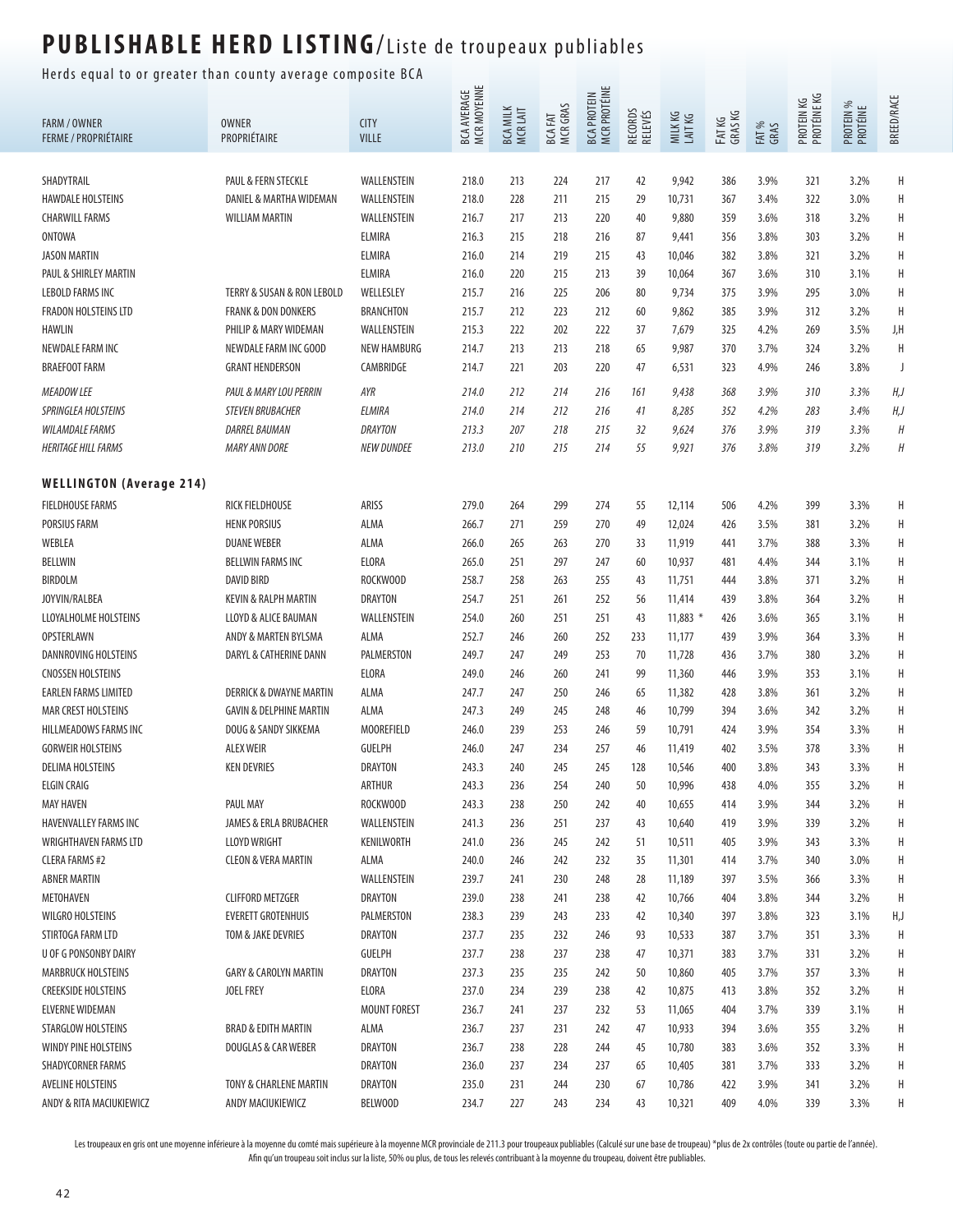Herds equal to or greater than county average composite BCA

| <b>FARM / OWNER</b><br><b>FERME / PROPRIÉTAIRE</b> | <b>OWNER</b><br>PROPRIÉTAIRE     | <b>CITY</b><br><b>VILLE</b> | BCA AVERAGE<br>MCR MOYENNE | <b>BCA MILK</b><br>MCR LAIT | BCA FAT<br>MCR GRAS | <b>MCR PROTÉINE</b><br><b>BCA PROTEIN</b> | RECORDS<br>RELEVÉS | MILK KG<br>LAIT KG | FAT KG<br>GRAS KG | FAT %<br>GRAS | PROTEIN KG<br>PROTÉINE KG | PROTEIN %<br>PROTÉINE | <b>BREED/RACE</b> |
|----------------------------------------------------|----------------------------------|-----------------------------|----------------------------|-----------------------------|---------------------|-------------------------------------------|--------------------|--------------------|-------------------|---------------|---------------------------|-----------------------|-------------------|
|                                                    |                                  |                             |                            |                             |                     |                                           |                    |                    |                   |               |                           |                       |                   |
| <b>WILLOCRIK HOLSTEINS</b>                         | <b>LESTER &amp; MARY METZGER</b> | WALLENSTEIN                 | 234.0                      | 232                         | 245                 | 225                                       | 42                 | 10,618             | 415               | 3.9%          | 326                       | 3.1%                  | Η                 |
| ARNVERDALE                                         | ARNOLD & DEBBIE VERVOORT         | <b>FERGUS</b>               | 234.0                      | 230                         | 244                 | 228                                       | 41                 | 10,965             | 429               | 3.9%          | 344                       | 3.1%                  | Н                 |
| <b>FARFIELD FARM INC</b>                           | <b>MURRAY &amp; TODD SCHNARR</b> | ELORA                       | 233.3                      | 232                         | 237                 | 231                                       | 95                 | 10,700             | 406               | 3.8%          | 338                       | 3.2%                  | Н                 |
| MARVIN BAUMAN                                      |                                  | <b>MOUNT FOREST</b>         | 233.3                      | 236                         | 233                 | 231                                       | 36                 | 10,304             | 377               | 3.7%          | 321                       | 3.1%                  | Н                 |
| SHARAHOLME                                         | <b>GLEN LICHTY</b>               | ALMA                        | 233.0                      | 233                         | 233                 | 233                                       | 49                 | 10,627             | 395               | 3.7%          | 337                       | 3.2%                  | Н                 |
| BERNIE & JOANNEKE KOTTELENBERG                     |                                  | HILLSBURGH                  | 232.3                      | 238                         | 233                 | 226                                       | 20                 | 10,041             | 366               | 3.6%          | 305                       | 3.0%                  | Н                 |
| MARTINDEL                                          | <b>DENNIS MARTIN</b>             | PALMERSTON                  | 231.0                      | 227                         | 233                 | 233                                       | 140                | 10,547             | 402               | 3.8%          | 344                       | 3.3%                  | Н                 |
| <b>KRUL HOLSTEINS LTD</b>                          | JEFF & JOHN KRUL                 | ARTHUR                      | 230.7                      | 227                         | 243                 | 222                                       | 80                 | 10,488             | 415               | 4.0%          | 326                       | 3.1%                  | Н                 |
| ONE OAK FARMS INC                                  | BILL & MARTHA HIEMSTRA           | LISTOWEL                    | 230.3                      | 230                         | 231                 | 230                                       | 96                 | 10,410             | 387               | 3.7%          | 330                       | 3.2%                  | Η                 |
| DOUANNE                                            | DOUGLAS DIEFENBACHER             | GOWANSTOWN                  | 230.0                      | 223                         | 240                 | 227                                       | 50                 | 10,227             | 408               | 4.0%          | 331                       | 3.2%                  | Η                 |
| BRANDERLEA                                         | <b>TYLER BRANDER</b>             | ROCKWOOD                    | 230.0                      | 230                         | 230                 | 230                                       | 41                 | 9,032              | 385               | 4.3%          | 305                       | 3.4%                  | H,J               |
| U OF G ELORA DAIRY RESEARCH                        |                                  | ARISS                       | 229.3                      | 231                         | 226                 | 231                                       | 130                | 10,191             | 370               | 3.6%          | 324                       | 3.2%                  | Η                 |
| <b>COREY &amp; HENRIETTA HEIMPEL</b>               |                                  | <b>MOOREFIELD</b>           | 229.3                      | 231                         | 226                 | 231                                       | 27                 | 10,550             | 384               | 3.6%          | 337                       | 3.2%                  | Н                 |
| <b>SIGVIEW FARMS</b>                               | SIMON & KRISTINA SIGNER          | <b>MOOREFIELD</b>           | 229.0                      | 220                         | 241                 | 226                                       | 45                 | 8,147              | 359               | 4.4%          | 292                       | 3.6%                  | B                 |
| <b>MARK A VALLEY</b>                               | RINSE, JANNIE & HAETE MARKS      | ARTHUR                      | 228.7                      | 227                         | 226                 | 233                                       | 176                | 10,283             | 379               | 3.7%          | 335                       | 3.3%                  | Н                 |
| <b>EDWARD WEBER</b>                                |                                  | <b>MOUNT FOREST</b>         | 228.0                      | 230                         | 224                 | 230                                       | 26                 | 10,729             | 386               | 3.6%          | 340                       | 3.2%                  | Η                 |
| INDIAN MAIDEN FARMS                                | LORNA & HAROLD WILSON            | <b>MOOREFIELD</b>           | 227.0                      | 224                         | 234                 | 223                                       | 89                 | 10,281             | 400               | 3.9%          | 327                       | 3.2%                  | H,J               |
| <b>SHADY MAR HOLSTEINS</b>                         | FRED & MURREL MARTIN             | DRAYTON                     | 226.0                      | 224                         | 228                 | 226                                       | 54                 | 10,314             | 389               | 3.8%          | 330                       | 3.2%                  | H                 |
| STRATHALLAN                                        | <b>HARVEY ALLAN</b>              | ROCKWOOD                    | 226.0                      | 235                         | 202                 | 241                                       | 35                 | 8,376              | 328               | 3.9%          | 300                       | 3.6%                  | J,H               |
| <b>CEDAR RIDGE</b>                                 | <b>EDGAR METZGER</b>             | MOOREFIELD                  | 225.3                      | 231                         | 217                 | 228                                       | 50                 | 10,435             | 363               | 3.5%          | 328                       | 3.1%                  | Η                 |
| RICKHAVEN HOLSTEINS                                | <b>SUSAN MARTIN</b>              | <b>DRAYTON</b>              | 225.3                      | 221                         | 231                 | 224                                       | 39                 | 10,178             | 393               | 3.9%          | 327                       | 3.2%                  | Н                 |
| ROADWAY MAPLES LTD                                 | <b>CLEON MARTIN</b>              | DRAYTON                     | 225.0                      | 221                         | 232                 | 222                                       | 51                 | 9,951              | 386               | 3.9%          | 317                       | 3.2%                  | Н                 |
| ORVANCY HOLSTEINS                                  | ORVIE & NANCY BRUBACHER          | ALMA                        | 224.3                      | 233                         | 216                 | 224                                       | 43                 | 10,205             | 354               | 3.5%          | 311                       | 3.0%                  | Н                 |
| <b>CRESTO</b>                                      | PAUL WIDEMAN                     | <b>MOUNT FOREST</b>         | 224.3                      | 224                         | 221                 | 228                                       | 38                 | 10,101             | 373               | 3.7%          | 328                       | 3.2%                  | Н                 |
| <b>WINDYMAR HOLSTEINS</b>                          | <b>GLEN MARTIN</b>               | <b>DRAYTON</b>              | 224.3                      | 226                         | 222                 | 225                                       | 34                 | 10,115             | 369               | 3.6%          | 320                       | 3.2%                  | Н                 |
| KAPPERSFIELD                                       | SJAAK & FRIEDA KAPPERS           | <b>MOOREFIELD</b>           | 223.3                      | 208                         | 233                 | 229                                       | 125                | 9,346              | 388               | 4.2%          | 327                       | 3.5%                  | Н                 |
| <b>ROGER MARTIN</b>                                |                                  | KENILWORTH                  | 223.3                      | 226                         | 215                 | 229                                       | 47                 | 10,527             | 370               | 3.5%          | 336                       | 3.2%                  | Н                 |
| ROSALEA JERSEYS                                    | <b>BRUCE &amp; JOHN NIXON</b>    | ROCKWOOD                    | 223.0                      | 226                         | 215                 | 228                                       | 94                 | 6,999              | 360               | 5.1%          | 267                       | 3.8%                  | J                 |
| PAULROE                                            | PAUL & ROSE MARTIN               | ARTHUR                      | 222.7                      | 227                         | 224                 | 217                                       | 50                 | 10,235             | 377               | 3.7%          | 313                       | 3.1%                  | Н                 |
| SHILOH ACRES INC                                   | <b>CLARENCE BAUMAN</b>           | ELORA                       | 222.3                      | 224                         | 219                 | 224                                       | 74                 | 10,513             | 382               | 3.6%          | 333                       | 3.2%                  | Н                 |
| <b>BARCLIFF FARM LTD</b>                           | PHIL VANDENBERG                  | <b>MOOREFIELD</b>           | 222.0                      | 221                         | 230                 | 215                                       | 76                 | 9,918              | 384               | 3.9%          | 307                       | 3.1%                  | Н                 |
| <b>NELSON WEBER</b>                                |                                  | WALLENSTEIN                 | 221.7                      | 228                         | 220                 | 217                                       | 44                 | 10,215             | 365               | 3.6%          | 310                       | 3.0%                  | Η                 |
| <b>EBYLANE HOLSTEINS</b>                           | PHARES & RETA EBY                | <b>DRAYTON</b>              | 221.0                      | 214                         | 231                 | 218                                       | 43                 | 9,403              | 377               | 4.0%          | 305                       | 3.2%                  | Η                 |
| <b>MELVIN M MARTIN</b>                             |                                  | MOUNT FOREST                | 221.0                      | 220                         | 224                 | 219                                       | 35                 | 10,754             | 405               | 3.8%          | 339                       | 3.2%                  | Η                 |
| <b>BARWILLOW FARMS INC</b>                         | <b>WILLARD &amp; BARB BOWMAN</b> | WALLENSTEIN                 | 220.7                      | 220                         | 219                 | 223                                       | 44                 | 9,653              | 357               | 3.7%          | 313                       | 3.2%                  | Н                 |
| CHURCHDALE                                         | RAYMOND MARTIN                   | ALMA                        | 220.7                      | 213                         | 229                 | 220                                       | 35                 | 9,300              | 372               | 4.0%          | 308                       | 3.3%                  | Н                 |
| LARSAN HOLSTEINS                                   | <b>LARRY MARTIN</b>              | ALMA                        | 219.7                      | 225                         | 217                 | 217                                       | 47                 | 10,033             | 360               | 3.6%          | 307                       | 3.1%                  | Н                 |
| SPRINGFLO HOLSTEINS INC                            | SHERMAN & SHELLIE MARTIN         | <b>FERGUS</b>               | 219.7                      | 215                         | 227                 | 217                                       | 40                 | 9,447              | 370               | 3.9%          | 305                       | 3.2%                  | Н                 |
| WAYNE & KAREN MARTIN                               |                                  | WALLENSTEIN                 | 219.3                      | 218                         | 226                 | 214                                       | 35                 | 9,904              | 384               | 3.9%          | 311                       | 3.1%                  | H,J               |
| MAYERDELL                                          | MAYNARD MARTIN                   | <b>ELORA</b>                | 219.3                      | 220                         | 219                 | 219                                       | 31                 | 10,272             | 377               | 3.7%          | 325                       | 3.2%                  | Н                 |
|                                                    | <b>LORNE HORST</b>               | <b>ELORA</b>                | 219.3                      |                             |                     | 225                                       |                    |                    |                   |               | 333                       |                       | Н                 |
| <b>GRAVEL RIDGE FARMS LTD</b>                      |                                  | PALMERSTON                  |                            | 220                         | 213<br>227          |                                           | 26                 | 10,247             | 367               | 3.6%          |                           | 3.2%<br>3.2%          |                   |
| KARLINROCK                                         | <b>MARLIN MARTIN</b>             |                             | 219.0                      | 216                         |                     | 214                                       | 109                | 9,935              | 386               | 3.9%          | 313                       |                       | Н                 |
| <b>BIRKSTEAD HOLST INC</b>                         | WIM & THOMAS WANTENAAR           | <b>ELORA</b>                | 217.7                      | 220                         | 216                 | 217                                       | 181                | 9,606              | 350               | 3.6%          | 302                       | 3.1%                  | Н                 |
| SILVERDREAM HOLSTEINS                              | ONIAS & KAREN MARTIN             | WALLENSTEIN                 | 217.7                      | 219                         | 219                 | 215                                       | 30                 | 10,068             | 374               | 3.7%          | 316                       | 3.1%                  | Н                 |
| HARRCROFT ACRES LTD                                |                                  | <b>FERGUS</b>               | 217.0                      | 219                         | 221                 | 211                                       | 98                 | 9,669              | 363               | 3.8%          | 296                       | 3.1%                  | Н                 |
| SOESTDALE HOLSTEINS INC                            | JEFF & YVONNE VAN SOEST          | <b>MOOREFIELD</b>           | 217.0                      | 216                         | 220                 | 215                                       | 57                 | 9,891              | 373               | 3.8%          | 312                       | 3.2%                  | Н                 |
| SCALDIA FARMS INC                                  | JOHN BOOT                        | <b>ELORA</b>                | 216.7                      | 220                         | 222                 | 208                                       | 50                 | 10,247             | 384               | 3.7%          | 307                       | 3.0%                  | Н                 |
| SHARMAPLE                                          | <b>ERNIE MARTIN</b>              | ALMA                        | 216.7                      | 217                         | 221                 | 212                                       | 49                 | 9,920              | 375               | 3.8%          | 308                       | 3.1%                  | Н                 |
| SPRUCECHO FARMS INC                                | <b>GARY &amp; DEBBIE OXBY</b>    | <b>MOOREFIELD</b>           | 216.7                      | 215                         | 220                 | 215                                       | 45                 | 10,086             | 383               | 3.8%          | 320                       | 3.2%                  | Н                 |
| <b>BRENFORD FARMS</b>                              | <b>SHAWN &amp; LYNN MARTIN</b>   | <b>DRAYTON</b>              | 216.0                      | 216                         | 219                 | 213                                       | 47                 | 9,771              | 367               | 3.8%          | 306                       | 3.1%                  | Н                 |

Herds in italics are below the county average but above the provincial BCA average of 211.3 for Publishable Herds (Calculated on a herd basis) \*Greater than 2X tests (all or part) In order for a herd to be included in the listing, 50% or more of the total records contributing to the herd's average must be Publishable.